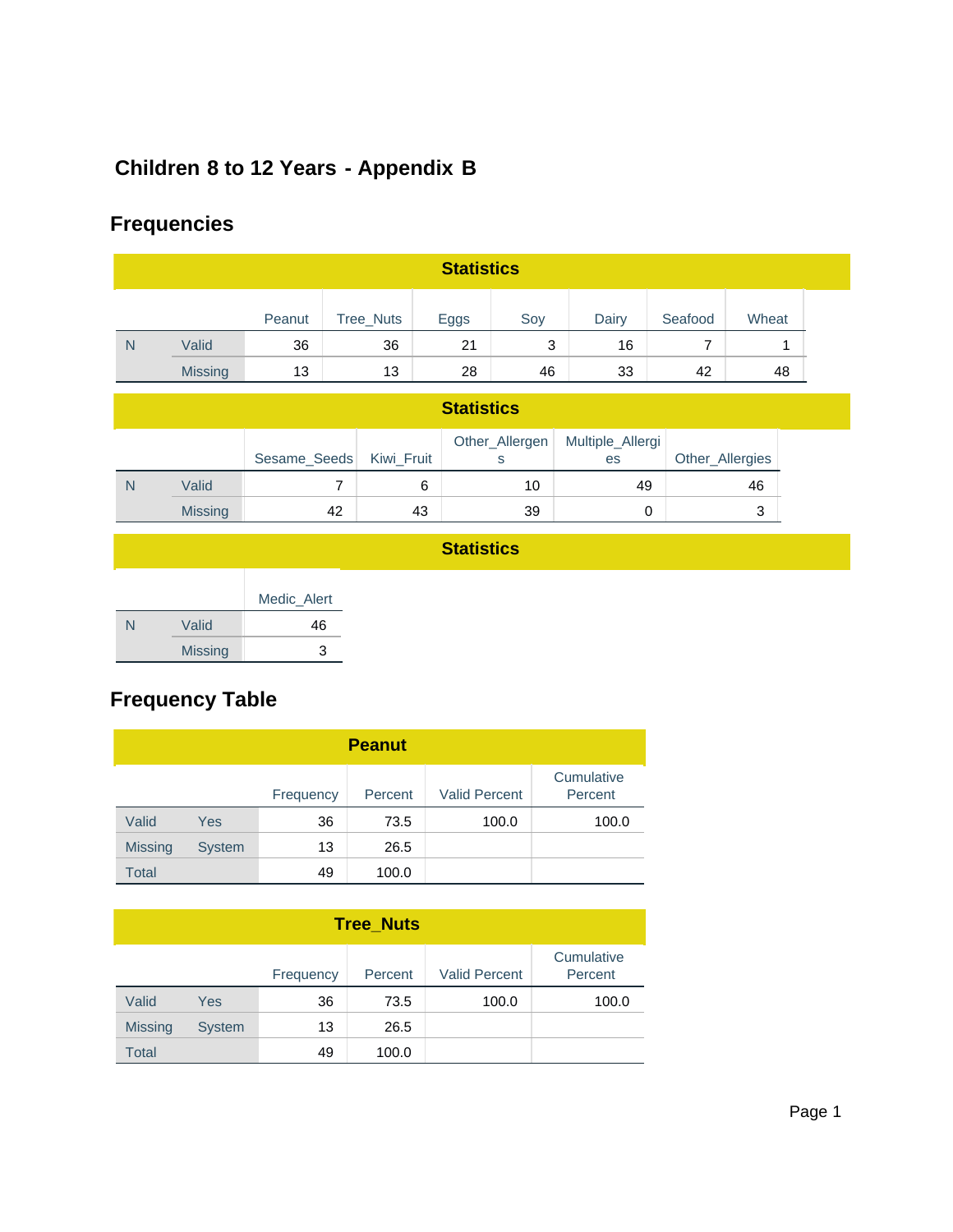| <b>Eggs</b>    |               |           |         |                      |                       |  |  |  |
|----------------|---------------|-----------|---------|----------------------|-----------------------|--|--|--|
|                |               | Frequency | Percent | <b>Valid Percent</b> | Cumulative<br>Percent |  |  |  |
| Valid          | Yes           | 21        | 42.9    | 100.0                | 100.0                 |  |  |  |
| <b>Missing</b> | <b>System</b> | 28        | 57.1    |                      |                       |  |  |  |
| <b>Total</b>   |               | 49        | 100.0   |                      |                       |  |  |  |

|                |               |           | Soy     |                      |                       |
|----------------|---------------|-----------|---------|----------------------|-----------------------|
|                |               | Frequency | Percent | <b>Valid Percent</b> | Cumulative<br>Percent |
| Valid          | Yes           | 3         | 6.1     | 100.0                | 100.0                 |
| <b>Missing</b> | <b>System</b> | 46        | 93.9    |                      |                       |
| <b>Total</b>   |               | 49        | 100.0   |                      |                       |

| <b>Dairy</b>   |               |           |         |                      |                       |  |  |  |
|----------------|---------------|-----------|---------|----------------------|-----------------------|--|--|--|
|                |               | Frequency | Percent | <b>Valid Percent</b> | Cumulative<br>Percent |  |  |  |
| Valid          | Yes           | 16        | 32.7    | 100.0                | 100.0                 |  |  |  |
| <b>Missing</b> | <b>System</b> | 33        | 67.3    |                      |                       |  |  |  |
| <b>Total</b>   |               | 49        | 100.0   |                      |                       |  |  |  |

| <b>Seafood</b> |               |           |         |                      |                       |  |  |  |  |
|----------------|---------------|-----------|---------|----------------------|-----------------------|--|--|--|--|
|                |               | Frequency | Percent | <b>Valid Percent</b> | Cumulative<br>Percent |  |  |  |  |
| Valid          | Yes           | 7         | 14.3    | 100.0                | 100.0                 |  |  |  |  |
| <b>Missing</b> | <b>System</b> | 42        | 85.7    |                      |                       |  |  |  |  |
| <b>Total</b>   |               | 49        | 100.0   |                      |                       |  |  |  |  |

| <b>Wheat</b>   |               |           |         |                      |                       |  |  |  |  |
|----------------|---------------|-----------|---------|----------------------|-----------------------|--|--|--|--|
|                |               | Frequency | Percent | <b>Valid Percent</b> | Cumulative<br>Percent |  |  |  |  |
| Valid          | Yes           | 1         | 2.0     | 100.0                | 100.0                 |  |  |  |  |
| <b>Missing</b> | <b>System</b> | 48        | 98.0    |                      |                       |  |  |  |  |
| <b>Total</b>   |               | 49        | 100.0   |                      |                       |  |  |  |  |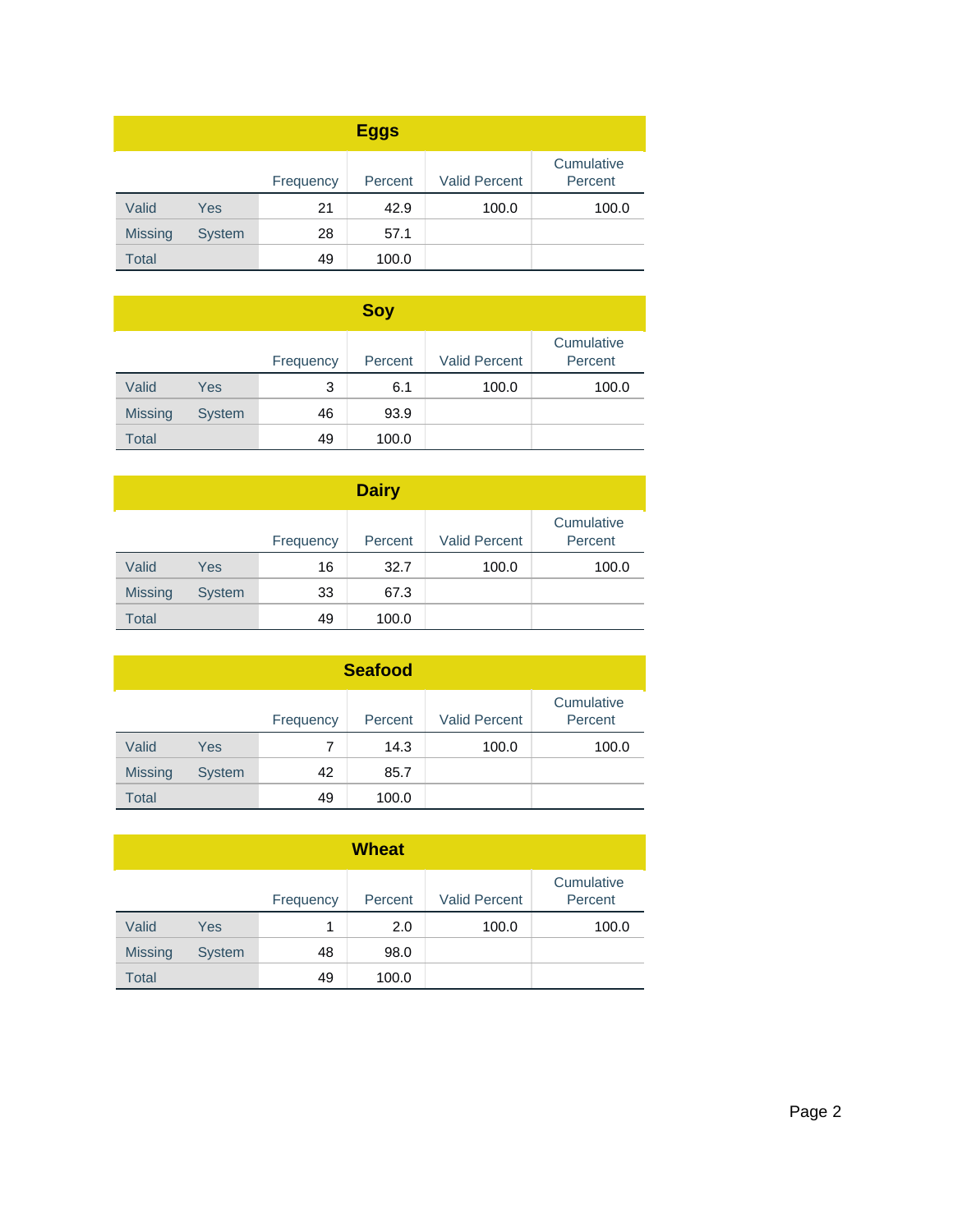| <b>Sesame Seeds</b> |               |           |         |                      |                       |  |  |  |
|---------------------|---------------|-----------|---------|----------------------|-----------------------|--|--|--|
|                     |               | Frequency | Percent | <b>Valid Percent</b> | Cumulative<br>Percent |  |  |  |
| Valid               | Yes           | 7         | 14.3    | 100.0                | 100.0                 |  |  |  |
| <b>Missing</b>      | <b>System</b> | 42        | 85.7    |                      |                       |  |  |  |
| Total               |               | 49        | 100.0   |                      |                       |  |  |  |

| <b>Kiwi Fruit</b> |               |           |         |                      |                       |  |  |  |  |
|-------------------|---------------|-----------|---------|----------------------|-----------------------|--|--|--|--|
|                   |               | Frequency | Percent | <b>Valid Percent</b> | Cumulative<br>Percent |  |  |  |  |
| Valid             | Yes           | 6         | 12.2    | 100.0                | 100.0                 |  |  |  |  |
| <b>Missing</b>    | <b>System</b> | 43        | 87.8    |                      |                       |  |  |  |  |
| <b>Total</b>      |               | 49        | 100.0   |                      |                       |  |  |  |  |

|                | <b>Other_Allergens</b>                    |           |         |                      |                       |  |  |
|----------------|-------------------------------------------|-----------|---------|----------------------|-----------------------|--|--|
|                |                                           | Frequency | Percent | <b>Valid Percent</b> | Cumulative<br>Percent |  |  |
| Valid          | Yes (excluding Sesame)<br>seeds and Kiwi) | 10        | 20.4    | 100.0                | 100.0                 |  |  |
| <b>Missing</b> | <b>System</b>                             | 39        | 79.6    |                      |                       |  |  |
| <b>Total</b>   |                                           | 49        | 100.0   |                      |                       |  |  |

|       | <b>Multiple_Allergies</b> |           |         |                      |                       |  |  |  |
|-------|---------------------------|-----------|---------|----------------------|-----------------------|--|--|--|
|       |                           | Frequency | Percent | <b>Valid Percent</b> | Cumulative<br>Percent |  |  |  |
| Valid | 1                         | 12        | 24.5    | 24.5                 | 24.5                  |  |  |  |
|       | $\overline{2}$            | 15        | 30.6    | 30.6                 | 55.1                  |  |  |  |
|       | 3                         | 3         | 6.1     | 6.1                  | 61.2                  |  |  |  |
|       | $\overline{4}$            | 10        | 20.4    | 20.4                 | 81.6                  |  |  |  |
|       | 5                         | 6         | 12.2    | 12.2                 | 93.9                  |  |  |  |
|       | 6                         | 2         | 4.1     | 4.1                  | 98.0                  |  |  |  |
|       | $\overline{7}$            | 1         | 2.0     | 2.0                  | 100.0                 |  |  |  |
|       | <b>Total</b>              | 49        | 100.0   | 100.0                |                       |  |  |  |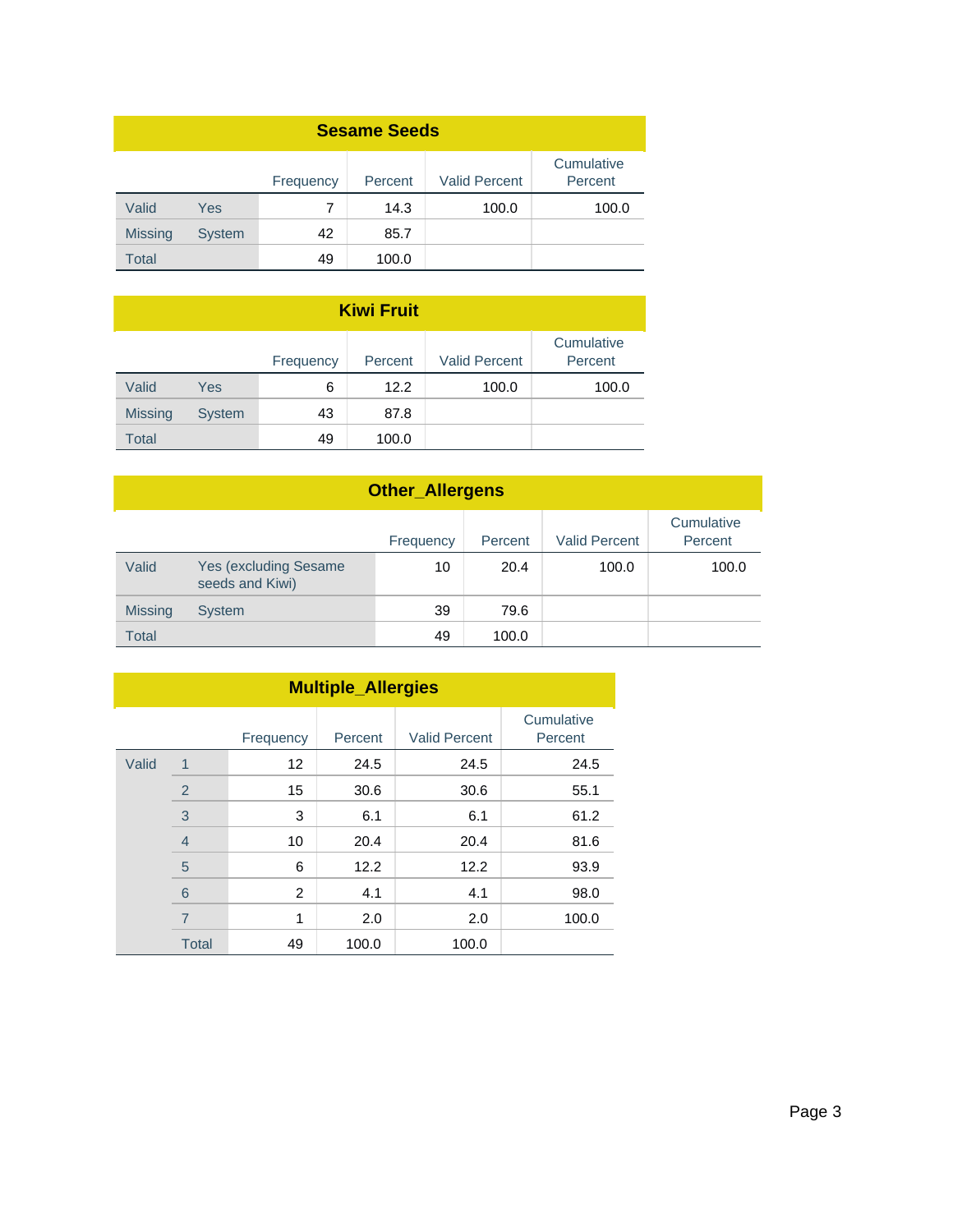| <b>Other_Allergies</b> |               |           |         |                      |                       |  |  |
|------------------------|---------------|-----------|---------|----------------------|-----------------------|--|--|
|                        |               | Frequency | Percent | <b>Valid Percent</b> | Cumulative<br>Percent |  |  |
| Valid                  | <b>No</b>     | 17        | 34.7    | 37.0                 | 37.0                  |  |  |
|                        | <b>Yes</b>    | 29        | 59.2    | 63.0                 | 100.0                 |  |  |
|                        | <b>Total</b>  | 46        | 93.9    | 100.0                |                       |  |  |
| <b>Missing</b>         | <b>System</b> | 3         | 6.1     |                      |                       |  |  |
| Total                  |               | 49        | 100.0   |                      |                       |  |  |

| <b>Medic_Alert</b> |              |           |         |                      |                       |  |
|--------------------|--------------|-----------|---------|----------------------|-----------------------|--|
|                    |              | Frequency | Percent | <b>Valid Percent</b> | Cumulative<br>Percent |  |
| Valid              | Yes          | 13        | 26.5    | 28.3                 | 28.3                  |  |
|                    | <b>No</b>    | 33        | 67.3    | 71.7                 | 100.0                 |  |
|                    | <b>Total</b> | 46        | 93.9    | 100.0                |                       |  |
| <b>Missing</b>     | 99           | 3         | 6.1     |                      |                       |  |
| <b>Total</b>       |              | 49        | 100.0   |                      |                       |  |

#### FREQUENCIES VARIABLES=Gender School

/ORDER=ANALYSIS.

# **Frequency Table**

| <b>Gender</b>  |               |           |         |                      |                       |  |  |
|----------------|---------------|-----------|---------|----------------------|-----------------------|--|--|
|                |               | Frequency | Percent | <b>Valid Percent</b> | Cumulative<br>Percent |  |  |
| Valid          | Girl          | 14        | 28.6    | 30.4                 | 30.4                  |  |  |
|                | <b>Boy</b>    | 32        | 65.3    | 69.6                 | 100.0                 |  |  |
|                | <b>Total</b>  | 46        | 93.9    | 100.0                |                       |  |  |
| <b>Missing</b> | <b>System</b> | 3         | 6.1     |                      |                       |  |  |
| <b>Total</b>   |               | 49        | 100.0   |                      |                       |  |  |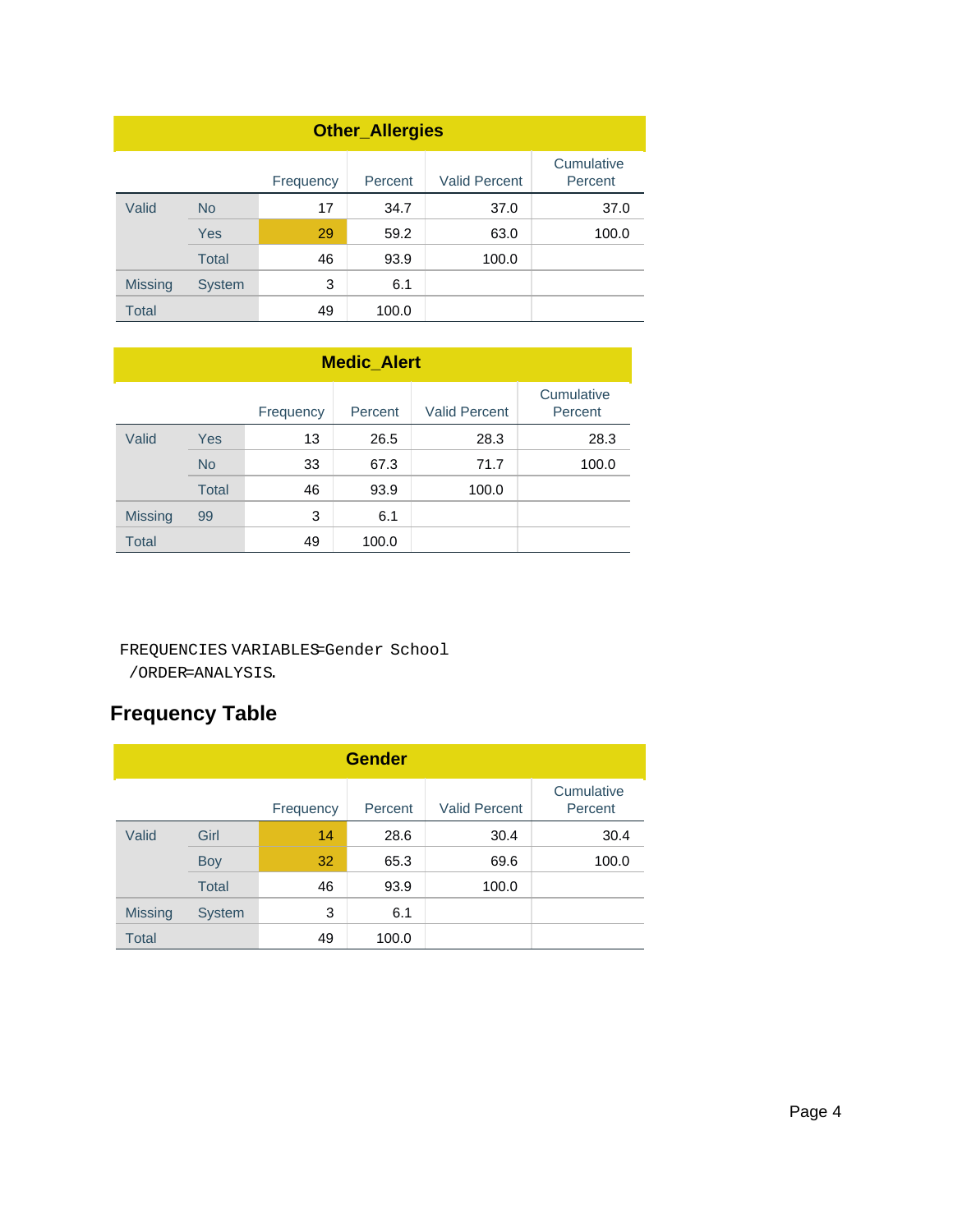# Test for one proportion calculator

| <b>Observed proportion</b>       |    |
|----------------------------------|----|
| Observed proportion (%): 69.6    |    |
| Sample size:                     | 46 |
| <b>Null hypothesis value</b>     |    |
| Null hypothesis value $(\%):$ 50 |    |

#### **Results**

| z-statistic                      | 2.659                         |
|----------------------------------|-------------------------------|
| Significance level               | $P = 0.0078$                  |
| $OEN/Cl$ of absorpted properties | $E A$ 000/ $A \cap B$ 00 000/ |

|                | <b>School</b>                          |           |         |                      |                       |  |  |  |
|----------------|----------------------------------------|-----------|---------|----------------------|-----------------------|--|--|--|
|                |                                        | Frequency | Percent | <b>Valid Percent</b> | Cumulative<br>Percent |  |  |  |
| Valid          | Lower Primary - 4th grade<br>and below | 24        | 49.0    | 52.2                 | 52.2                  |  |  |  |
|                | <b>Upper Primary or High</b><br>School | 22        | 44.9    | 47.8                 | 100.0                 |  |  |  |
|                | Total                                  | 46        | 93.9    | 100.0                |                       |  |  |  |
| <b>Missing</b> | <b>System</b>                          | 3         | 6.1     |                      |                       |  |  |  |
| <b>Total</b>   |                                        | 49        | 100.0   |                      |                       |  |  |  |

# **Frequencies**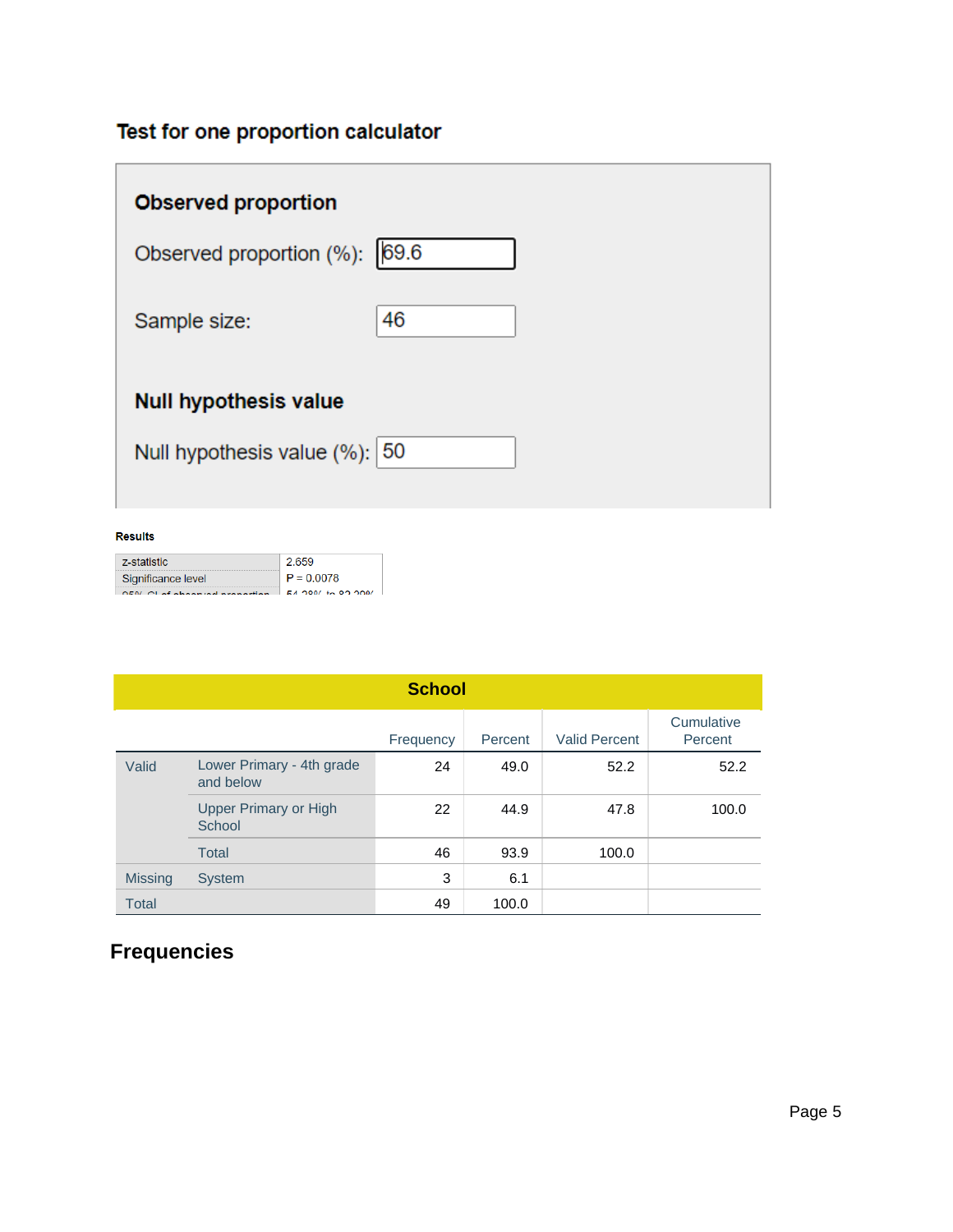| <b>KSA Miss Friends' Parties</b> |              |           |         |                      |                       |  |
|----------------------------------|--------------|-----------|---------|----------------------|-----------------------|--|
|                                  |              | Frequency | Percent | <b>Valid Percent</b> | Cumulative<br>Percent |  |
| Valid                            | <b>No</b>    | 29        | 59.2    | 64.4                 | 64.4                  |  |
|                                  | Sometimes    | 9         | 18.4    | 20.0                 | 84.4                  |  |
|                                  | Yes          | 7         | 14.3    | 15.6                 | 100.0                 |  |
|                                  | <b>Total</b> | 45        | 91.8    | 100.0                |                       |  |
| <b>Missing</b>                   | 99           | 4         | 8.2     |                      |                       |  |
| <b>Total</b>                     |              | 49        | 100.0   |                      |                       |  |

### **Cell Information**

Frequency Frequency

|        |                         |          | <b>Miss Friends Parties</b> |           |
|--------|-------------------------|----------|-----------------------------|-----------|
| Gender |                         | Yes      | <b>Sometimes</b>            | <b>No</b> |
| Boy    | <b>Observed</b>         | 7        | 6                           | 19        |
|        | <b>Expected</b>         | 19.164   | $-1.101$                    | 13.938    |
|        | <b>Pearson Residual</b> | $-4.387$ | ٠                           | 1.805     |
| Girl   | Observed                | 0        | 3                           | 10        |
|        | <b>Expected</b>         | 4.834    | $-0.929$                    | 9.095     |
|        | <b>Pearson Residual</b> | $-2.774$ |                             | .547      |

Link function: Logit.

# **KSA Worry Friends Will Make Fun of Me**

|                |                  | Frequency | Percent | <b>Valid Percent</b> | Cumulative<br>Percent |
|----------------|------------------|-----------|---------|----------------------|-----------------------|
| Valid          | <b>No</b>        | 32        | 65.3    | 71.1                 | 71.1                  |
|                | <b>Sometimes</b> | 9         | 18.4    | 20.0                 | 91.1                  |
|                | Yes              | 4         | 8.2     | 8.9                  | 100.0                 |
|                | <b>Total</b>     | 45        | 91.8    | 100.0                |                       |
| <b>Missing</b> | 99               | 4         | 8.2     |                      |                       |
| <b>Total</b>   |                  | 49        | 100.0   |                      |                       |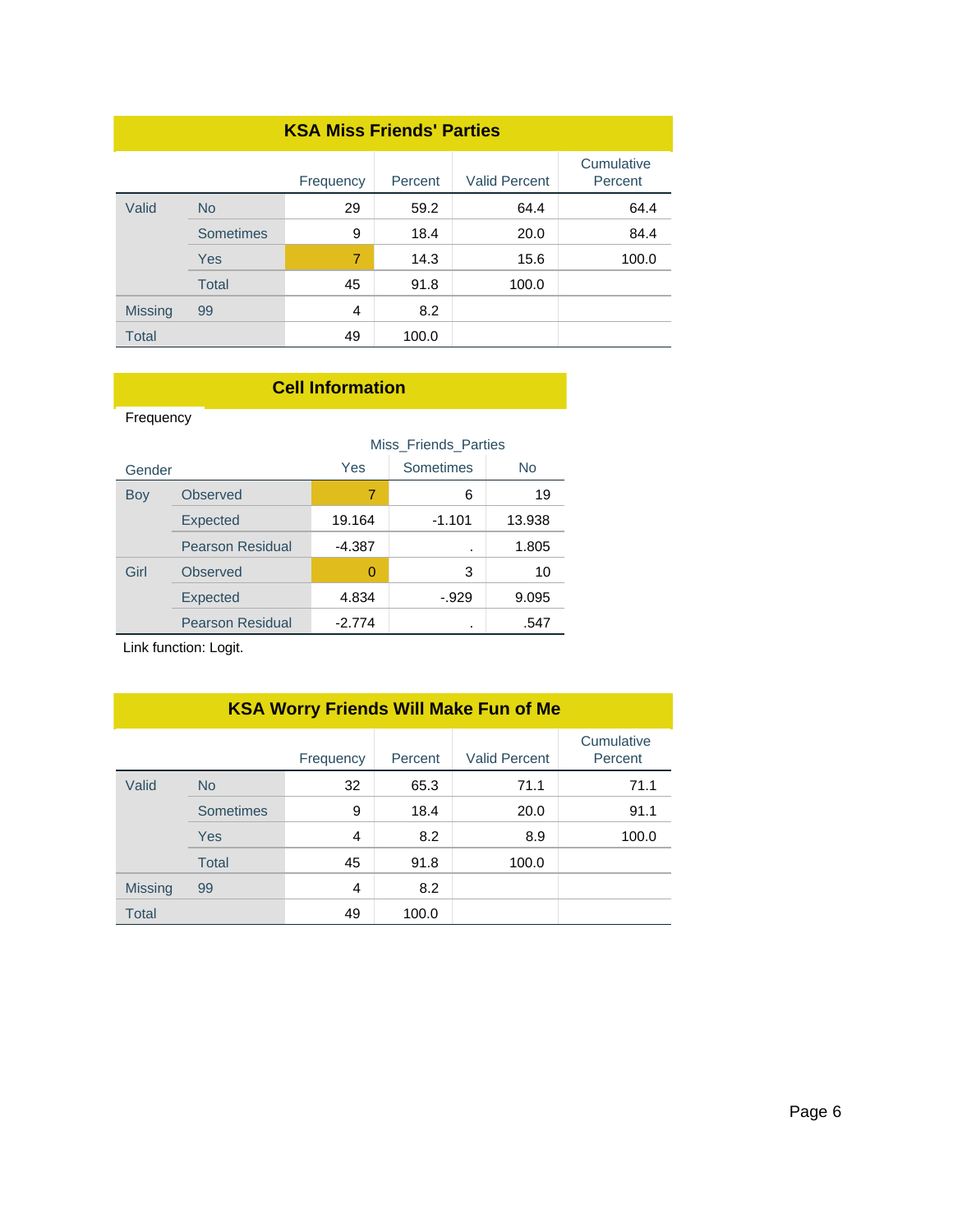| <b>KSA Feel Different to Friends</b> |                  |           |         |                      |                       |  |
|--------------------------------------|------------------|-----------|---------|----------------------|-----------------------|--|
|                                      |                  | Frequency | Percent | <b>Valid Percent</b> | Cumulative<br>Percent |  |
| Valid                                | <b>No</b>        | 16        | 32.7    | 35.6                 | 35.6                  |  |
|                                      | <b>Sometimes</b> | 15        | 30.6    | 33.3                 | 68.9                  |  |
|                                      | <b>Yes</b>       | 14        | 28.6    | 31.1                 | 100.0                 |  |
|                                      | Total            | 45        | 91.8    | 100.0                |                       |  |
| <b>Missing</b>                       | 99               | 4         | 8.2     |                      |                       |  |
| <b>Total</b>                         |                  | 49        | 100.0   |                      |                       |  |

#### CROSSTABS

 /TABLES=KSA\_Feel\_Different\_to\_FriendsBY Report\_Teasing /FORMAT=AVALUE TABLES /CELLS=COUNT

/COUNT ROUND CELL.

| KSA_Feel_Different_to_Friends * Report_Teasing<br><b>Crosstabulation</b> |           |     |                |       |  |
|--------------------------------------------------------------------------|-----------|-----|----------------|-------|--|
| Count                                                                    |           |     |                |       |  |
|                                                                          |           |     | Report Teasing |       |  |
|                                                                          |           | Yes | <b>No</b>      | Total |  |
| KSA Feel Different to Fri                                                | <b>No</b> | 0   | 16             | 16    |  |
| ends                                                                     | Sometimes | 1   | 14             | 15    |  |
|                                                                          | Yes       | 4   | 10             | 14    |  |
| <b>Total</b>                                                             |           | 5   | 40             | 45    |  |

FREQUENCIES VARIABLES=Do\_You\_Tell\_Your\_FriendsReport\_Teasing /ORDER=ANALYSIS.

# **Frequency Table**

| Do You Tell Your Friends About Your Food Allergy |     |           |         |                      |                       |
|--------------------------------------------------|-----|-----------|---------|----------------------|-----------------------|
|                                                  |     | Frequency | Percent | <b>Valid Percent</b> | Cumulative<br>Percent |
| Valid                                            | Yes | 49        | 100.0   | 100.0                | 100.0                 |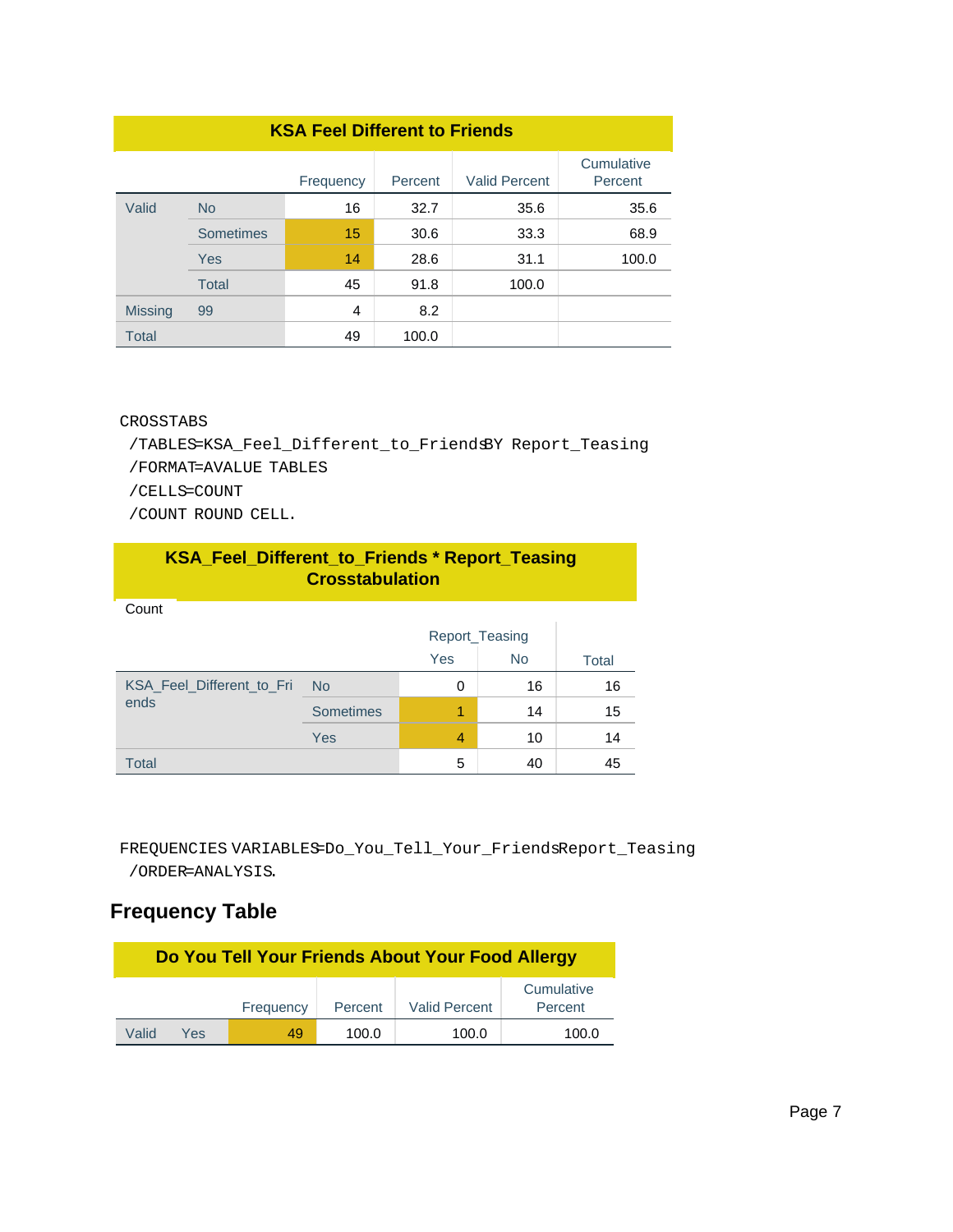| <b>Report_Teasing</b>                                                 |              |    |       |       |       |  |
|-----------------------------------------------------------------------|--------------|----|-------|-------|-------|--|
| Cumulative<br><b>Valid Percent</b><br>Percent<br>Percent<br>Frequency |              |    |       |       |       |  |
| Valid                                                                 | <b>Yes</b>   | 5  | 10.2  | 10.4  | 10.4  |  |
|                                                                       | <b>No</b>    | 43 | 87.8  | 89.6  | 100.0 |  |
|                                                                       | <b>Total</b> | 48 | 98.0  | 100.0 |       |  |
| <b>Missing</b>                                                        | 99           | 1  | 2.0   |       |       |  |
| <b>Total</b>                                                          |              | 49 | 100.0 |       |       |  |

## **KSA Upset Not Able Eat Certain Foods**

|                |                  | Frequency | Percent | <b>Valid Percent</b> | Cumulative<br>Percent |
|----------------|------------------|-----------|---------|----------------------|-----------------------|
| Valid          | <b>No</b>        | 14        | 28.6    | 31.1                 | 31.1                  |
|                | <b>Sometimes</b> | 16        | 32.7    | 35.6                 | 66.7                  |
|                | Yes              | 15        | 30.6    | 33.3                 | 100.0                 |
|                | <b>Total</b>     | 45        | 91.8    | 100.0                |                       |
| <b>Missing</b> | 99               | 4         | 8.2     |                      |                       |
| <b>Total</b>   |                  | 49        | 100.0   |                      |                       |

| <b>KSA Miss Special Treats</b> |                  |           |         |                      |                       |
|--------------------------------|------------------|-----------|---------|----------------------|-----------------------|
|                                |                  | Frequency | Percent | <b>Valid Percent</b> | Cumulative<br>Percent |
| Valid                          | <b>No</b>        | 10        | 20.4    | 22.2                 | 22.2                  |
|                                | <b>Sometimes</b> | 19        | 38.8    | 42.2                 | 64.4                  |
|                                | Yes              | 16        | 32.7    | 35.6                 | 100.0                 |
|                                | <b>Total</b>     | 45        | 91.8    | 100.0                |                       |
| <b>Missing</b>                 | 99               | 4         | 8.2     |                      |                       |
| <b>Total</b>                   |                  | 49        | 100.0   |                      |                       |

| <b>KSA Fear Bad Reaction</b> |                  |           |         |                      |                       |
|------------------------------|------------------|-----------|---------|----------------------|-----------------------|
|                              |                  | Frequency | Percent | <b>Valid Percent</b> | Cumulative<br>Percent |
| Valid                        | <b>No</b>        | 4         | 8.2     | 8.9                  | 8.9                   |
|                              | <b>Sometimes</b> | 24        | 49.0    | 53.3                 | 62.2                  |
|                              | Yes              | 17        | 34.7    | 37.8                 | 100.0                 |
|                              | <b>Total</b>     | 45        | 91.8    | 100.0                |                       |
| <b>Missing</b>               | 99               | 4         | 8.2     |                      |                       |
| <b>Total</b>                 |                  | 49        | 100.0   |                      |                       |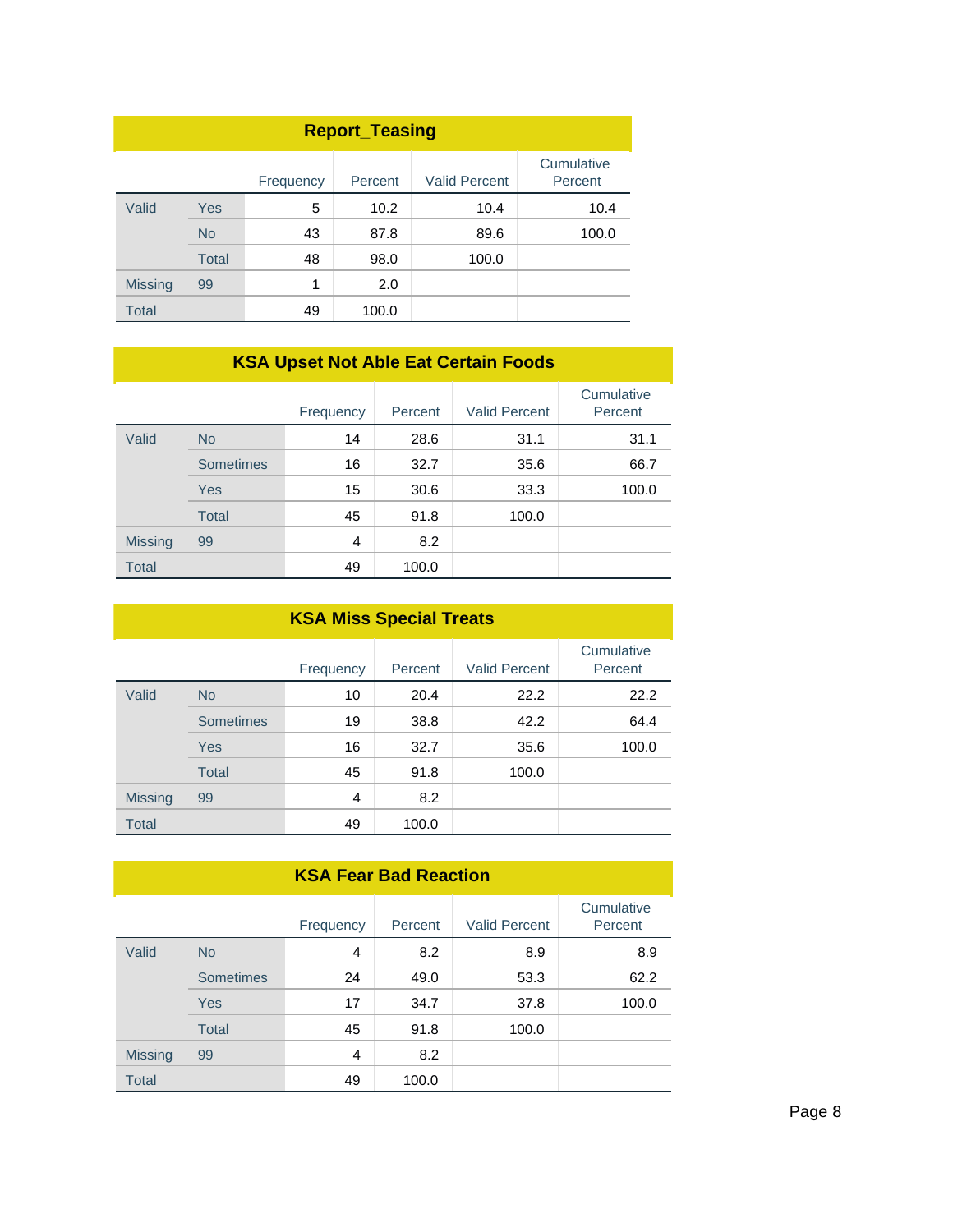| <b>KSA Afraid to Use Adrenaline Auto-Injector</b> |              |           |         |                      |                       |
|---------------------------------------------------|--------------|-----------|---------|----------------------|-----------------------|
|                                                   |              | Frequency | Percent | <b>Valid Percent</b> | Cumulative<br>Percent |
| Valid                                             | <b>No</b>    | 14        | 28.6    | 31.1                 | 31.1                  |
|                                                   | Sometimes    | 15        | 30.6    | 33.3                 | 64.4                  |
|                                                   | Yes          | 16        | 32.7    | 35.6                 | 100.0                 |
|                                                   | <b>Total</b> | 45        | 91.8    | 100.0                |                       |
| <b>Missing</b>                                    | 99           | 4         | 8.2     |                      |                       |
| <b>Total</b>                                      |              | 49        | 100.0   |                      |                       |

#### NPAR TESTS

 /CHISQUARE=Fear\_Bad\_ReactionFear\_Using\_Epi\_PenUpset\_Cant\_Eat\_Certain\_Food Worry\_Friends\_Make\_FunFeel\_Different\_To\_FriendsMiss\_Birthday\_PartiesMis s\_Special\_Treats /EXPECTED=EQUAL

/MISSING ANALYSIS.

## **NPar Tests**

# **Chi-Square Test**

| <b>Fear Bad Reaction</b>                    |    |      |         |  |  |
|---------------------------------------------|----|------|---------|--|--|
| Residual<br>Observed N<br><b>Expected N</b> |    |      |         |  |  |
| Yes                                         | 17 | 15.0 | 2.0     |  |  |
| <b>Sometimes</b>                            | 24 | 15.0 | 9.0     |  |  |
| <b>No</b>                                   | 4  | 15.0 | $-11.0$ |  |  |
| Total                                       | 45 |      |         |  |  |

| <b>Fear Using Epi_Pen</b>                   |    |      |        |  |  |
|---------------------------------------------|----|------|--------|--|--|
| Residual<br>Observed N<br><b>Expected N</b> |    |      |        |  |  |
| Yes                                         | 16 | 15.0 | 1.0    |  |  |
| Sometimes                                   | 15 | 15.0 | .0     |  |  |
| <b>No</b>                                   | 14 | 15.0 | $-1.0$ |  |  |
| Total                                       | 45 |      |        |  |  |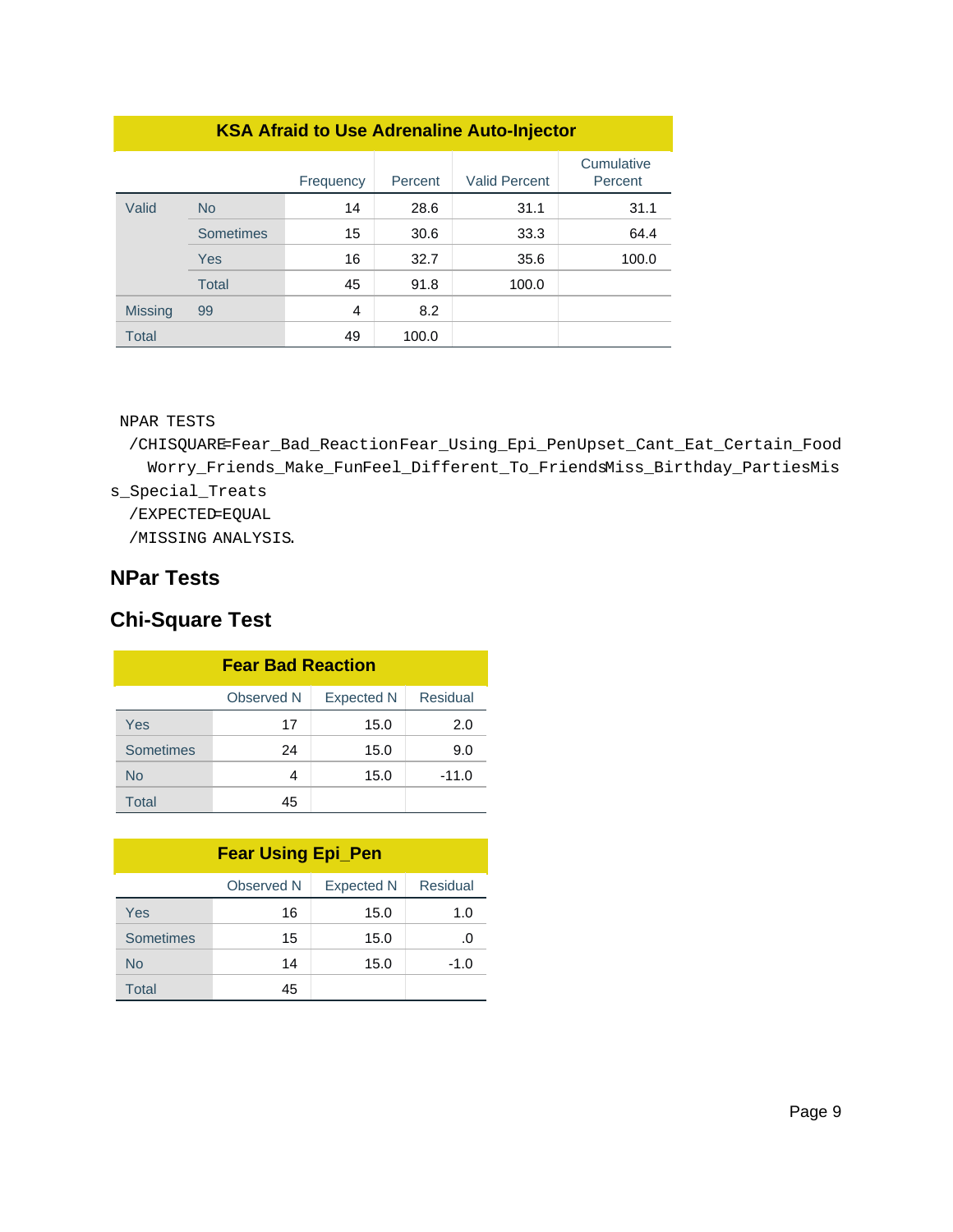| <b>Upset Can't Eat Certain Food</b>         |    |      |        |  |  |  |
|---------------------------------------------|----|------|--------|--|--|--|
| Residual<br>Observed N<br><b>Expected N</b> |    |      |        |  |  |  |
| Yes                                         | 15 | 15.0 | .0     |  |  |  |
| Sometimes                                   | 16 | 15.0 | 1.0    |  |  |  |
| Nο                                          | 14 | 15.0 | $-1.0$ |  |  |  |
| Total                                       | 45 |      |        |  |  |  |

# **Worry Friends Make Fun of Me**

|           | Observed N | <b>Expected N</b> | Residual |
|-----------|------------|-------------------|----------|
| Yes       | 4          | 15.0              | $-11.0$  |
| Sometimes | 9          | 15.0              | -6.0     |
| <b>No</b> | 32         | 15.0              | 17.0     |
| Total     | 45         |                   |          |

#### **Feel Different to Friends**

|           | Observed N | <b>Expected N</b> | Residual |
|-----------|------------|-------------------|----------|
| Yes       | 14         | 15.0              | $-1.0$   |
| Sometimes | 15         | 15.0              | .O       |
| No        | 16         | 15.0              | 1.0      |
| Total     | 45         |                   |          |

| <b>Miss Birthday Parties</b>                       |    |      |      |  |  |
|----------------------------------------------------|----|------|------|--|--|
| <b>Residual</b><br>Observed N<br><b>Expected N</b> |    |      |      |  |  |
| Yes                                                | 7  | 15.0 | -8.0 |  |  |
| Sometimes                                          | 9  | 15.0 | -6.0 |  |  |
| <b>No</b>                                          | 29 | 15.0 | 14.0 |  |  |
| Total                                              | 45 |      |      |  |  |

| <b>Miss Special Events</b>                         |    |      |        |  |  |
|----------------------------------------------------|----|------|--------|--|--|
| <b>Residual</b><br>Observed N<br><b>Expected N</b> |    |      |        |  |  |
| Yes                                                | 16 | 15.0 | 1.0    |  |  |
| Sometimes                                          | 19 | 15.0 | 4.0    |  |  |
| <b>No</b>                                          | 10 | 15.0 | $-5.0$ |  |  |
| Total                                              | 45 |      |        |  |  |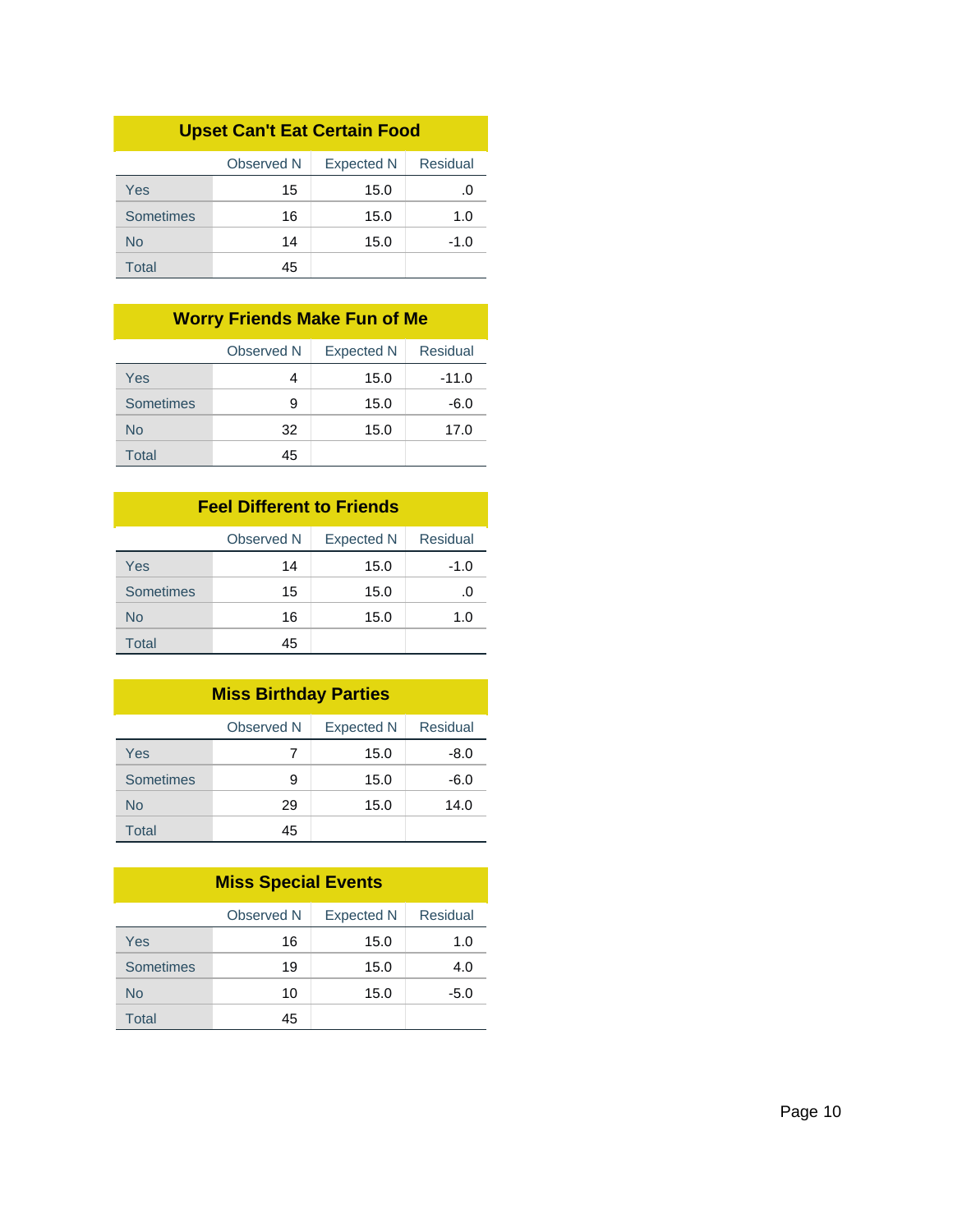| <b>Table 5.1 How Children Perceive Food Allergy</b> |                      |                       |                                        |                                           |                                     |
|-----------------------------------------------------|----------------------|-----------------------|----------------------------------------|-------------------------------------------|-------------------------------------|
|                                                     | Fear Bad<br>Reaction | Fear Using<br>Epi_Pen | Upset Can't Eat<br><b>Certain Food</b> | <b>Worry Friends</b><br>Make Fun of<br>Me | Feel Different to<br><b>Friends</b> |
| Chi-Square                                          | $13.733^{a}$         | .133 <sup>a</sup>     | .133 <sup>a</sup>                      | $29.733^{a}$                              | .133 <sup>a</sup>                   |
| df                                                  | 2                    | 2                     | 2                                      | 2                                         | 2                                   |
| Asymp. Sig.                                         | .001                 | .936                  | .936                                   | .000                                      | .936                                |

#### **Table 5.1 How Children Perceive Food Allergy**

|             | Miss Birthday<br><b>Parties</b> | <b>Miss Special</b><br>Events |
|-------------|---------------------------------|-------------------------------|
| Chi-Square  | $19.733^{a}$                    | $2.800^a$                     |
| df          | 2                               |                               |
| Asymp. Sig. | .000                            | -247                          |

a. 0 cells (.0%) have expected frequencies less than 5. The minimum expected cell frequency is 15.0.

# **Generalised Linear Models - Upset Not Able to Eat Certain Foods by Gender**

```
PLUM KSA_Upset_Not_Able_Eat_Certain_FoodBY Gender
  /CRITERIA=CIN(95) DELTA(0) LCONVERGE(0) MXITER(100) MXSTEP(5) PCONVERGE(1.0E
-6) SINGULAR(1.0E-8)
  /LINK=LOGIT
  /PRINT=PARAMETER.
```
## **PLUM - Ordinal Regression**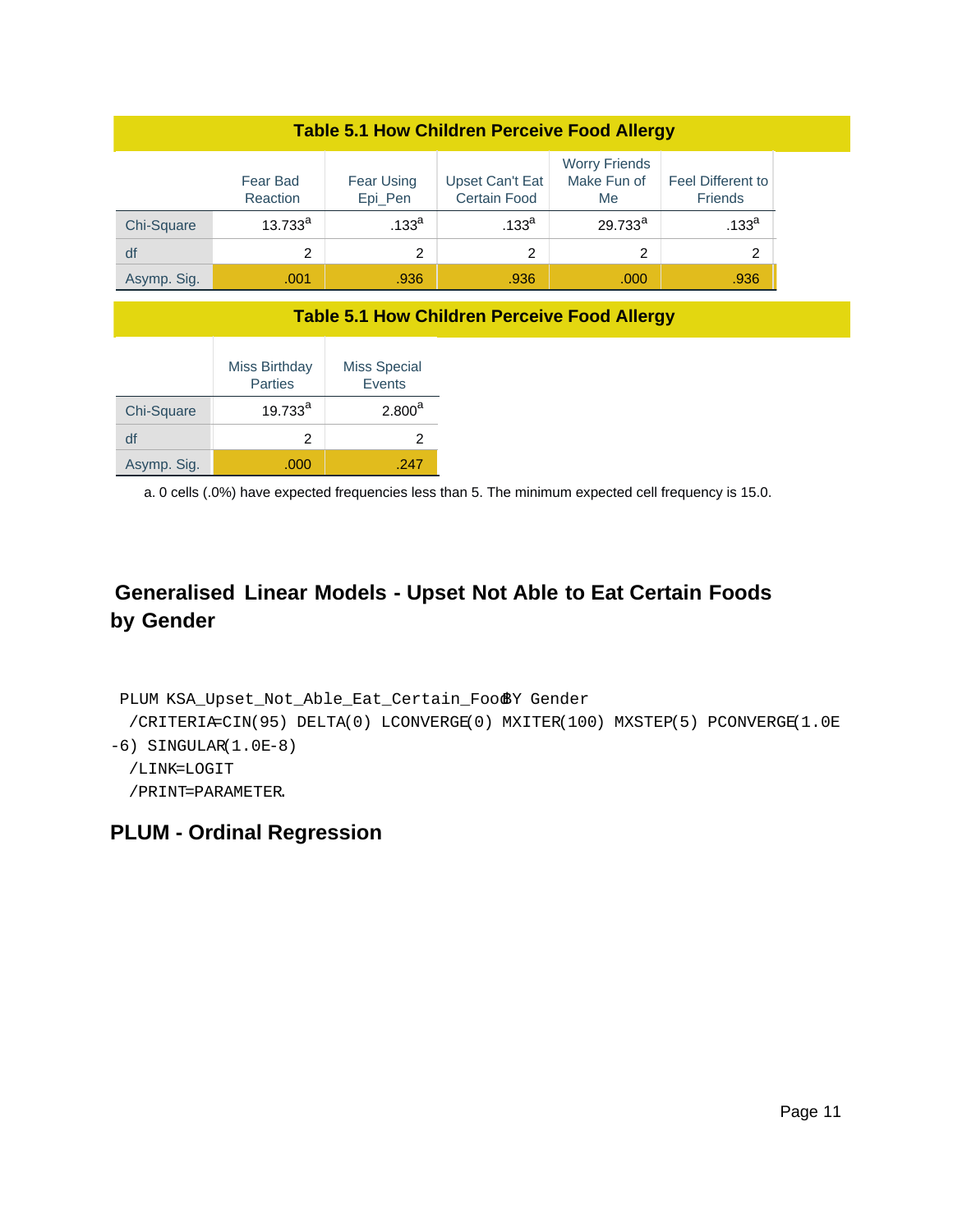| <b>Case Processing Summary</b> |           |    |                        |  |
|--------------------------------|-----------|----|------------------------|--|
|                                |           | N  | Marginal<br>Percentage |  |
| KSA_Upset_Not_Able_Eat_ No     |           | 14 | 31.1%                  |  |
| Certain_Food                   | Sometimes | 16 | 35.6%                  |  |
|                                | Yes       | 15 | 33.3%                  |  |
| Gender                         | Girl      | 13 | 28.9%                  |  |
|                                | Boy       | 32 | 71.1%                  |  |
| Valid                          |           | 45 | 100.0%                 |  |
| <b>Missing</b>                 |           | 4  |                        |  |
| Total                          |           | 49 |                        |  |

| Model          | $-2$ Log<br>Likelihood | Chi-Square | df | Sig. |
|----------------|------------------------|------------|----|------|
| Intercept Only | 15.558                 |            |    |      |
| Final          | 13.777                 | 1.781      |    | .182 |

| <b>Parameter Estimates</b> |                                                      |          |            |         |    |         |  |
|----------------------------|------------------------------------------------------|----------|------------|---------|----|---------|--|
|                            |                                                      | Estimate | Std. Error | Wald    | df | Sig.    |  |
| <b>Threshold</b>           | <b>IKSA Upset Not Able Eat</b><br>$Certain_Food = 1$ | $-1.069$ | .385       | 7.710   | 1  | .005    |  |
|                            | [KSA_Upset_Not_Able_Eat<br>$Certain_Food = 2$        | .468     | .353       | 1.754   | 1  | .185    |  |
| Location                   | [Gender=0 - Girls<br>[reference]                     | $-798$   | .617       | 1.671   | 1  | .196    |  |
|                            | $[Gender=1]$                                         | $0^a$    | ٠          | $\cdot$ | 0  | $\cdot$ |  |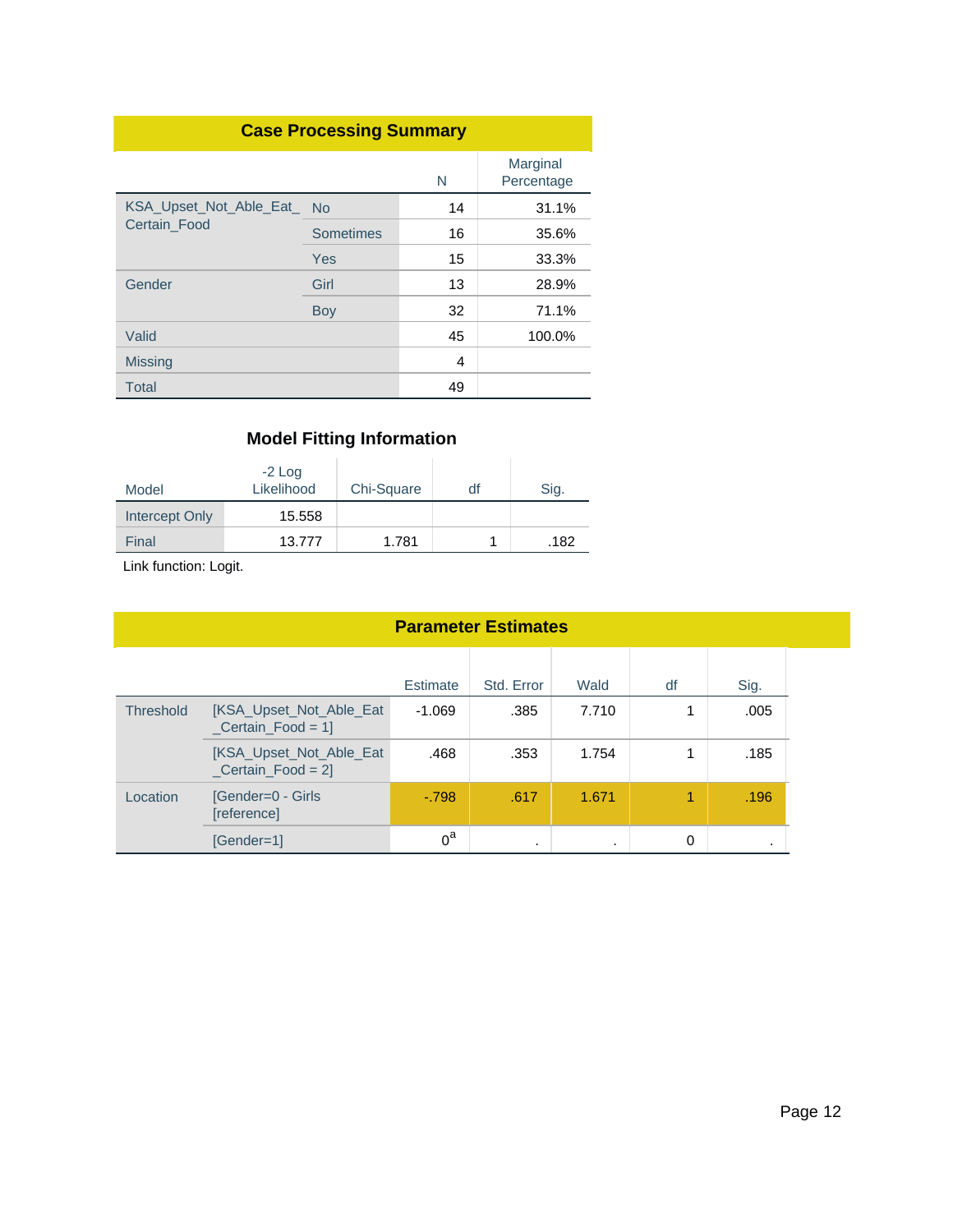|                  |                                                      | <b>Parameter Estimates</b> |                         |
|------------------|------------------------------------------------------|----------------------------|-------------------------|
|                  |                                                      |                            | 95% Confidence Interval |
|                  |                                                      | Lower Bound                | Upper Bound             |
| <b>Threshold</b> | <b>IKSA Upset Not Able Eat</b><br>$Certain_Food = 1$ | -1.823                     | $-.314$                 |
|                  | <b>IKSA Upset Not Able Eat</b><br>$Certain_Food = 2$ | $-225$                     | 1.161                   |
| Location         | [Gender=0 - Girls<br>[reference]                     | $-2.008$                   | .412                    |
|                  | [Gender=1]                                           | ٠                          |                         |

Link function: Logit.

a. This parameter is set to zero because it is redundant.

# **Generalised Linear Models - Worry Friends Will Make Fun of Me by Gender**

```
PLUM KSA_Worry_Friends_Make_Fun_of_MeBY Gender
```

```
 /CRITERIA=CIN(95) DELTA(0) LCONVERGE(0) MXITER(100) MXSTEP(5) PCONVERGE(1.0E
```
 $-6$ ) SINGULAR $(1.0E-8)$ 

```
 /LINK=LOGIT
```
/PRINT=PARAMETER.

# **PLUM - Ordinal Regression**

| <b>Case Processing Summary</b>             |           |    |                        |  |
|--------------------------------------------|-----------|----|------------------------|--|
|                                            |           | N  | Marginal<br>Percentage |  |
| <b>KSA Worry Friends Make</b><br>Fun of Me | <b>No</b> | 32 | 71.1%                  |  |
|                                            | Sometimes | 9  | 20.0%                  |  |
|                                            | Yes       | 4  | 8.9%                   |  |
| Gender                                     | Girl      | 13 | 28.9%                  |  |
|                                            | Boy       | 32 | 71.1%                  |  |
| Valid                                      |           | 45 | 100.0%                 |  |
| <b>Missing</b>                             |           | 4  |                        |  |
| <b>Total</b>                               |           | 49 |                        |  |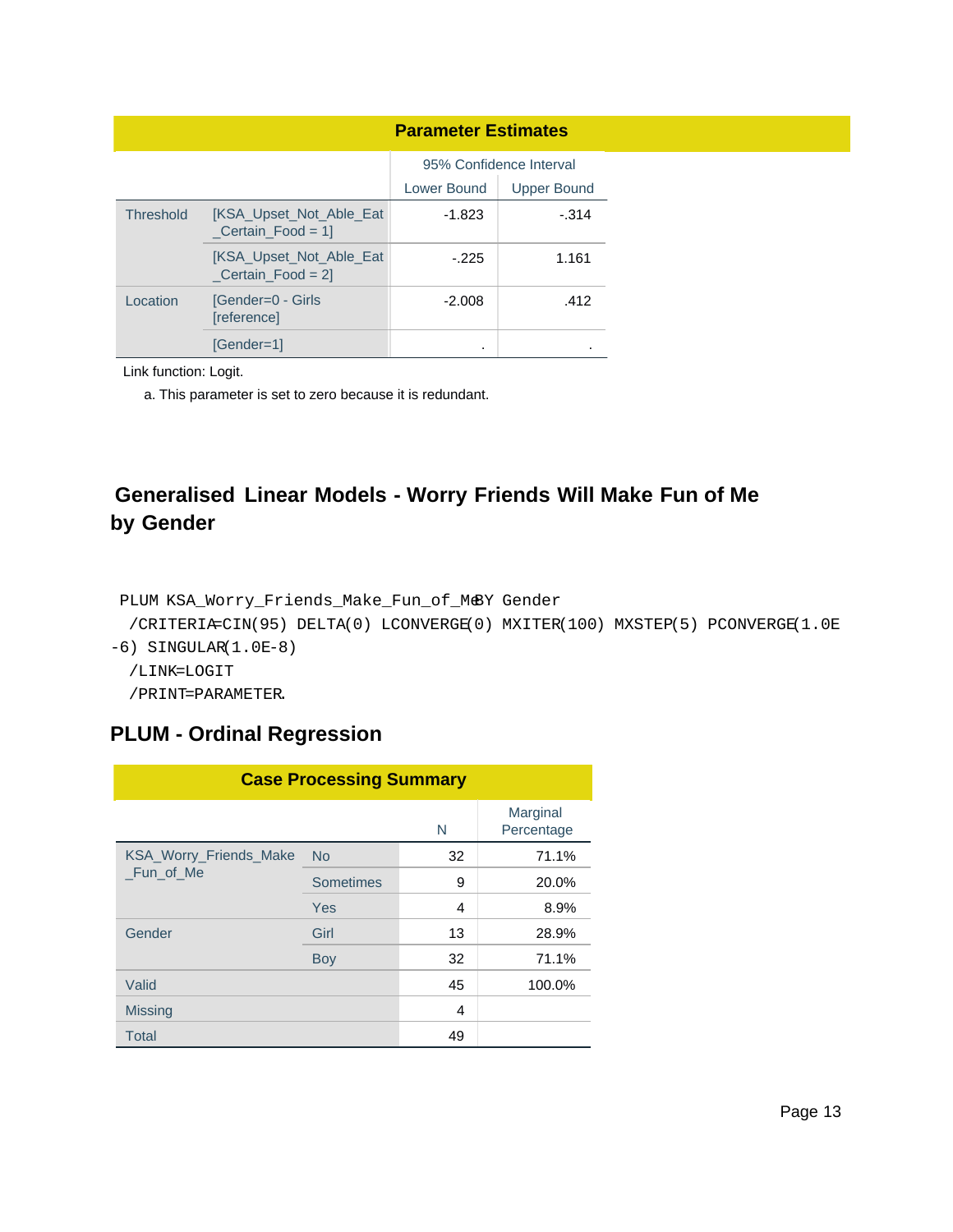| Model          | $-2$ Log<br>Likelihood | Chi-Square | df | Sig. |
|----------------|------------------------|------------|----|------|
| Intercept Only | 12.181                 |            |    |      |
| Final          | 11.644                 | .537       |    | .464 |

Link function: Logit.

#### **Parameter Estimates** Estimate Std. Error Wald df Sig. Threshold [KSA\_Worry\_Friends\_Make  $_Fun_of_Me = 1$ ] [KSA\_Worry\_Friends\_Make  $_Fun_of_Me = 2$ Location [Gender=0] [Gender=1] .749 .377 .3.938 .047 2.186 .549 15.863 1 .000 -.537 .766 .491 .491 .484 .537 .484 .537 .484 .491 .484 .484 .484 .484 .484 .484 .  $0^a$ . . 0 . .

#### **Parameter Estimates**

|                  |                                                    | 95% Confidence Interval |                    |
|------------------|----------------------------------------------------|-------------------------|--------------------|
|                  |                                                    | Lower Bound             | <b>Upper Bound</b> |
| <b>Threshold</b> | <b>IKSA Worry Friends Make</b><br>$_Fun_of_Me = 1$ | .009                    | 1.489              |
|                  | [KSA_Worry_Friends_Make<br>$_Fun_of_Me = 2$        | 1.110                   | 3.262              |
| Location         | [Gender=0]                                         | $-2.039$                | .965               |
|                  | [Gender=1]                                         | ٠                       |                    |

Link function: Logit.

a. This parameter is set to zero because it is redundant.

## **Generalised Linear Models - Feel Different to Friends by Gender**

PLUM KSA\_Feel\_Different\_to\_FriendsBY Gender

 /CRITERIA=CIN(95) DELTA(0) LCONVERGE(0) MXITER(100) MXSTEP(5) PCONVERGE(1.0E -6) SINGULAR(1.0E-8)

/LINK=LOGIT

/PRINT=PARAMETER.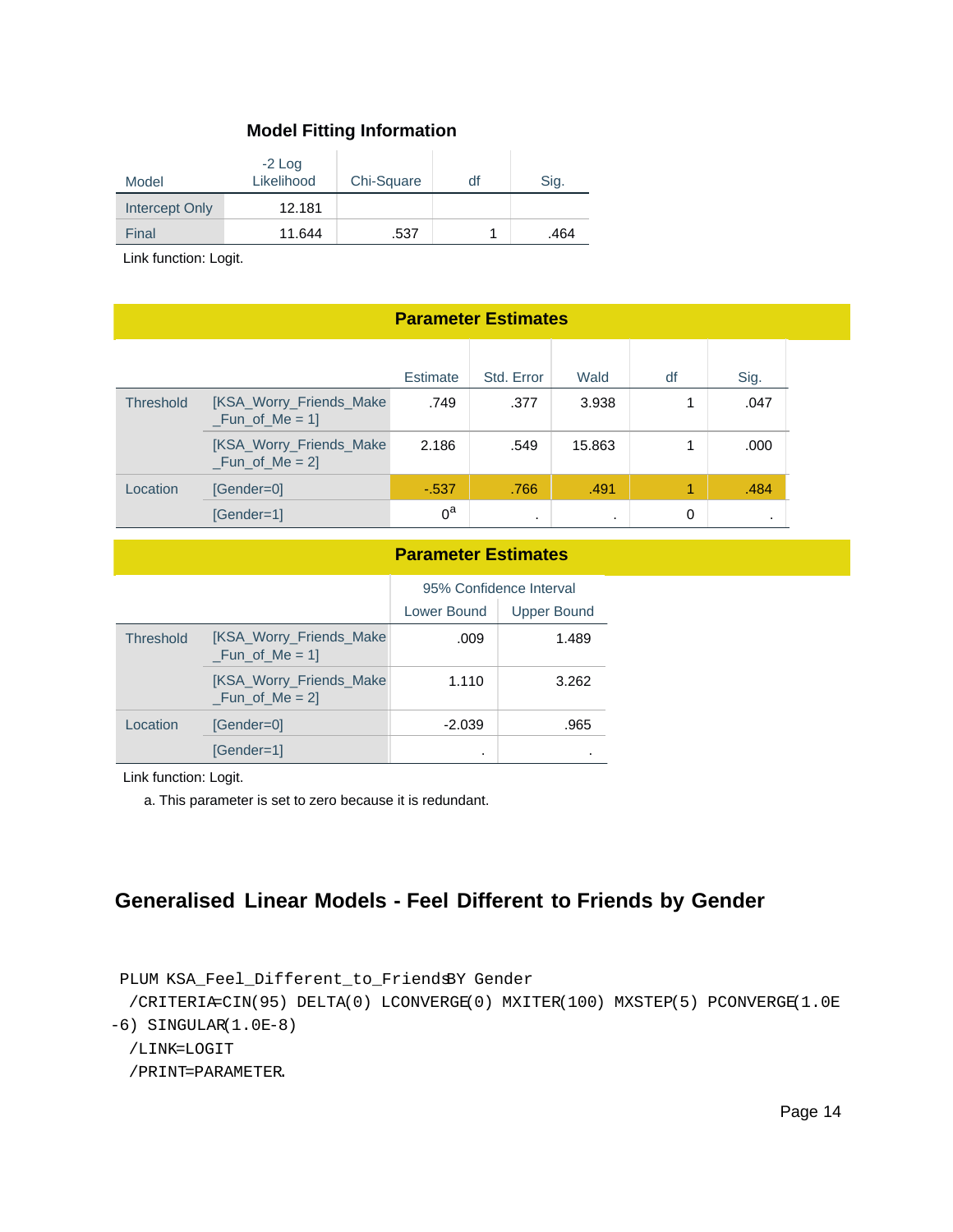# **PLUM - Ordinal Regression**

| <b>Case Processing Summary</b> |                  |    |                        |  |
|--------------------------------|------------------|----|------------------------|--|
|                                |                  | N  | Marginal<br>Percentage |  |
| KSA Feel Different to Fri      | <b>No</b>        | 16 | 35.6%                  |  |
| ends                           | <b>Sometimes</b> | 15 | 33.3%                  |  |
|                                | Yes              | 14 | 31.1%                  |  |
| Gender                         | Girl             | 13 | 28.9%                  |  |
|                                | Boy              | 32 | 71.1%                  |  |
| Valid                          |                  | 45 | 100.0%                 |  |
| <b>Missing</b>                 |                  | 4  |                        |  |
| <b>Total</b>                   |                  | 49 |                        |  |

## **Model Fitting Information**

| Model          | $-2$ Log<br>Likelihood | Chi-Square | df | Sig. |
|----------------|------------------------|------------|----|------|
| Intercept Only | 15.897                 |            |    |      |
| Final          | 12.620                 | 3.277      |    | .070 |

| <b>Parameter Estimates</b>                   |                                          |          |         |           |   |         |  |
|----------------------------------------------|------------------------------------------|----------|---------|-----------|---|---------|--|
| Std. Error<br>Sig.<br>Wald<br>df<br>Estimate |                                          |          |         |           |   |         |  |
| <b>Threshold</b>                             | [KSA_Feel_Different_to_Fri<br>$ends = 1$ | $-952$   | .379    | 6.313     | 1 | .012    |  |
|                                              | [KSA_Feel_Different_to_Fri<br>$ends = 2$ | .521     | .356    | 2.138     | 1 | .144    |  |
| Location                                     | [Gender=0]                               | $-1.124$ | .636    | 3.123     | 1 | .077    |  |
|                                              | [Gender=1]                               | $0^a$    | $\cdot$ | $\bullet$ | 0 | $\cdot$ |  |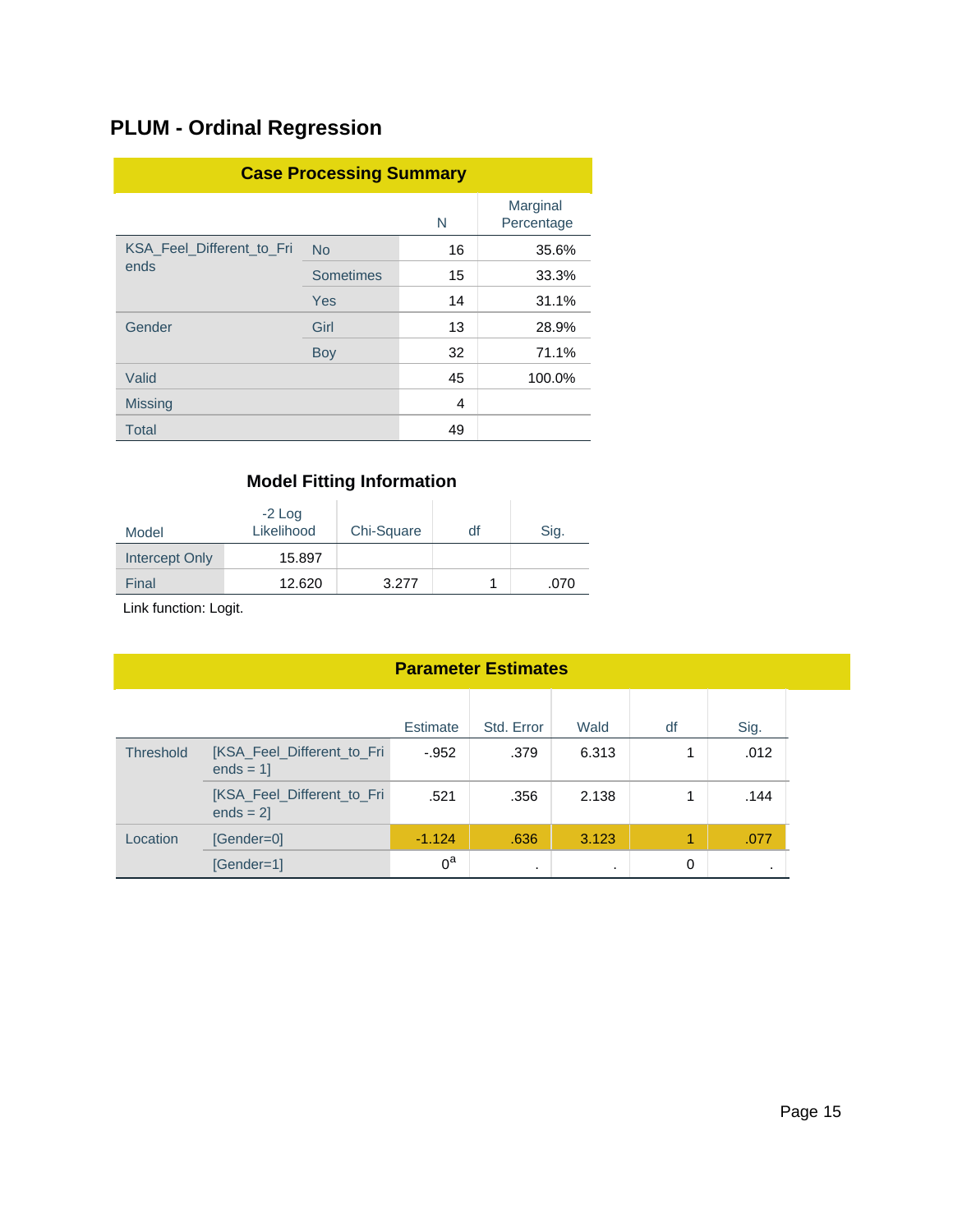|                  |                                          | <b>Parameter Estimates</b>        |                         |  |  |  |
|------------------|------------------------------------------|-----------------------------------|-------------------------|--|--|--|
|                  |                                          |                                   | 95% Confidence Interval |  |  |  |
|                  |                                          | Lower Bound<br><b>Upper Bound</b> |                         |  |  |  |
| <b>Threshold</b> | [KSA_Feel_Different_to_Fri<br>$ends = 1$ | $-1.695$                          | $-.209$                 |  |  |  |
|                  | [KSA_Feel_Different_to_Fri<br>$ends = 2$ | $-.177$                           | 1.220                   |  |  |  |
| Location         | [Gender=0]                               | $-2.370$                          | .123                    |  |  |  |
|                  | [Gender=1]                               | ٠                                 |                         |  |  |  |

Link function: Logit.

a. This parameter is set to zero because it is redundant.

## **Generalised Linear Models - Miss Parties by Gender**

```
PLUM KSA_Miss_PartiesBY Gender
```

```
 /CRITERIA=CIN(95) DELTA(0) LCONVERGE(0) MXITER(100) MXSTEP(5) PCONVERGE(1.0E
-6) SINGULAR(1.0E-8)
```

```
 /LINK=LOGIT
```

```
 /PRINT=PARAMETER.
```
## **PLUM - Ordinal Regression**

| <b>Case Processing Summary</b> |                  |    |                        |  |  |  |
|--------------------------------|------------------|----|------------------------|--|--|--|
|                                |                  | N  | Marginal<br>Percentage |  |  |  |
| <b>KSA Miss Parties</b>        | <b>No</b>        | 29 | 64.4%                  |  |  |  |
|                                | <b>Sometimes</b> | 9  | 20.0%                  |  |  |  |
|                                | Yes              | 7  | 15.6%                  |  |  |  |
| Gender                         | Girl             | 13 | 28.9%                  |  |  |  |
|                                | Boy              | 32 | 71.1%                  |  |  |  |
| Valid                          |                  | 45 | 100.0%                 |  |  |  |
| <b>Missing</b>                 |                  | 4  |                        |  |  |  |
| <b>Total</b>                   |                  | 49 |                        |  |  |  |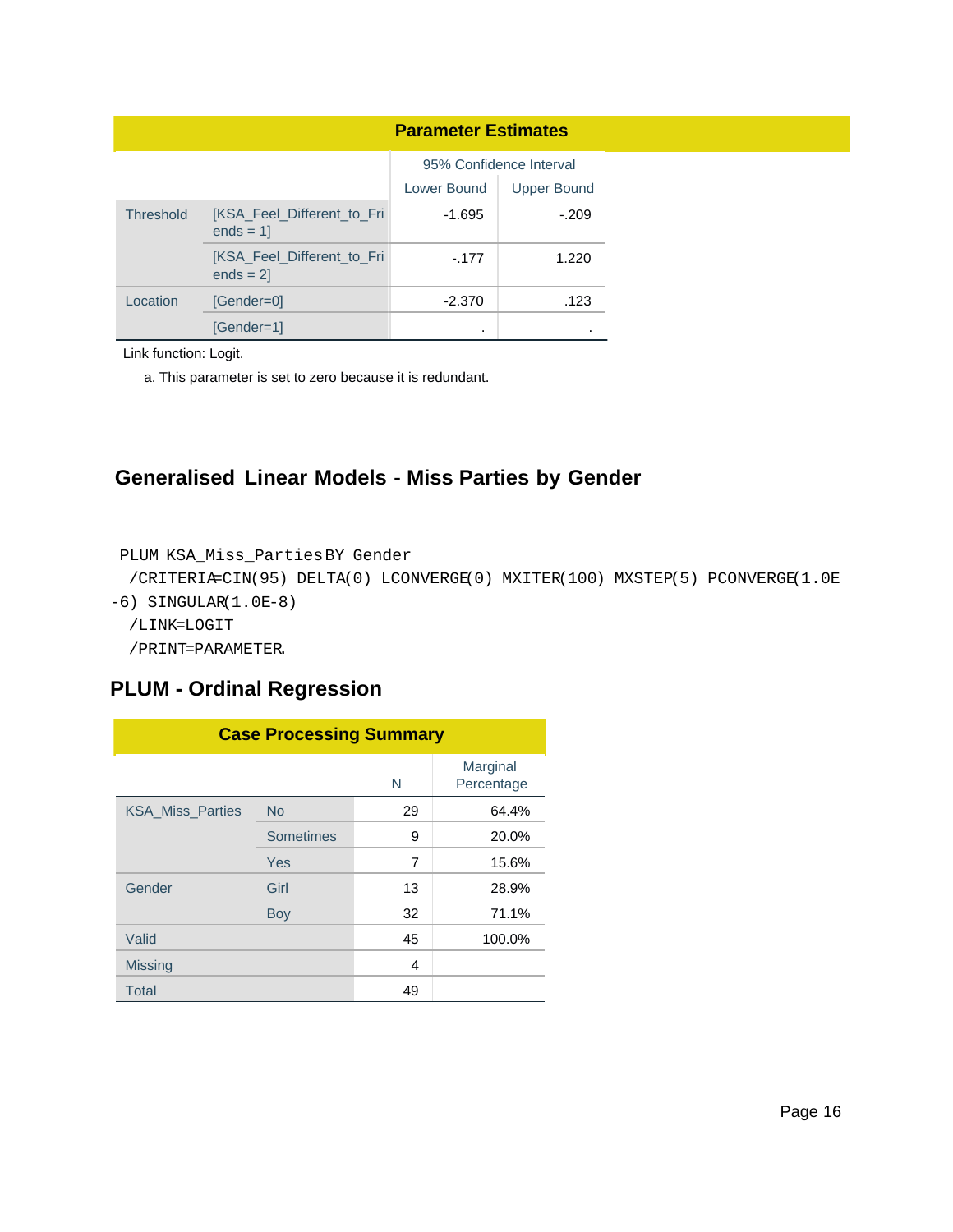| Model          | $-2$ Log<br>Likelihood | Chi-Square | df | Sig. |
|----------------|------------------------|------------|----|------|
| Intercept Only | 14.964                 |            |    |      |
| Final          | 12.969                 | 1.996      |    | .158 |

Link function: Logit.

| <b>Parameter Estimates</b>                   |                          |         |         |           |   |      |
|----------------------------------------------|--------------------------|---------|---------|-----------|---|------|
| Std. Error<br>Estimate<br>Wald<br>df<br>Sig. |                          |         |         |           |   |      |
| <b>Threshold</b>                             | $[KSA_Miss_Parties = 1]$ | .318    | .356    | .799      |   | .371 |
|                                              | $[KSA_Miss_Parties = 2]$ | 1.449   | .434    | 11.134    |   | .001 |
| Location                                     | [Gender=0]               | $-.993$ | .759    | 1.712     | 1 | .191 |
|                                              | [Gender=1]               | $0^a$   | $\cdot$ | $\bullet$ | 0 |      |

#### **Parameter Estimates**

|                  |                          | 95% Confidence Interval |                    |  |
|------------------|--------------------------|-------------------------|--------------------|--|
|                  |                          | Lower Bound             | <b>Upper Bound</b> |  |
| <b>Threshold</b> | $[KSA_Miss_Parties = 1]$ | -.379                   | 1.016              |  |
|                  | $[KSA_Miss_Parties = 2]$ | .598                    | 2.300              |  |
| Location         | [Gender=0]               | $-2.480$                | .495               |  |
|                  | [Gender=1]               | ٠                       |                    |  |

Link function: Logit.

a. This parameter is set to zero because it is redundant.

### **Generalised Linear Models - Miss Special Treats by Gender**

```
PLUM KSA_Miss_Special_TreatsBY Gender
  /CRITERIA=CIN(95) DELTA(0) LCONVERGE(0) MXITER(100) MXSTEP(5) PCONVERGE(1.0E
-6) SINGULAR(1.0E-8) /LINK=LOGIT
   /PRINT=PARAMETER.
```
### **PLUM - Ordinal Regression**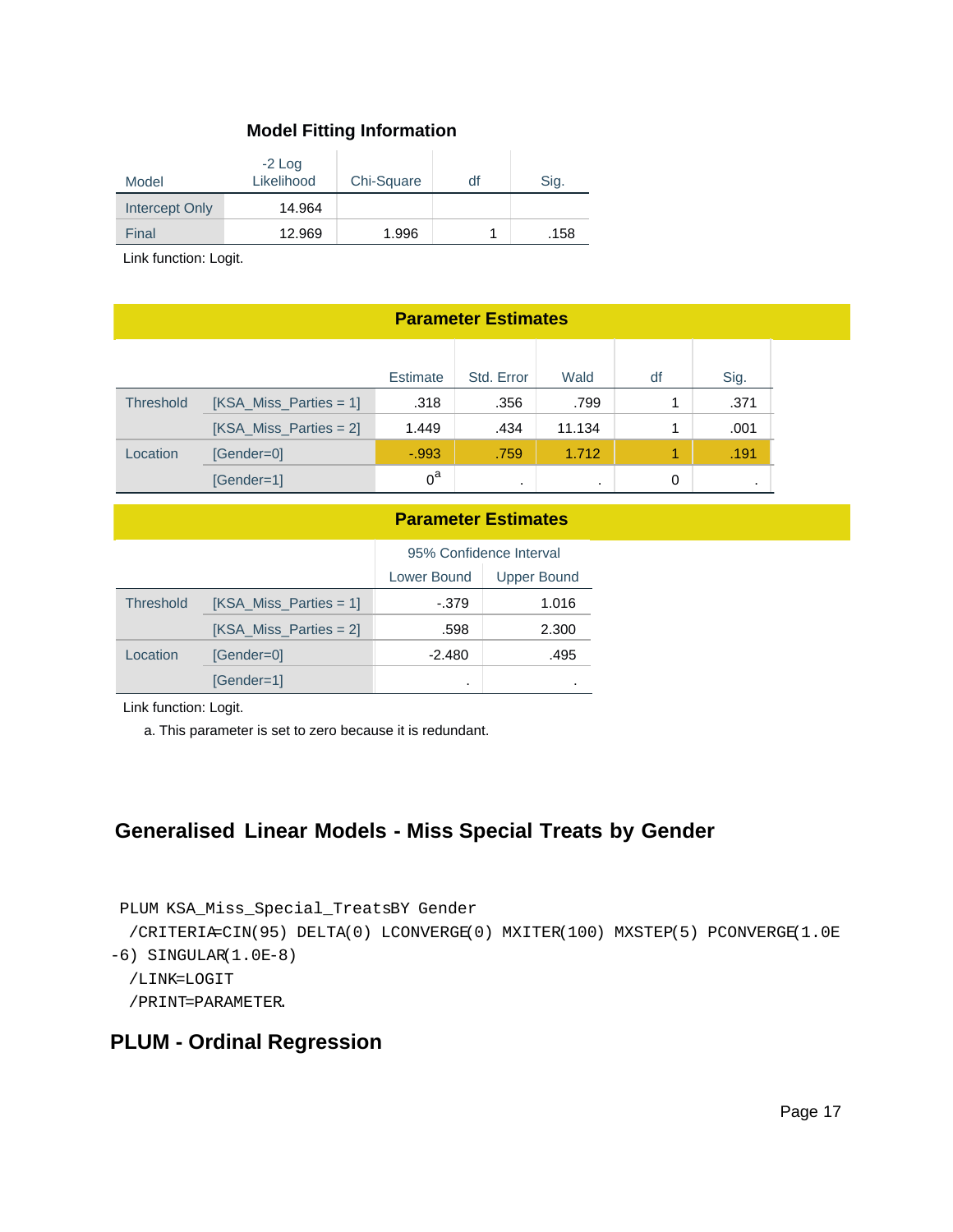| <b>Case Processing Summary</b> |           |    |                        |  |  |  |
|--------------------------------|-----------|----|------------------------|--|--|--|
|                                |           | N  | Marginal<br>Percentage |  |  |  |
| KSA_Miss_Special_Treats        | <b>No</b> | 10 | 22.2%                  |  |  |  |
|                                | Sometimes | 19 | 42.2%                  |  |  |  |
|                                | Yes       | 16 | 35.6%                  |  |  |  |
| Gender                         | Girl      | 13 | 28.9%                  |  |  |  |
|                                | Boy       | 32 | 71.1%                  |  |  |  |
| Valid                          |           | 45 | 100.0%                 |  |  |  |
| <b>Missing</b>                 |           | 4  |                        |  |  |  |
| <b>Total</b>                   |           | 49 |                        |  |  |  |

| Model          | $-2$ Log<br>Likelihood | Chi-Square | df | Sig. |
|----------------|------------------------|------------|----|------|
| Intercept Only | 14.181                 |            |    |      |
| Final          | 12.720                 | 1.461      |    | 227  |

Link function: Logit.

| <b>Parameter Estimates</b> |  |
|----------------------------|--|
|----------------------------|--|

|           |                                    | <b>Estimate</b> | Std. Error | Wald   | df | Sig. |
|-----------|------------------------------------|-----------------|------------|--------|----|------|
| Threshold | [KSA_Miss_Special_Treats<br>$= 11$ | $-1.502$        | .423       | 12.613 |    | .000 |
|           | [KSA_Miss_Special_Treats<br>$= 21$ | .396            | .352       | 1.266  |    | .260 |
| Location  | [Gender=0]                         | $-741$          | .620       | 1.429  | 1  | .232 |
|           | [Gender=1]                         | $0^a$           | $\cdot$    |        | 0  | ٠    |

#### **Parameter Estimates**

|                  |                                    | 95% Confidence Interval |             |  |
|------------------|------------------------------------|-------------------------|-------------|--|
|                  |                                    | Lower Bound             | Upper Bound |  |
| <b>Threshold</b> | [KSA_Miss_Special_Treats<br>$= 11$ | $-2.330$                | -.673       |  |
|                  | [KSA_Miss_Special_Treats<br>$= 21$ | $-293$                  | 1.085       |  |
| Location         | [Gender=0]                         | -1.957                  | .474        |  |
|                  | [Gender=1]                         | ٠                       |             |  |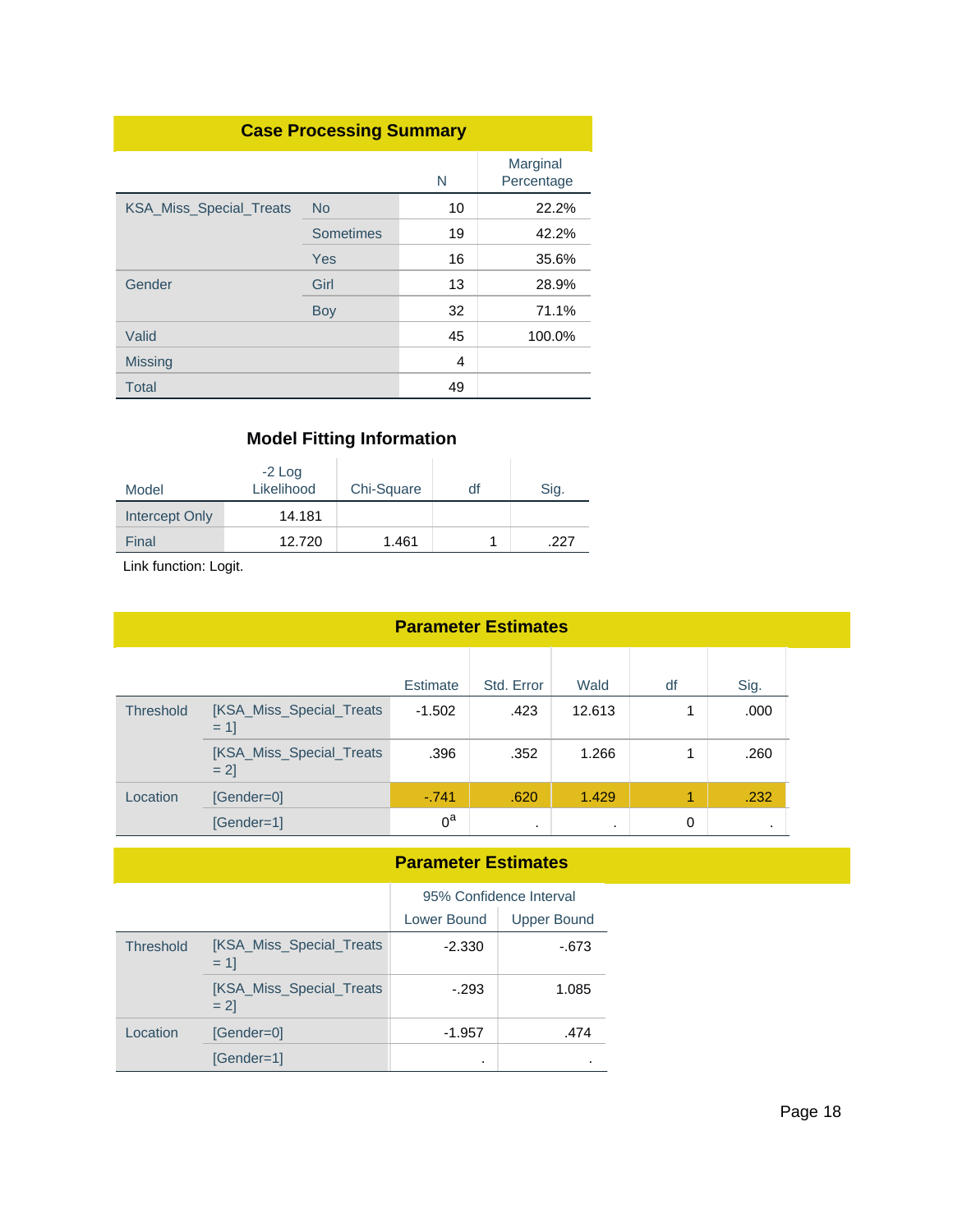Link function: Logit.

a. This parameter is set to zero because it is redundant.

### **Generalised Linear Models - Fear of Bad Reaction by Gender**

```
PLUM KSA_Fear_Bad_ReactionBY Gender
```

```
 /CRITERIA=CIN(95) DELTA(0) LCONVERGE(0) MXITER(100) MXSTEP(5) PCONVERGE(1.0E
-6) SINGULAR(1.0E-8)
```

```
 /LINK=LOGIT
```
/PRINT=PARAMETER.

### **PLUM - Ordinal Regression**

| <b>Case Processing Summary</b> |           |    |                        |  |  |
|--------------------------------|-----------|----|------------------------|--|--|
|                                |           | N  | Marginal<br>Percentage |  |  |
| <b>KSA Fear Bad Reaction</b>   | <b>No</b> | 4  | 8.9%                   |  |  |
|                                | Sometimes | 24 | 53.3%                  |  |  |
|                                | Yes       | 17 | 37.8%                  |  |  |
| Gender                         | Girl      | 13 | 28.9%                  |  |  |
|                                | Boy       | 32 | 71.1%                  |  |  |
| Valid                          |           | 45 | 100.0%                 |  |  |
| <b>Missing</b>                 |           | 4  |                        |  |  |
| <b>Total</b>                   |           | 49 |                        |  |  |

#### **Model Fitting Information**

| Model          | $-2$ Log<br>Likelihood | Chi-Square | df | Sig. |
|----------------|------------------------|------------|----|------|
| Intercept Only | 12.872                 |            |    |      |
| Final          | 12.621                 | .251       |    | .617 |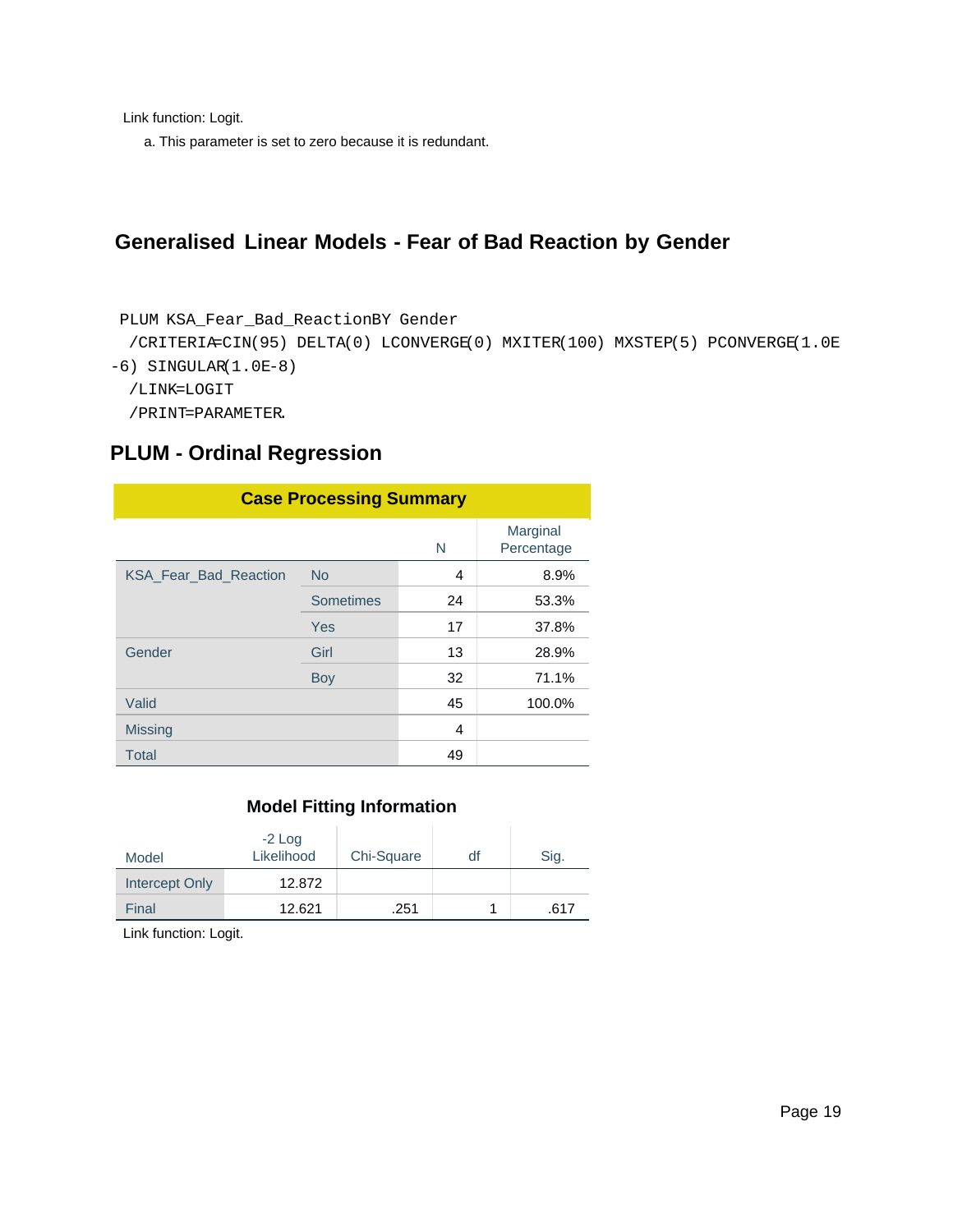| <b>Parameter Estimates</b> |                                   |          |            |         |    |           |
|----------------------------|-----------------------------------|----------|------------|---------|----|-----------|
|                            |                                   | Estimate | Std. Error | Wald    | df | Sig.      |
| Threshold                  | [KSA_Fear_Bad_Reaction<br>$= 11$  | $-2.238$ | .547       | 16.751  |    | .000      |
|                            | [KSA_Fear_Bad_Reaction<br>$= 2$ ] | .599     | .364       | 2.716   | 1  | .099      |
| Location                   | [Gender=0]                        | .314     | .640       | .240    | 1  | .624      |
|                            | [Gender=1]                        | $0^a$    | $\bullet$  | $\cdot$ | 0  | $\bullet$ |

#### **Parameter Estimates**

|                  |                                         | 95% Confidence Interval |                    |  |
|------------------|-----------------------------------------|-------------------------|--------------------|--|
|                  |                                         | Lower Bound             | <b>Upper Bound</b> |  |
| <b>Threshold</b> | <b>IKSA Fear Bad Reaction</b><br>$= 11$ | $-3.310$                | $-1.166$           |  |
|                  | [KSA_Fear_Bad_Reaction<br>$= 21$        | $-113$                  | 1.312              |  |
| Location         | [Gender=0]                              | $-.941$                 | 1.568              |  |
|                  | [Gender=1]                              | ٠                       |                    |  |

Link function: Logit.

a. This parameter is set to zero because it is redundant.

# **Generalised Linear Models - Afraid to Use Adrenaline Auto-Injector by Gender**

```
PLUM KSA_Afraid_to_use_AABY Gender
   /CRITERIA=CIN(95) DELTA(0) LCONVERGE(0) MXITER(100) MXSTEP(5) PCONVERGE(1.0E
-6) SINGULAR(1.0E-8)
   /LINK=LOGIT
   /PRINT=PARAMETER.
```
### **PLUM - Ordinal Regression**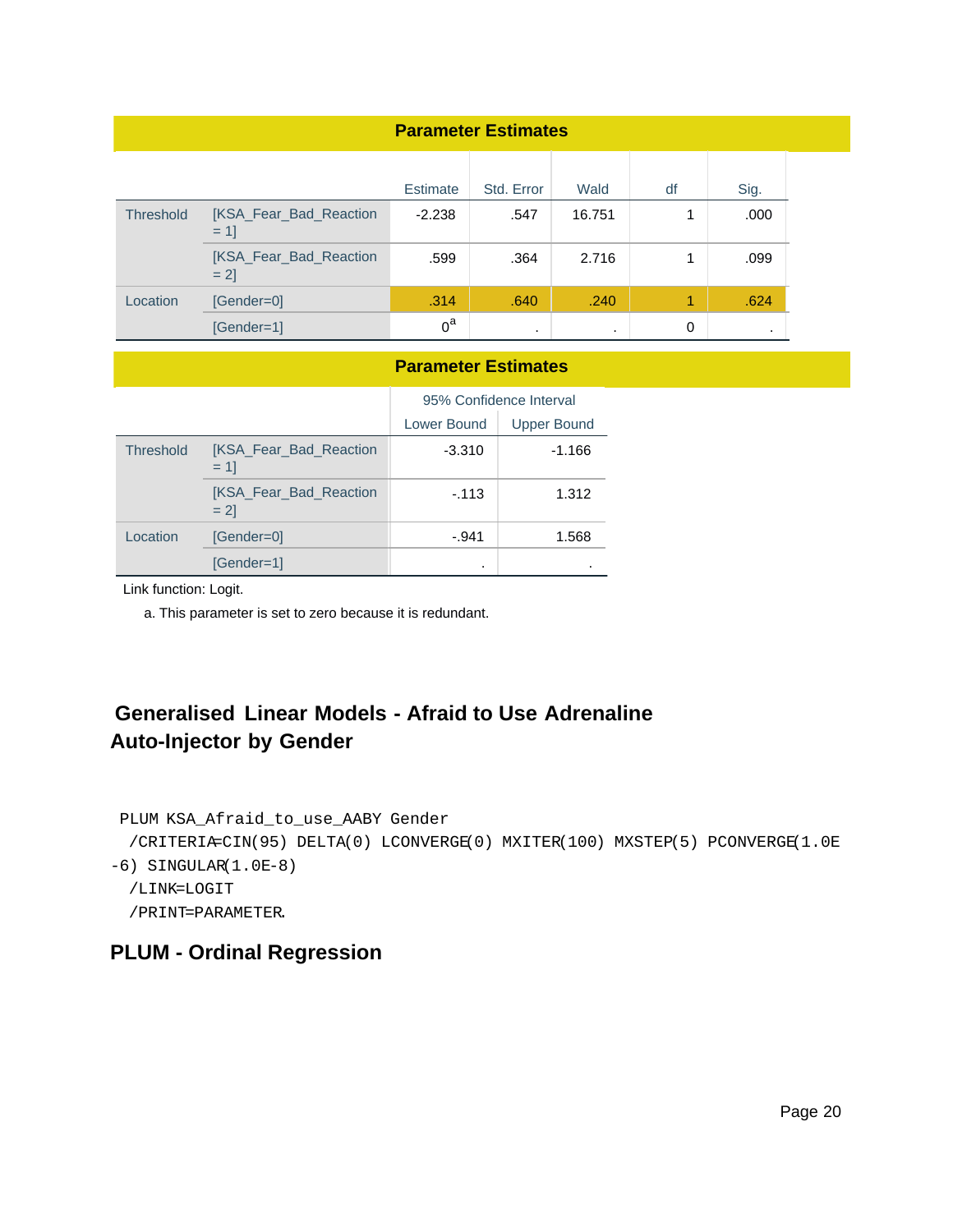| <b>Case Processing Summary</b> |           |    |                        |  |  |
|--------------------------------|-----------|----|------------------------|--|--|
|                                |           | N  | Marginal<br>Percentage |  |  |
| KSA Afraid to use AA           | <b>No</b> | 14 | 31.1%                  |  |  |
|                                | Sometimes | 15 | 33.3%                  |  |  |
|                                | Yes       | 16 | 35.6%                  |  |  |
| Gender                         | Girl      | 13 | 28.9%                  |  |  |
|                                | Boy       | 32 | 71.1%                  |  |  |
| Valid                          |           | 45 | 100.0%                 |  |  |
| Missing                        |           | 4  |                        |  |  |
| Total                          |           | 49 |                        |  |  |

| Model          | $-2$ Log<br>Likelihood | Chi-Square | dt | Sig. |
|----------------|------------------------|------------|----|------|
| Intercept Only | 15.224                 |            |    |      |
| Final          | 14.357                 | .867       |    | .352 |

Link function: Logit.

| <b>Parameter Estimates</b> |  |
|----------------------------|--|
|----------------------------|--|

|           |                                  | <b>Estimate</b> | Std. Error | Wald  | df | Sig. |
|-----------|----------------------------------|-----------------|------------|-------|----|------|
| Threshold | [KSA_Afraid_to_use_AA =          | $-632$          | .359       | 3.095 |    | .079 |
|           | $KSA_A$ Afraid_to_use_AA =<br>2] | .780            | .366       | 4.529 |    | .033 |
| Location  | [Gender=0]                       | .551            | .613       | .811  | 1  | .368 |
|           | [Gender=1]                       | $0^a$           |            | ٠     | 0  | ٠    |

#### **Parameter Estimates**

|                  |                                 | 95% Confidence Interval |                    |
|------------------|---------------------------------|-------------------------|--------------------|
|                  |                                 | Lower Bound             | <b>Upper Bound</b> |
| <b>Threshold</b> | [KSA Afraid to use $AA =$       | $-1.336$                | .072               |
|                  | [KSA Afraid to use $AA =$<br>21 | .062                    | 1.497              |
| Location         | $[Gender = 0]$                  | $-649$                  | 1.752              |
|                  | [Gender=1]                      | ٠                       |                    |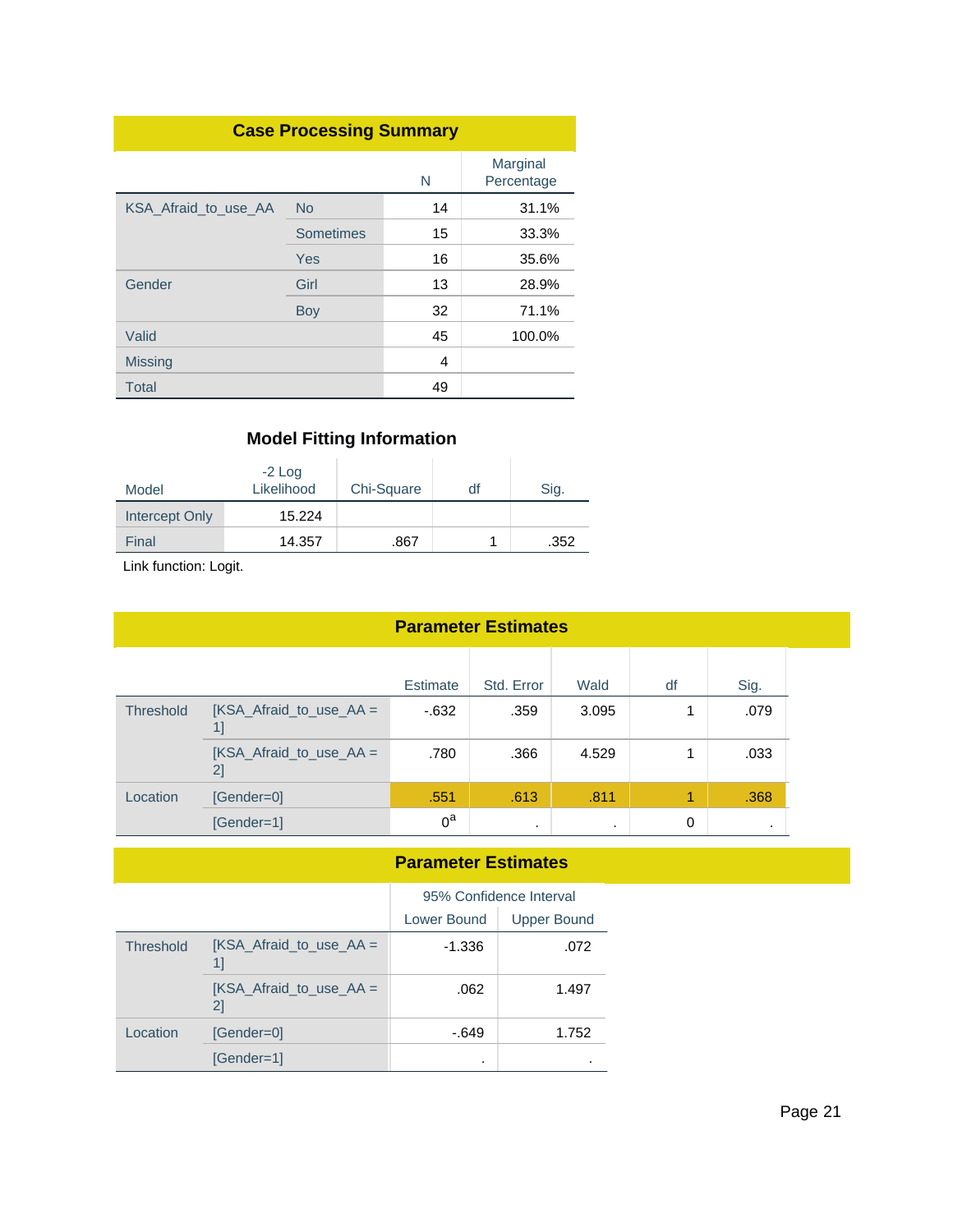Link function: Logit.

a. This parameter is set to zero because it is redundant.

```
CROSSTABS
```

```
 /TABLES=KSA_Fear_Bad_ReactionKSA_Afraid_to_use_AAKSA_Upset_Not_Able_Eat_Ce
rtain_Food
```

```
 KSA_Worry_Friends_Make_Fun_of_MeKSA_Feel_Different_to_FriendsKSA_Miss_Pa
rties
```
 KSA\_Miss\_Special\_TreatsBY Gender /FORMAT=AVALUE TABLES

```
/STATISTICS=CHISQ
```
/CELLS=COUNT ROW COLUMN

/COUNT ROUND CELL.

### **Crosstabs**

| <b>Chi-Square Tests</b>         |           |                |                                          |  |  |  |
|---------------------------------|-----------|----------------|------------------------------------------|--|--|--|
|                                 | Value     | df             | Asymptotic<br>Significance (2-<br>sided) |  |  |  |
| Pearson Chi-Square              | $3.372^a$ | $\mathfrak{p}$ | .185                                     |  |  |  |
| Likelihood Ratio                | 5.284     | 2              | .071                                     |  |  |  |
| Linear-by-Linear<br>Association | 2.504     | 1              | .114                                     |  |  |  |
| N of Valid Cases                | 45        |                |                                          |  |  |  |

### **KSA Miss Parties by Gender**

a. 3 cells (50.0%) have expected count less than 5. The minimum expected count is 2.02.

# **KSA Worry Friends Make Fun of Me by Gender**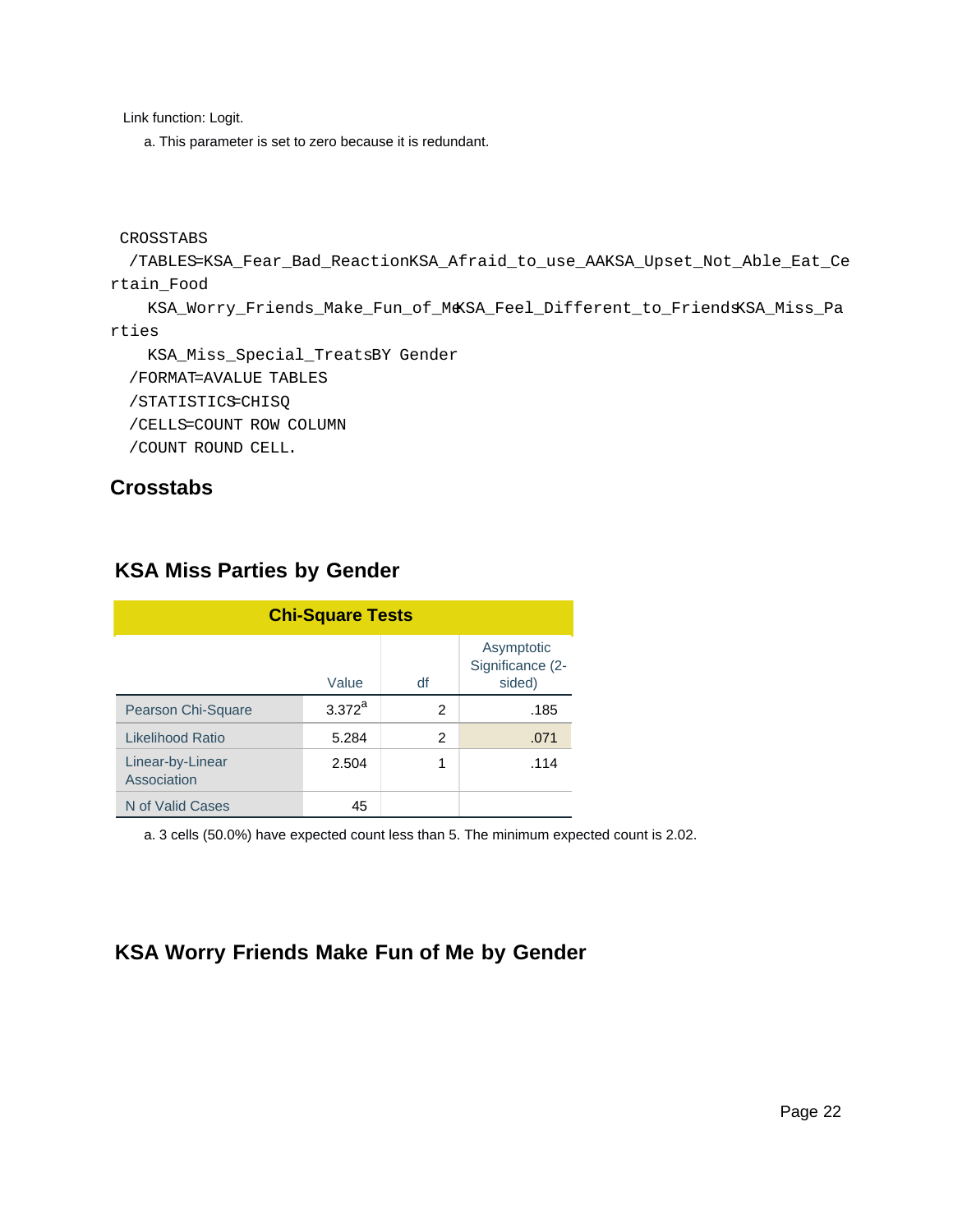| <b>Chi-Square Tests</b>         |           |    |                                          |  |  |  |
|---------------------------------|-----------|----|------------------------------------------|--|--|--|
|                                 | Value     | df | Asymptotic<br>Significance (2-<br>sided) |  |  |  |
| Pearson Chi-Square              | $1.798^a$ | 2  | .407                                     |  |  |  |
| <b>Likelihood Ratio</b>         | 2.897     | 2  | .235                                     |  |  |  |
| Linear-by-Linear<br>Association | .936      | 1  | .333                                     |  |  |  |
| N of Valid Cases                | 45        |    |                                          |  |  |  |

a. 3 cells (50.0%) have expected count less than 5. The minimum expected count is 1.16.

## **KSA Feel Different to Friends by Gender**

| <b>Chi-Square Tests</b>         |             |    |                                          |  |  |  |
|---------------------------------|-------------|----|------------------------------------------|--|--|--|
|                                 | Value       | df | Asymptotic<br>Significance (2-<br>sided) |  |  |  |
| Pearson Chi-Square              | $3.209^{a}$ | 2  | .201                                     |  |  |  |
| Likelihood Ratio                | 3.293       | 2  | .193                                     |  |  |  |
| Linear-by-Linear<br>Association | 3.112       |    | .078                                     |  |  |  |
| N of Valid Cases                | 45          |    |                                          |  |  |  |

a. 3 cells (50.0%) have expected count less than 5. The minimum expected count is 4.04.

## **KSA Upset Not Able to Eat Certain Foods by Gender**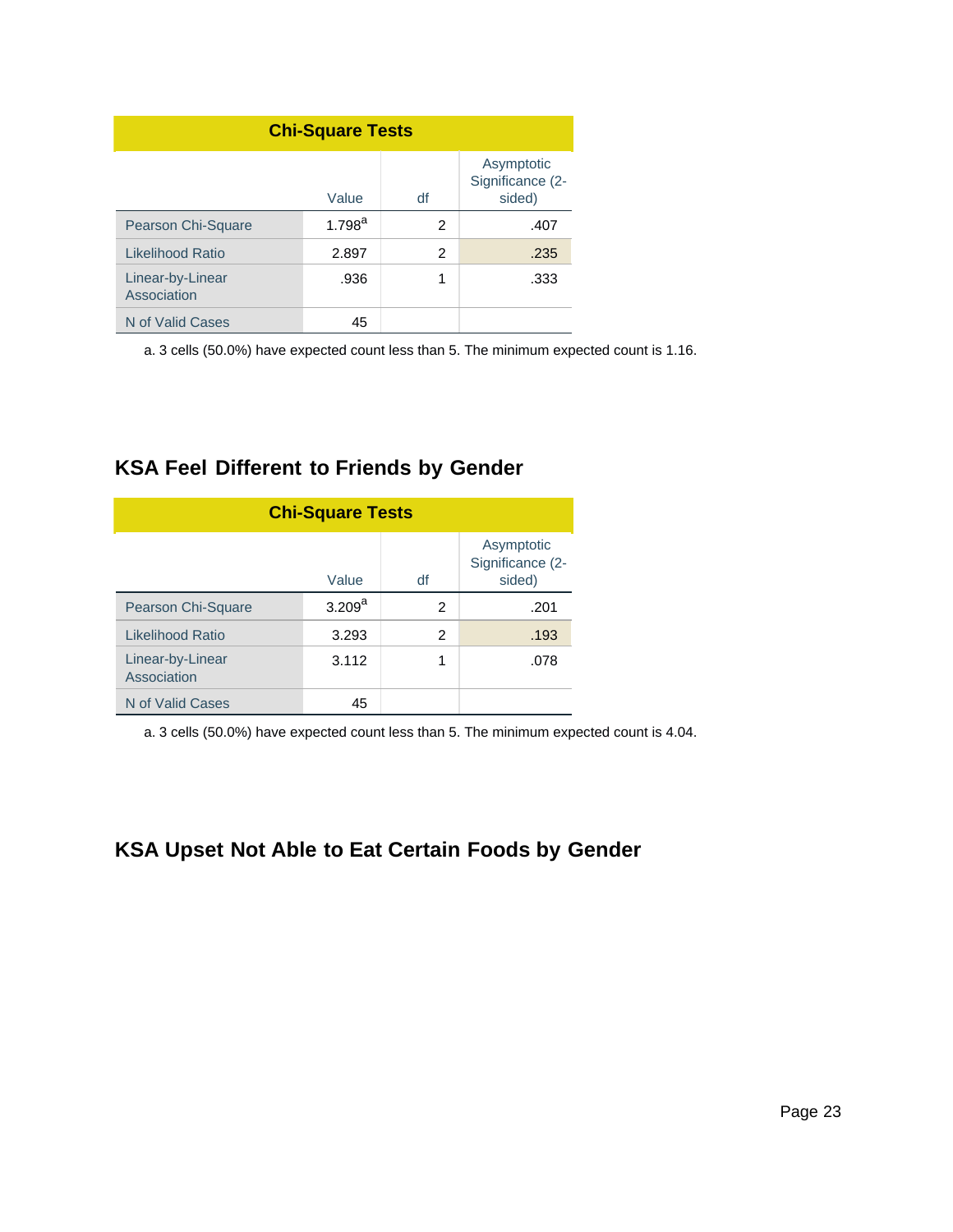| <b>Chi-Square Tests</b>         |           |                |                                          |  |
|---------------------------------|-----------|----------------|------------------------------------------|--|
|                                 | Value     | df             | Asymptotic<br>Significance (2-<br>sided) |  |
| Pearson Chi-Square              | $2.662^a$ | $\overline{2}$ | .264                                     |  |
| Likelihood Ratio                | 2.904     | 2              | .234                                     |  |
| Linear-by-Linear<br>Association | 1.777     | 1              | .183                                     |  |
| N of Valid Cases                | 45        |                |                                          |  |

a. 3 cells (50.0%) have expected count less than 5. The minimum expected count is 4.04.

## **KSA Miss Special Treats by Gender**

| <b>Chi-Square Tests</b>         |                 |    |                                          |  |
|---------------------------------|-----------------|----|------------------------------------------|--|
|                                 | Value           | df | Asymptotic<br>Significance (2-<br>sided) |  |
| Pearson Chi-Square              | $1.469^{\rm a}$ | 2  | .480                                     |  |
| Likelihood Ratio                | 1.502           | 2  | .472                                     |  |
| Linear-by-Linear<br>Association | 1.411           | 1  | .235                                     |  |
| N of Valid Cases                | 45              |    |                                          |  |

a. 2 cells (33.3%) have expected count less than 5. The minimum expected count is 2.89.

## **KSA Fear Bad Reaction by Gender**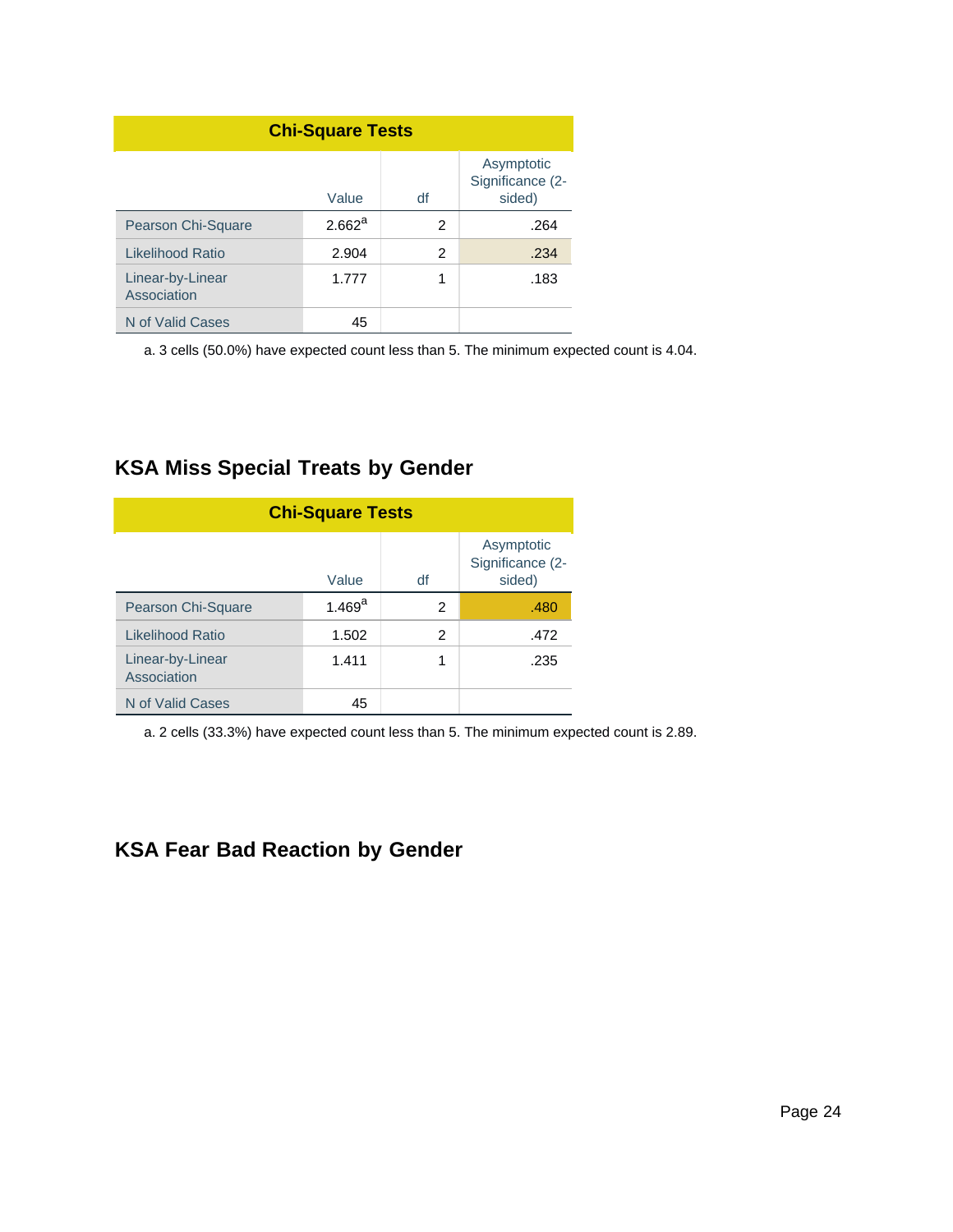| <b>Chi-Square Tests</b>         |             |    |                                          |  |
|---------------------------------|-------------|----|------------------------------------------|--|
|                                 | Value       | df | Asymptotic<br>Significance (2-<br>sided) |  |
| Pearson Chi-Square              | $1.858^{a}$ | 2  | .395                                     |  |
| Likelihood Ratio                | 2.954       | 2  | .228                                     |  |
| Linear-by-Linear<br>Association | .427        | 1  | .513                                     |  |
| N of Valid Cases                | 45          |    |                                          |  |

a. 3 cells (50.0%) have expected count less than 5. The minimum expected count is 1.16.

### **KSA Afraid to use Adrenaline Auto-Injector by Gender**

| <b>Chi-Square Tests</b>         |             |    |                                          |  |
|---------------------------------|-------------|----|------------------------------------------|--|
|                                 | Value       | df | Asymptotic<br>Significance (2-<br>sided) |  |
| Pearson Chi-Square              | $2.398^{a}$ | 2  | .301                                     |  |
| Likelihood Ratio                | 2.555       | 2  | .279                                     |  |
| Linear-by-Linear<br>Association | .934        | 1  | .334                                     |  |
| N of Valid Cases                | 45          |    |                                          |  |

a. 3 cells (50.0%) have expected count less than 5. The minimum expected count is 4.04.

CROSSTABS

 /TABLES=KSA\_Worry\_Friends\_Make\_Fun\_of\_MeKSA\_Feel\_Different\_to\_FriendsKSA\_M iss\_Parties

 KSA\_Miss\_Special\_TreatsKSA\_Upset\_Not\_Able\_Eat\_Certain\_FoodKSA\_Fear\_Bad\_R eaction

KSA\_Afraid\_to\_use\_AABY Other\_Allergies

/FORMAT=AVALUE TABLES

/STATISTICS=CHISQ

/CELLS=COUNT ROW COLUMN

/COUNT ROUND CELL.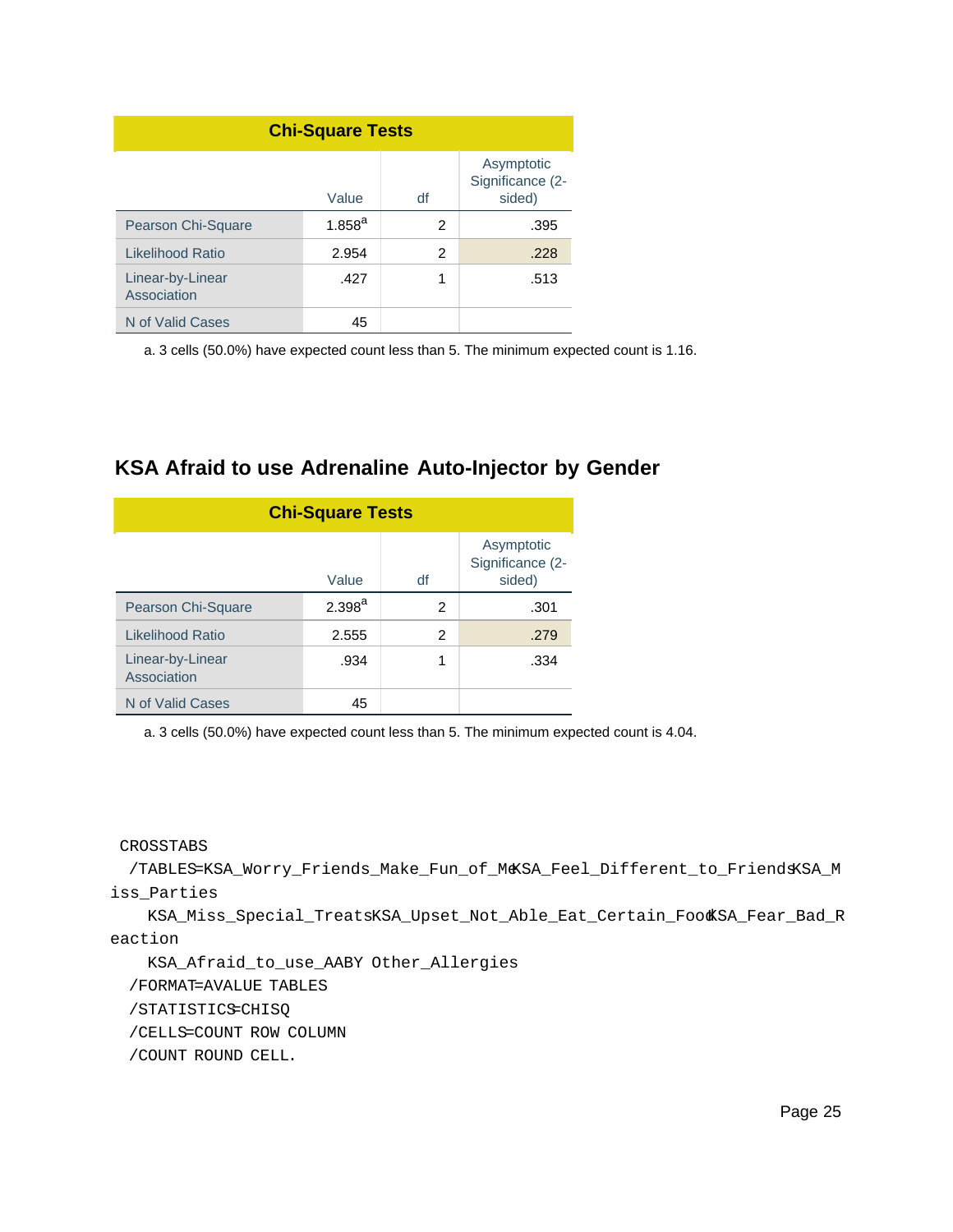### **Crosstabs**

| <b>Chi-Square Tests</b>         |                   |    |                                          |  |
|---------------------------------|-------------------|----|------------------------------------------|--|
|                                 | Value             | df | Asymptotic<br>Significance (2-<br>sided) |  |
| Pearson Chi-Square              | .464 <sup>a</sup> | 2  | .793                                     |  |
| Likelihood Ratio                | .481              | 2  | .786                                     |  |
| Linear-by-Linear<br>Association | .453              | 1  | .501                                     |  |
| N of Valid Cases                | 45                |    |                                          |  |

# **KSA Worry Friends Make Fun of Me by Other Allergies**

a. 3 cells (50.0%) have expected count less than 5. The minimum expected count is 1.51.

|  |  | <b>KSA Feel Different to Friends * Other Allergies</b> |  |  |
|--|--|--------------------------------------------------------|--|--|
|--|--|--------------------------------------------------------|--|--|

| <b>Chi-Square Tests</b>         |             |    |                                          |  |
|---------------------------------|-------------|----|------------------------------------------|--|
|                                 | Value       | df | Asymptotic<br>Significance (2-<br>sided) |  |
| Pearson Chi-Square              | $3.187^{a}$ | 2  | .203                                     |  |
| <b>Likelihood Ratio</b>         | 3.353       | 2  | .187                                     |  |
| Linear-by-Linear<br>Association | .215        | 1  | .643                                     |  |
| N of Valid Cases                | 45          |    |                                          |  |

a. 0 cells (.0%) have expected count less than 5. The minimum expected count is 5.29.

## **KSA Miss Parties by Other Allergies**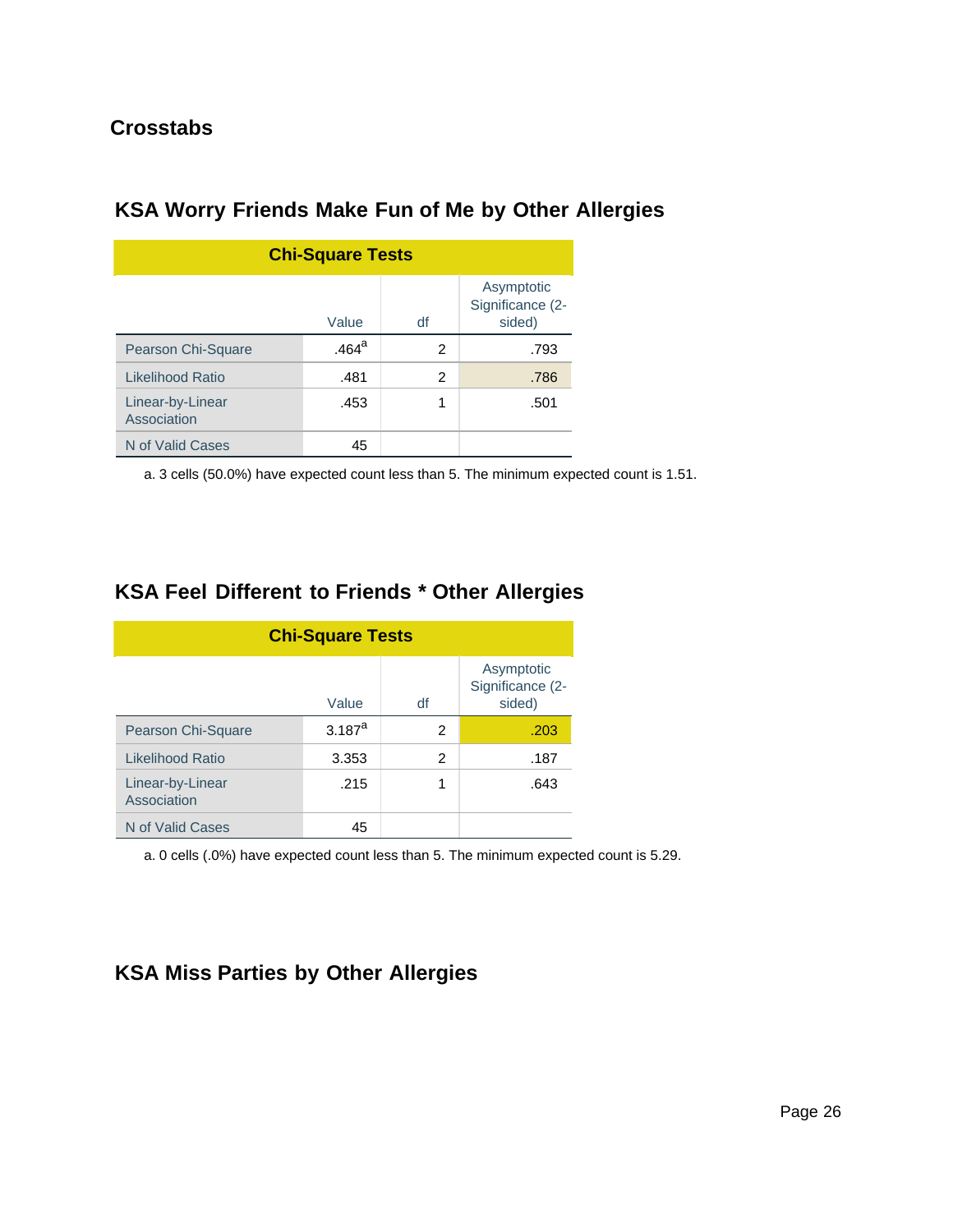| <b>Chi-Square Tests</b>         |                    |    |                                          |  |
|---------------------------------|--------------------|----|------------------------------------------|--|
|                                 | Value              | df | Asymptotic<br>Significance (2-<br>sided) |  |
| Pearson Chi-Square              | $1.792^{\text{a}}$ | 2  | .408                                     |  |
| <b>Likelihood Ratio</b>         | 1.865              | 2  | .394                                     |  |
| Linear-by-Linear<br>Association | 1.191              | 1  | .275                                     |  |
| N of Valid Cases                | 45                 |    |                                          |  |

a. 3 cells (50.0%) have expected count less than 5. The minimum expected count is 2.64.

## **KSA Miss Out on Special Treats \* Other Allergies**

| <b>Chi-Square Tests</b>         |          |    |                                          |  |
|---------------------------------|----------|----|------------------------------------------|--|
|                                 | Value    | df | Asymptotic<br>Significance (2-<br>sided) |  |
| Pearson Chi-Square              | $.574^a$ | 2  | .750                                     |  |
| Likelihood Ratio                | .578     | 2  | .749                                     |  |
| Linear-by-Linear<br>Association | .089     |    | .766                                     |  |
| N of Valid Cases                | 45       |    |                                          |  |

a. 1 cells (16.7%) have expected count less than 5. The minimum expected count is 3.78.

## **KSA Upset Not Able to Eat Certain Foods by Other Allergies**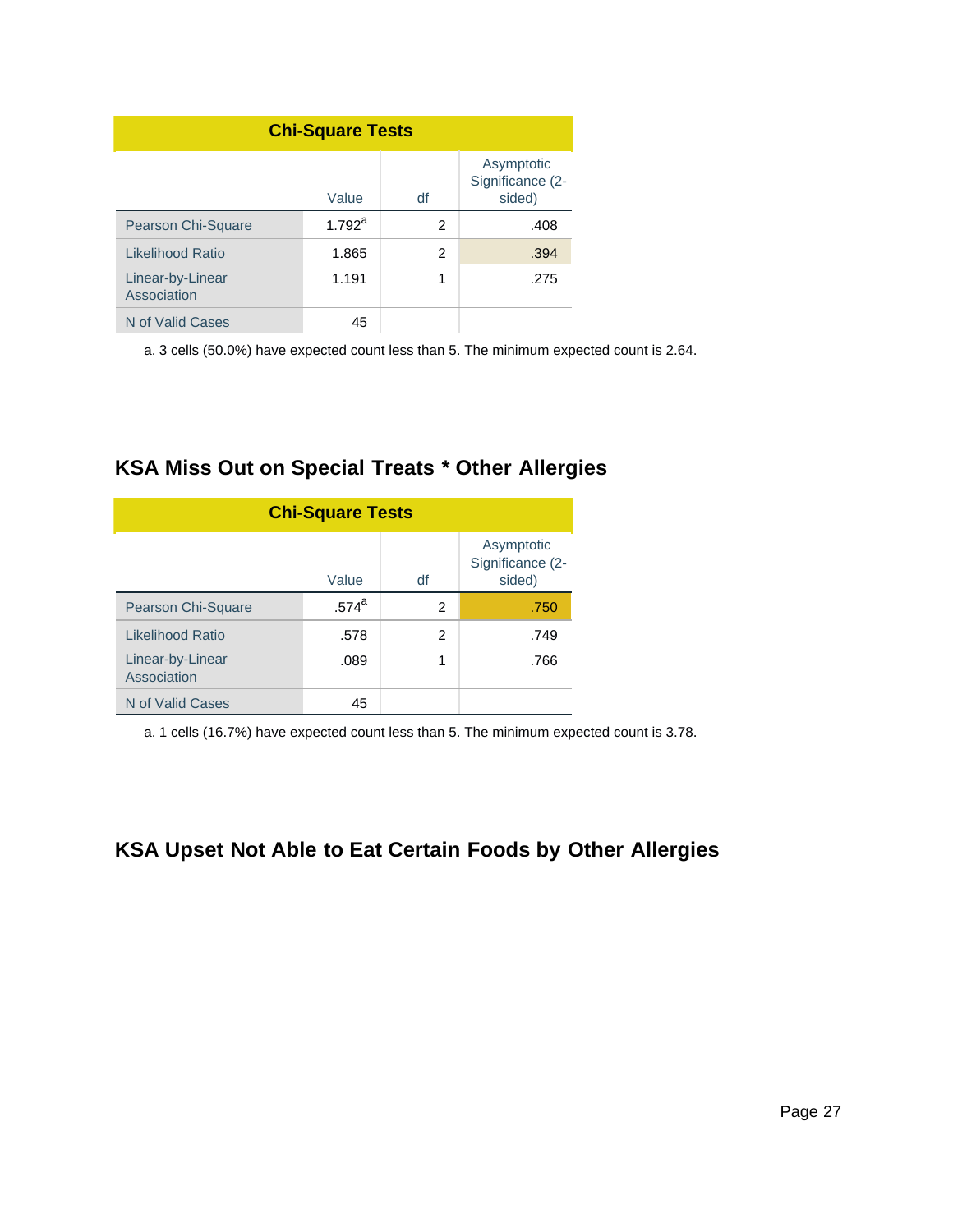| <b>Chi-Square Tests</b>         |                   |    |                                          |  |
|---------------------------------|-------------------|----|------------------------------------------|--|
|                                 | Value             | df | Asymptotic<br>Significance (2-<br>sided) |  |
| Pearson Chi-Square              | .280 <sup>a</sup> | 2  | .869                                     |  |
| <b>Likelihood Ratio</b>         | .280              | 2  | .869                                     |  |
| Linear-by-Linear<br>Association | .272              | 1  | .602                                     |  |
| N of Valid Cases                | 45                |    |                                          |  |

a. 0 cells (.0%) have expected count less than 5. The minimum expected count is 5.29.

## **KSA Fear Bad Reaction by Other Allergies**

| <b>Chi-Square Tests</b>         |          |    |                                          |  |
|---------------------------------|----------|----|------------------------------------------|--|
|                                 | Value    | df | Asymptotic<br>Significance (2-<br>sided) |  |
| <b>Pearson Chi-Square</b>       | $.915^a$ | 2  | .633                                     |  |
| Likelihood Ratio                | .923     | 2  | .630                                     |  |
| Linear-by-Linear<br>Association | .881     | 1  | .348                                     |  |
| N of Valid Cases                | 45       |    |                                          |  |

a. 2 cells (33.3%) have expected count less than 5. The minimum expected count is 1.51.

## **KSA Afraid to use Adrenaline Auto-Injector by OtherAllergies**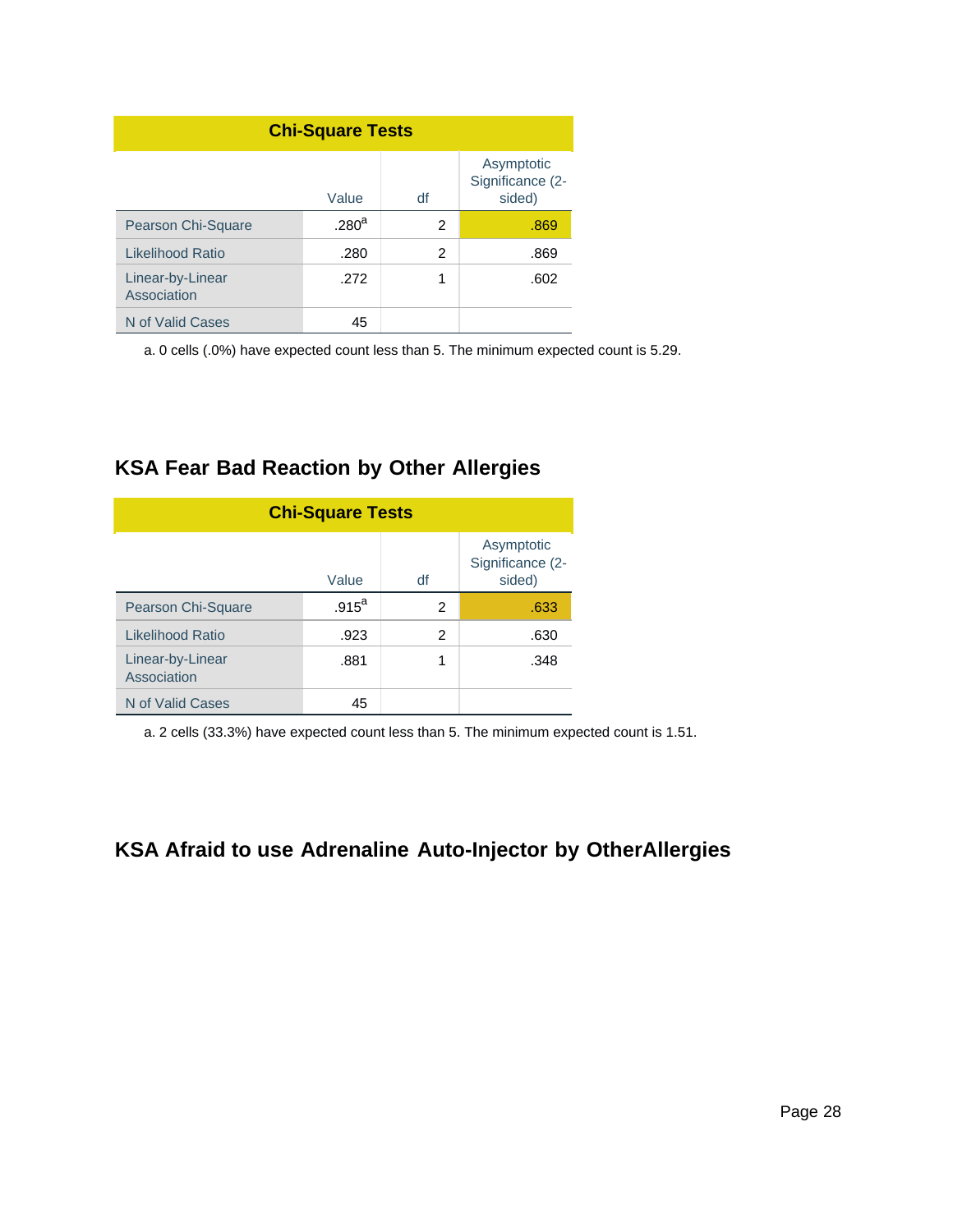| <b>Chi-Square Tests</b>         |             |    |                                          |  |
|---------------------------------|-------------|----|------------------------------------------|--|
|                                 | Value       | df | Asymptotic<br>Significance (2-<br>sided) |  |
| Pearson Chi-Square              | $5.641^{a}$ | 2  | .060                                     |  |
| Likelihood Ratio                | 5.785       | 2  | .055                                     |  |
| Linear-by-Linear<br>Association | 1.056       | 1  | .304                                     |  |
| N of Valid Cases                | 45          |    |                                          |  |

a. 0 cells (.0%) have expected count less than 5. The minimum expected count is 5.29.

```
PLUM Miss_Friends_PartiesBY Multiple_Allergens
```

```
 /CRITERIA=CIN(95) DELTA(0) LCONVERGE(0) MXITER(100) MXSTEP(5) PCONVERGE(1.0E
-6) SINGULAR(1.0E-8)
```

```
 /LINK=LOGIT
```
/PRINT=FIT PARAMETER SUMMARY TPARALLEL.

# **PLUM - Ordinal Regression - Miss Friends' Birthdays by Multiple Allergens**

| <b>Case Processing Summary</b> |                     |    |                        |  |
|--------------------------------|---------------------|----|------------------------|--|
|                                |                     | N  | Marginal<br>Percentage |  |
| <b>Miss Friends Parties</b>    | Yes                 | 7  | 15.6%                  |  |
|                                | <b>Sometimes</b>    | 9  | 20.0%                  |  |
|                                | <b>No</b>           | 29 | 64.4%                  |  |
| Multiple Allergens             | 1 Allergen          | 10 | 22.2%                  |  |
|                                | 2-3 Allergens       | 16 | 35.6%                  |  |
|                                | 4 or More Allergens | 19 | 42.2%                  |  |
| Valid                          |                     | 45 | 100.0%                 |  |
| <b>Missing</b>                 |                     | 0  |                        |  |
| <b>Total</b>                   |                     | 45 |                        |  |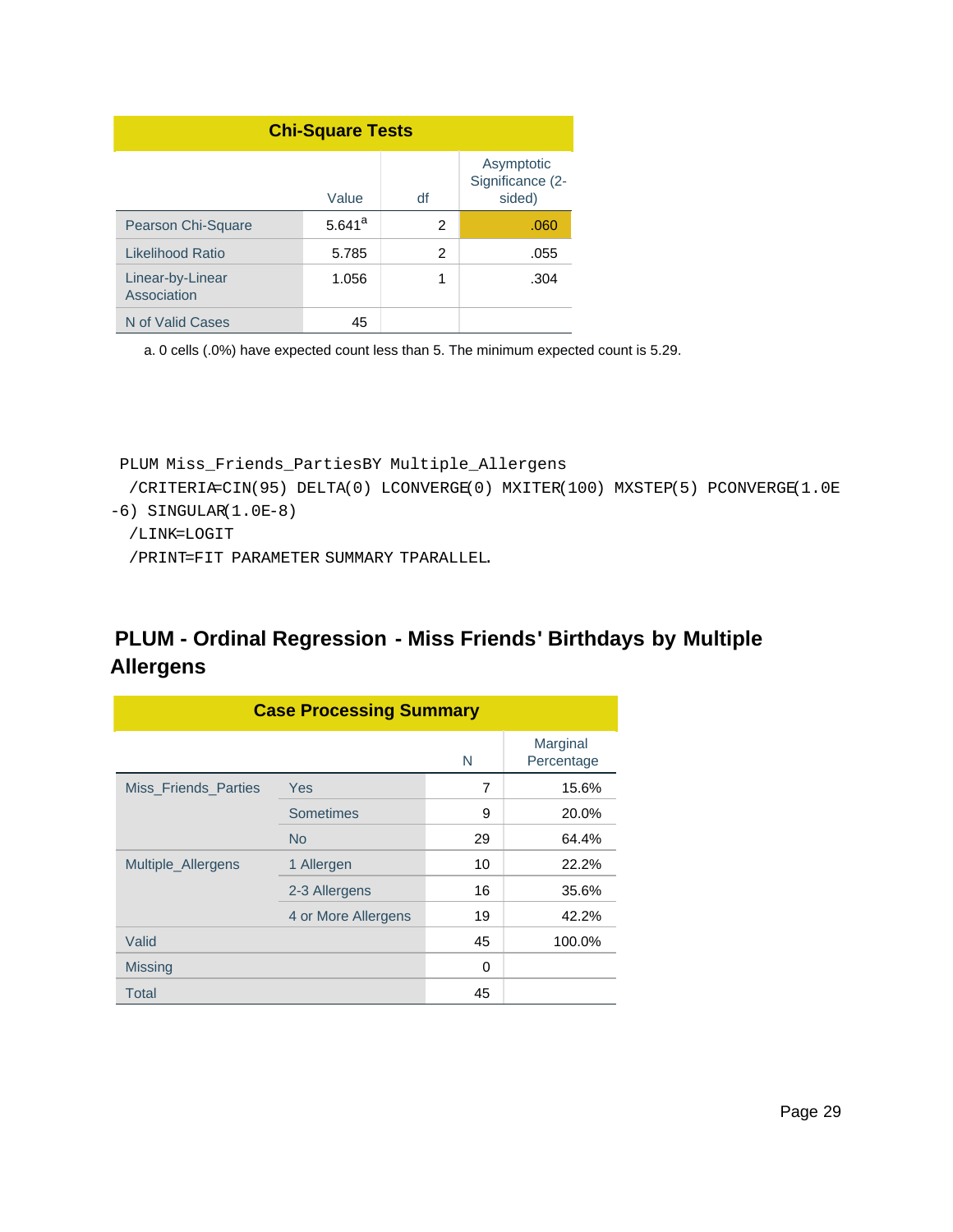| Model          | $-2$ Log<br>Likelihood | Chi-Square | df | Sig. |
|----------------|------------------------|------------|----|------|
| Intercept Only | 17.113                 |            |    |      |
| Final          | 16.029                 | 1.083      |    | .582 |

Link function: Logit.

#### **Goodness-of-Fit**

| Chi-Square      |      | df | Sig. |
|-----------------|------|----|------|
| Pearson         | .428 |    | .807 |
| <b>Deviance</b> | .426 |    | .808 |

Link function: Logit.

### **Pseudo R-Square**

| Cox and Snell | .024 |
|---------------|------|
| Nagelkerke    | .029 |
| McFadden      | .013 |
|               |      |

|                  | <b>Parameter Estimates</b>   |              |            |       |    |       |
|------------------|------------------------------|--------------|------------|-------|----|-------|
|                  |                              | Estimate     | Std. Error | Wald  | df | Sig.  |
| <b>Threshold</b> | $[Miss_Friends_Parties = 1]$ | $-1.489$     | .524       | 8.063 |    | .005  |
|                  | $[Miss_Friends_Parties = 2]$ | $-373$       | .459       | .659  | 1  | .417  |
| Location         | [Multiple_Allergens=1]       | $-4.871E-10$ | .769       | .000  | 1  | 1.000 |
|                  | [Multiple_Allergens=2]       | .691         | .725       | .907  | 1  | .341  |
|                  | [Multiple_Allergens=3]       | $0^a$        | $\cdot$    |       | 0  | . .   |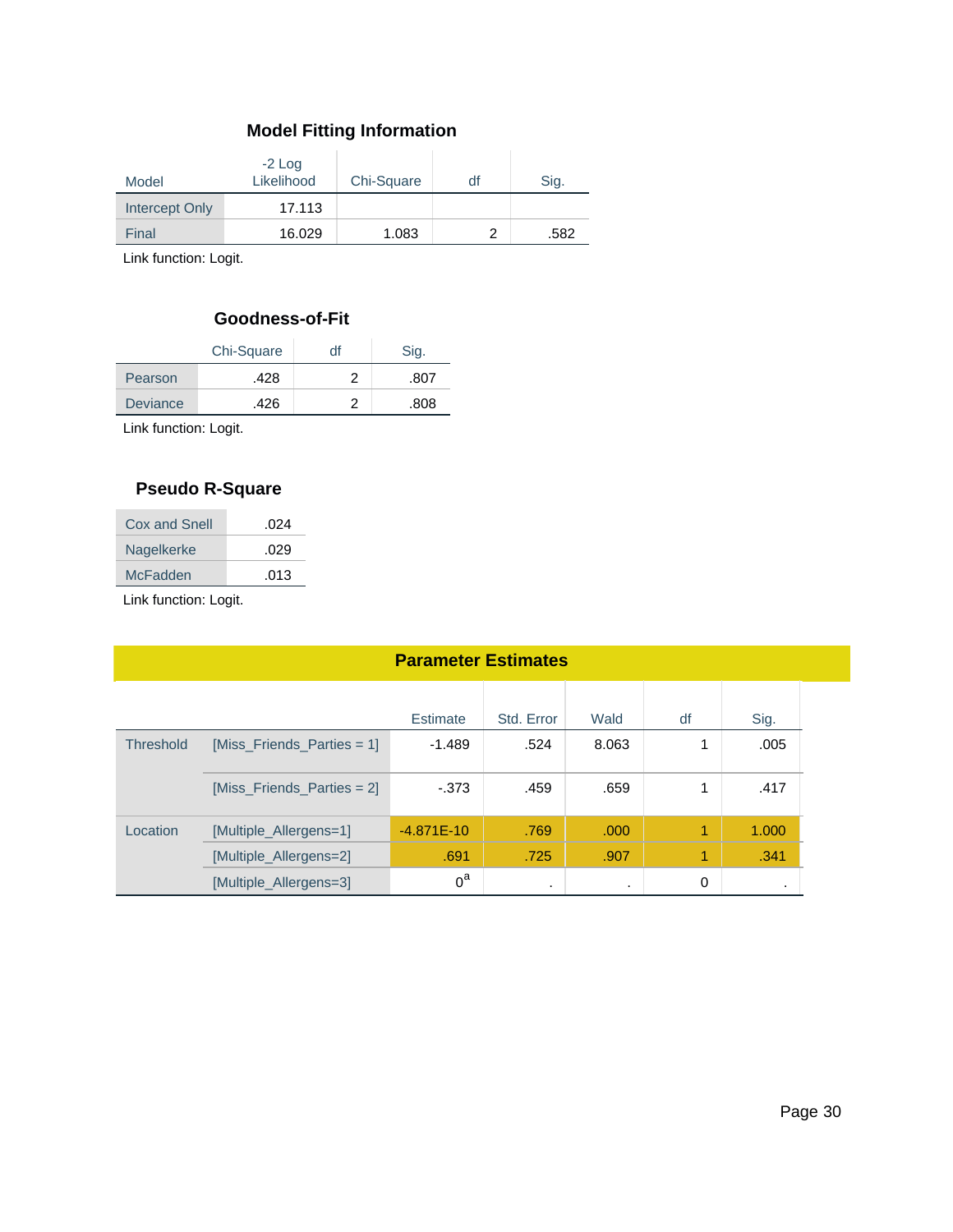|                  |                            | <b>Parameter Estimates</b> |                         |
|------------------|----------------------------|----------------------------|-------------------------|
|                  |                            |                            | 95% Confidence Interval |
|                  |                            | Lower Bound                | <b>Upper Bound</b>      |
| <b>Threshold</b> | [Miss_Friends_Parties = 1] | $-2.516$                   | -.461                   |
|                  | [Miss Friends Parties = 2] | $-1.272$                   | .527                    |
| Location         | [Multiple Allergens=1]     | $-1.507$                   | 1.507                   |
|                  | [Multiple Allergens=2]     | $-731$                     | 2.113                   |
|                  | [Multiple Allergens=3]     | ٠                          |                         |

Link function: Logit.

a. This parameter is set to zero because it is redundant.

#### **Test of Parallel Lines<sup>a</sup>**

| Model                  | $-2$ Log<br>Likelihood | Chi-Square | df | Sig. |
|------------------------|------------------------|------------|----|------|
| <b>Null Hypothesis</b> | 16.029                 |            |    |      |
| General                | 15.603                 | .426       | っ  | .808 |

The null hypothesis states that the location parameters (slope coefficients) are the same across response categories.

a. Link function: Logit.

```
PLUM Friends_Make_Fun_of_MeBY Multiple_Allergens
```
/CRITERIA=CIN(95) DELTA(0) LCONVERGE(0) MXITER(100) MXSTEP(5) PCONVERGE(1.0E

-6) SINGULAR(1.0E-8)

```
 /LINK=LOGIT
```
/PRINT=FIT PARAMETER SUMMARY TPARALLEL.

## **PLUM - Ordinal Regression - Friends' Make Fun of Me by Multiple Allergens**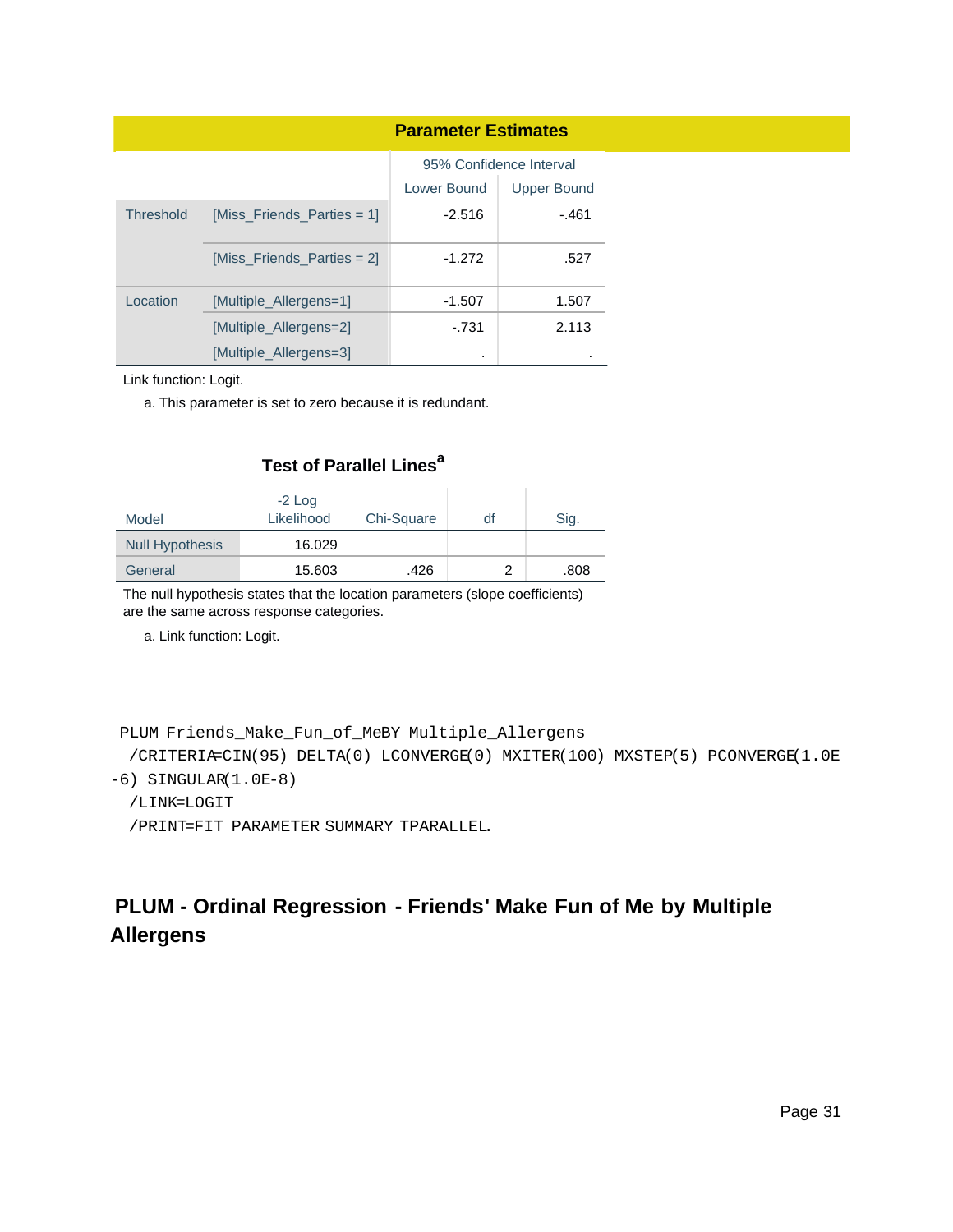|                        | <b>Case Processing Summary</b> |    |                        |
|------------------------|--------------------------------|----|------------------------|
|                        |                                | N  | Marginal<br>Percentage |
| Friends Make Fun of Me | Yes                            | 4  | 8.9%                   |
|                        | <b>Sometimes</b>               | 9  | 20.0%                  |
|                        | <b>No</b>                      | 32 | 71.1%                  |
| Multiple_Allergens     | 1 Allergen                     | 10 | 22.2%                  |
|                        | 2-3 Allergens                  | 16 | 35.6%                  |
|                        | 4 or More Allergens            | 19 | 42.2%                  |
| Valid                  |                                | 45 | 100.0%                 |
| <b>Missing</b>         |                                | 0  |                        |
| Total                  |                                | 45 |                        |

| Model          | $-2$ Log<br>Likelihood | Chi-Square | df | Sig. |
|----------------|------------------------|------------|----|------|
| Intercept Only | 17.169                 |            |    |      |
| Final          | 14.094                 | 3.075      |    | .215 |

Link function: Logit.

#### **Goodness-of-Fit**

|                 | Chi-Square | df | Sig. |
|-----------------|------------|----|------|
| Pearson         | .892       |    | .640 |
| <b>Deviance</b> | 1.359      |    | .507 |

Link function: Logit.

#### **Pseudo R-Square**

| .044 |
|------|
| .084 |
| .066 |
|      |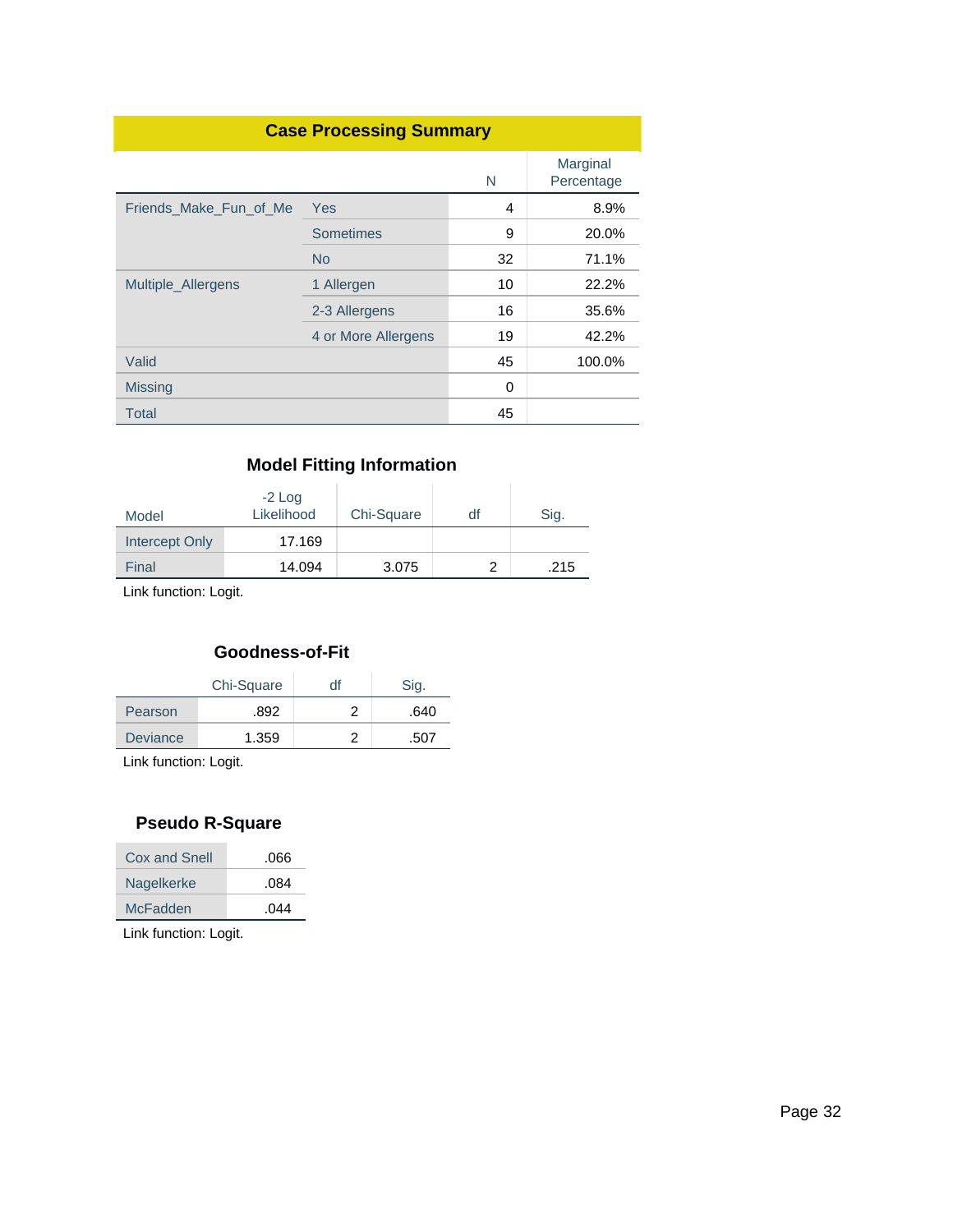| <b>Parameter Estimates</b> |                                   |                 |            |           |    |           |
|----------------------------|-----------------------------------|-----------------|------------|-----------|----|-----------|
|                            |                                   | <b>Estimate</b> | Std. Error | Wald      | df | Sig.      |
| <b>Threshold</b>           | [Friends_Make_Fun_of_Me<br>$= 11$ | $-1.785$        | .588       | 9.203     | 1  | .002      |
|                            | [Friends_Make_Fun_of_Me<br>$= 21$ | $-.289$         | .458       | .399      | 1  | .527      |
| Location                   | [Multiple_Allergens=1]            | 1.161           | .922       | 1.586     | 1  | .208      |
|                            | [Multiple_Allergens=2]            | 1.161           | .780       | 2.216     | 1  | .137      |
|                            | [Multiple_Allergens=3]            | $0^a$           | $\cdot$    | $\bullet$ | 0  | $\bullet$ |

#### **Parameter Estimates**

|                  |                                   | 95% Confidence Interval |                    |
|------------------|-----------------------------------|-------------------------|--------------------|
|                  |                                   | Lower Bound             | <b>Upper Bound</b> |
| <b>Threshold</b> | [Friends Make Fun of Me<br>$= 11$ | $-2.938$                | -.632              |
|                  | [Friends Make Fun of Me<br>$= 21$ | $-1.187$                | .608               |
| Location         | [Multiple Allergens=1]            | $-646$                  | 2.967              |
|                  | [Multiple Allergens=2]            | - 368                   | 2.689              |
|                  | [Multiple Allergens=3]            | ٠                       |                    |

Link function: Logit.

a. This parameter is set to zero because it is redundant.

### **Test of Parallel Lines<sup>a</sup>**

| Model                  | $-2$ Log<br>Likelihood | Chi-Square | df | Sig. |
|------------------------|------------------------|------------|----|------|
| <b>Null Hypothesis</b> | 14.094                 |            |    |      |
| General                | 12.735                 | 1.359      |    | .507 |

The null hypothesis states that the location parameters (slope coefficients) are the same across response categories.

a. Link function: Logit.

```
PLUM Feel_Different_to_FriendsBY Multiple_Allergens
```
 /CRITERIA=CIN(95) DELTA(0) LCONVERGE(0) MXITER(100) MXSTEP(5) PCONVERGE(1.0E -6) SINGULAR(1.0E-8)

/LINK=LOGIT

/PRINT=FIT PARAMETER SUMMARY TPARALLEL.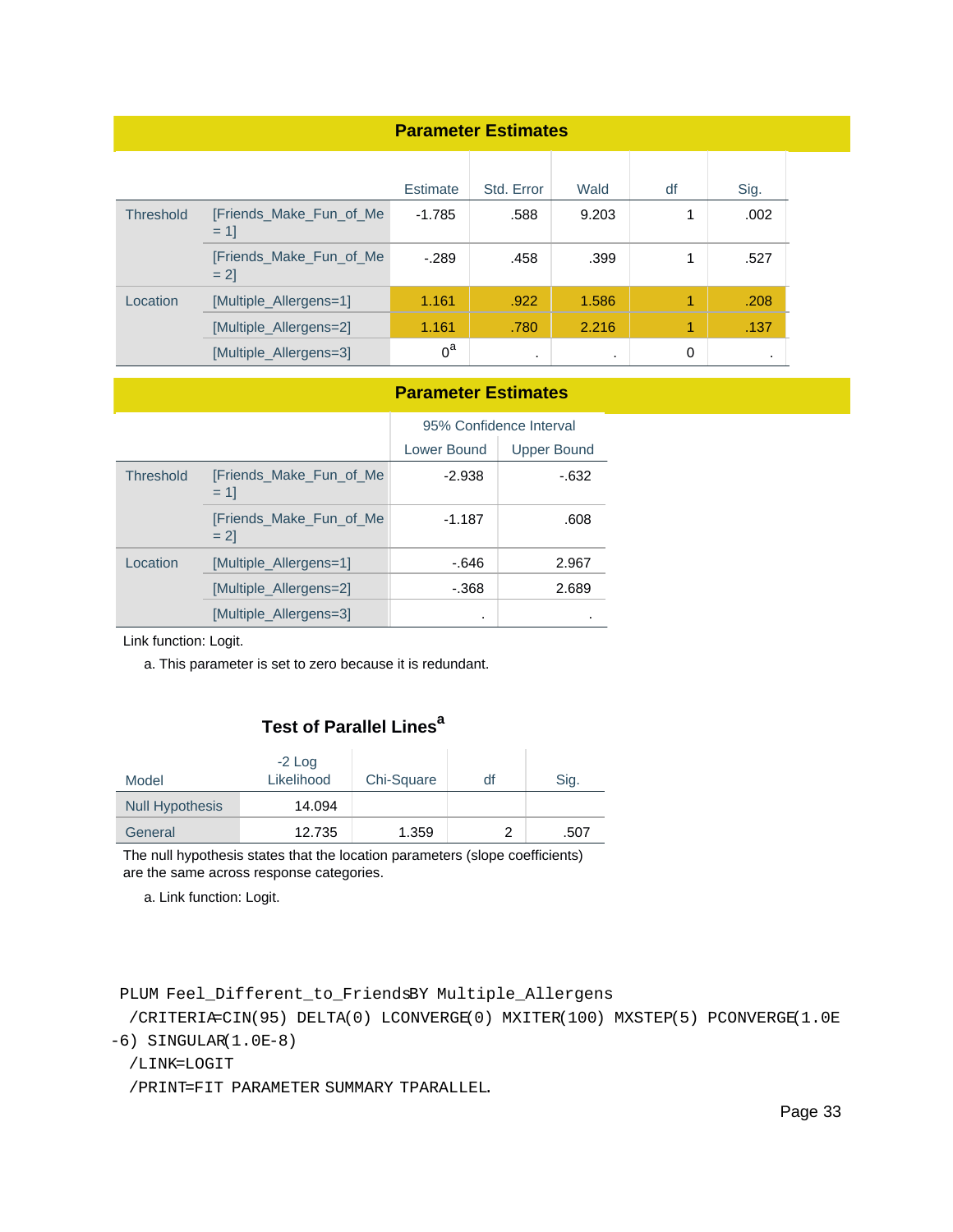# **PLUM - Ordinal Regression - Feel Different to Friends by Multiple Allergens**

| <b>Case Processing Summary</b> |                     |    |                        |  |  |
|--------------------------------|---------------------|----|------------------------|--|--|
|                                |                     | N  | Marginal<br>Percentage |  |  |
| Feel Different to Friends      | Yes                 | 14 | 31.1%                  |  |  |
|                                | <b>Sometimes</b>    | 15 | 33.3%                  |  |  |
|                                | <b>No</b>           | 16 | 35.6%                  |  |  |
| Multiple Allergens             | 1 Allergen          | 10 | 22.2%                  |  |  |
|                                | 2-3 Allergens       | 16 | 35.6%                  |  |  |
|                                | 4 or More Allergens | 19 | 42.2%                  |  |  |
| Valid                          |                     | 45 | 100.0%                 |  |  |
| <b>Missing</b>                 |                     | 0  |                        |  |  |
| <b>Total</b>                   |                     | 45 |                        |  |  |

### **Model Fitting Information**

| Model          | $-2$ Log<br>Likelihood | Chi-Square | df | Sig. |
|----------------|------------------------|------------|----|------|
| Intercept Only | 19.403                 |            |    |      |
| Final          | 18.921                 | .482       |    | .786 |

Link function: Logit.

#### **Goodness-of-Fit**

|                 | Chi-Square | df | Sig. |
|-----------------|------------|----|------|
| Pearson         | 1.772      |    | .412 |
| <b>Deviance</b> | 1.728      |    | 422  |

Link function: Logit.

#### **Pseudo R-Square**

| Cox and Snell | .011 |
|---------------|------|
| Nagelkerke    | .012 |
| McFadden      | .005 |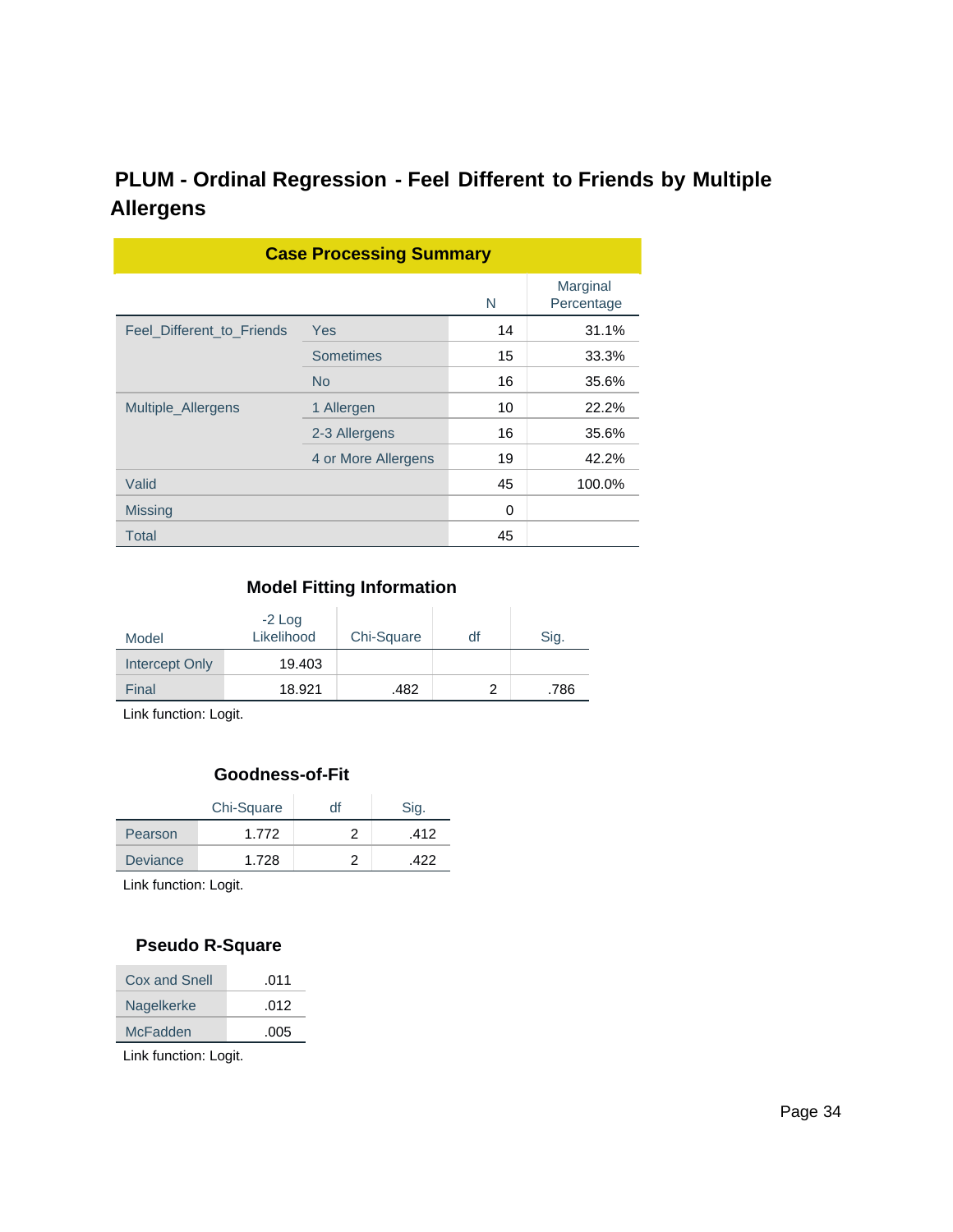| <b>Parameter Estimates</b> |                                      |                 |            |           |    |         |
|----------------------------|--------------------------------------|-----------------|------------|-----------|----|---------|
|                            |                                      | <b>Estimate</b> | Std. Error | Wald      | df | Sig.    |
| <b>Threshold</b>           | [Feel_Different_to_Friends<br>$= 11$ | $-580$          | .447       | 1.687     | 1  | .194    |
|                            | [Feel_Different_to_Friends<br>$= 21$ | .822            | .456       | 3.247     | 1  | .072    |
| Location                   | [Multiple_Allergens=1]               | .322            | .720       | .200      | 1  | .655    |
|                            | [Multiple_Allergens=2]               | .422            | .627       | .454      | 1  | .501    |
|                            | [Multiple_Allergens=3]               | $0^a$           | $\cdot$    | $\bullet$ | 0  | $\cdot$ |

#### **Parameter Estimates**

|                  |                                      | 95% Confidence Interval |                    |
|------------------|--------------------------------------|-------------------------|--------------------|
|                  |                                      | Lower Bound             | <b>Upper Bound</b> |
| <b>Threshold</b> | [Feel Different to Friends<br>$= 11$ | $-1.456$                | .295               |
|                  | [Feel_Different_to_Friends<br>$= 21$ | $-.072$                 | 1.715              |
| Location         | [Multiple Allergens=1]               | $-1.089$                | 1.732              |
|                  | [Multiple Allergens=2]               | $-.807$                 | 1.651              |
|                  | [Multiple Allergens=3]               | ٠                       |                    |

Link function: Logit.

a. This parameter is set to zero because it is redundant.

#### **Test of Parallel Lines<sup>a</sup>**

| Model                  | $-2$ Log<br>Likelihood | Chi-Square | df | Sig. |
|------------------------|------------------------|------------|----|------|
| <b>Null Hypothesis</b> | 18.921                 |            |    |      |
| General                | 17.193                 | 1.728      |    | .422 |

The null hypothesis states that the location parameters (slope coefficients) are the same across response categories.

a. Link function: Logit.

```
PLUM Get_Upset_Not_Able_to_Eat_Certain_FoodBY Multiple_Allergens
```
 /CRITERIA=CIN(95) DELTA(0) LCONVERGE(0) MXITER(100) MXSTEP(5) PCONVERGE(1.0E -6) SINGULAR(1.0E-8)

/LINK=LOGIT

/PRINT=FIT PARAMETER SUMMARY TPARALLEL.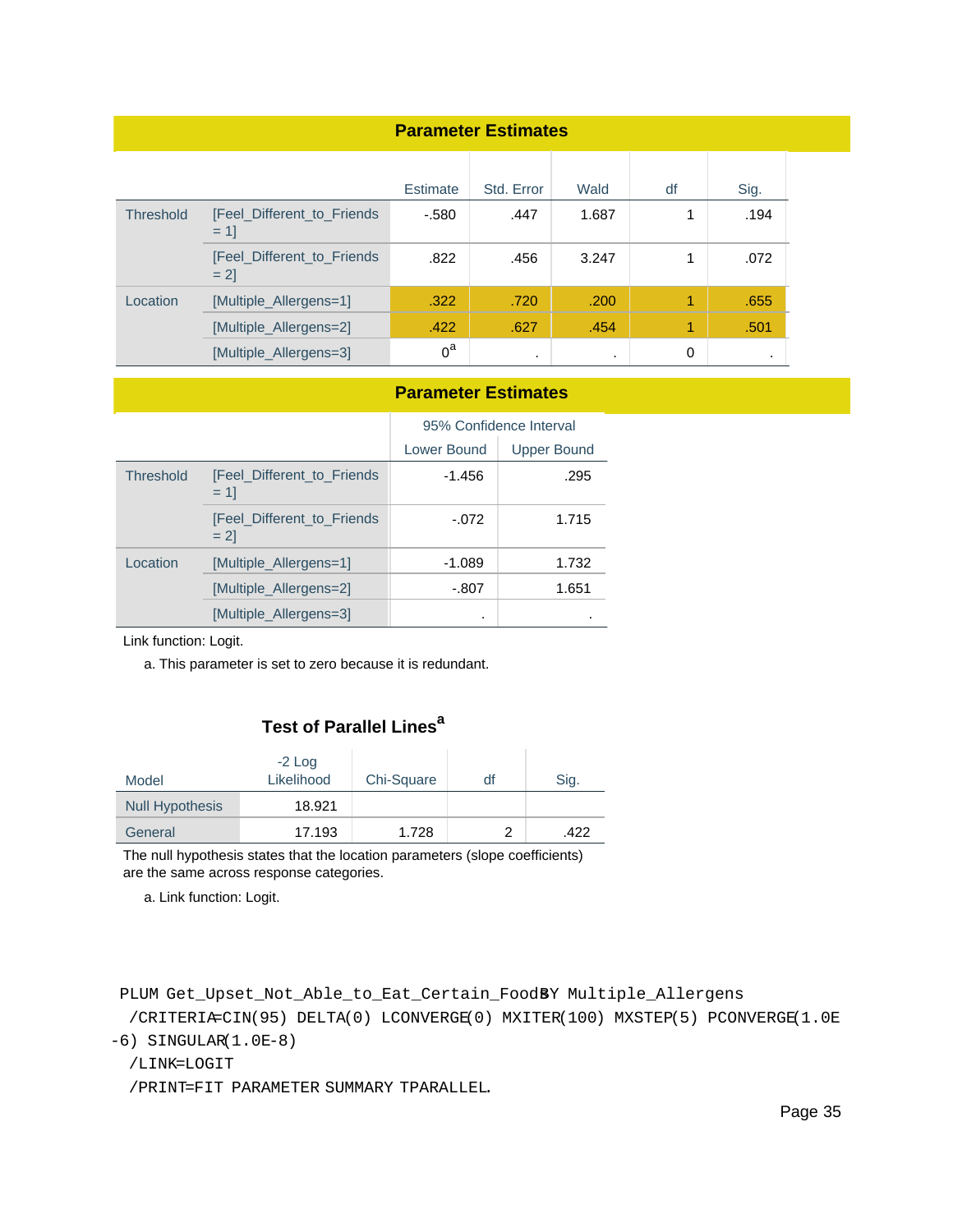# **PLUM - Ordinal Regression - Get Upset Not Able to Eat Certain Foods by Multiple Allergens**

| <b>Case Processing Summary</b> |                     |    |                        |  |  |
|--------------------------------|---------------------|----|------------------------|--|--|
|                                |                     | N  | Marginal<br>Percentage |  |  |
| Get_Upset_Not_Able_to_E        | Yes                 | 15 | 33.3%                  |  |  |
| at Certain Foods               | Sometimes           | 16 | 35.6%                  |  |  |
|                                | <b>No</b>           | 14 | 31.1%                  |  |  |
| Multiple Allergens             | 1 Allergen          | 10 | 22.2%                  |  |  |
|                                | 2-3 Allergens       | 16 | 35.6%                  |  |  |
|                                | 4 or More Allergens | 19 | 42.2%                  |  |  |
| Valid                          |                     | 45 | 100.0%                 |  |  |
| <b>Missing</b>                 |                     | 0  |                        |  |  |
| Total                          |                     | 45 |                        |  |  |

# **Model Fitting Information**

| Model          | $-2$ Log<br>Likelihood | Chi-Square | df | Sig. |
|----------------|------------------------|------------|----|------|
| Intercept Only | 20.651                 |            |    |      |
| Final          | 20.362                 | .289       |    | .865 |

Link function: Logit.

#### **Goodness-of-Fit**

|                 | Chi-Square | df | Sig. |
|-----------------|------------|----|------|
| Pearson         | 3.177      |    | .204 |
| <b>Deviance</b> | 3.279      |    | .194 |

Link function: Logit.

#### **Pseudo R-Square**

| Cox and Snell | .006 |
|---------------|------|
| Nagelkerke    | .007 |
| McFadden      | .003 |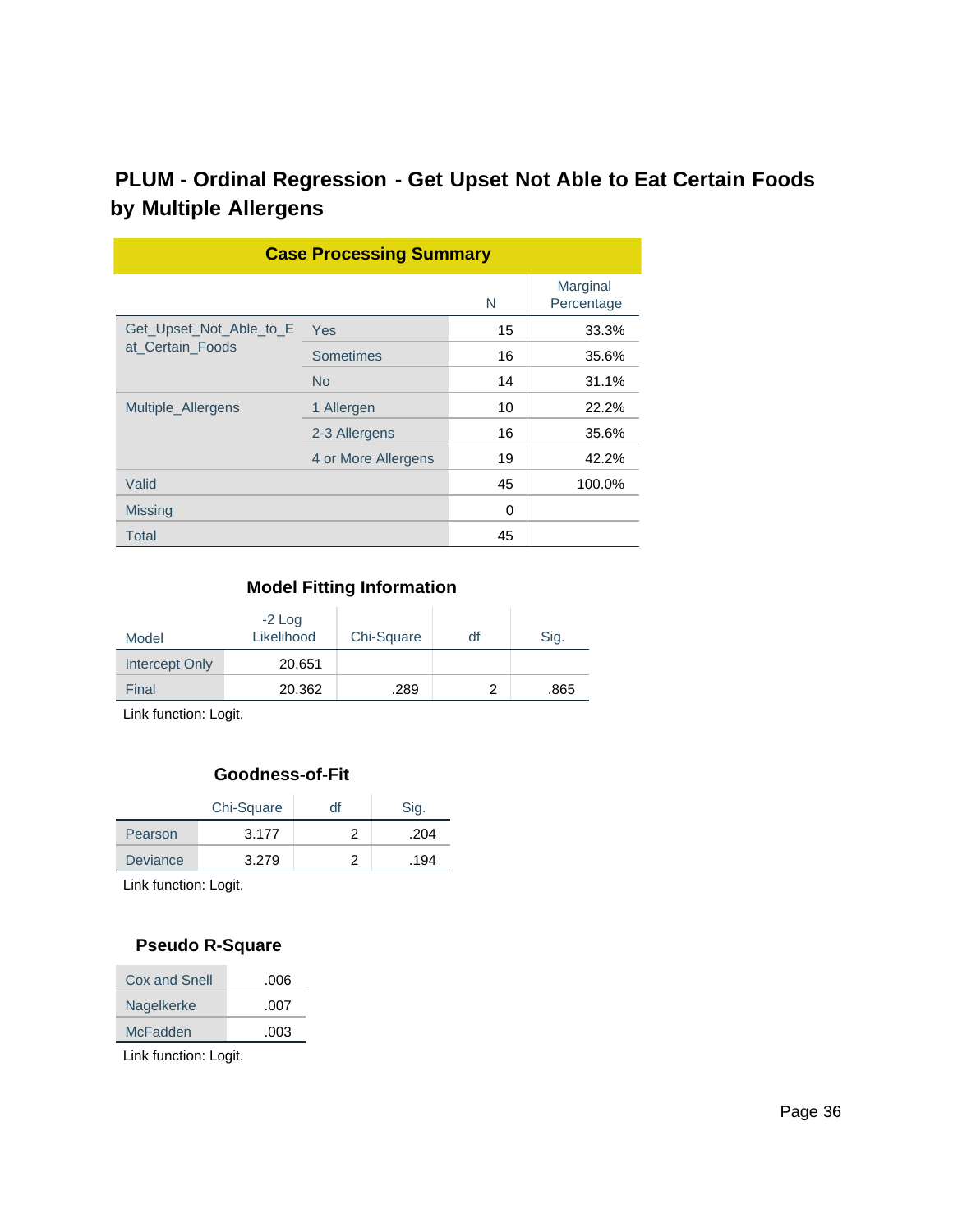| <b>Parameter Estimates</b> |                                                      |               |            |       |    |           |
|----------------------------|------------------------------------------------------|---------------|------------|-------|----|-----------|
|                            |                                                      | Estimate      | Std. Error | Wald  | df | Sig.      |
| <b>Threshold</b>           | [Get_Upset_Not_Able_to_E<br>at Certain Foods = $1$ ] | $-613$        | .448       | 1.872 | 1  | .171      |
|                            | [Get_Upset_Not_Able_to_E<br>$at_Certain_Foods = 2$   | .883          | .459       | 3.708 | 1  | .054      |
| Location                   | [Multiple_Allergens=1]                               | .343          | .720       | .226  | 1  | .634      |
|                            | [Multiple_Allergens=2]                               | $-1.416E - 8$ | .624       | .000  | 1  | 1.000     |
|                            | [Multiple Allergens=3]                               | $0^a$         | $\bullet$  |       | 0  | $\bullet$ |

#### **Parameter Estimates**

|           |                                                    | 95% Confidence Interval |                    |
|-----------|----------------------------------------------------|-------------------------|--------------------|
|           |                                                    | Lower Bound             | <b>Upper Bound</b> |
| Threshold | [Get Upset Not Able to E<br>$at_Certain_Foods = 1$ | $-1.490$                | .265               |
|           | [Get Upset Not Able to E<br>$at_Certain_Foods = 2$ | $-.016$                 | 1.782              |
| Location  | [Multiple Allergens=1]                             | $-1.069$                | 1.755              |
|           | [Multiple Allergens=2]                             | $-1.223$                | 1.223              |
|           | [Multiple Allergens=3]                             |                         |                    |

Link function: Logit.

a. This parameter is set to zero because it is redundant.

## **Test of Parallel Lines<sup>a</sup>**

| Model                  | $-2$ Log<br>Likelihood | Chi-Square | df | Sig. |
|------------------------|------------------------|------------|----|------|
| <b>Null Hypothesis</b> | 20.362                 |            |    |      |
| General                | 17.082                 | 3.279      |    | .194 |

The null hypothesis states that the location parameters (slope coefficients) are the same across response categories.

a. Link function: Logit.

```
PLUM Miss_Special_TreatsBY Multiple_Allergens
```
 /CRITERIA=CIN(95) DELTA(0) LCONVERGE(0) MXITER(100) MXSTEP(5) PCONVERGE(1.0E -6) SINGULAR(1.0E-8)

/LINK=LOGIT

/PRINT=FIT PARAMETER SUMMARY TPARALLEL.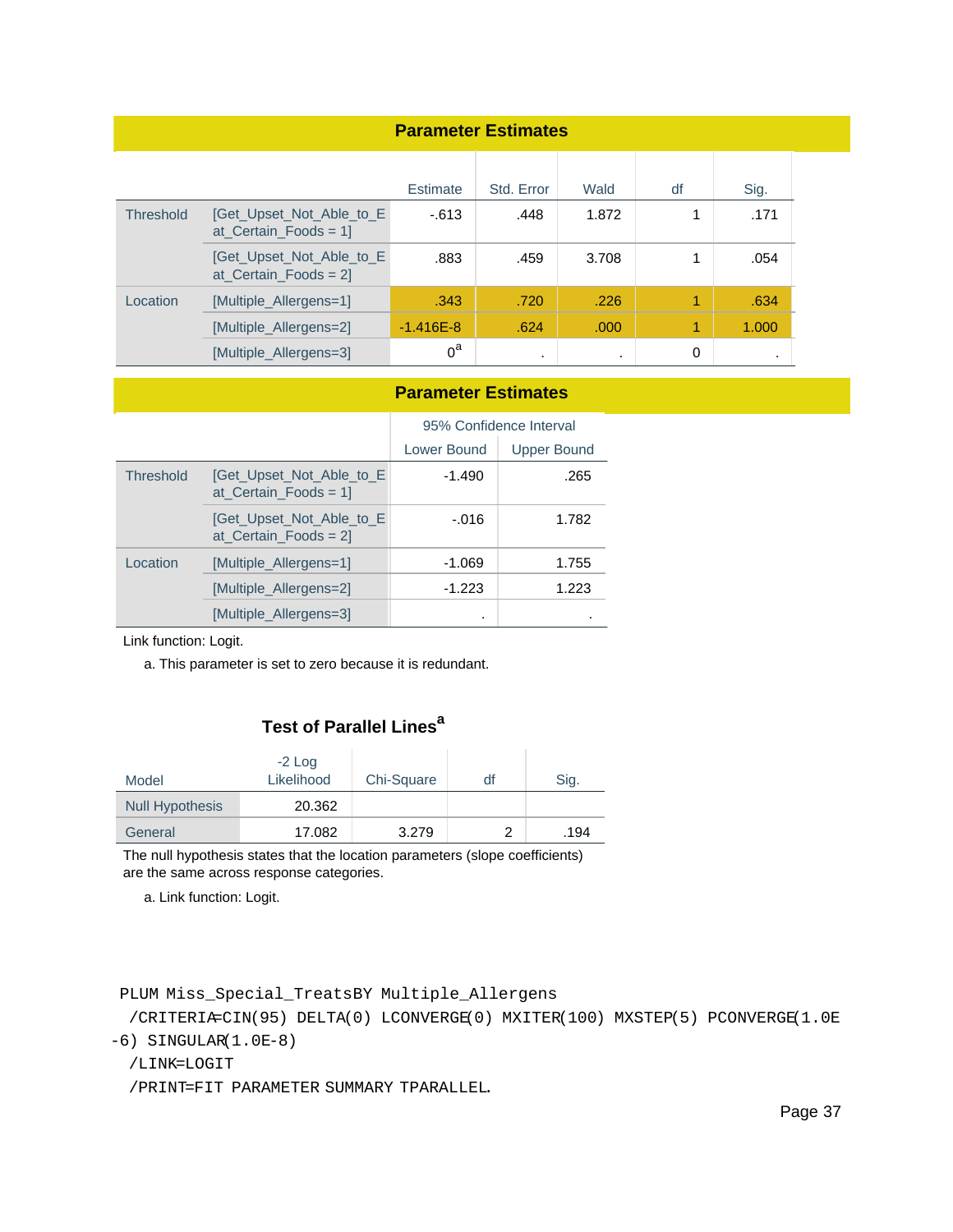## **PLUM - Ordinal Regression - Miss Special Treats by Multiple Allergens**

| <b>Case Processing Summary</b> |                     |    |                        |  |  |  |
|--------------------------------|---------------------|----|------------------------|--|--|--|
|                                |                     | N  | Marginal<br>Percentage |  |  |  |
| Miss_Special_Treats            | Yes                 | 16 | 35.6%                  |  |  |  |
|                                | <b>Sometimes</b>    | 19 | 42.2%                  |  |  |  |
|                                | <b>No</b>           | 10 | 22.2%                  |  |  |  |
| Multiple_Allergens             | 1 Allergen          | 10 | 22.2%                  |  |  |  |
|                                | 2-3 Allergens       | 16 | 35.6%                  |  |  |  |
|                                | 4 or More Allergens | 19 | 42.2%                  |  |  |  |
| Valid                          |                     | 45 | 100.0%                 |  |  |  |
| <b>Missing</b>                 |                     | 0  |                        |  |  |  |
| Total                          |                     | 45 |                        |  |  |  |

#### **Model Fitting Information**

| Model          | $-2$ Log<br>Likelihood | Chi-Square | df | Sig. |
|----------------|------------------------|------------|----|------|
| Intercept Only | 19.386                 |            |    |      |
| Final          | 18.964                 | .422       | 2  | .810 |

Link function: Logit.

#### **Goodness-of-Fit**

|                 | Chi-Square | df | Sig. |
|-----------------|------------|----|------|
| Pearson         | 1.949      |    | .377 |
| <b>Deviance</b> | 1.961      |    | .375 |

Link function: Logit.

#### **Pseudo R-Square**

| Cox and Snell | .009 |
|---------------|------|
| Nagelkerke    | .011 |
| McFadden      | .004 |
|               |      |

Link function: Logit.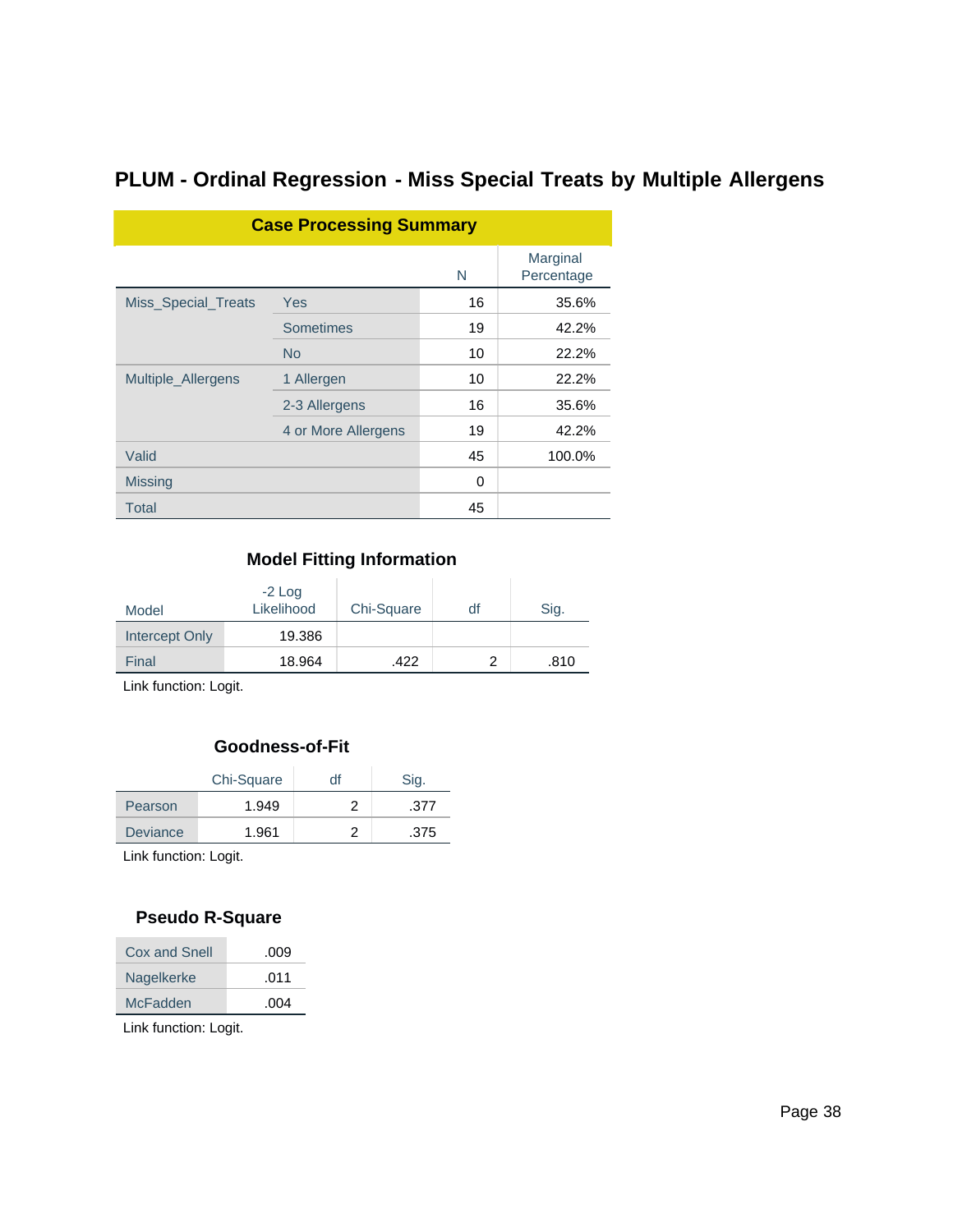| <b>Parameter Estimates</b> |                               |          |            |         |    |      |
|----------------------------|-------------------------------|----------|------------|---------|----|------|
|                            |                               | Estimate | Std. Error | Wald    | df | Sig. |
| <b>Threshold</b>           | [Miss_Special_Treats = 1]     | $-.390$  | .445       | .770    | 1  | .380 |
|                            | $[Miss\_Special\_Treats = 2]$ | 1.471    | .499       | 8.688   | 1  | .003 |
| Location                   | [Multiple_Allergens=1]        | .269     | .728       | .136    | 1  | .712 |
|                            | [Multiple_Allergens=2]        | .399     | .633       | .397    | 1  | .529 |
|                            | [Multiple_Allergens=3]        | $0^a$    | $\cdot$    | $\cdot$ | 0  |      |

#### **Parameter Estimates**

|                  |                              | 95% Confidence Interval |                    |  |
|------------------|------------------------------|-------------------------|--------------------|--|
|                  |                              | Lower Bound             | <b>Upper Bound</b> |  |
| <b>Threshold</b> | [Miss Special Treats = $1$ ] | $-1.262$                | .481               |  |
|                  | [Miss_Special_Treats = 2]    | .493                    | 2.449              |  |
| Location         | [Multiple Allergens=1]       | $-1.158$                | 1.695              |  |
|                  | [Multiple Allergens=2]       | - 843                   | 1.641              |  |
|                  | [Multiple Allergens=3]       | ٠                       |                    |  |

Link function: Logit.

a. This parameter is set to zero because it is redundant.

## **Test of Parallel Lines<sup>a</sup>**

| Model                  | $-2$ Log<br>Likelihood | Chi-Square | df | Sig. |
|------------------------|------------------------|------------|----|------|
| <b>Null Hypothesis</b> | 18.964                 |            |    |      |
| General                | 17.003                 | 1.961      |    | .375 |

The null hypothesis states that the location parameters (slope coefficients) are the same across response categories.

a. Link function: Logit.

#### PLUM Bad\_Reaction BY Multiple\_Allergens

 /CRITERIA=CIN(95) DELTA(0) LCONVERGE(0) MXITER(100) MXSTEP(5) PCONVERGE(1.0E -6) SINGULAR(1.0E-8)

/LINK=LOGIT

/PRINT=FIT PARAMETER SUMMARY TPARALLEL.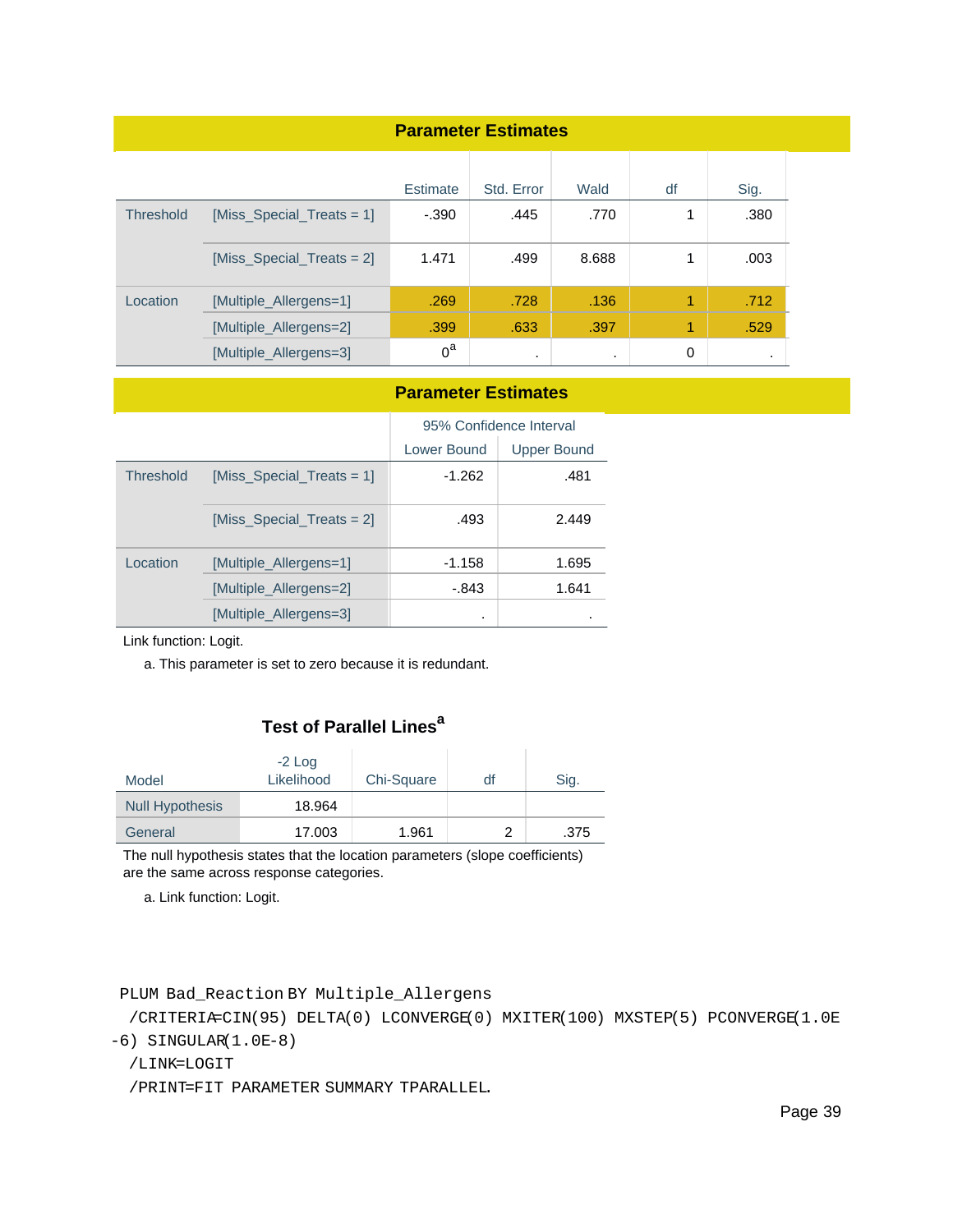## **PLUM - Ordinal Regression - Fear Bad Reaction by Multiple Allergens**

| <b>Case Processing Summary</b> |                     |    |                        |  |  |
|--------------------------------|---------------------|----|------------------------|--|--|
|                                |                     | N  | Marginal<br>Percentage |  |  |
| <b>Bad_Reaction</b>            | <b>Yes</b>          | 17 | 37.8%                  |  |  |
|                                | Sometimes           | 24 | 53.3%                  |  |  |
|                                | <b>No</b>           | 4  | 8.9%                   |  |  |
| Multiple_Allergens             | 1 Allergen          | 10 | 22.2%                  |  |  |
|                                | 2-3 Allergens       | 16 | 35.6%                  |  |  |
|                                | 4 or More Allergens | 19 | 42.2%                  |  |  |
| Valid                          |                     | 45 | 100.0%                 |  |  |
| <b>Missing</b>                 |                     | 0  |                        |  |  |
| Total                          |                     | 45 |                        |  |  |

#### **Model Fitting Information**

| Model          | $-2$ Log<br>Likelihood | Chi-Square | df | Sig. |
|----------------|------------------------|------------|----|------|
| Intercept Only | 18.512                 |            |    |      |
| Final          | 15.138                 | 3.375      |    | .185 |

Link function: Logit.

#### **Goodness-of-Fit**

|                 | Chi-Square | df | Sig. |
|-----------------|------------|----|------|
| Pearson         | .912       |    | .634 |
| <b>Deviance</b> | 1.339      |    | .512 |

Link function: Logit.

### **Pseudo R-Square**

| Cox and Snell | .072 |
|---------------|------|
| Nagelkerke    | .086 |
| McFadden      | .041 |
|               |      |

Link function: Logit.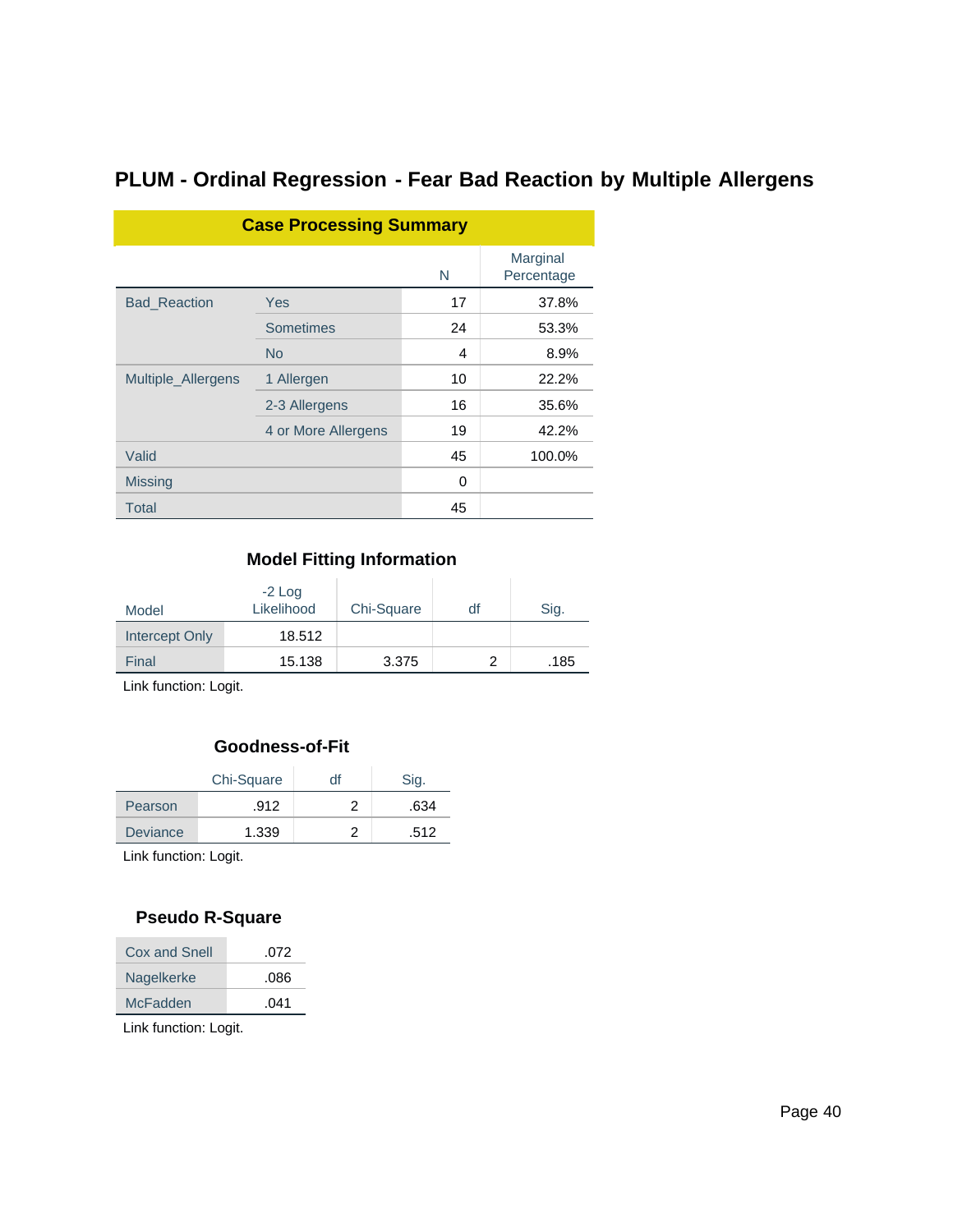| <b>Parameter Estimates</b> |                        |                 |            |        |    |           |
|----------------------------|------------------------|-----------------|------------|--------|----|-----------|
|                            |                        | <b>Estimate</b> | Std. Error | Wald   | df | Sig.      |
| <b>Threshold</b>           | [Bad Reaction = $1$ ]  | $-293$          | .453       | .418   |    | .518      |
|                            | $[Bad\_Reaction = 2]$  | 2.703           | .672       | 16.201 | 1  | .000      |
| Location                   | [Multiple_Allergens=1] | $-0.381$        | .767       | .247   | 1  | .619      |
|                            | [Multiple_Allergens=2] | .987            | .694       | 2.023  | 1  | .155      |
|                            | [Multiple_Allergens=3] | $0^a$           | $\cdot$    |        | 0  | $\bullet$ |

#### **Parameter Estimates**

|                  |                        | 95% Confidence Interval           |       |  |
|------------------|------------------------|-----------------------------------|-------|--|
|                  |                        | Lower Bound<br><b>Upper Bound</b> |       |  |
| <b>Threshold</b> | [Bad Reaction = $1$ ]  | $-1.182$                          | .595  |  |
|                  | [Bad Reaction = $2$ ]  | 1.387                             | 4.020 |  |
| Location         | [Multiple Allergens=1] | -1.883                            | 1.122 |  |
|                  | [Multiple Allergens=2] | -.373                             | 2.347 |  |
|                  | [Multiple_Allergens=3] | ٠                                 |       |  |

Link function: Logit.

a. This parameter is set to zero because it is redundant.

### **Test of Parallel Lines<sup>a</sup>**

| Model                  | $-2$ Log<br>Likelihood | Chi-Square | df | Sig. |
|------------------------|------------------------|------------|----|------|
| <b>Null Hypothesis</b> | 15.138                 |            |    |      |
| General                | 13.799                 | 1.339      |    | .512 |

The null hypothesis states that the location parameters (slope coefficients) are the same across response categories.

a. Link function: Logit.

PLUM Afraid\_of\_Auto\_InjectorBY Multiple\_Allergens

/CRITERIA=CIN(95) DELTA(0) LCONVERGE(0) MXITER(100) MXSTEP(5) PCONVERGE(1.0E

-6) SINGULAR(1.0E-8)

```
 /LINK=LOGIT
```
/PRINT=FIT PARAMETER SUMMARY TPARALLEL.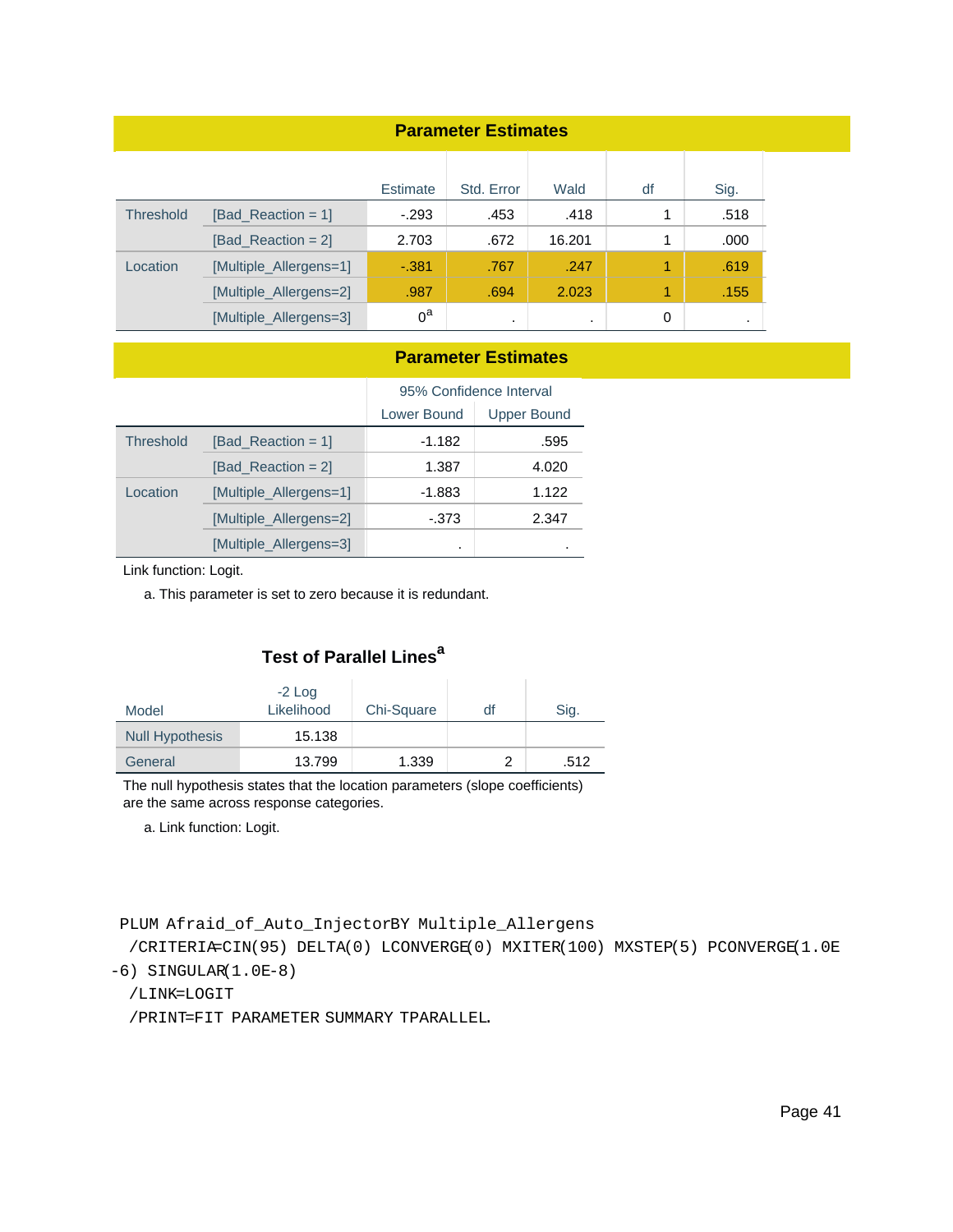## **PLUM - Ordinal Regression - Afraid of Adrenaline Auto-Injector by Multiple Allergens**

| <b>Case Processing Summary</b> |                     |    |                        |  |  |  |  |
|--------------------------------|---------------------|----|------------------------|--|--|--|--|
|                                |                     | N  | Marginal<br>Percentage |  |  |  |  |
| Afraid of Auto Injector        | Yes                 | 16 | 35.6%                  |  |  |  |  |
|                                | <b>Sometimes</b>    | 15 | 33.3%                  |  |  |  |  |
|                                | <b>No</b>           | 14 | 31.1%                  |  |  |  |  |
| Multiple_Allergens             | 1 Allergen          | 10 | 22.2%                  |  |  |  |  |
|                                | 2-3 Allergens       | 16 | 35.6%                  |  |  |  |  |
|                                | 4 or More Allergens | 19 | 42.2%                  |  |  |  |  |
| Valid                          |                     | 45 | 100.0%                 |  |  |  |  |
| <b>Missing</b>                 |                     | 0  |                        |  |  |  |  |
| Total                          |                     | 45 |                        |  |  |  |  |

### **Model Fitting Information**

| Model                 | $-2$ Log<br>Likelihood | Chi-Square | df | Sig. |
|-----------------------|------------------------|------------|----|------|
| <b>Intercept Only</b> | 29.477                 |            |    |      |
| Final                 | 23.650                 | 5.827      | າ  | .054 |

Link function: Logit.

| <b>Goodness-of-Fit</b>   |       |   |      |  |  |  |  |
|--------------------------|-------|---|------|--|--|--|--|
| Chi-Square<br>Sig.<br>df |       |   |      |  |  |  |  |
| Pearson                  | 7.662 | 2 | .022 |  |  |  |  |
| <b>Deviance</b>          | 7.664 |   | .022 |  |  |  |  |

Link function: Logit.

#### **Pseudo R-Square**

| Cox and Snell | .121 |
|---------------|------|
| Nagelkerke    | .137 |
| McFadden      | .059 |
|               |      |

Link function: Logit.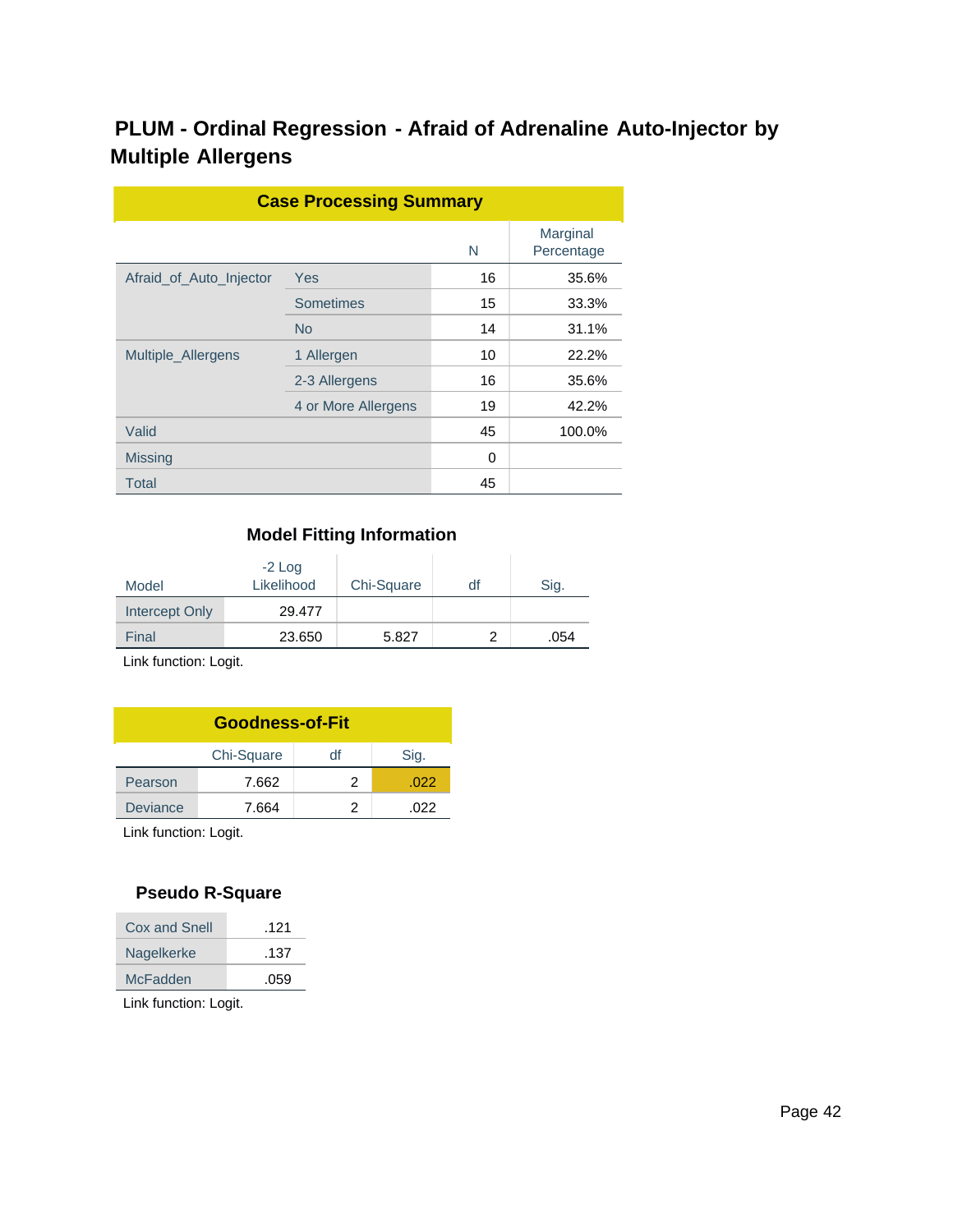| <b>Parameter Estimates</b> |                                  |                 |            |         |    |           |
|----------------------------|----------------------------------|-----------------|------------|---------|----|-----------|
|                            |                                  | <b>Estimate</b> | Std. Error | Wald    | df | Sig.      |
| <b>Threshold</b>           | [Afraid_of_Auto_Injector =<br>1] | .087            | .447       | .038    | 1  | .845      |
|                            | [Afraid_of_Auto_Injector =<br>2] | 1.635           | .518       | 9.980   | 1  | .002      |
| Location                   | [Multiple_Allergens=1]           | .675            | .732       | .849    | 1  | .357      |
|                            | [Multiple_Allergens=2]           | 1.613           | .669       | 5.811   | 1  | .016      |
|                            | [Multiple_Allergens=3]           | $0^a$           | $\cdot$    | $\cdot$ | 0  | $\bullet$ |

#### **Parameter Estimates**

|           |                                  | 95% Confidence Interval |                    |  |
|-----------|----------------------------------|-------------------------|--------------------|--|
|           |                                  | Lower Bound             | <b>Upper Bound</b> |  |
| Threshold | [Afraid_of_Auto_Injector =<br>11 | $-.788$                 | .962               |  |
|           | [Afraid of Auto Injector =<br>21 | .621                    | 2.650              |  |
| Location  | [Multiple Allergens=1]           | -.761                   | 2.110              |  |
|           | [Multiple Allergens=2]           | .302                    | 2.925              |  |
|           | [Multiple Allergens=3]           |                         |                    |  |

Link function: Logit.

a. This parameter is set to zero because it is redundant.

## **Test of Parallel Lines<sup>a</sup>**

| Model                  | $-2$ Log<br>Likelihood | Chi-Square | df | Sig. |
|------------------------|------------------------|------------|----|------|
| <b>Null Hypothesis</b> | 23.650                 |            |    |      |
| General                | 15.986                 | 7.664      |    | .022 |

The null hypothesis states that the location parameters (slope coefficients) are the same across response categories.

a. Link function: Logit.

#### CROSSTABS

 /TABLES=KSA\_Worry\_Friends\_Make\_Fun\_of\_MeKSA\_Feel\_Different\_to\_FriendsKSA\_M iss\_Parties

 KSA\_Miss\_Special\_TreatsKSA\_Upset\_Not\_Able\_Eat\_Certain\_FoodKSA\_Fear\_Bad\_R eaction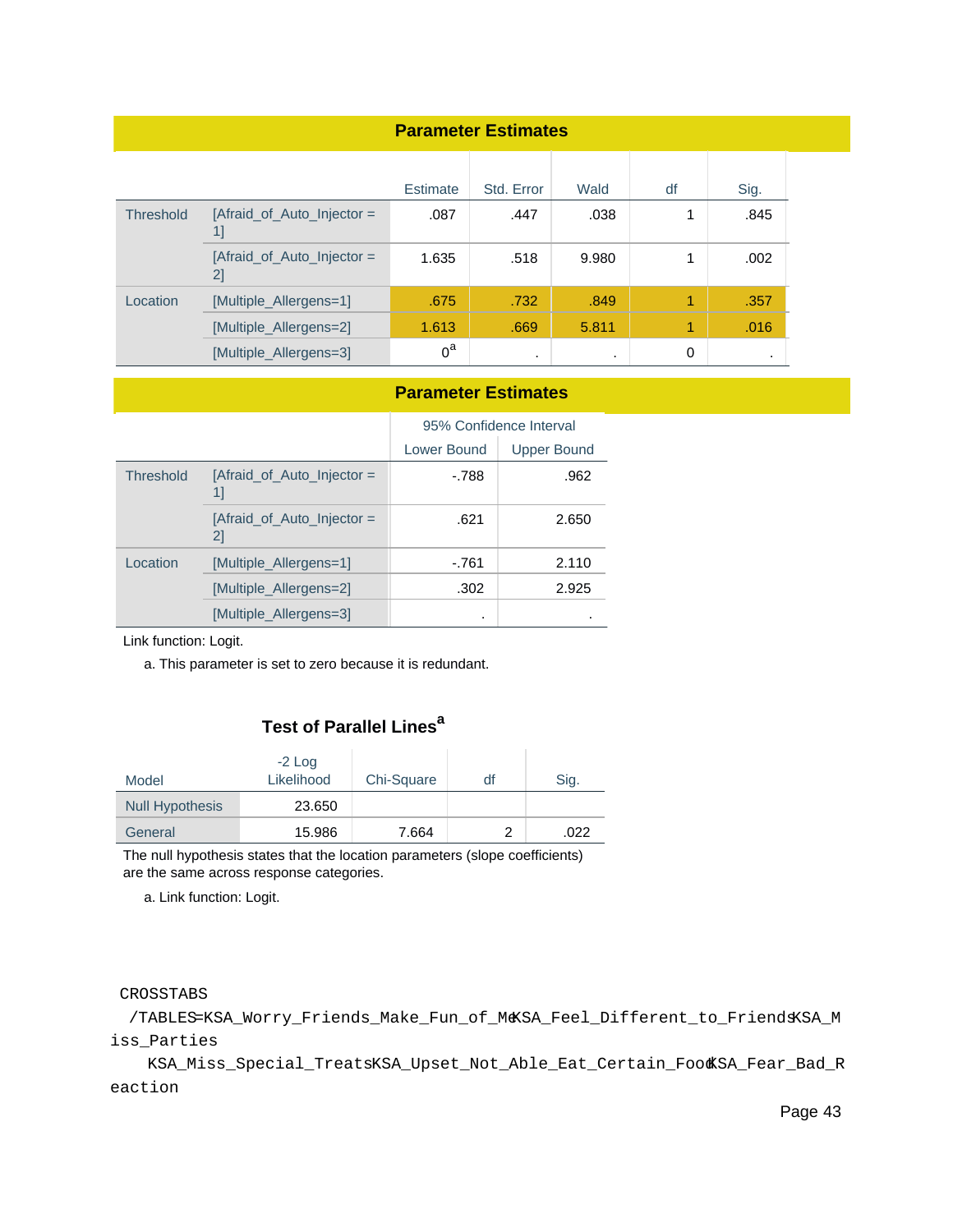KSA\_Afraid\_to\_use\_AABY Number\_of\_Allergens /FORMAT=AVALUE TABLES /STATISTICS=CHISQ /CELLS=COUNT ROW COLUMN /COUNT ROUND CELL.

## **KSA Worry Friends Make Fun of Me by Number of Allergens**

|                        |                  | <b>Crosstab</b>                                  |                |                           |
|------------------------|------------------|--------------------------------------------------|----------------|---------------------------|
|                        |                  |                                                  |                | Number_of_Allergens       |
|                        |                  |                                                  | One Allergen   | Two to Three<br>Allergens |
| KSA_Worry_Friends_Make | <b>No</b>        | Count                                            | 8              | 13                        |
| _Fun_of_Me             |                  | % within<br>KSA_Worry_Friends_Make<br>_Fun_of_Me | 25.0%          | 40.6%                     |
|                        |                  | % within<br>Number_of_Allergens                  | 80.0%          | 81.3%                     |
|                        | <b>Sometimes</b> | Count                                            | $\overline{2}$ | 2                         |
|                        |                  | % within<br>KSA_Worry_Friends_Make<br>_Fun_of_Me | 22.2%          | 22.2%                     |
|                        |                  | % within<br>Number_of_Allergens                  | 20.0%          | 12.5%                     |
|                        | Yes              | Count                                            | $\mathbf 0$    | 1                         |
|                        |                  | % within<br>KSA_Worry_Friends_Make<br>_Fun_of_Me | 0.0%           | 25.0%                     |
|                        |                  | % within<br>Number_of_Allergens                  | 0.0%           | 6.3%                      |
| <b>Total</b>           |                  | Count                                            | 10             | 16                        |
|                        |                  | % within<br>KSA_Worry_Friends_Make<br>_Fun_of_Me | 22.2%          | 35.6%                     |
|                        |                  | % within<br>Number_of_Allergens                  | 100.0%         | 100.0%                    |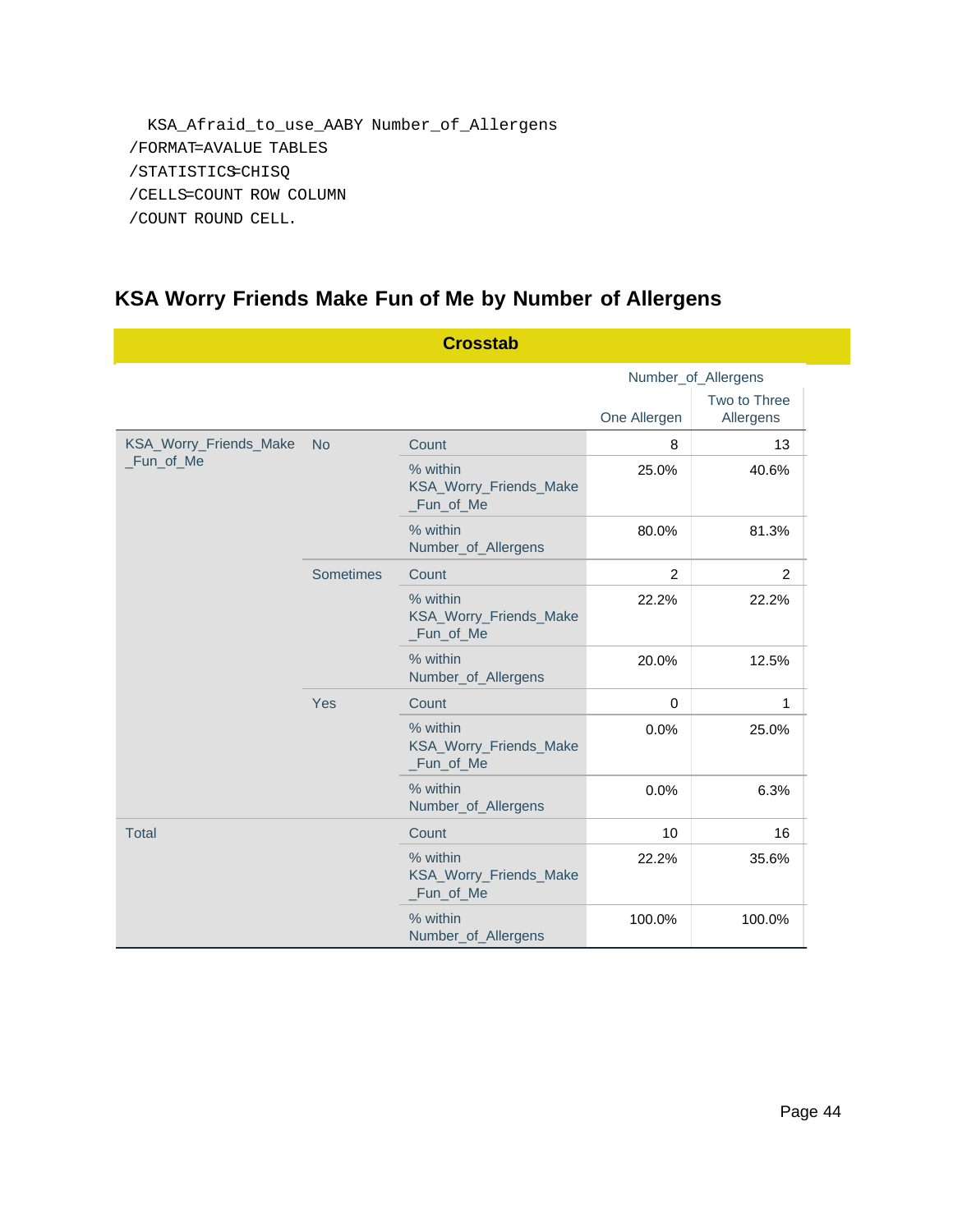|                        |                  | <b>Crosstab</b>                                  |                           |        |
|------------------------|------------------|--------------------------------------------------|---------------------------|--------|
|                        |                  |                                                  | Number_of_Aller           |        |
|                        |                  |                                                  | Four or More<br>Allergens | Total  |
| KSA_Worry_Friends_Make | <b>No</b>        | Count                                            | 11                        | 32     |
| _Fun_of_Me             |                  | % within<br>KSA_Worry_Friends_Make<br>_Fun_of_Me | 34.4%                     | 100.0% |
|                        |                  | % within<br>Number_of_Allergens                  | 57.9%                     | 71.1%  |
|                        | <b>Sometimes</b> | Count                                            | 5                         | 9      |
|                        |                  | % within<br>KSA_Worry_Friends_Make<br>_Fun_of_Me | 55.6%                     | 100.0% |
|                        |                  | % within<br>Number_of_Allergens                  | 26.3%                     | 20.0%  |
|                        | Yes              | Count                                            | 3                         | 4      |
|                        |                  | % within<br>KSA_Worry_Friends_Make<br>_Fun_of_Me | 75.0%                     | 100.0% |
|                        |                  | % within<br>Number_of_Allergens                  | 15.8%                     | 8.9%   |
| <b>Total</b>           |                  | Count                                            | 19                        | 45     |
|                        |                  | % within<br>KSA_Worry_Friends_Make<br>_Fun_of_Me | 42.2%                     | 100.0% |
|                        |                  | % within<br>Number_of_Allergens                  | 100.0%                    | 100.0% |

| <b>Chi-Square Tests</b>         |             |    |                                          |  |
|---------------------------------|-------------|----|------------------------------------------|--|
|                                 | Value       | df | Asymptotic<br>Significance (2-<br>sided) |  |
| Pearson Chi-Square              | $3.670^{a}$ | 4  | .452                                     |  |
| Likelihood Ratio                | 4.434       | 4  | .350                                     |  |
| Linear-by-Linear<br>Association | 2.731       | 1  | .098                                     |  |
| N of Valid Cases                | 45          |    |                                          |  |

a. 6 cells (66.7%) have expected count less than 5. The minimum expected count is .89.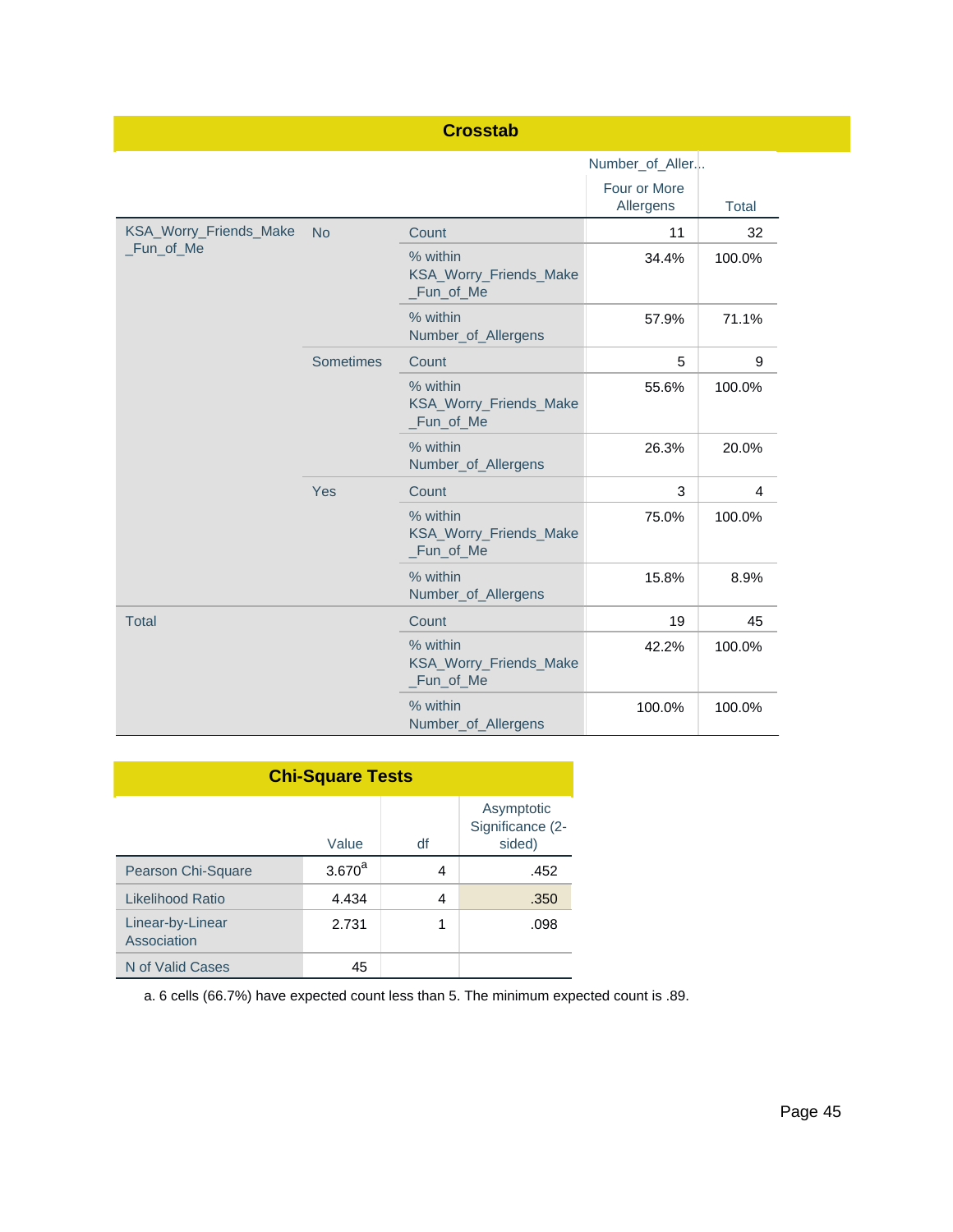# **KSA Feel Different to Friends by Number of Allergens**

|                           |           | <b>Crosstab</b>                               |              |                           |
|---------------------------|-----------|-----------------------------------------------|--------------|---------------------------|
|                           |           |                                               |              | Number_of_Allergens       |
|                           |           |                                               | One Allergen | Two to Three<br>Allergens |
| KSA_Feel_Different_to_Fri | <b>No</b> | Count                                         | 3            | $\overline{7}$            |
| ends                      |           | % within<br>KSA_Feel_Different_to_Fri<br>ends | 18.8%        | 43.8%                     |
|                           |           | % within<br>Number_of_Allergens               | 30.0%        | 43.8%                     |
|                           | Sometimes | Count                                         | 5            | $\overline{4}$            |
|                           |           | % within<br>KSA_Feel_Different_to_Fri<br>ends | 33.3%        | 26.7%                     |
|                           |           | % within<br>Number_of_Allergens               | 50.0%        | 25.0%                     |
|                           | Yes       | Count                                         | 2            | 5                         |
|                           |           | % within<br>KSA_Feel_Different_to_Fri<br>ends | 14.3%        | 35.7%                     |
|                           |           | % within<br>Number_of_Allergens               | 20.0%        | 31.3%                     |
| <b>Total</b>              |           | Count                                         | 10           | 16                        |
|                           |           | % within<br>KSA_Feel_Different_to_Fri<br>ends | 22.2%        | 35.6%                     |
|                           |           | % within<br>Number_of_Allergens               | 100.0%       | 100.0%                    |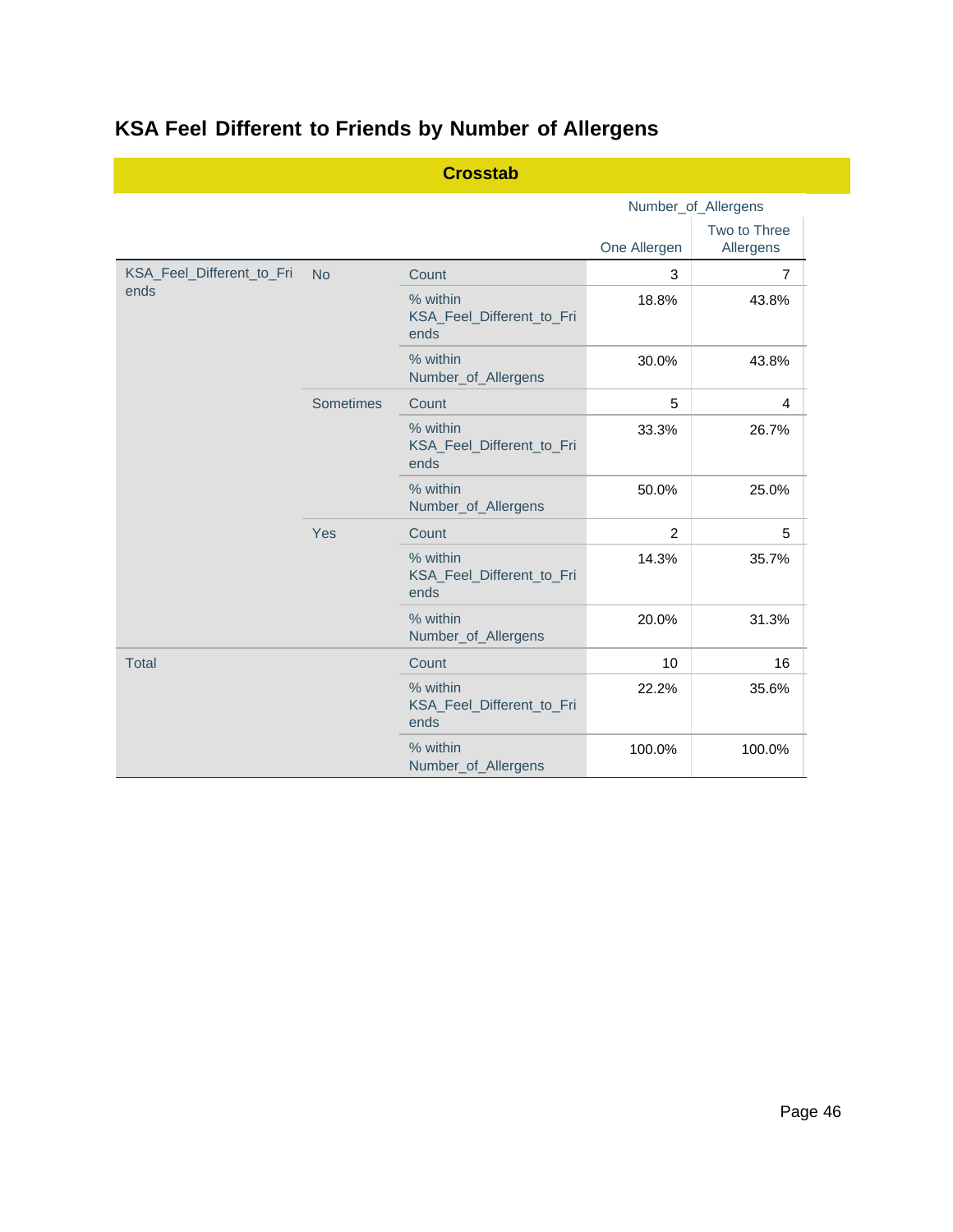|                           |           | <b>Crosstab</b>                               |                           |              |
|---------------------------|-----------|-----------------------------------------------|---------------------------|--------------|
|                           |           |                                               | Number_of_Aller           |              |
|                           |           |                                               | Four or More<br>Allergens | <b>Total</b> |
| KSA_Feel_Different_to_Fri | <b>No</b> | Count                                         | 6                         | 16           |
| ends                      |           | % within<br>KSA_Feel_Different_to_Fri<br>ends | 37.5%                     | 100.0%       |
|                           |           | % within<br>Number_of_Allergens               | 31.6%                     | 35.6%        |
|                           | Sometimes | Count                                         | 6                         | 15           |
|                           |           | % within<br>KSA_Feel_Different_to_Fri<br>ends | 40.0%                     | 100.0%       |
|                           |           | % within<br>Number_of_Allergens               | 31.6%                     | 33.3%        |
|                           | Yes       | Count                                         | $\overline{7}$            | 14           |
|                           |           | % within<br>KSA_Feel_Different_to_Fri<br>ends | 50.0%                     | 100.0%       |
|                           |           | % within<br>Number_of_Allergens               | 36.8%                     | 31.1%        |
| <b>Total</b>              |           | Count                                         | 19                        | 45           |
|                           |           | % within<br>KSA_Feel_Different_to_Fri<br>ends | 42.2%                     | 100.0%       |
|                           |           | % within<br>Number_of_Allergens               | 100.0%                    | 100.0%       |

| <b>Chi-Square Tests</b>         |                    |    |                                          |  |  |
|---------------------------------|--------------------|----|------------------------------------------|--|--|
|                                 | Value              | df | Asymptotic<br>Significance (2-<br>sided) |  |  |
| Pearson Chi-Square              | $2.255^{\text{a}}$ | 4  | .689                                     |  |  |
| Likelihood Ratio                | 2.210              | 4  | .697                                     |  |  |
| Linear-by-Linear<br>Association | .312               | 1  | .577                                     |  |  |
| N of Valid Cases                | 45                 |    |                                          |  |  |

a. 4 cells (44.4%) have expected count less than 5. The minimum expected count is 3.11.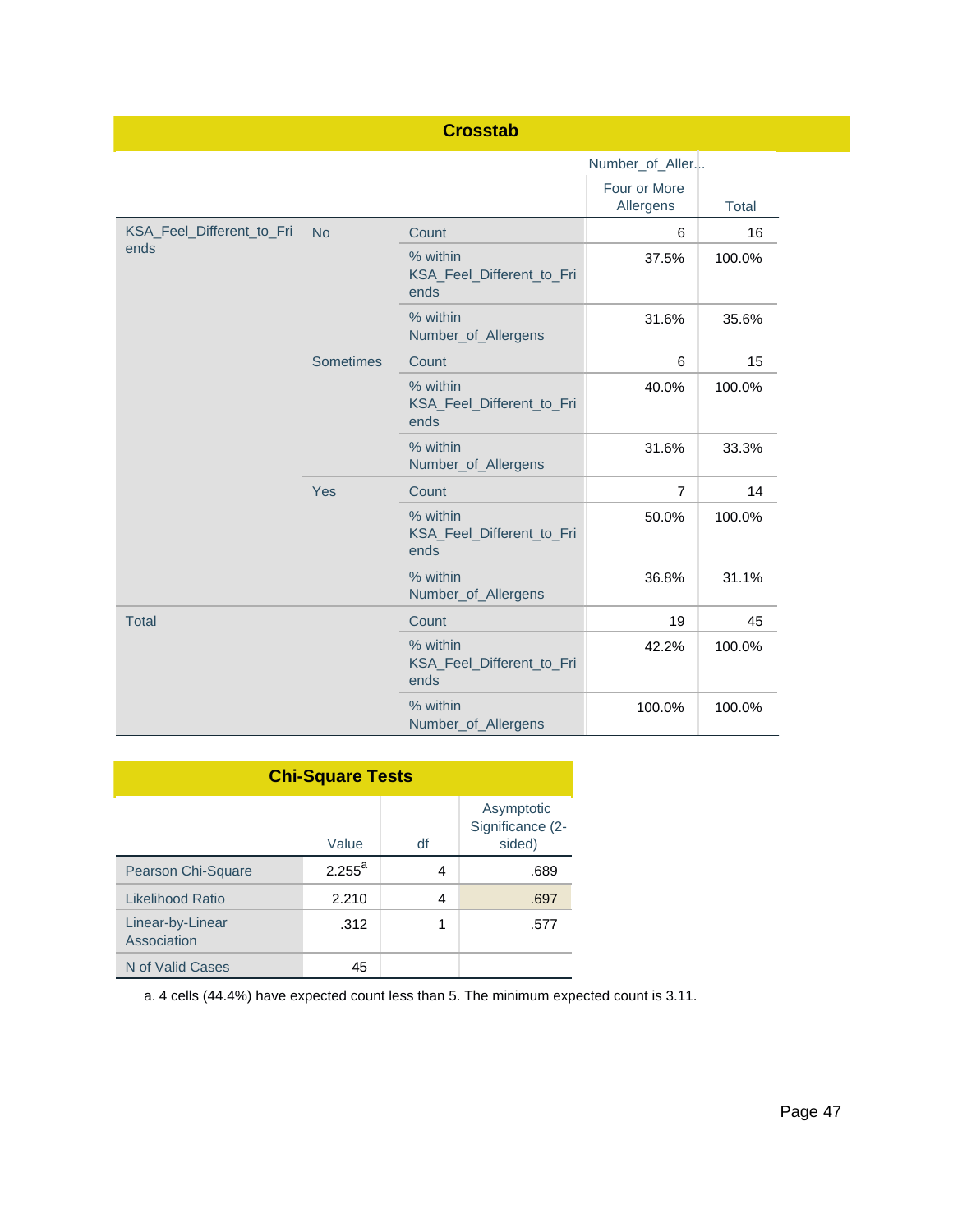|                         |                  | <b>Crosstab</b>                 |                     |                           |  |
|-------------------------|------------------|---------------------------------|---------------------|---------------------------|--|
|                         |                  |                                 | Number_of_Allergens |                           |  |
|                         |                  |                                 | One Allergen        | Two to Three<br>Allergens |  |
| <b>KSA_Miss_Parties</b> | <b>No</b>        | Count                           | 6                   | 12                        |  |
|                         |                  | % within KSA_Miss_Parties       | 20.7%               | 41.4%                     |  |
|                         |                  | % within<br>Number_of_Allergens | 60.0%               | 75.0%                     |  |
|                         | <b>Sometimes</b> | Count                           | $\overline{2}$      | $\overline{2}$            |  |
|                         |                  | % within KSA_Miss_Parties       | 22.2%               | 22.2%                     |  |
|                         |                  | % within<br>Number_of_Allergens | 20.0%               | 12.5%                     |  |
|                         | Yes              | Count                           | $\overline{2}$      | 2                         |  |
|                         |                  | % within KSA_Miss_Parties       | 28.6%               | 28.6%                     |  |
|                         |                  | % within<br>Number_of_Allergens | 20.0%               | 12.5%                     |  |
| <b>Total</b>            |                  | Count                           | 10                  | 16                        |  |
|                         |                  | % within KSA_Miss_Parties       | 22.2%               | 35.6%                     |  |
|                         |                  | % within<br>Number_of_Allergens | 100.0%              | 100.0%                    |  |

# **KSA Miss Parties by Number of Allergens**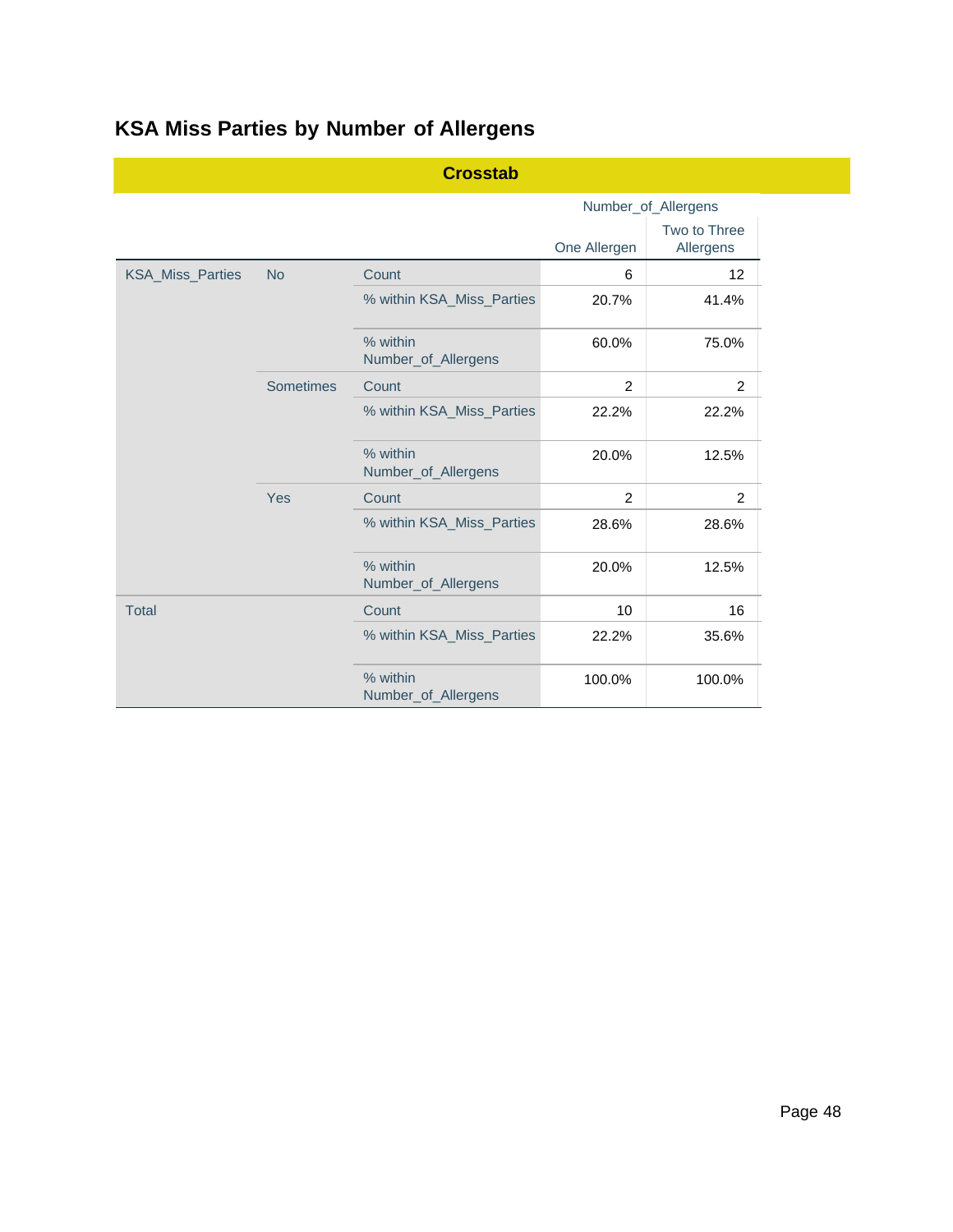|                         |                  | <b>Crosstab</b>                 |                           |              |
|-------------------------|------------------|---------------------------------|---------------------------|--------------|
|                         |                  |                                 | Number_of_Aller           |              |
|                         |                  |                                 | Four or More<br>Allergens | <b>Total</b> |
| <b>KSA Miss Parties</b> | <b>No</b>        | Count                           | 11                        | 29           |
|                         |                  | % within KSA_Miss_Parties       | 37.9%                     | 100.0%       |
|                         |                  | % within<br>Number_of_Allergens | 57.9%                     | 64.4%        |
|                         | <b>Sometimes</b> | Count                           | 5                         | 9            |
|                         |                  | % within KSA_Miss_Parties       | 55.6%                     | 100.0%       |
|                         |                  | % within<br>Number_of_Allergens | 26.3%                     | 20.0%        |
|                         | Yes              | Count                           | 3                         | 7            |
|                         |                  | % within KSA_Miss_Parties       | 42.9%                     | 100.0%       |
|                         |                  | % within<br>Number_of_Allergens | 15.8%                     | 15.6%        |
| <b>Total</b>            |                  | Count                           | 19                        | 45           |
|                         |                  | % within KSA_Miss_Parties       | 42.2%                     | 100.0%       |
|                         |                  | % within<br>Number_of_Allergens | 100.0%                    | 100.0%       |

| <b>Chi-Square Tests</b>         |             |    |                                          |  |  |
|---------------------------------|-------------|----|------------------------------------------|--|--|
|                                 | Value       | df | Asymptotic<br>Significance (2-<br>sided) |  |  |
| Pearson Chi-Square              | $1.486^{a}$ | 4  | .829                                     |  |  |
| Likelihood Ratio                | 1.509       | 4  | .825                                     |  |  |
| Linear-by-Linear<br>Association | .010        | 1  | .919                                     |  |  |
| N of Valid Cases                | 45          |    |                                          |  |  |

a. 6 cells (66.7%) have expected count less than 5. The minimum expected count is 1.56.

## **KSA Miss Special Treats by Number of Allergens**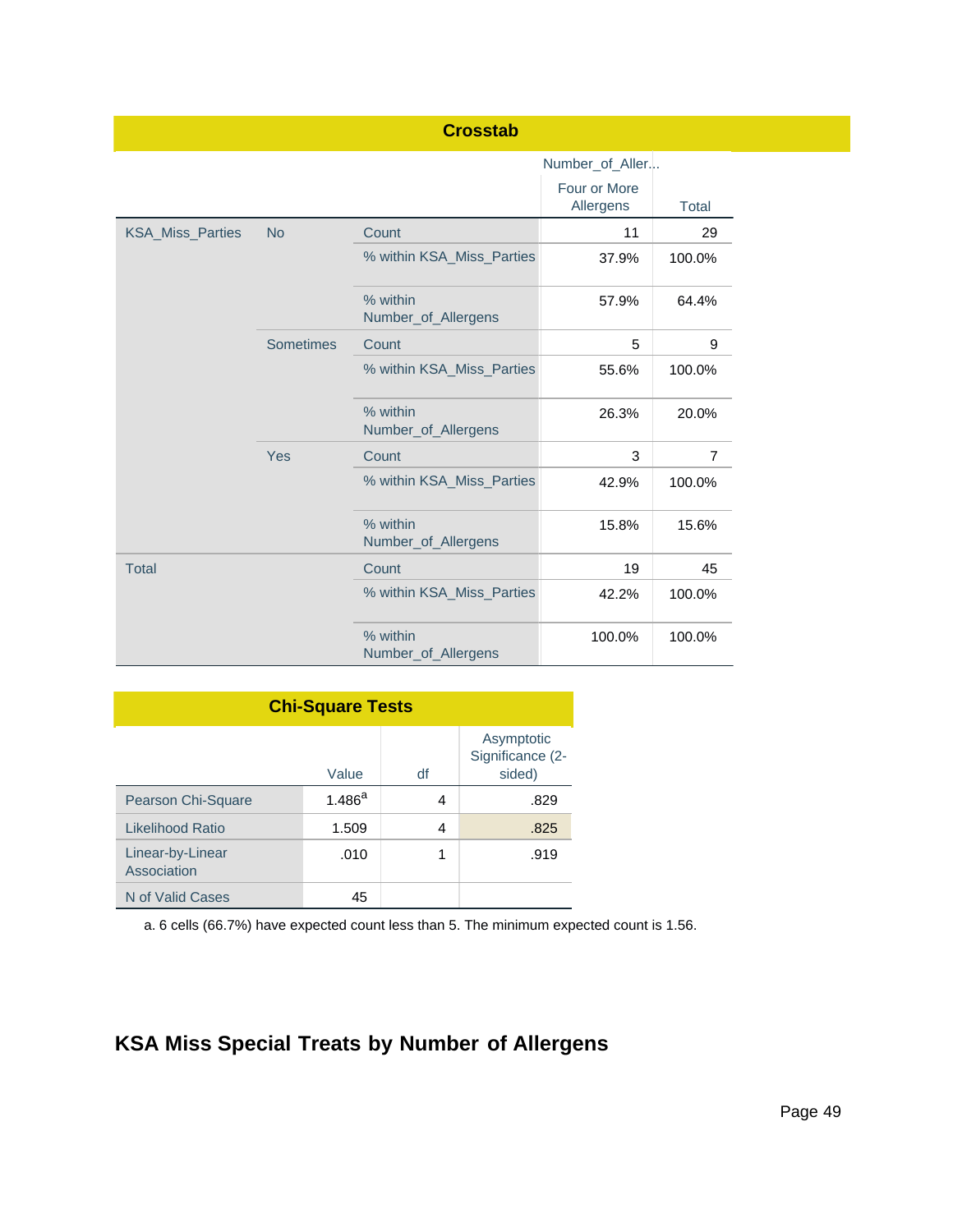|                         |                  | <b>Crosstab</b>                            |                |                           |
|-------------------------|------------------|--------------------------------------------|----------------|---------------------------|
|                         |                  |                                            |                | Number_of_Allergens       |
|                         |                  |                                            | One Allergen   | Two to Three<br>Allergens |
| KSA_Miss_Special_Treats | <b>No</b>        | Count                                      | 3              | 3                         |
|                         |                  | % within<br><b>KSA_Miss_Special_Treats</b> | 30.0%          | 30.0%                     |
|                         |                  | % within<br>Number_of_Allergens            | 30.0%          | 18.8%                     |
|                         | <b>Sometimes</b> | Count                                      | 3              | 9                         |
|                         |                  | % within<br>KSA_Miss_Special_Treats        | 15.8%          | 47.4%                     |
|                         |                  | % within<br>Number_of_Allergens            | 30.0%          | 56.3%                     |
|                         | Yes              | Count                                      | $\overline{4}$ | $\overline{4}$            |
|                         |                  | % within<br>KSA_Miss_Special_Treats        | 25.0%          | 25.0%                     |
|                         |                  | % within<br>Number_of_Allergens            | 40.0%          | 25.0%                     |
| <b>Total</b>            |                  | Count                                      | 10             | 16                        |
|                         |                  | % within<br>KSA_Miss_Special_Treats        | 22.2%          | 35.6%                     |
|                         |                  | % within<br>Number_of_Allergens            | 100.0%         | 100.0%                    |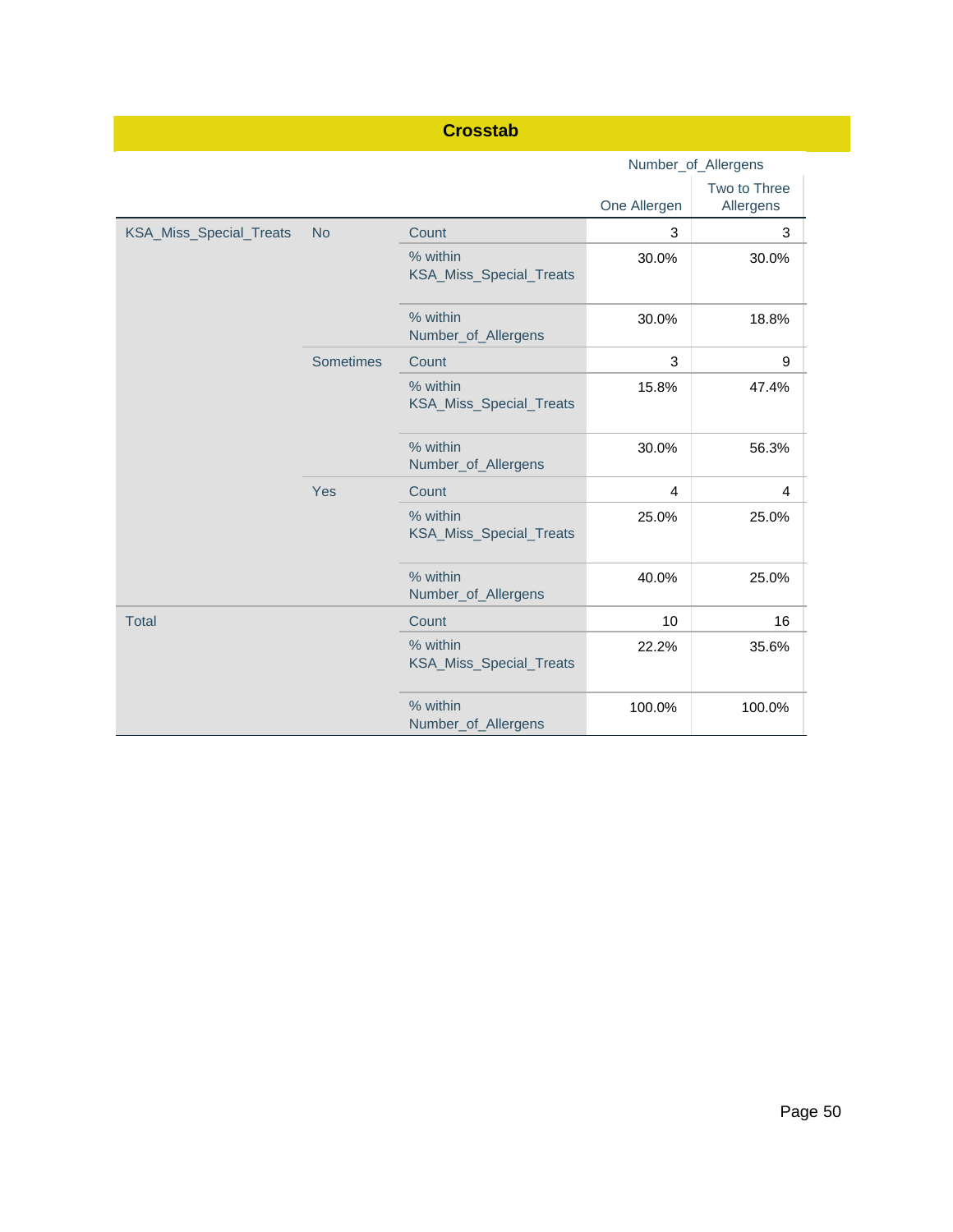|                         |                  | <b>Crosstab</b>                     |                           |        |
|-------------------------|------------------|-------------------------------------|---------------------------|--------|
|                         |                  |                                     | Number_of_Aller           |        |
|                         |                  |                                     | Four or More<br>Allergens | Total  |
| KSA_Miss_Special_Treats | <b>No</b>        | Count                               | 4                         | 10     |
|                         |                  | % within<br>KSA_Miss_Special_Treats | 40.0%                     | 100.0% |
|                         |                  | % within<br>Number_of_Allergens     | 21.1%                     | 22.2%  |
|                         | <b>Sometimes</b> | Count                               | $\overline{7}$            | 19     |
|                         |                  | % within<br>KSA_Miss_Special_Treats | 36.8%                     | 100.0% |
|                         |                  | % within<br>Number_of_Allergens     | 36.8%                     | 42.2%  |
|                         | Yes              | Count                               | 8                         | 16     |
|                         |                  | % within<br>KSA_Miss_Special_Treats | 50.0%                     | 100.0% |
|                         |                  | % within<br>Number_of_Allergens     | 42.1%                     | 35.6%  |
| <b>Total</b>            |                  | Count                               | 19                        | 45     |
|                         |                  | % within<br>KSA_Miss_Special_Treats | 42.2%                     | 100.0% |
|                         |                  | % within<br>Number_of_Allergens     | 100.0%                    | 100.0% |

| <b>Chi-Square Tests</b>         |             |    |                                          |  |  |
|---------------------------------|-------------|----|------------------------------------------|--|--|
|                                 | Value       | df | Asymptotic<br>Significance (2-<br>sided) |  |  |
| Pearson Chi-Square              | $2.387^{a}$ | 4  | .665                                     |  |  |
| Likelihood Ratio                | 2.383       | 4  | .666                                     |  |  |
| Linear-by-Linear<br>Association | .208        | 1  | .648                                     |  |  |
| N of Valid Cases                | 45          |    |                                          |  |  |

a. 5 cells (55.6%) have expected count less than 5. The minimum expected count is 2.22.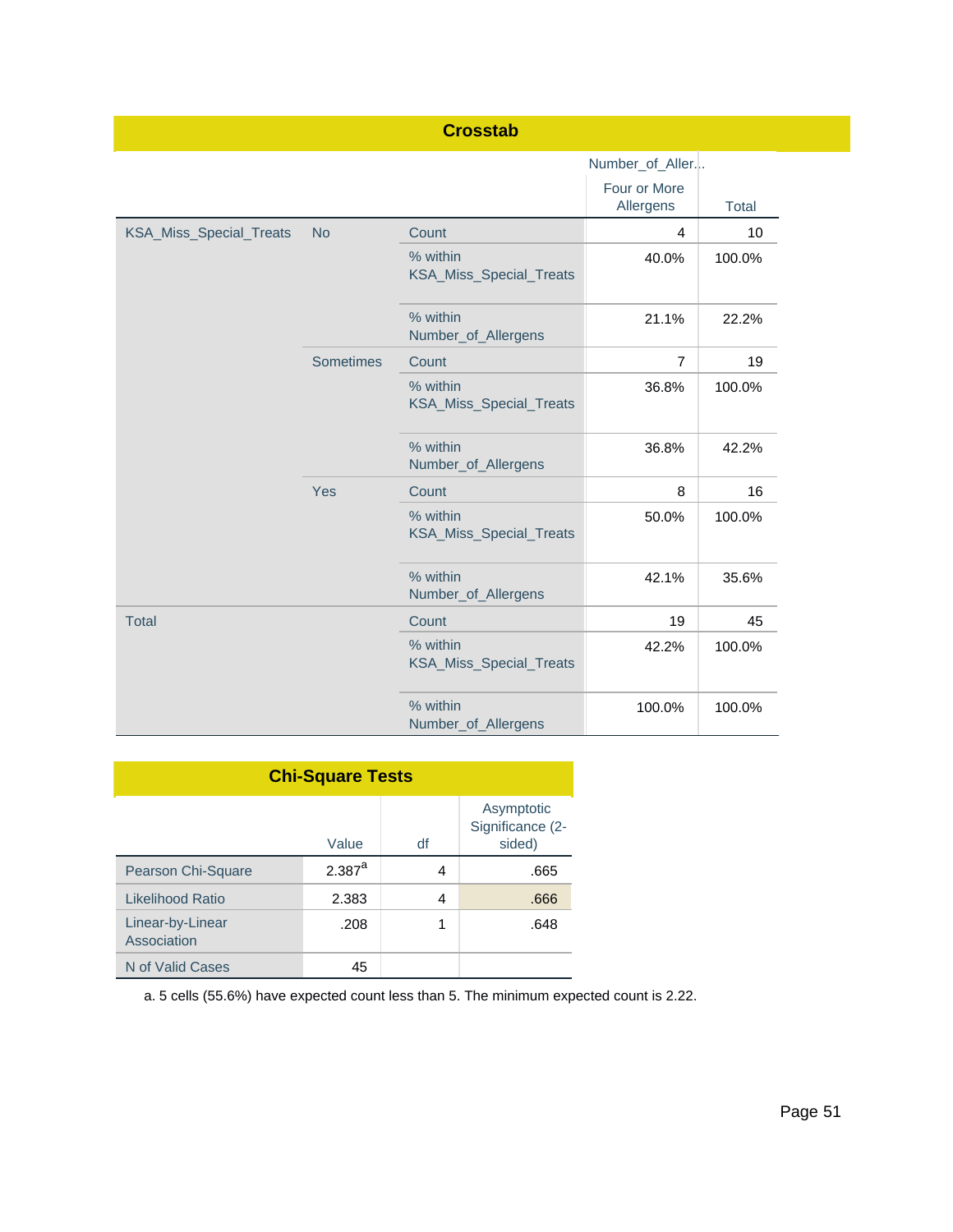# **KSA Upset Not Able to Eat Certain Food by Number of Allergens**

|                            |           | <b>Crosstab</b>                                     |                |                           |
|----------------------------|-----------|-----------------------------------------------------|----------------|---------------------------|
|                            |           |                                                     |                | Number_of_Allergens       |
|                            |           |                                                     | One Allergen   | Two to Three<br>Allergens |
| KSA_Upset_Not_Able_Eat_ No |           | Count                                               | 3              | $\overline{4}$            |
| Certain_Food               |           | % within<br>KSA_Upset_Not_Able_Eat_<br>Certain_Food | 21.4%          | 28.6%                     |
|                            |           | % within<br>Number_of_Allergens                     | 30.0%          | 25.0%                     |
|                            | Sometimes | Count                                               | 5              | $\overline{7}$            |
|                            |           | % within<br>KSA_Upset_Not_Able_Eat_<br>Certain_Food | 31.3%          | 43.8%                     |
|                            |           | % within<br>Number_of_Allergens                     | 50.0%          | 43.8%                     |
|                            | Yes       | Count                                               | $\overline{2}$ | 5                         |
|                            |           | % within<br>KSA_Upset_Not_Able_Eat_<br>Certain_Food | 13.3%          | 33.3%                     |
|                            |           | % within<br>Number_of_Allergens                     | 20.0%          | 31.3%                     |
| <b>Total</b>               |           | Count                                               | 10             | 16                        |
|                            |           | % within<br>KSA_Upset_Not_Able_Eat_<br>Certain_Food | 22.2%          | 35.6%                     |
|                            |           | % within<br>Number_of_Allergens                     | 100.0%         | 100.0%                    |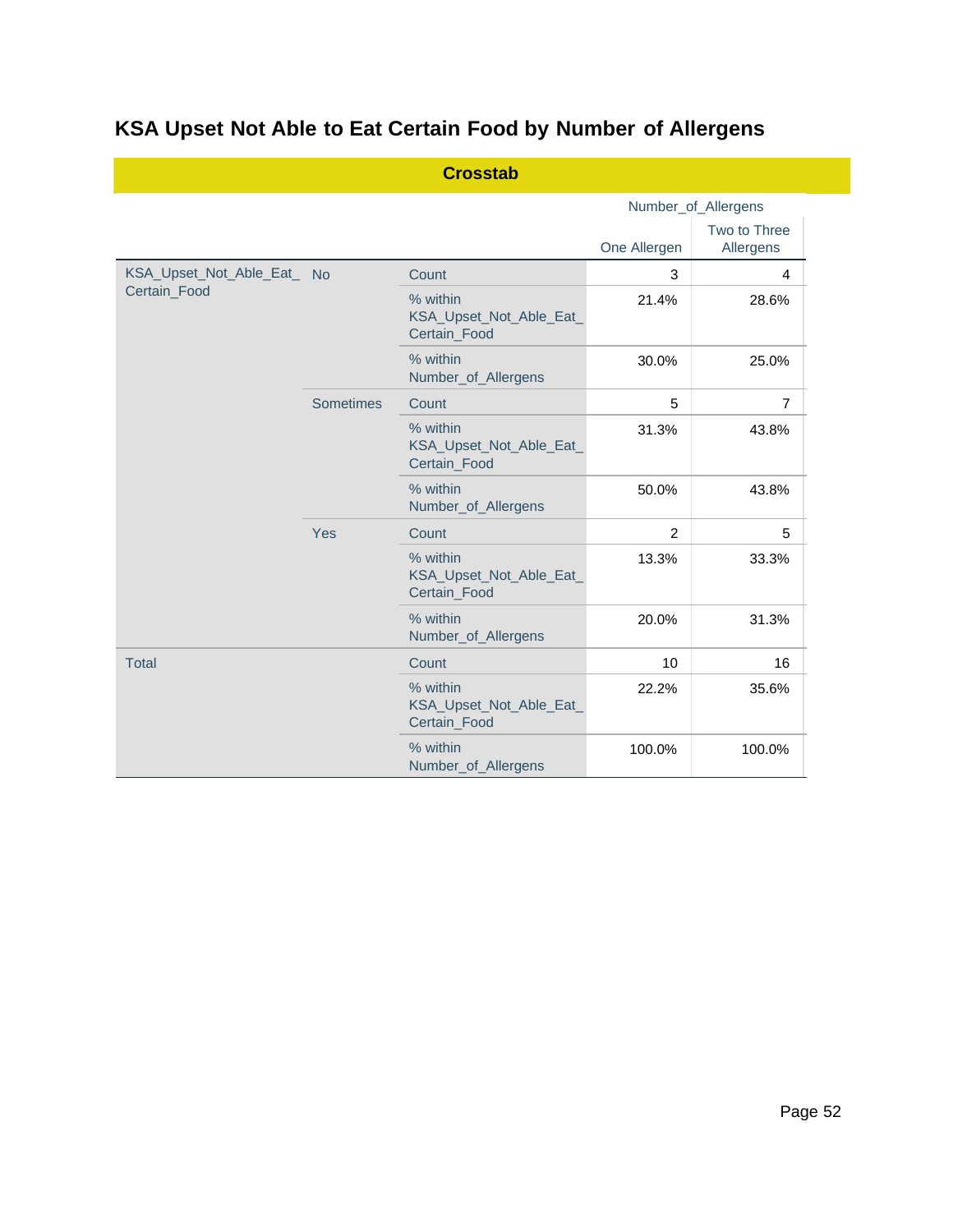|                                            |           | <b>Crosstab</b>                                     |                           |              |
|--------------------------------------------|-----------|-----------------------------------------------------|---------------------------|--------------|
|                                            |           |                                                     | Number_of_Aller           |              |
|                                            |           |                                                     | Four or More<br>Allergens | <b>Total</b> |
| KSA_Upset_Not_Able_Eat_ No<br>Certain_Food |           | Count                                               | $\overline{7}$            | 14           |
|                                            |           | % within<br>KSA_Upset_Not_Able_Eat_<br>Certain_Food | 50.0%                     | 100.0%       |
|                                            |           | % within<br>Number_of_Allergens                     | 36.8%                     | 31.1%        |
|                                            | Sometimes | Count                                               | 4                         | 16           |
|                                            |           | % within<br>KSA_Upset_Not_Able_Eat_<br>Certain_Food | 25.0%                     | 100.0%       |
|                                            |           | % within<br>Number_of_Allergens                     | 21.1%                     | 35.6%        |
|                                            | Yes       | Count                                               | 8                         | 15           |
|                                            |           | % within<br>KSA_Upset_Not_Able_Eat_<br>Certain_Food | 53.3%                     | 100.0%       |
|                                            |           | % within<br>Number_of_Allergens                     | 42.1%                     | 33.3%        |
| <b>Total</b>                               |           | Count                                               | 19                        | 45           |
|                                            |           | % within<br>KSA_Upset_Not_Able_Eat_<br>Certain_Food | 42.2%                     | 100.0%       |
|                                            |           | % within<br>Number_of_Allergens                     | 100.0%                    | 100.0%       |

| <b>Chi-Square Tests</b>         |                    |    |                                          |  |  |
|---------------------------------|--------------------|----|------------------------------------------|--|--|
|                                 | Value              | df | Asymptotic<br>Significance (2-<br>sided) |  |  |
| Pearson Chi-Square              | $3.402^{\text{a}}$ | 4  | .493                                     |  |  |
| Likelihood Ratio                | 3.569              | 4  | .468                                     |  |  |
| Linear-by-Linear<br>Association | .181               | 1  | .671                                     |  |  |
| N of Valid Cases                | 45                 |    |                                          |  |  |

a. 4 cells (44.4%) have expected count less than 5. The minimum expected count is 3.11.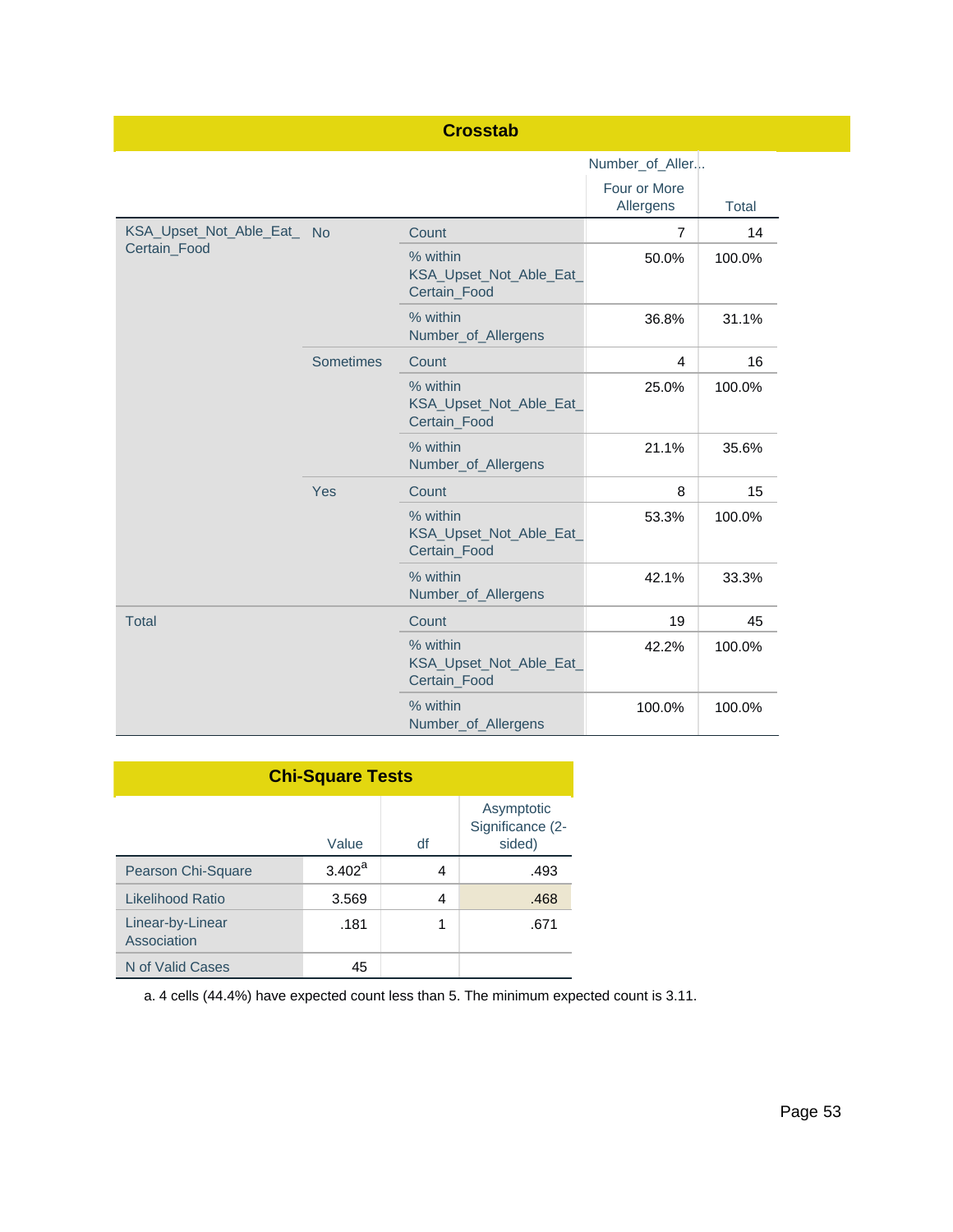|                       |           | <b>Crosstab</b>                   |              |                           |
|-----------------------|-----------|-----------------------------------|--------------|---------------------------|
|                       |           |                                   |              | Number_of_Allergens       |
|                       |           |                                   | One Allergen | Two to Three<br>Allergens |
| KSA_Fear_Bad_Reaction | <b>No</b> | Count                             | $\Omega$     | 3                         |
|                       |           | % within<br>KSA_Fear_Bad_Reaction | 0.0%         | 75.0%                     |
|                       |           | % within<br>Number_of_Allergens   | 0.0%         | 18.8%                     |
|                       | Sometimes | Count                             | 5            | 9                         |
|                       |           | % within<br>KSA_Fear_Bad_Reaction | 20.8%        | 37.5%                     |
|                       |           | % within<br>Number_of_Allergens   | 50.0%        | 56.3%                     |
|                       | Yes       | Count                             | 5            | 4                         |
|                       |           | % within<br>KSA_Fear_Bad_Reaction | 29.4%        | 23.5%                     |
|                       |           | % within<br>Number_of_Allergens   | 50.0%        | 25.0%                     |
| <b>Total</b>          |           | Count                             | 10           | 16                        |
|                       |           | % within                          | 22.2%        | 35.6%                     |

KSA\_Fear\_Bad\_Reaction

Number\_of\_Allergens

% within

# **KSA Fear Bad Reaction by Number of Allergens**

100.0% 100.0% 100.0%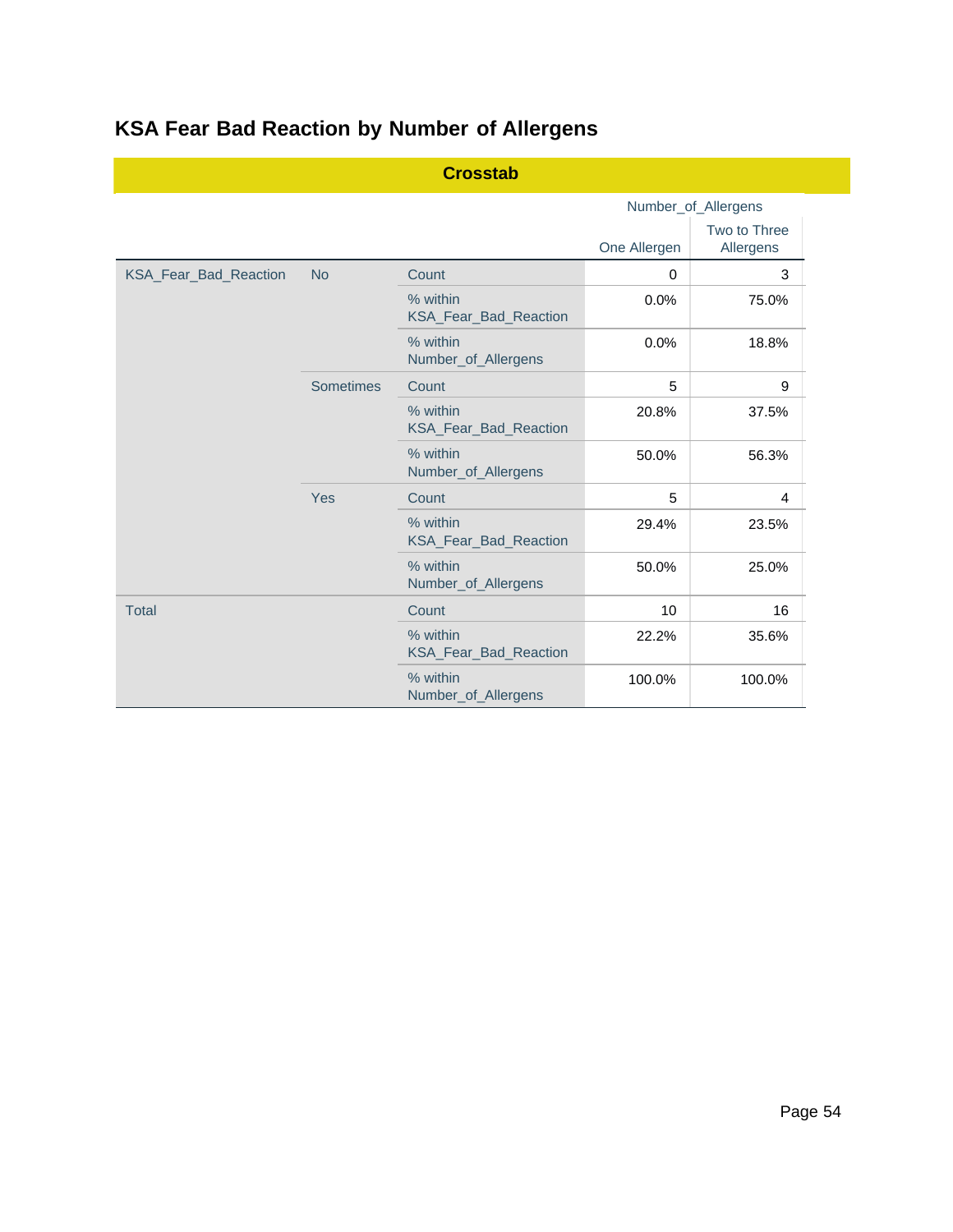|                       |                  | <b>Crosstab</b>                          |                           |                |
|-----------------------|------------------|------------------------------------------|---------------------------|----------------|
|                       |                  |                                          | Number_of_Aller           |                |
|                       |                  |                                          | Four or More<br>Allergens | <b>Total</b>   |
| KSA_Fear_Bad_Reaction | <b>No</b>        | Count                                    | 1                         | $\overline{4}$ |
|                       |                  | % within<br><b>KSA Fear Bad Reaction</b> | 25.0%                     | 100.0%         |
|                       |                  | % within<br>Number_of_Allergens          | 5.3%                      | 8.9%           |
|                       | <b>Sometimes</b> | Count                                    | 10                        | 24             |
|                       |                  | % within<br>KSA_Fear_Bad_Reaction        | 41.7%                     | 100.0%         |
|                       |                  | % within<br>Number_of_Allergens          | 52.6%                     | 53.3%          |
|                       | Yes              | Count                                    | 8                         | 17             |
|                       |                  | % within<br>KSA_Fear_Bad_Reaction        | 47.1%                     | 100.0%         |
|                       |                  | % within<br>Number_of_Allergens          | 42.1%                     | 37.8%          |
| <b>Total</b>          |                  | Count                                    | 19                        | 45             |
|                       |                  | % within<br>KSA_Fear_Bad_Reaction        | 42.2%                     | 100.0%         |
|                       |                  | % within<br>Number_of_Allergens          | 100.0%                    | 100.0%         |

| <b>Chi-Square Tests</b>         |             |    |                                          |  |  |
|---------------------------------|-------------|----|------------------------------------------|--|--|
|                                 | Value       | df | Asymptotic<br>Significance (2-<br>sided) |  |  |
| Pearson Chi-Square              | $4.149^{a}$ | 4  | .386                                     |  |  |
| Likelihood Ratio                | 4.714       | 4  | .318                                     |  |  |
| Linear-by-Linear<br>Association | .034        | 1  | .854                                     |  |  |
| N of Valid Cases                | 45          |    |                                          |  |  |

a. 4 cells (44.4%) have expected count less than 5. The minimum expected count is .89.

# **KSA Afraid to use Auto-Injector by Number of Allergens**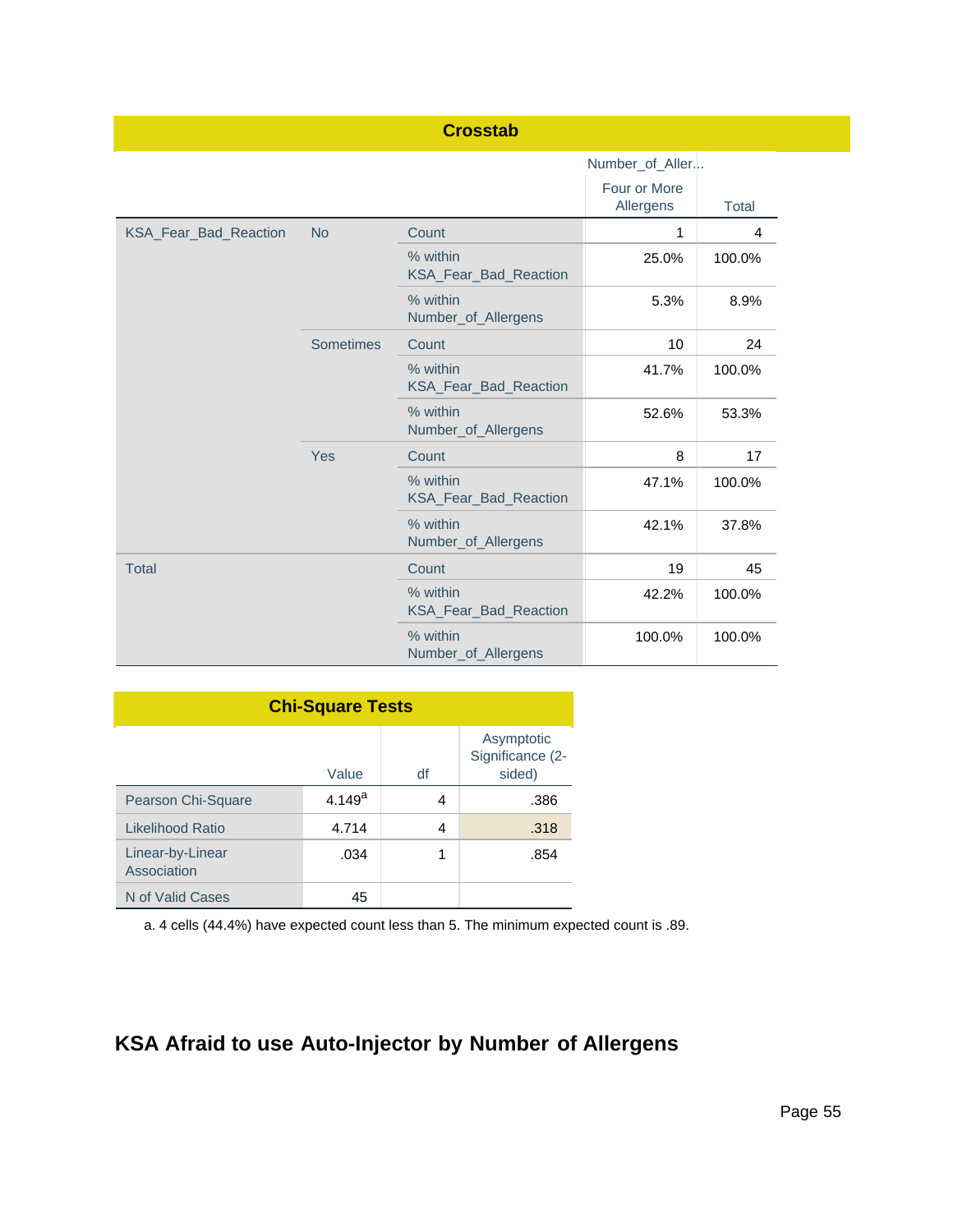|                      |                  | <b>Crosstab</b>                  |                |                           |
|----------------------|------------------|----------------------------------|----------------|---------------------------|
|                      |                  |                                  |                | Number_of_Allergens       |
|                      |                  |                                  | One Allergen   | Two to Three<br>Allergens |
| KSA_Afraid_to_use_AA | <b>No</b>        | Count                            | 1              | 8                         |
|                      |                  | % within<br>KSA_Afraid_to_use_AA | 7.1%           | 57.1%                     |
|                      |                  | % within<br>Number_of_Allergens  | 10.0%          | 50.0%                     |
|                      | <b>Sometimes</b> | Count                            | $\overline{7}$ | 5                         |
|                      |                  | % within<br>KSA_Afraid_to_use_AA | 46.7%          | 33.3%                     |
|                      |                  | % within<br>Number_of_Allergens  | 70.0%          | 31.3%                     |
|                      | Yes              | Count                            | $\overline{2}$ | 3                         |
|                      |                  | % within<br>KSA_Afraid_to_use_AA | 12.5%          | 18.8%                     |
|                      |                  | % within<br>Number_of_Allergens  | 20.0%          | 18.8%                     |
| <b>Total</b>         |                  | Count                            | 10             | 16                        |
|                      |                  | % within<br>KSA_Afraid_to_use_AA | 22.2%          | 35.6%                     |
|                      |                  | % within<br>Number_of_Allergens  | 100.0%         | 100.0%                    |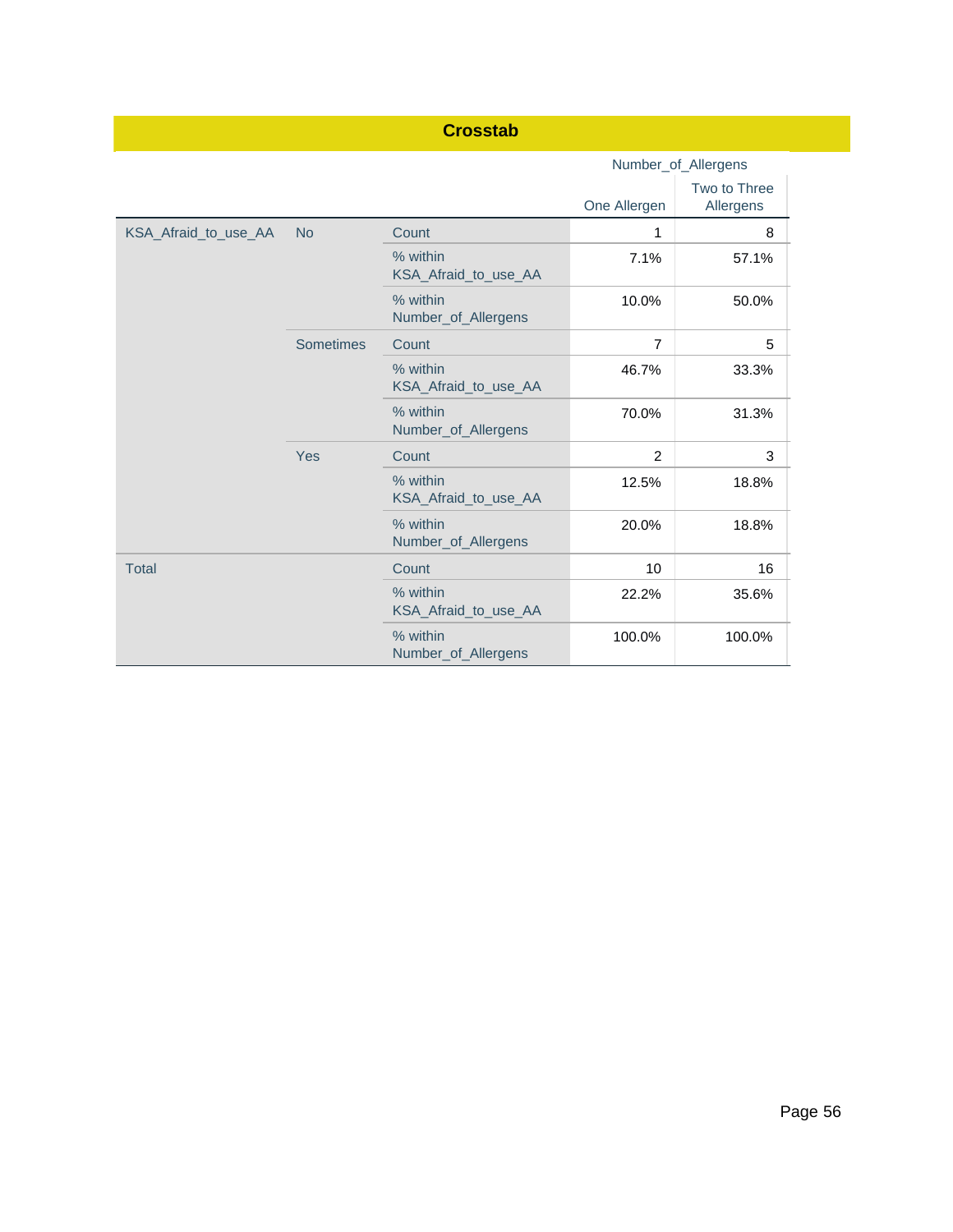|                      |                  | <b>Crosstab</b>                  |                           |        |
|----------------------|------------------|----------------------------------|---------------------------|--------|
|                      |                  |                                  | Number_of_Aller           |        |
|                      |                  |                                  | Four or More<br>Allergens | Total  |
| KSA Afraid to use AA | <b>No</b>        | Count                            | 5                         | 14     |
|                      |                  | % within<br>KSA_Afraid_to_use_AA | 35.7%                     | 100.0% |
|                      |                  | % within<br>Number_of_Allergens  | 26.3%                     | 31.1%  |
|                      | <b>Sometimes</b> | Count                            | 3                         | 15     |
|                      |                  | % within<br>KSA Afraid to use AA | 20.0%                     | 100.0% |
|                      |                  | % within<br>Number_of_Allergens  | 15.8%                     | 33.3%  |
|                      | Yes              | Count                            | 11                        | 16     |
|                      |                  | % within<br>KSA_Afraid_to_use_AA | 68.8%                     | 100.0% |
|                      |                  | % within<br>Number_of_Allergens  | 57.9%                     | 35.6%  |
| <b>Total</b>         |                  | Count                            | 19                        | 45     |
|                      |                  | % within<br>KSA_Afraid_to_use_AA | 42.2%                     | 100.0% |
|                      |                  | % within<br>Number_of_Allergens  | 100.0%                    | 100.0% |

| <b>Chi-Square Tests</b>         |            |    |                                          |  |
|---------------------------------|------------|----|------------------------------------------|--|
|                                 | Value      | df | Asymptotic<br>Significance (2-<br>sided) |  |
| Pearson Chi-Square              | $13.835^a$ | 4  | .008                                     |  |
| Likelihood Ratio                | 13.491     | 4  | .009                                     |  |
| Linear-by-Linear<br>Association | 1.144      | 1  | .285                                     |  |
| N of Valid Cases                | 45         |    |                                          |  |

a. 4 cells (44.4%) have expected count less than 5. The minimum expected count is 3.11.

\*Nonparametric Tests: Independent Samples.

NPTESTS

/INDEPENDENT TEST (Cant\_Eat\_Certain\_FoodCant\_Try\_New\_FoodHaving\_To\_Be\_Care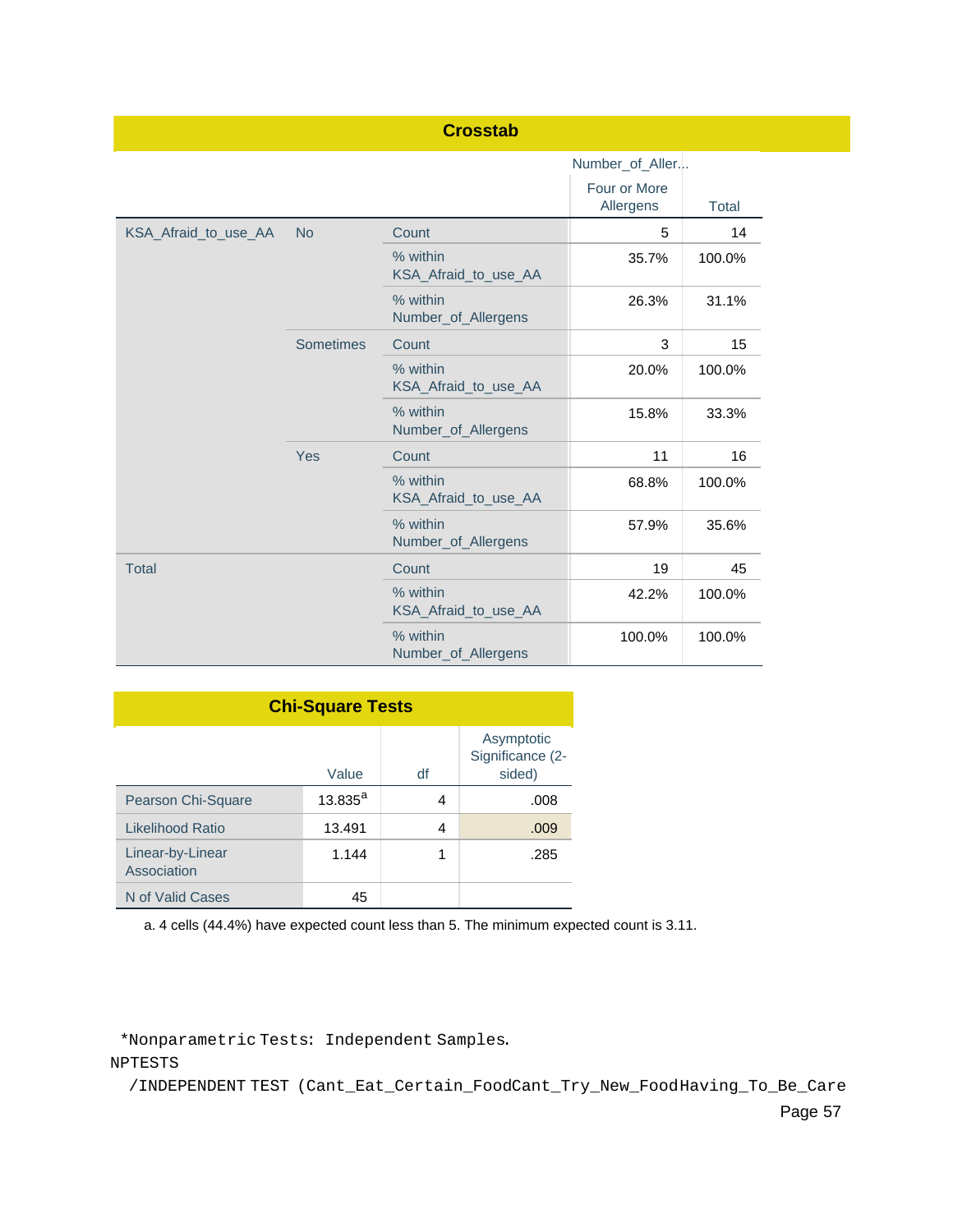ful\_All\_The\_Time) GROUP (School) MANN\_WHITNEY /MISSING SCOPE=ANALYSIS USERMISSING=EXCLUDE /CRITERIA ALPHA=0.05 CILEVEL=95.

### **Nonparametric Tests**

# Hypothesis Test Summary

|              | <b>Null Hypothesis</b>                                                                                   | Test                                                  | Sig. | Decision                          |
|--------------|----------------------------------------------------------------------------------------------------------|-------------------------------------------------------|------|-----------------------------------|
| $\mathbf{1}$ | The distribution of<br>Cant_Eat_Certain_Food is the<br>same across categories of School.                 | Independent-<br>Samples<br>Mann-<br>Whitney U<br>Test | .097 | Retain the<br>null<br>hypothesis. |
| <b>2</b>     | The distribution of<br>Cant Try New Food is the same<br>across categories of School.                     | Independent-<br>Samples<br>Mann-<br>Whitney U<br>Test | .210 | Retain the<br>null<br>hypothesis. |
| 3            | The distribution of<br>Having To_Be_Careful_All_The_<br>Time is the same across categories<br>of School. | Independent-<br>Samples<br>Mann-<br>Whitney U<br>Test | .210 | Retain the<br>null<br>hypothesis. |

Asymptotic significances are displayed. The significance level is .05.

NPAR TESTS

/M-W= Having\_To\_Be\_Careful\_All\_The\_Tim@ant\_Eat\_Certain\_FoodCant\_Try\_New\_F ood BY School(0 1)

/MISSING ANALYSIS.

#### **NPar Tests**

## **Mann-Whitney Test**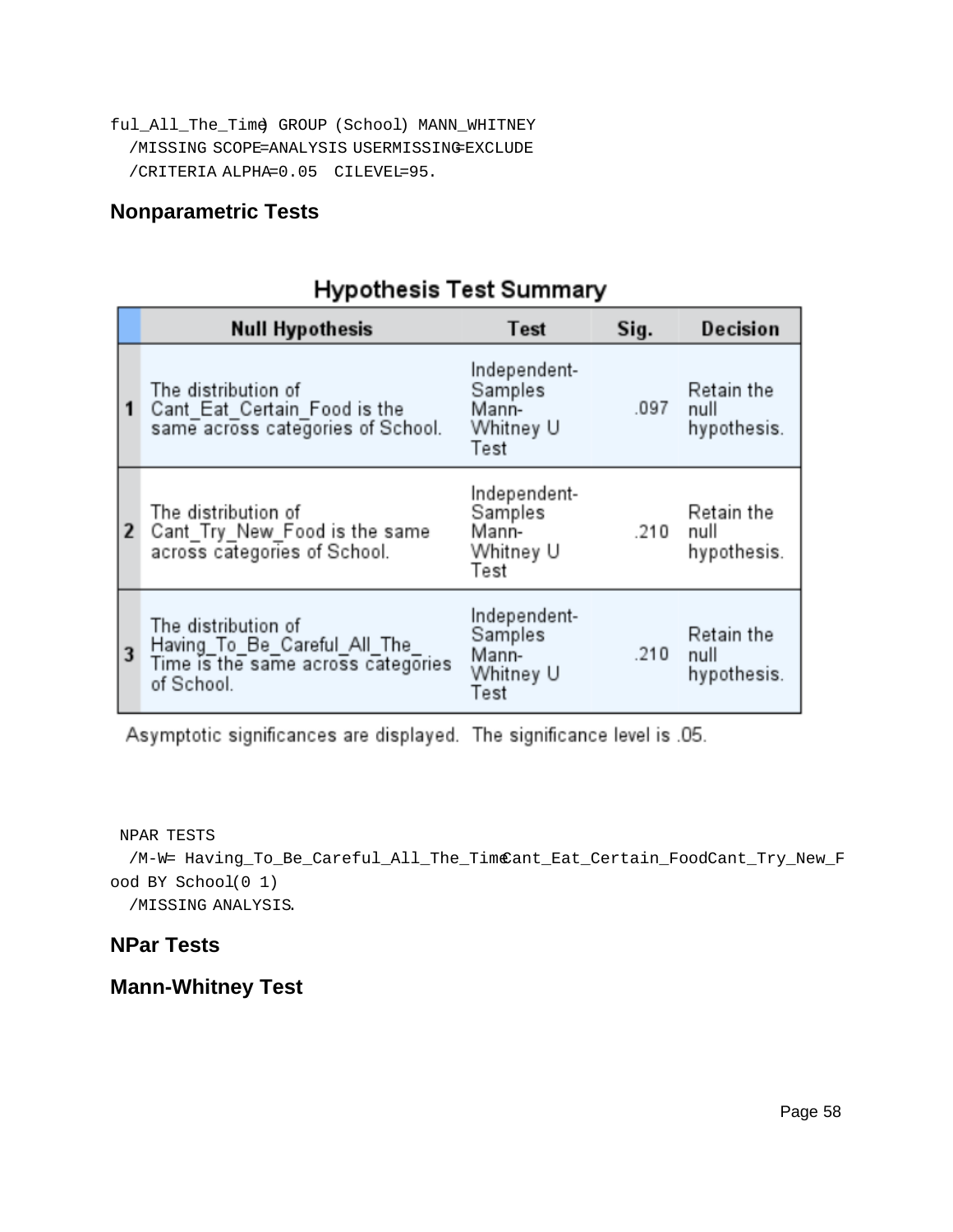|                                       | <b>Ranks</b>                           |    |           |              |
|---------------------------------------|----------------------------------------|----|-----------|--------------|
|                                       | School                                 | N  | Mean Rank | Sum of Ranks |
| Having_To_Be_Careful_All<br>_The_Time | Lower Primary - 4th grade<br>and below | 24 | 21.75     | 522.00       |
|                                       | <b>Upper Primary or High</b><br>School | 21 | 24.43     | 513.00       |
|                                       | <b>Total</b>                           | 45 |           |              |
| Cant_Eat_Certain_Food                 | Lower Primary - 4th grade<br>and below | 24 | 21.69     | 520.50       |
|                                       | <b>Upper Primary or High</b><br>School | 21 | 24.50     | 514.50       |
|                                       | <b>Total</b>                           | 45 |           |              |
| Cant_Try_New_Food                     | Lower Primary - 4th grade<br>and below | 24 | 21.13     | 507.00       |
|                                       | <b>Upper Primary or High</b><br>School | 21 | 25.14     | 528.00       |
|                                       | <b>Total</b>                           | 45 |           |              |

| <b>Test Statistics<sup>a</sup></b> |                                          |                           |                      |  |  |
|------------------------------------|------------------------------------------|---------------------------|----------------------|--|--|
|                                    | Having To Be<br>Careful All T<br>he Time | Cant Eat Cert<br>ain Food | Cant_Try_New<br>Food |  |  |
| Mann-Whitney U                     | 222,000                                  | 220,500                   | 207.000              |  |  |
| <b>Wilcoxon W</b>                  | 522,000                                  | 520,500                   | 507.000              |  |  |
| 7                                  | $-1.254$                                 | -1.658                    | $-1.254$             |  |  |
| Asymp. Sig. (2-tailed)             | .210                                     | .097                      | .210                 |  |  |

a. Grouping Variable: School

## **Where r = z/sqrN**

RELIABILITY

 /VARIABLES=KSA\_Fear\_Bad\_ReactionKSA\_Afraid\_to\_use\_AAKSA\_Upset\_Not\_Able\_Eat \_Certain\_Food

 KSA\_Worry\_Friends\_Make\_Fun\_of\_MeKSA\_Feel\_Different\_to\_FriendsKSA\_Miss\_Pa rties

KSA\_Miss\_Special\_Treats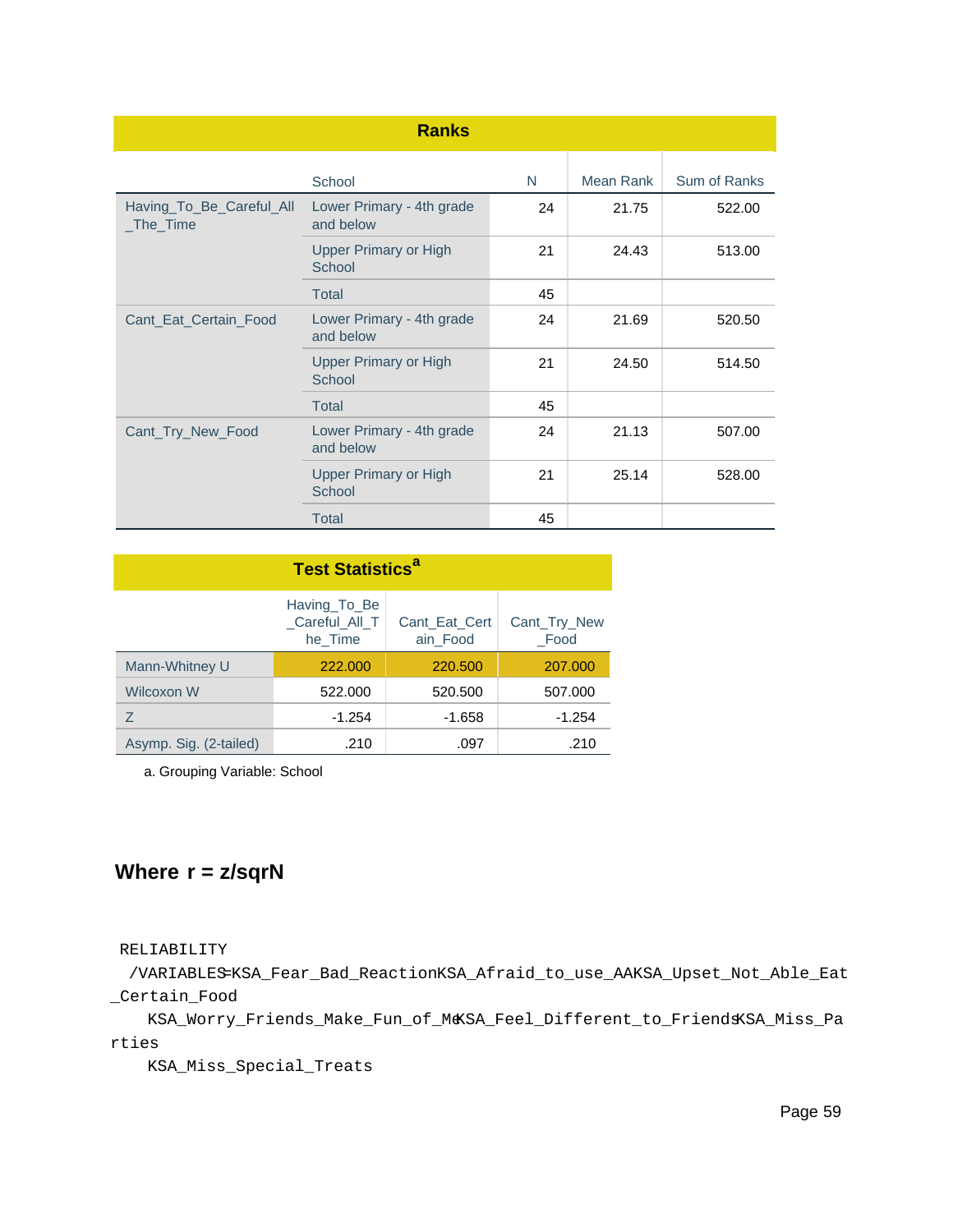```
 /SCALE('ALL VARIABLES') ALL
 /MODEL=ALPHA.
```
#### **Reliability**

### **Scale: ALL VARIABLES**

#### **Case Processing Summary**

|       |                       | N  | $\%$  |
|-------|-----------------------|----|-------|
| Cases | Valid                 | 45 | 91.8  |
|       | Excluded <sup>a</sup> |    | 8.2   |
|       | Total                 | 49 | 100.0 |

a. Listwise deletion based on all variables in the procedure.

| <b>Reliability Statistics</b> |            |  |  |  |
|-------------------------------|------------|--|--|--|
| Cronbach's<br>Alpha           | N of Items |  |  |  |
| .696                          |            |  |  |  |

DATASET ACTIVATE DataSet1.

GET

FILE='E:\Children\_what\_they\_dont\_like.sav'.

DATASET NAME DataSet3 WINDOW=FRONT.

DATASET ACTIVATE DataSet1.

DATASET CLOSE DataSet3.

GET

```
 FILE='E:\Children_what_they_dont_like.sav'.
```
DATASET NAME DataSet4 WINDOW=FRONT.

\* Value Labels.

VALUE LABELS Carry\_Epi\_pen 0 "Safe\_Sensible" 1 "Annoyed\_Different" 2 "Not Need ed" 3 "Too Young "+

"to Carry - With Adult" 4 "Other".

VALUE LABELS Carrying\_Epi\_pen0 "Not Selected" 1 "Annoyed\_Different".

VALUE LABELS Cant\_Eat\_Certain\_Food0 "Not Selected" 1 "Annoyed\_Different".

VALUE LABELS Cant\_Try\_New\_Food0 "Not Selected" 1 "Annoyed\_Different.

VALUE LABELS Having\_To\_Be\_Careful\_All\_The\_Time0 "Not Selected" 1 "Annoyed\_Dif ferent".

```
VALUE LABELS Going_To_Hospital0 "Not Selected" 1 "Annoyed_Different.
```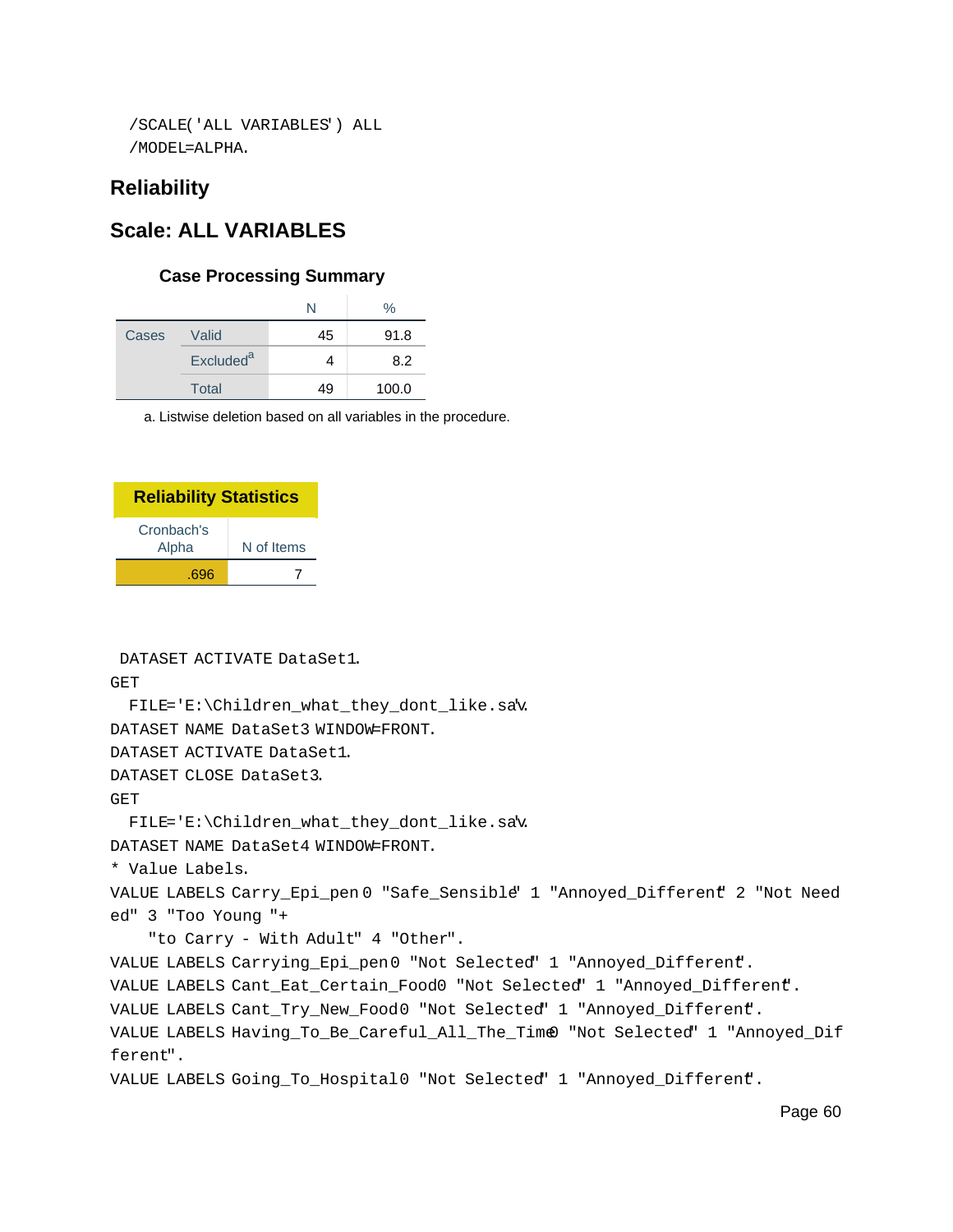```
VALUE LABELS Medical_Tests 0 "Not Selected" 1 "Annoyed_Different.
VALUE LABELS Going_To_Doctors0 "Not Selected" 1 "Annoyed_Different".
VALUE LABELS Mum_Dad_Fussing_All_The_Time0 "Not Selected" 1 "Annoyed_Differen
t".
* Define Multiple Response Sets.
MRSETS
  /MDGROUP NAME=$Like_Dislike CATEGORYLABELS=VARLABELS VARIABLES=Carrying_Epi_
pen
     Cant_Eat_Certain_FoodCant_Try_New_FoodHaving_To_Be_Careful_All_The_Time
Going_To_Hospital
```
 Medical\_Tests Going\_To\_DoctorsMum\_Dad\_Fussing\_All\_The\_TimeVALUE=1 /DISPLAY NAME=[\$Like\_Dislike].

## **Multiple Response Set**

```
MULT RESPONSE GROUPS=$Likes_Dislikes_8to12 (carrying_epi_pencant_eat_certain_
food
```

```
 cant_try_new_foodhaving_to_be_careful_all_the_timegoing_to_hospitalmedi
cal_tests
```

```
 going_to_doctorsmum_dad_fussing_all_the_time(1))
```
/FREQUENCIES=\$Likes\_Dislikes\_8to12.

## **Multiple Response**

| <b>Case Summary</b>                 |                                   |       |                |      |       |         |
|-------------------------------------|-----------------------------------|-------|----------------|------|-------|---------|
| Cases                               |                                   |       |                |      |       |         |
|                                     | Valid                             |       | <b>Missing</b> |      | Total |         |
|                                     | N<br>N<br>Percent<br>Percent<br>N |       |                |      |       | Percent |
| \$Likes_Dislikes_8to12 <sup>a</sup> | 45                                | 91.8% | 4              | 8.2% | 49    | 100.0%  |

a. Dichotomy group tabulated at value 1.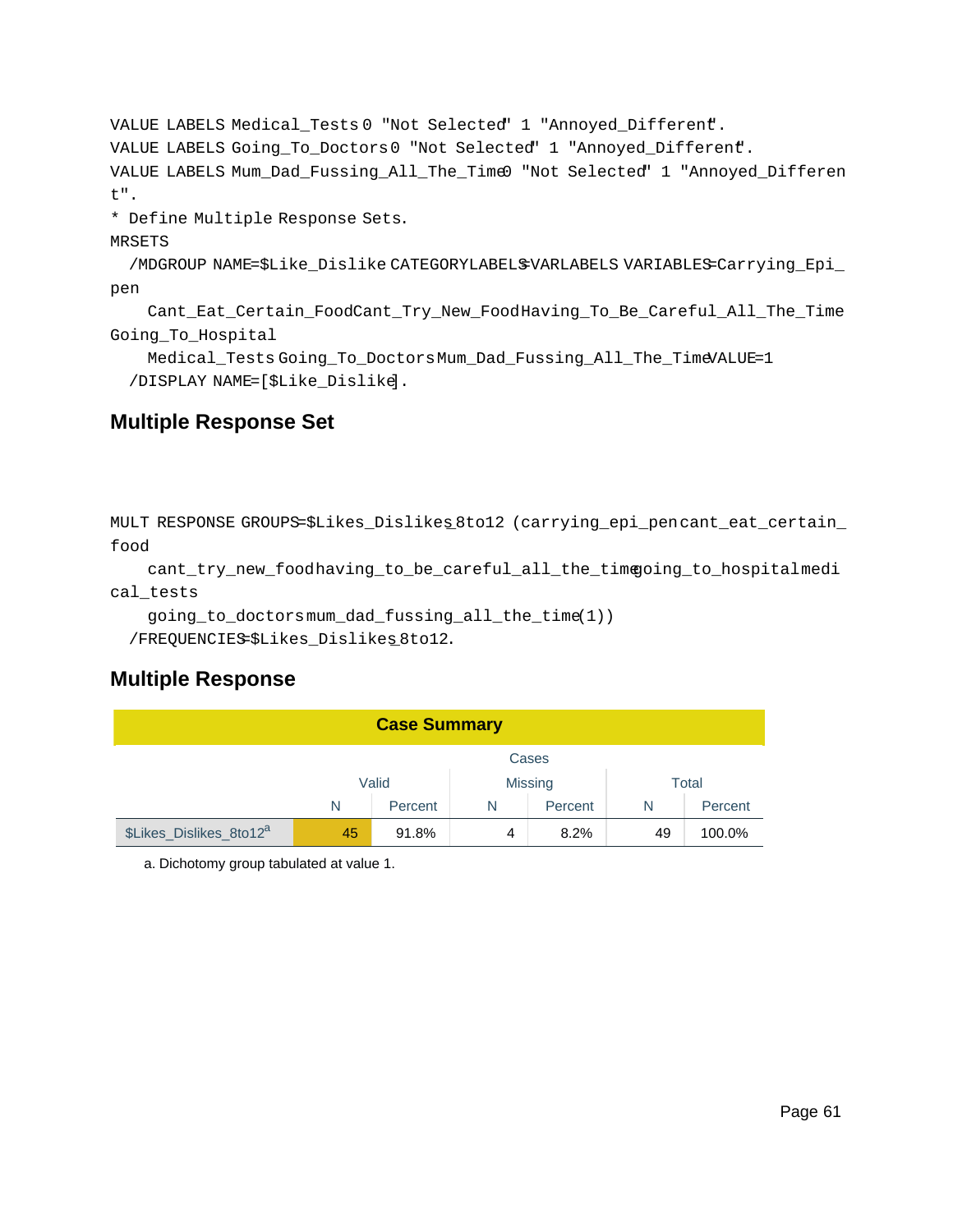| <b>Multiple Response Sets</b> |                    |                      |                |                                               |  |
|-------------------------------|--------------------|----------------------|----------------|-----------------------------------------------|--|
| <b>Name</b>                   | Coded As           | <b>Counted Value</b> | Data Type      | Elementary<br>Variables                       |  |
| \$Like_Dislike                | <b>Dichotomies</b> | 1                    | <b>Numeric</b> | Carrying_Epi_<br>pen                          |  |
|                               |                    |                      |                | Cant_Eat_Cer<br>tain_Food                     |  |
|                               |                    |                      |                | Cant_Try_Ne<br>w_Food                         |  |
|                               |                    |                      |                | Having To B<br>e_Careful_All<br>$\_The\_Time$ |  |
|                               |                    |                      |                | Going_To_Ho<br>spital                         |  |
|                               |                    |                      |                | Medical Test<br>S                             |  |

| Table 5.4 \$Likes_Dislikes_8to12 Frequencies |                                           |     |                      |                     |  |  |
|----------------------------------------------|-------------------------------------------|-----|----------------------|---------------------|--|--|
|                                              |                                           | N   | Responses<br>Percent | Percent of<br>Cases |  |  |
| \$Likes Dislikes 8to12 <sup>a</sup>          | Carrying_Epi_pen                          | 12  | 7.3%                 | 26.7%               |  |  |
|                                              | Cant_Eat_Certain_Food                     | 42  | 25.6%                | 93.3%               |  |  |
|                                              | Cant Try New Food                         | 30  | 18.3%                | 66.7%               |  |  |
|                                              | Having_To_Be_Careful_All<br>$\_The\_Time$ | 40  | 24.4%                | 88.9%               |  |  |
|                                              | Going To Hospital                         | 9   | 5.5%                 | 20.0%               |  |  |
|                                              | <b>Medical Tests</b>                      | 15  | 9.1%                 | 33.3%               |  |  |
|                                              | Going To Doctors                          | 4   | 2.4%                 | 8.9%                |  |  |
|                                              | Mum Dad Fussing All Th<br>e Time          | 12  | 7.3%                 | 26.7%               |  |  |
| Total                                        |                                           | 164 | 100.0%               | 364.4%              |  |  |

a. Dichotomy group tabulated at value 1.

CROSSTABS

/TABLES=Mum\_Dad\_Fussing\_All\_The\_TimeBY KSA\_Feel\_Different\_to\_Friends

/FORMAT=AVALUE TABLES

/CELLS=COUNT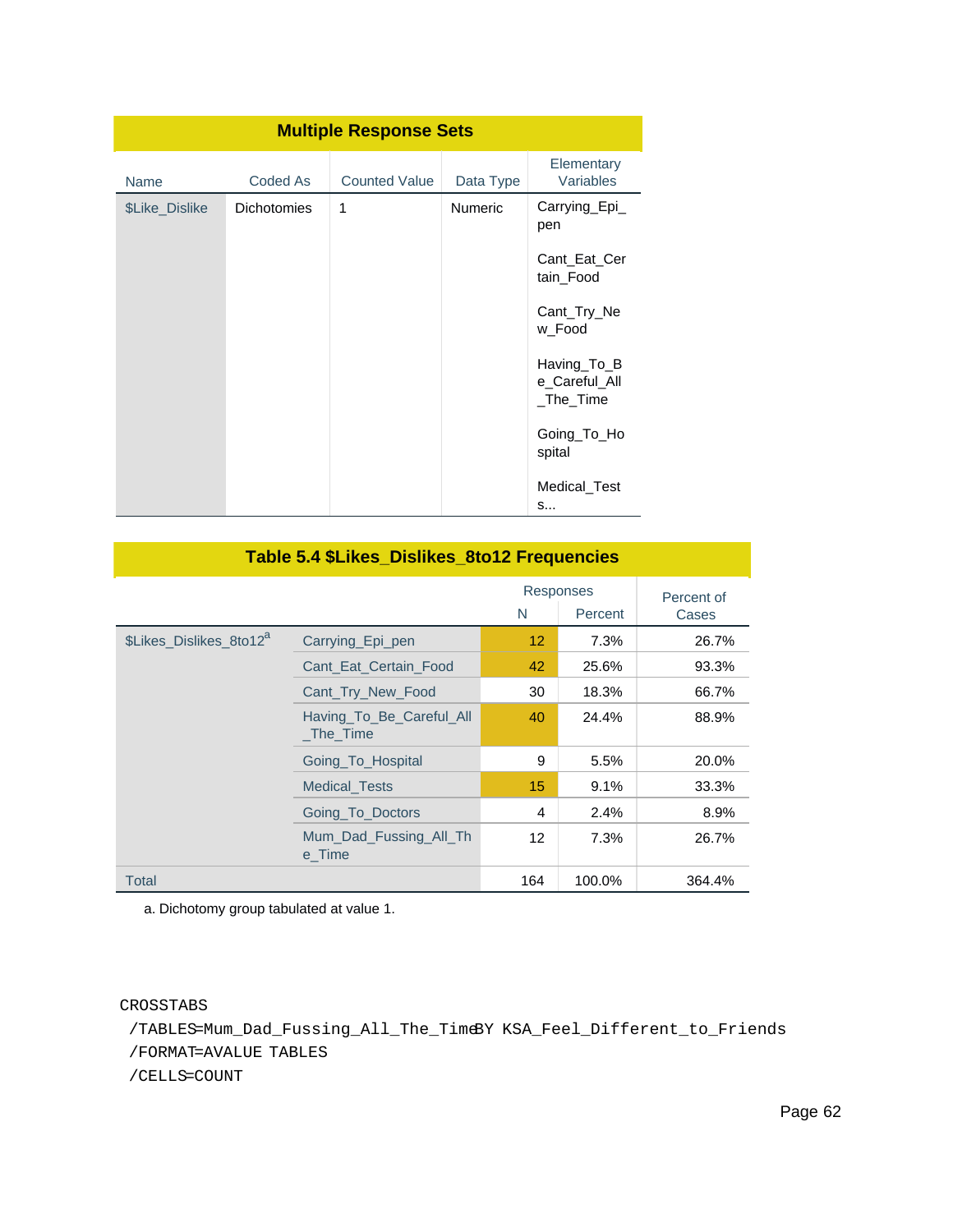/COUNT ROUND CELL.

### **Crosstabs**

| Mum_Dad_Fussing_All_The_Time * KSA_Feel_Different_to_Friends<br><b>Crosstabulation</b> |                                      |           |           |     |       |
|----------------------------------------------------------------------------------------|--------------------------------------|-----------|-----------|-----|-------|
| Count                                                                                  |                                      |           |           |     |       |
|                                                                                        | <b>KSA Feel Different to Friends</b> |           |           |     |       |
|                                                                                        |                                      | <b>No</b> | Sometimes | Yes | Total |
| Mum Dad Fussing All Th                                                                 | <b>Not Selected</b>                  | 10        | 12        | 11  | 33    |
| e Time                                                                                 | Annoyed_Different                    | 6         | 3         | 3   | 12    |
| <b>Total</b>                                                                           |                                      | 16        | 15        | 14  | 45    |

MULT RESPONSE GROUPS=\$Likes\_Dislikes\_8to12 (Carrying\_Epi\_penCant\_Eat\_Certain\_ Food

 Cant\_Try\_New\_FoodHaving\_To\_Be\_Careful\_All\_The\_TimeGoing\_To\_HospitalMedi cal\_Tests

```
 Going_To_DoctorsMum_Dad_Fussing_All_The_Time(1))
```
/VARIABLES=Gender(0 1)

/TABLES=\$Likes\_Dislikes\_8to12 BY Gender

/CELLS=ROW COLUMN TOTAL

/BASE=CASES

/MISSING=MDGROUP.

## **Multiple Response**

#### **Case Summary**

|                                   | Cases |         |                |         |       |         |
|-----------------------------------|-------|---------|----------------|---------|-------|---------|
|                                   | Valid |         | <b>Missing</b> |         | Total |         |
|                                   | N     | Percent | N              | Percent | N     | Percent |
| \$Likes_Dislikes_8to12*Gen<br>der | 45    | 91.8%   | 4              | 8.2%    | 49    | 100.0%  |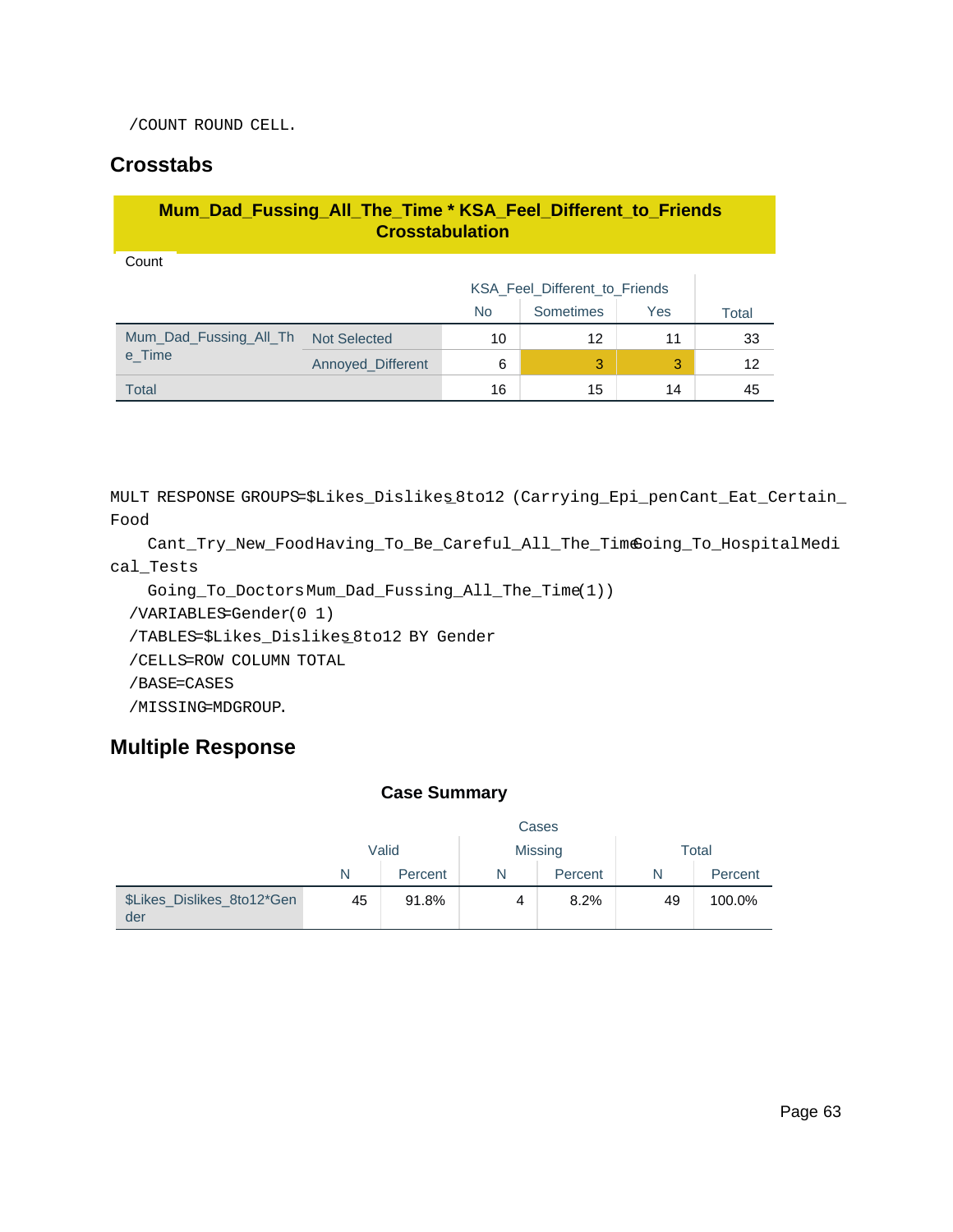|                                     |                                           |                                    |       | Gender |
|-------------------------------------|-------------------------------------------|------------------------------------|-------|--------|
|                                     |                                           |                                    | Girl  | Boy    |
| \$Likes_Dislikes_8to12 <sup>a</sup> | Carrying_Epi_pen                          | Count                              | 4     | 8      |
|                                     |                                           | % within<br>\$Likes_Dislikes_8to12 | 33.3% | 66.7%  |
|                                     |                                           | % within Gender                    | 30.8% | 25.0%  |
|                                     |                                           | % of Total                         | 8.9%  | 17.8%  |
|                                     | Cant_Eat_Certain_Food                     | Count                              | 11    | 31     |
|                                     |                                           | % within<br>\$Likes_Dislikes_8to12 | 26.2% | 73.8%  |
|                                     |                                           | % within Gender                    | 84.6% | 96.9%  |
|                                     |                                           | % of Total                         | 24.4% | 68.9%  |
|                                     | Cant_Try_New_Food                         | Count                              | 8     | 22     |
|                                     |                                           | % within<br>\$Likes_Dislikes_8to12 | 26.7% | 73.3%  |
|                                     |                                           | % within Gender                    | 61.5% | 68.8%  |
|                                     |                                           | % of Total                         | 17.8% | 48.9%  |
|                                     | Having_To_Be_Careful_All<br>$\_The\_Time$ | Count                              | 10    | 30     |
|                                     |                                           | % within<br>\$Likes_Dislikes_8to12 | 25.0% | 75.0%  |
|                                     |                                           | % within Gender                    | 76.9% | 93.8%  |
|                                     |                                           | % of Total                         | 22.2% | 66.7%  |
|                                     | Going_To_Hospital                         | Count                              | 5     | 4      |
|                                     |                                           | % within<br>\$Likes_Dislikes_8to12 | 55.6% | 44.4%  |
|                                     |                                           | % within Gender                    | 38.5% | 12.5%  |
|                                     |                                           | % of Total                         | 11.1% | 8.9%   |
|                                     | Medical_Tests                             | Count                              | 5     | 10     |
|                                     |                                           | % within<br>\$Likes_Dislikes_8to12 | 33.3% | 66.7%  |
|                                     |                                           | % within Gender                    | 38.5% | 31.3%  |
|                                     |                                           | % of Total                         | 11.1% | 22.2%  |
|                                     | Going_To_Doctors                          | Count                              | 1     | 3      |
|                                     |                                           | % within<br>\$Likes_Dislikes_8to12 | 25.0% | 75.0%  |
|                                     |                                           | % within Gender                    | 7.7%  | 9.4%   |
|                                     |                                           | % of Total                         | 2.2%  | 6.7%   |

### **Table 5.4 Likes - Dislikes by Gender Crosstabulation**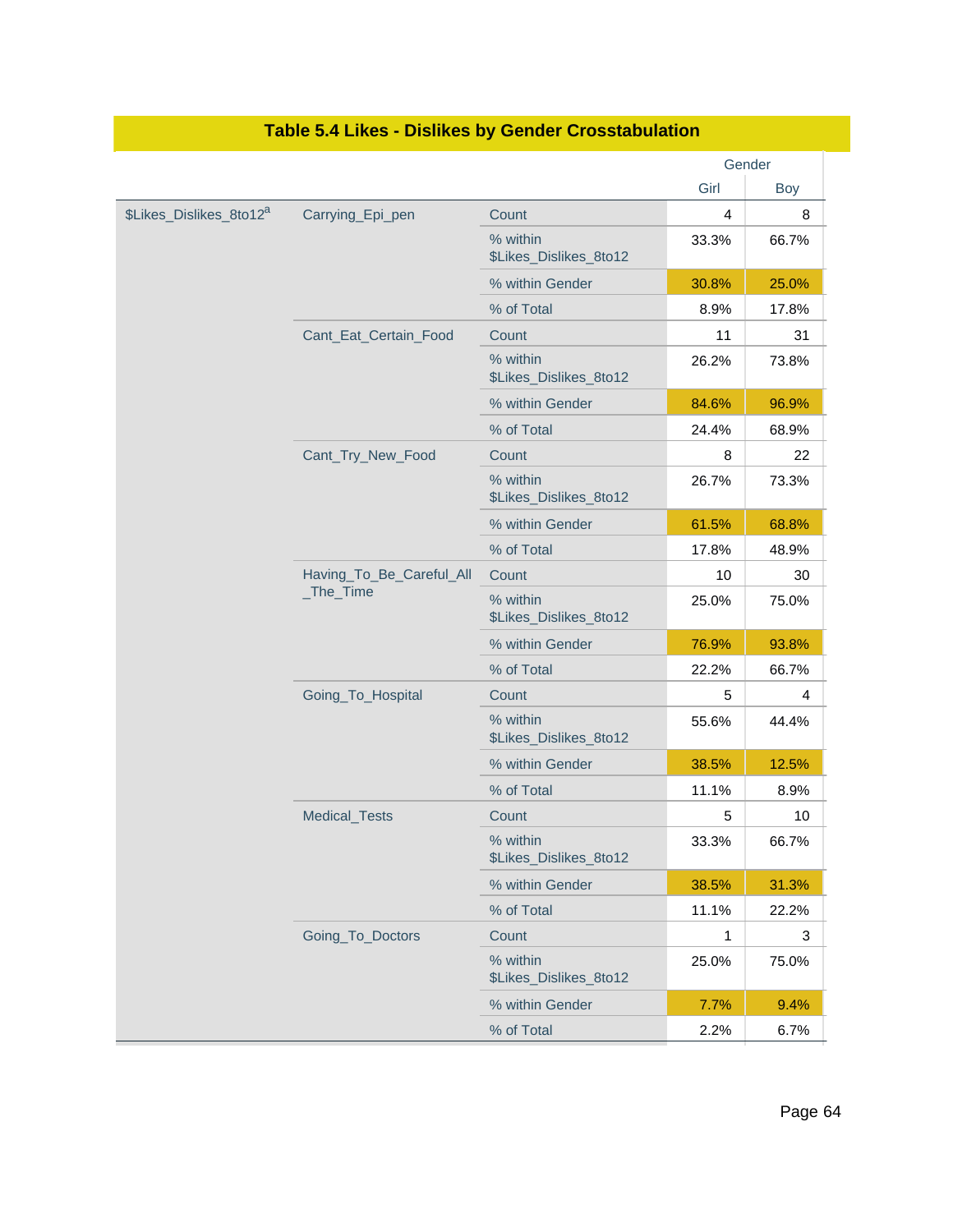|                                     |                          |                                    | <b>Total</b> |
|-------------------------------------|--------------------------|------------------------------------|--------------|
| \$Likes_Dislikes_8to12 <sup>a</sup> | Carrying_Epi_pen         | Count                              | 12           |
|                                     |                          | % within<br>\$Likes_Dislikes_8to12 |              |
|                                     |                          | % within Gender                    |              |
|                                     |                          | % of Total                         | 26.7%        |
|                                     | Cant_Eat_Certain_Food    | Count                              | 42           |
|                                     |                          | % within<br>\$Likes_Dislikes_8to12 |              |
|                                     |                          | % within Gender                    |              |
|                                     |                          | % of Total                         | 93.3%        |
|                                     | Cant_Try_New_Food        | Count                              | 30           |
|                                     |                          | % within<br>\$Likes_Dislikes_8to12 |              |
|                                     |                          | % within Gender                    |              |
|                                     |                          | % of Total                         | 66.7%        |
|                                     | Having_To_Be_Careful_All | Count                              | 40           |
|                                     | _The_Time                | % within<br>\$Likes_Dislikes_8to12 |              |
|                                     |                          | % within Gender                    |              |
|                                     |                          | % of Total                         | 88.9%        |
|                                     | Going_To_Hospital        | Count                              | 9            |
|                                     |                          | % within<br>\$Likes_Dislikes_8to12 |              |
|                                     |                          | % within Gender                    |              |
|                                     |                          | % of Total                         | 20.0%        |
|                                     | Medical_Tests            | Count                              | 15           |
|                                     |                          | % within<br>\$Likes_Dislikes_8to12 |              |
|                                     |                          | % within Gender                    |              |
|                                     |                          | % of Total                         | 33.3%        |
|                                     | Going_To_Doctors         | Count                              | 4            |
|                                     |                          | % within<br>\$Likes_Dislikes_8to12 |              |
|                                     |                          | % within Gender                    |              |
|                                     |                          | % of Total                         | 8.9%         |

### **Table 5.4 Likes - Dislikes by Gender Crosstabulation**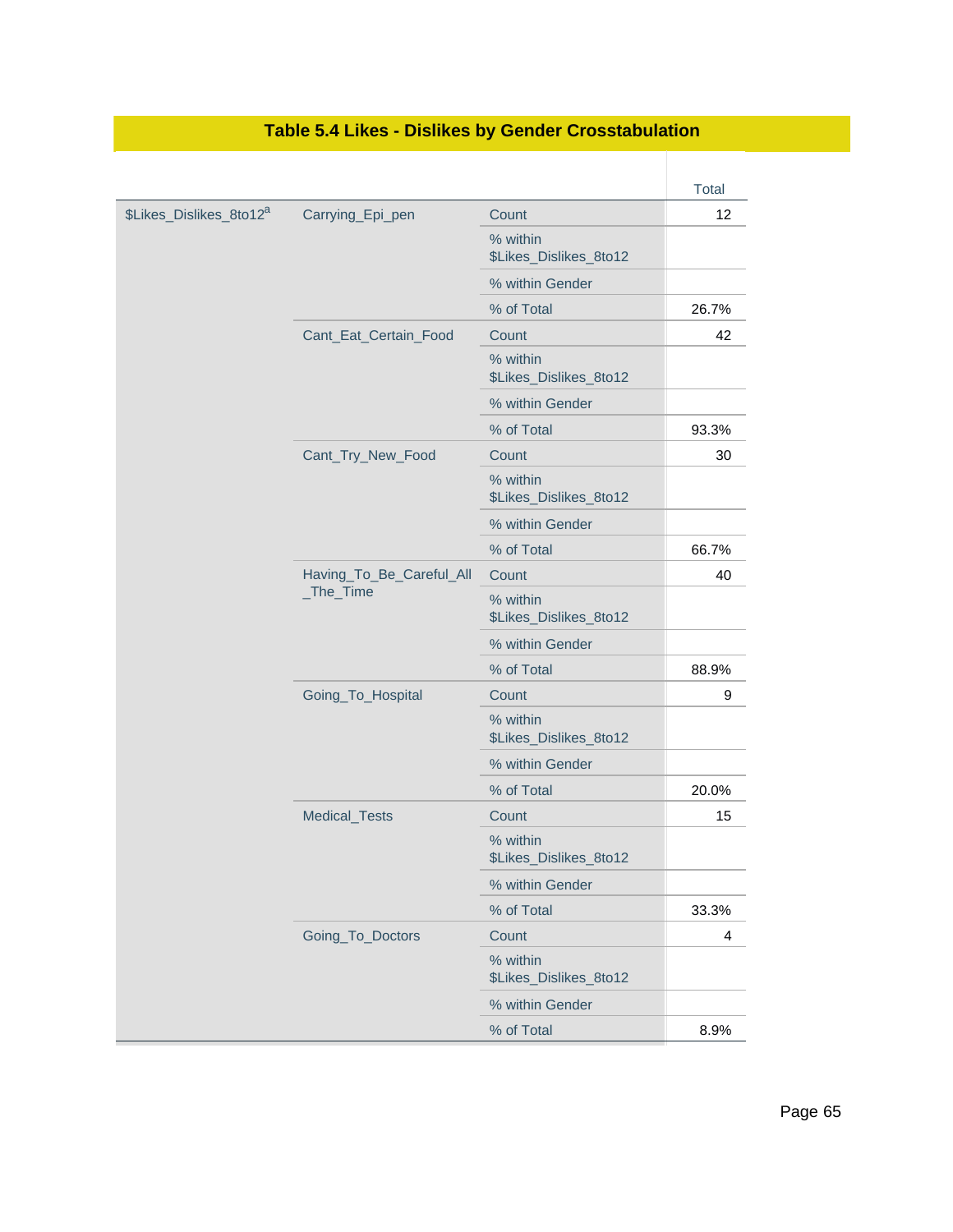#### **Table 5.4 Likes - Dislikes by Gender Crosstabulation**

|                        |                 |                                    |       | Gender     |
|------------------------|-----------------|------------------------------------|-------|------------|
|                        |                 |                                    | Girl  | <b>Boy</b> |
| Mum_Dad_Fussing_All_Th |                 | Count                              | 3     | 9          |
|                        | e_Time          | % within<br>\$Likes_Dislikes_8to12 | 25.0% | 75.0%      |
|                        | % within Gender | 23.1%                              | 28.1% |            |
|                        |                 | % of Total                         | 6.7%  | 20.0%      |
| <b>Total</b>           |                 | Count                              | 13    | 32         |
|                        |                 | % of Total                         | 28.9% | 71.1%      |

#### **Table 5.4 Likes - Dislikes by Gender Crosstabulation**

|       |                        |                                    | Total  |
|-------|------------------------|------------------------------------|--------|
|       | Mum_Dad_Fussing_All_Th | Count                              | 12     |
|       | e_Time                 | % within<br>\$Likes_Dislikes_8to12 |        |
|       | % within Gender        |                                    |        |
|       |                        | % of Total                         | 26.7%  |
| Total |                        | Count                              | 45     |
|       |                        | % of Total                         | 100.0% |

Percentages and totals are based on respondents.

a. Dichotomy group tabulated at value 1.

NPAR TESTS

```
 /M-W= KSA_Feel_Different_to_FriendsMum_Dad_Fussing_All_The_TimeBY School(0
1)
```
/MISSING ANALYSIS.

#### **NPar Tests**

### **Mann-Whitney Test**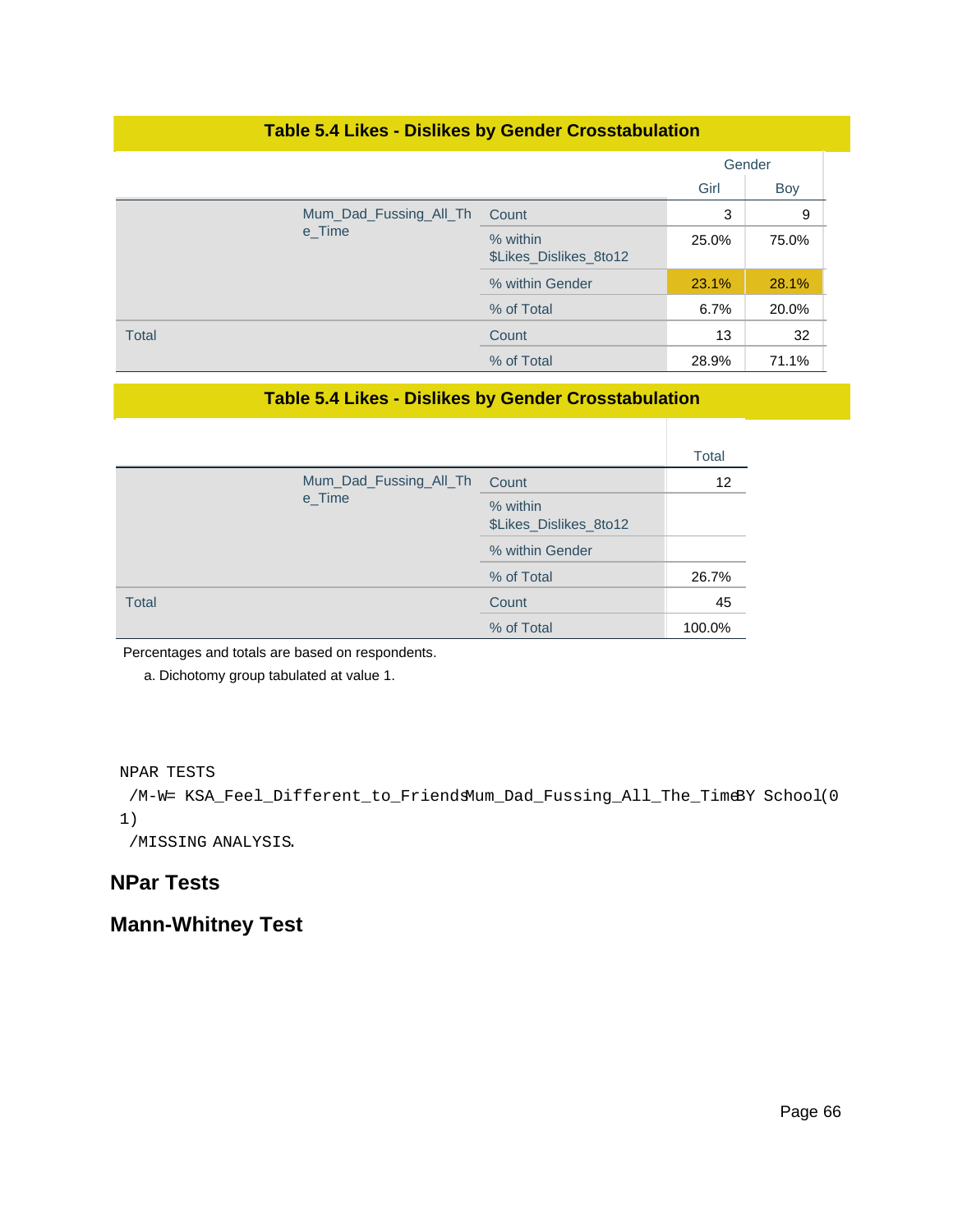| <b>Ranks</b>                      |                                        |    |           |              |  |  |
|-----------------------------------|----------------------------------------|----|-----------|--------------|--|--|
|                                   | School                                 | N  | Mean Rank | Sum of Ranks |  |  |
| KSA_Feel_Different_to_Fri<br>ends | Lower Primary - 4th grade<br>and below | 24 | 26.17     | 628.00       |  |  |
|                                   | <b>Upper Primary or High</b><br>School | 21 | 19.38     | 407.00       |  |  |
|                                   | <b>Total</b>                           | 45 |           |              |  |  |
| Mum_Dad_Fussing_All_Th<br>e Time  | Lower Primary - 4th grade<br>and below | 24 | 20.75     | 498.00       |  |  |
|                                   | <b>Upper Primary or High</b><br>School | 21 | 25.57     | 537.00       |  |  |
|                                   | Total                                  | 45 |           |              |  |  |

| <b>Test Statistics<sup>a</sup></b> |                                  |                                 |  |  |  |
|------------------------------------|----------------------------------|---------------------------------|--|--|--|
|                                    | KSA Feel Different to<br>Friends | Mum Dad Fussing All<br>The Time |  |  |  |
| Mann-Whitney U                     | 176,000                          | 198,000                         |  |  |  |
| Wilcoxon W                         | 407.000                          | 498,000                         |  |  |  |
| 7                                  | -1.835                           | $-1.604$                        |  |  |  |
| Asymp. Sig. (2-tailed)             | .067                             | .109                            |  |  |  |

a. Grouping Variable: School

# **GGraph**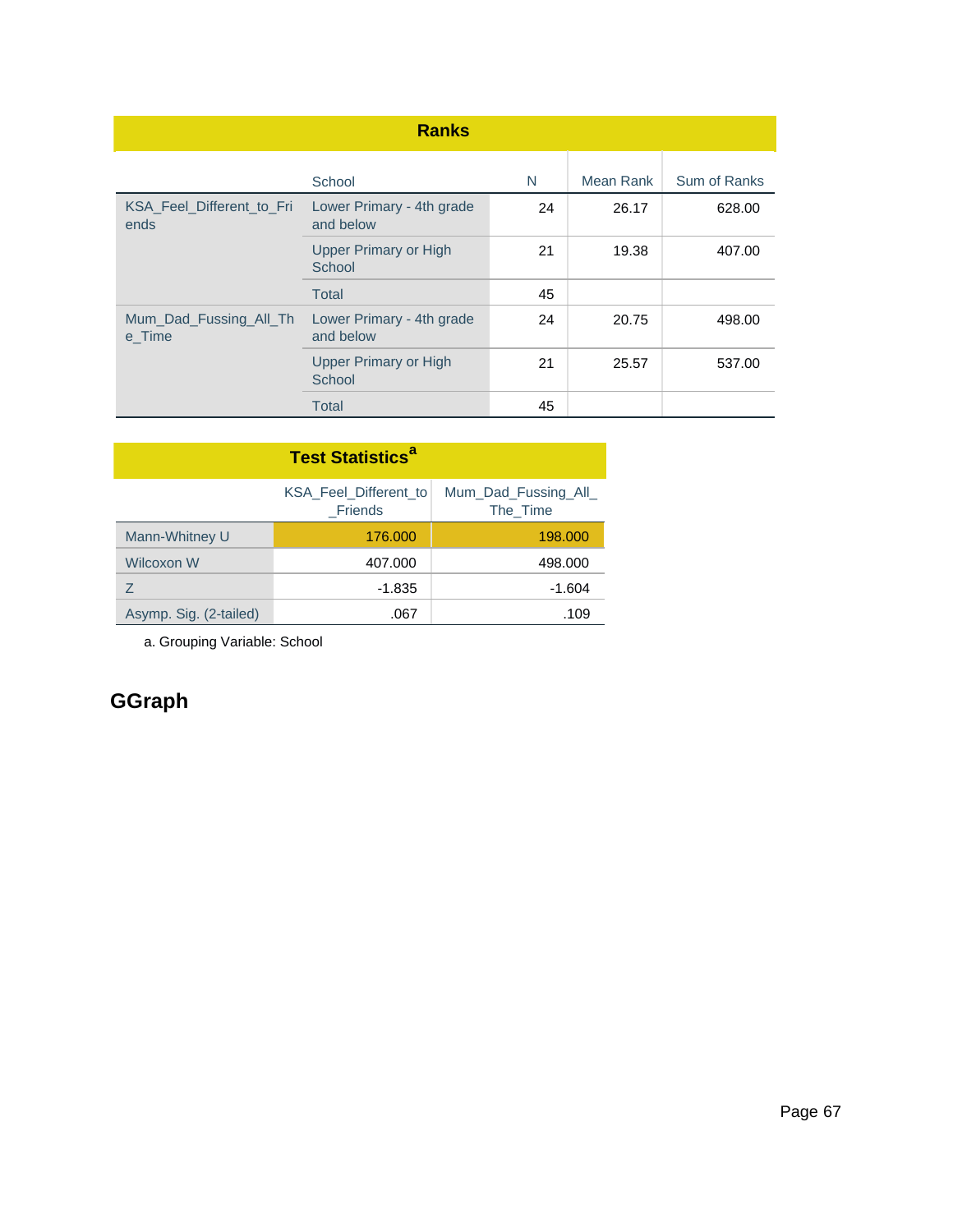

Filtered by Gender variable

\* Chart Builder.

#### GGRAPH

```
 /GRAPHDATASET NAME="graphdataset" VARIABLES=$Like_Dislike[name="_Like_Dislik
e"]
```
 COUNT()[name="COUNT"] Gender MISSING=LISTWISE REPORTMISSING=NO /GRAPHSPEC SOURCE=INLINE.

#### BEGIN GPL

```
 SOURCE: s=userSource(id("graphdataset"))
```

```
 DATA: Like_Dislike=col(source(s), name("_Like_Dislike"), unit.category())
```

```
 DATA: COUNT=col(source(s), name("COUNT"))
```

```
 DATA: Gender=col(source(s), name("Gender"), unit.category())
```

```
 GUIDE: axis(dim(1), label("$Like_Dislike"))
```

```
 GUIDE: axis(dim(2), label("Percent"))
```
GUIDE: legend(aesthetic(aesthetic.color.interior, label("Gender"))

```
 GUIDE: text.title(label("Multiple Line Percent of $Like_Dislike by Gender"))
  SCALE: cat(dim(1), include("Cant_Eat_Certain_Food, "Cant_Try_New_Food, "Ca
rrying_Epi_pen"
```

```
, "Going_To_Doctors", "Going_To_Hospital", "Having_To_Be_Careful_All_The_Time"
```

```
"Medical Tests", "Mum Dad Fussing All The Time))
 SCALE: linear(dim(2), include(0))
```

```
SCALE: cat(aesthetic(aesthetic.color.interior, include("0", "1"))
```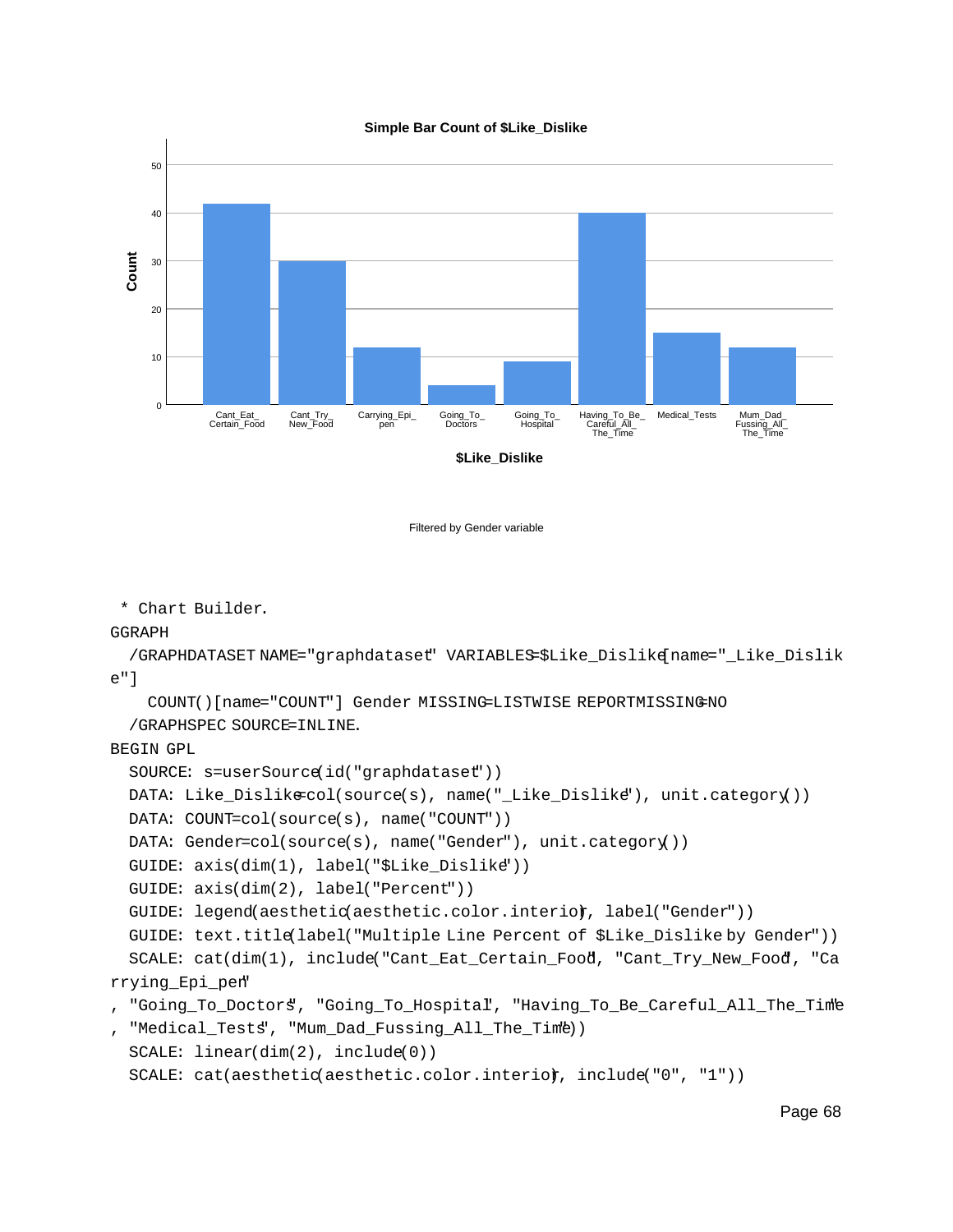ELEMENT: line(position(summary.percent(Like\_Dislike\*COUNT,

base.aesthetiqaesthetic(aesthetic.color.interior))), color.interior(Gend er), missing.wings())

END GPL.

### **GGraph**



FREQUENCIES VARIABLES=To\_Keep\_Safe\_Check\_With\_Mum\_or\_Dadt\_if\_you\_can\_eat\_a\_foo d Swap\_Lunches

 Tell\_An\_Adult\_If\_You\_Feel\_SickCarry\_medicine\_with\_you\_at\_all\_times Eat\_anything\_your\_friends\_dare\_you\_t@ead\_food\_labels Do\_you\_tell\_your\_teachers\_if\_you\_are\_having\_an\_allergic\_reaction /ORDER=ANALYSIS.

## **Frequencies**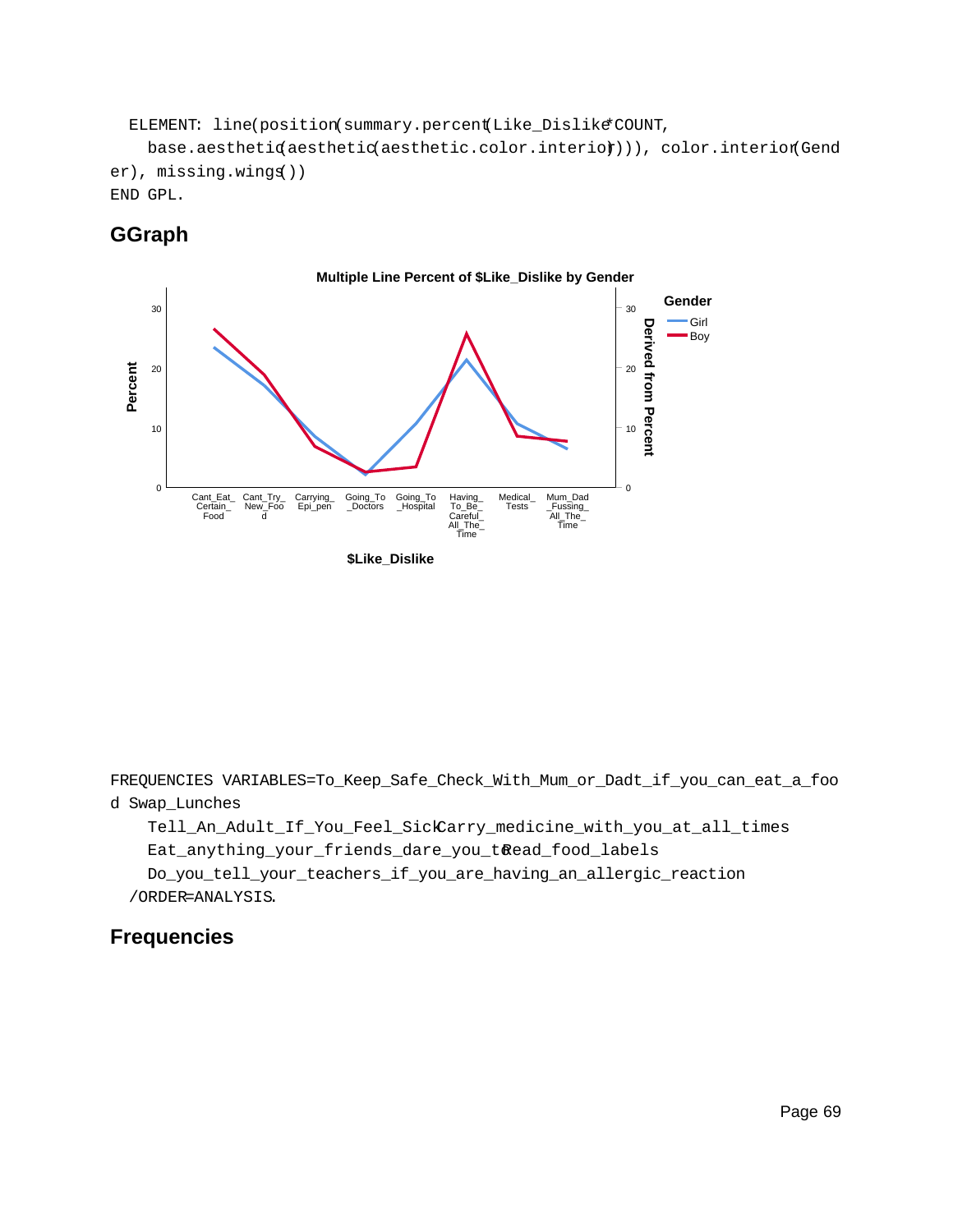#### **Statistics**

|   |                | To keep safe<br>you must: -<br>Check with<br>Mum or Dad if<br>you can eat a<br>food. | To keep safe<br>you must: -<br>Swap Lunches | To keep safe<br>you must: - Tell<br>an adult if you<br>feel sick | To keep safe<br>you must: -<br>Carry medicine<br>with you at all<br>times | To keep safe<br>you must: - Eat<br>anything your<br>friends dare<br>you to |
|---|----------------|--------------------------------------------------------------------------------------|---------------------------------------------|------------------------------------------------------------------|---------------------------------------------------------------------------|----------------------------------------------------------------------------|
| N | Valid          | 49                                                                                   | 46                                          | 48                                                               | 49                                                                        | 46                                                                         |
|   | <b>Missing</b> |                                                                                      | 3                                           |                                                                  |                                                                           | 3                                                                          |

#### **Statistics**

|                | To keep safe<br>you must: -<br>Read food<br>labels | Do you tell your<br>teachers if you<br>are having an<br>allergic<br>reaction? |
|----------------|----------------------------------------------------|-------------------------------------------------------------------------------|
| Valid          | 49                                                 | 49                                                                            |
| <b>Missing</b> |                                                    |                                                                               |

# **Frequency Table**

| To keep safe you must: - Check with Mum or Dad if you<br>can eat a food. |           |           |         |                      |                       |
|--------------------------------------------------------------------------|-----------|-----------|---------|----------------------|-----------------------|
|                                                                          |           | Frequency | Percent | <b>Valid Percent</b> | Cumulative<br>Percent |
| Valid                                                                    | Yes       | 46        | 93.9    | 93.9                 | 93.9                  |
|                                                                          | <b>No</b> | 3         | 6.1     | 6.1                  | 100.0                 |
|                                                                          | Total     | 49        | 100.0   | 100.0                |                       |

| To keep safe you must: - Swap Lunches |     |           |         |                      |                       |
|---------------------------------------|-----|-----------|---------|----------------------|-----------------------|
|                                       |     | Frequency | Percent | <b>Valid Percent</b> | Cumulative<br>Percent |
| Valid                                 | No. | 46        | 93.9    | 100.0                | 100.0                 |
| <b>Missing</b>                        | 99  | 3         | 6.1     |                      |                       |
| Total                                 |     | 49        | 100.0   |                      |                       |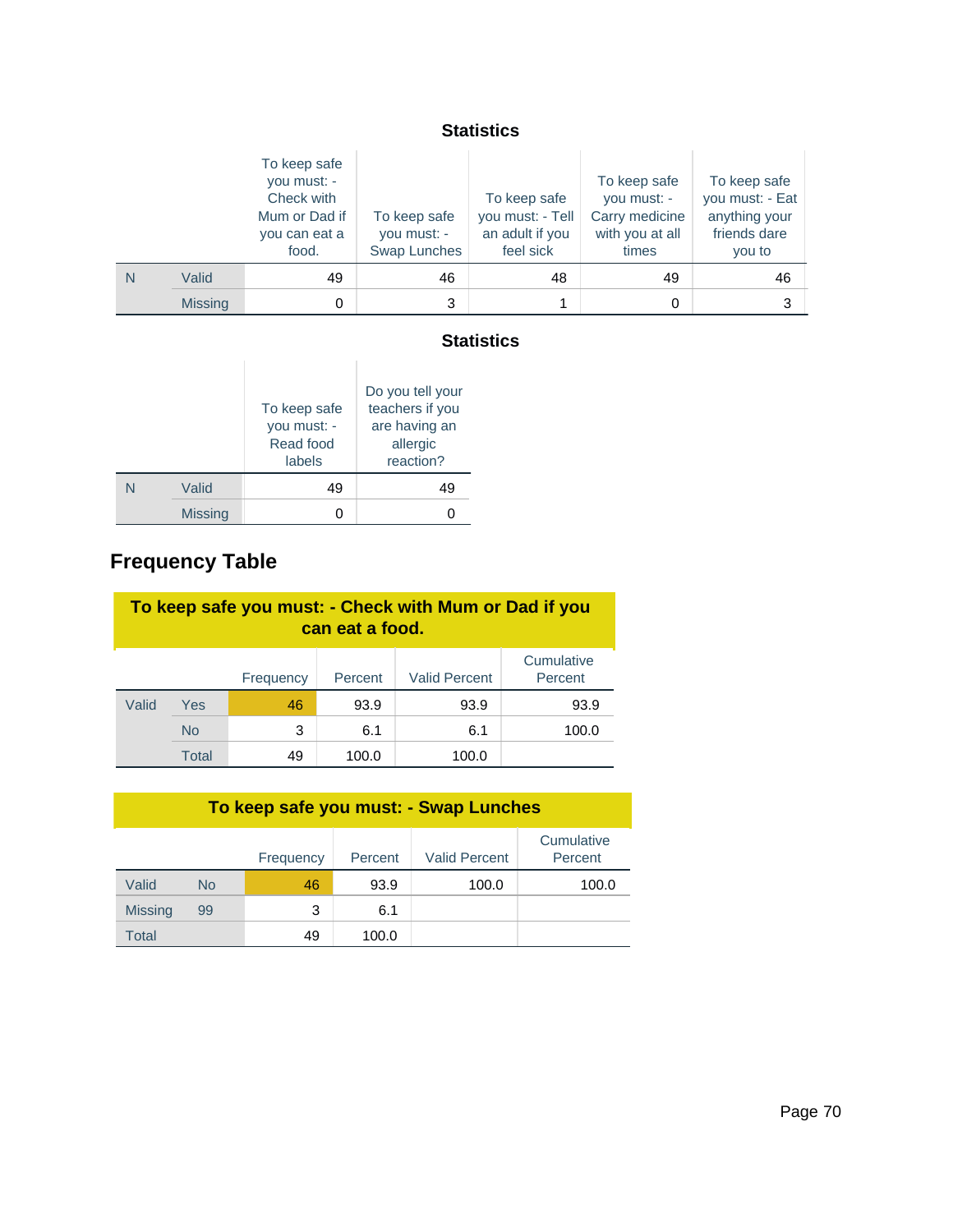| To keep safe you must: - Tell an adult if you feel sick |              |           |         |                      |                       |  |
|---------------------------------------------------------|--------------|-----------|---------|----------------------|-----------------------|--|
|                                                         |              | Frequency | Percent | <b>Valid Percent</b> | Cumulative<br>Percent |  |
| Valid                                                   | Yes          | 47        | 95.9    | 97.9                 | 97.9                  |  |
|                                                         | <b>No</b>    | 1         | 2.0     | 2.1                  | 100.0                 |  |
|                                                         | <b>Total</b> | 48        | 98.0    | 100.0                |                       |  |
| <b>Missing</b>                                          | 99           | 1         | 2.0     |                      |                       |  |
| Total                                                   |              | 49        | 100.0   |                      |                       |  |

| Do you tell your teachers if you are having an allergic<br>reaction? |     |           |         |                      |                       |
|----------------------------------------------------------------------|-----|-----------|---------|----------------------|-----------------------|
|                                                                      |     | Frequency | Percent | <b>Valid Percent</b> | Cumulative<br>Percent |
| Valid                                                                | Yes | 49        | 100.0   | 100.0                | 100.0                 |

| To keep safe you must: - Carry medicine with you at all<br>times |              |           |         |                      |                       |
|------------------------------------------------------------------|--------------|-----------|---------|----------------------|-----------------------|
|                                                                  |              | Frequency | Percent | <b>Valid Percent</b> | Cumulative<br>Percent |
| Valid                                                            | Yes          | 46        | 93.9    | 93.9                 | 93.9                  |
|                                                                  | <b>No</b>    | 3         | 6.1     | 6.1                  | 100.0                 |
|                                                                  | <b>Total</b> | 49        | 100.0   | 100.0                |                       |

| To keep safe you must: - Eat anything your friends dare<br>you to |           |           |         |                      |                       |
|-------------------------------------------------------------------|-----------|-----------|---------|----------------------|-----------------------|
|                                                                   |           | Frequency | Percent | <b>Valid Percent</b> | Cumulative<br>Percent |
| Valid                                                             | <b>No</b> | 46        | 93.9    | 100.0                | 100.0                 |
| <b>Missing</b>                                                    | 99        | 3         | 6.1     |                      |                       |
| Total                                                             |           | 49        | 100.0   |                      |                       |

## **To keep safe you must: - Read food labels**

|       |           | Frequency | Percent | <b>Valid Percent</b> | Cumulative<br>Percent |
|-------|-----------|-----------|---------|----------------------|-----------------------|
| Valid | Yes       | 48        | 98.0    | 98.0                 | 98.0                  |
|       | <b>No</b> |           | 2.0     | 2.0                  | 100.0                 |
|       | Total     | 49        | 100.0   | 100.0                |                       |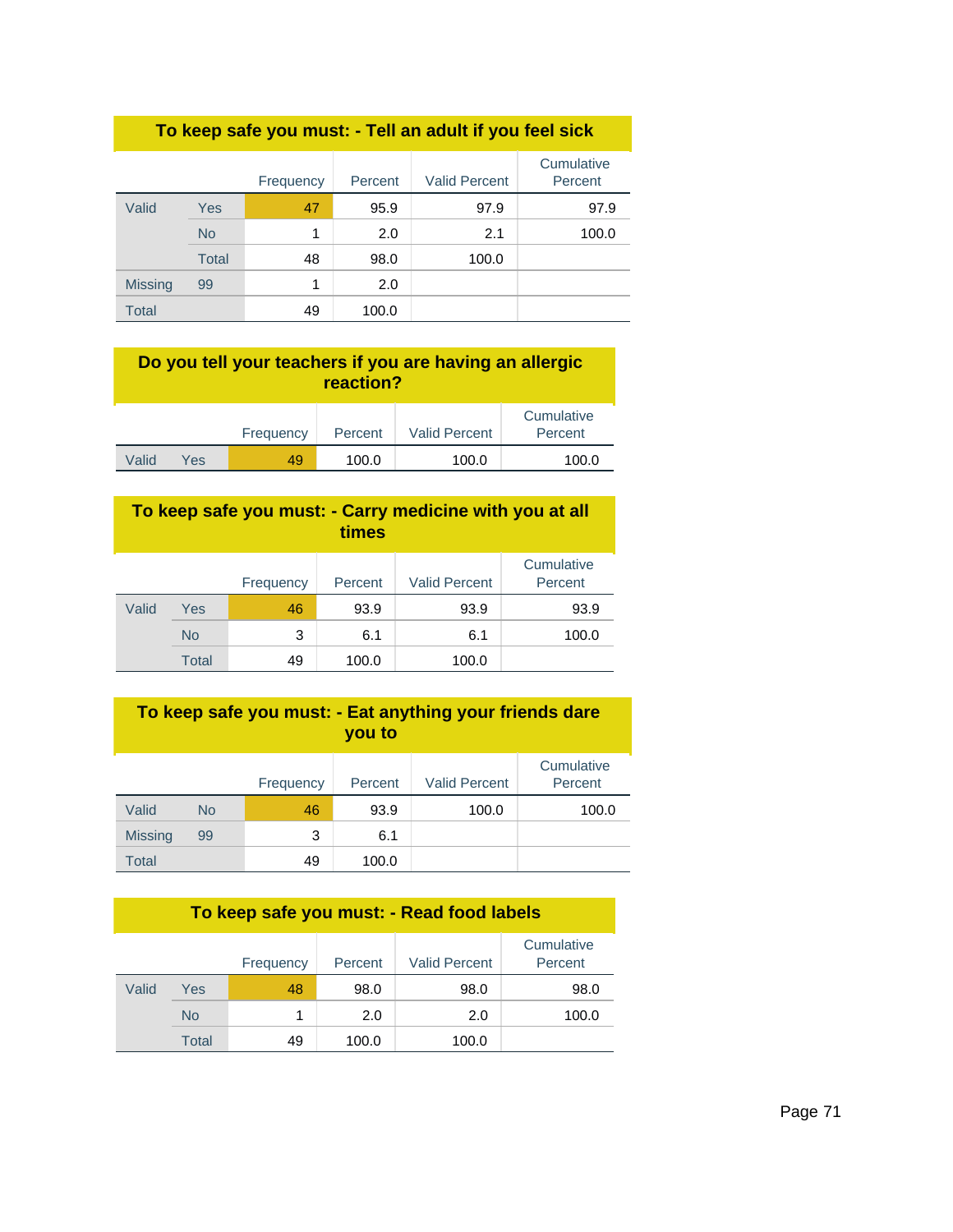## **Frequencies**

| <b>Statistics</b> |                |         |                           |  |  |
|-------------------|----------------|---------|---------------------------|--|--|
|                   |                | Epi_Pen | Afraid To Use<br>_Epi_Pen |  |  |
|                   | Valid          | 46      | 43                        |  |  |
|                   | <b>Missing</b> | з       | 6                         |  |  |

## **Frequency Table**

| <b>Epi-Pen</b> |               |           |         |                      |                       |  |
|----------------|---------------|-----------|---------|----------------------|-----------------------|--|
|                |               | Frequency | Percent | <b>Valid Percent</b> | Cumulative<br>Percent |  |
| Valid          | <b>Yes</b>    | 45        | 91.8    | 97.8                 | 97.8                  |  |
|                | <b>No</b>     | 1         | 2.0     | 2.2                  | 100.0                 |  |
|                | <b>Total</b>  | 46        | 93.9    | 100.0                |                       |  |
| <b>Missing</b> | <b>System</b> | 3         | 6.1     |                      |                       |  |
| <b>Total</b>   |               | 49        | 100.0   |                      |                       |  |

GET

FILE='F:\FInal Versions\MASTER-Children8 to 12.sav'.

DATASET NAME DataSet1 WINDOW=FRONT.

FREQUENCIES VARIABLES=Afraid\_To\_Use\_Epi\_PenIt\_Hurts Go\_To\_Hospital Dont\_Like\_ Needles

 Makes\_You\_Sick Epi\_Pen\_Other SPT Scared\_of\_SPT Food\_Challenge Scared\_of\_Fo od\_Challenges

Gone\_to\_Hospital

/ORDER=ANALYSIS.

## **Frequencies**

|   | olausuvs       |                          |          |    |      |                                                |
|---|----------------|--------------------------|----------|----|------|------------------------------------------------|
|   |                | Afraid To Use<br>Epi Pen | It Hurts |    | dles | Go_To_Hospita Dont_Like_Nee Makes_You_Si<br>сk |
| N | Valid          | 43                       | 43       | 43 | 43   | 43                                             |
|   | <b>Missing</b> | 6                        | 6        |    | 6    |                                                |

### **Statistics**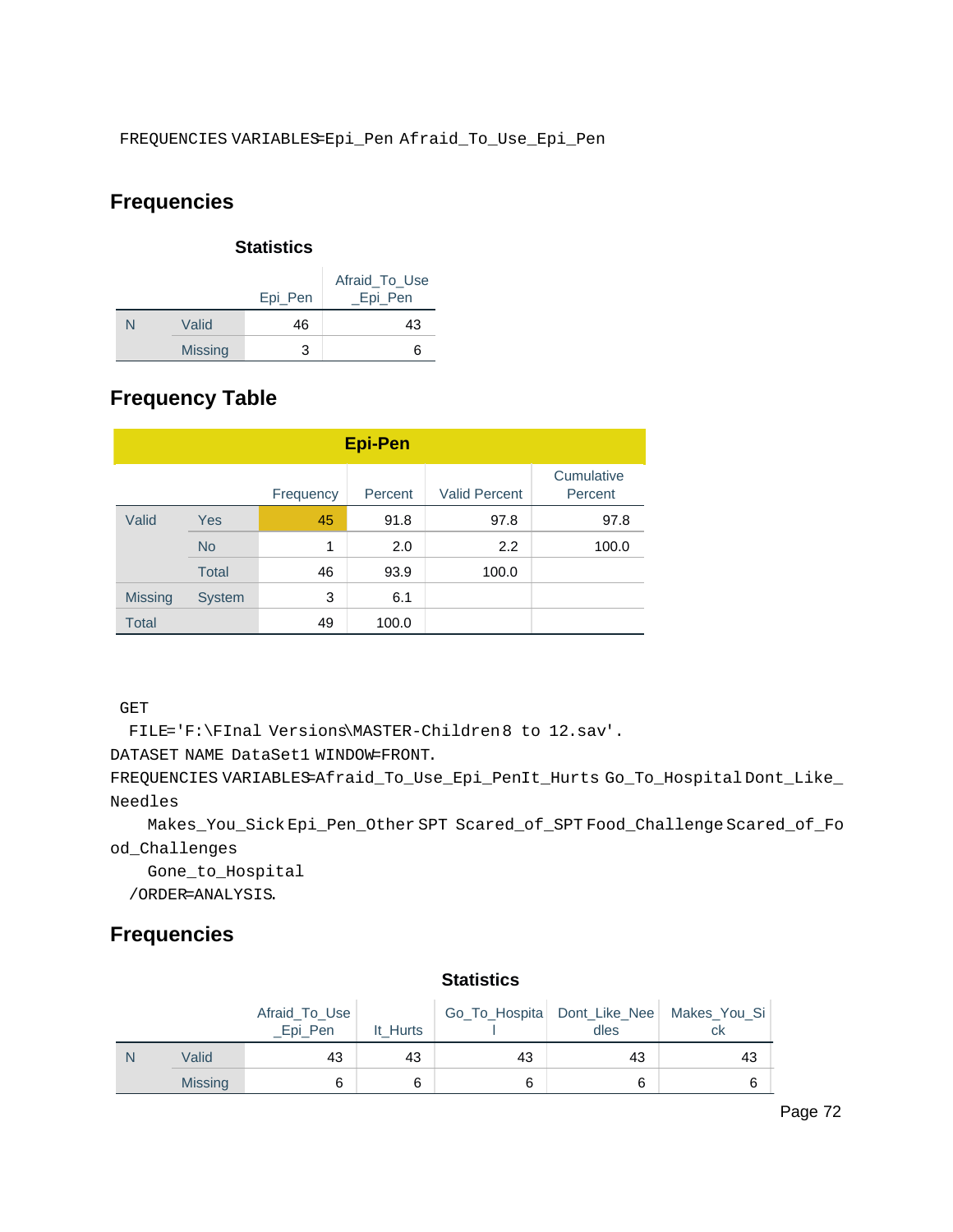#### **Statistics**

|   |                | Epi_Pen_Other |
|---|----------------|---------------|
| N | Valid          | 32            |
|   | <b>Missing</b> | 17            |

# **Frequency Table**

| <b>Afraid to Use Epi-Pen</b> |               |           |         |                      |                       |  |
|------------------------------|---------------|-----------|---------|----------------------|-----------------------|--|
|                              |               | Frequency | Percent | <b>Valid Percent</b> | Cumulative<br>Percent |  |
| Valid                        | Yes           | 32        | 65.3    | 74.4                 | 74.4                  |  |
|                              | <b>No</b>     | 11        | 22.4    | 25.6                 | 100.0                 |  |
|                              | <b>Total</b>  | 43        | 87.8    | 100.0                |                       |  |
| <b>Missing</b>               | 99            | 3         | 6.1     |                      |                       |  |
|                              | <b>System</b> | 3         | 6.1     |                      |                       |  |
|                              | <b>Total</b>  | 6         | 12.2    |                      |                       |  |
| <b>Total</b>                 |               | 49        | 100.0   |                      |                       |  |

NPAR TESTS /CHISQUARE=Afraid\_To\_Use\_Epi\_Pen /EXPECTED=EQUAL /MISSING ANALYSIS.

## **NPar Tests**

# **Chi-Square Test**

| Afraid_To_Use_Epi_Pen                       |    |      |         |  |  |  |
|---------------------------------------------|----|------|---------|--|--|--|
| Residual<br>Observed N<br><b>Expected N</b> |    |      |         |  |  |  |
| Yes                                         | 32 | 21.5 | 10.5    |  |  |  |
| No                                          | 11 | 21.5 | $-10.5$ |  |  |  |
| Total                                       | 43 |      |         |  |  |  |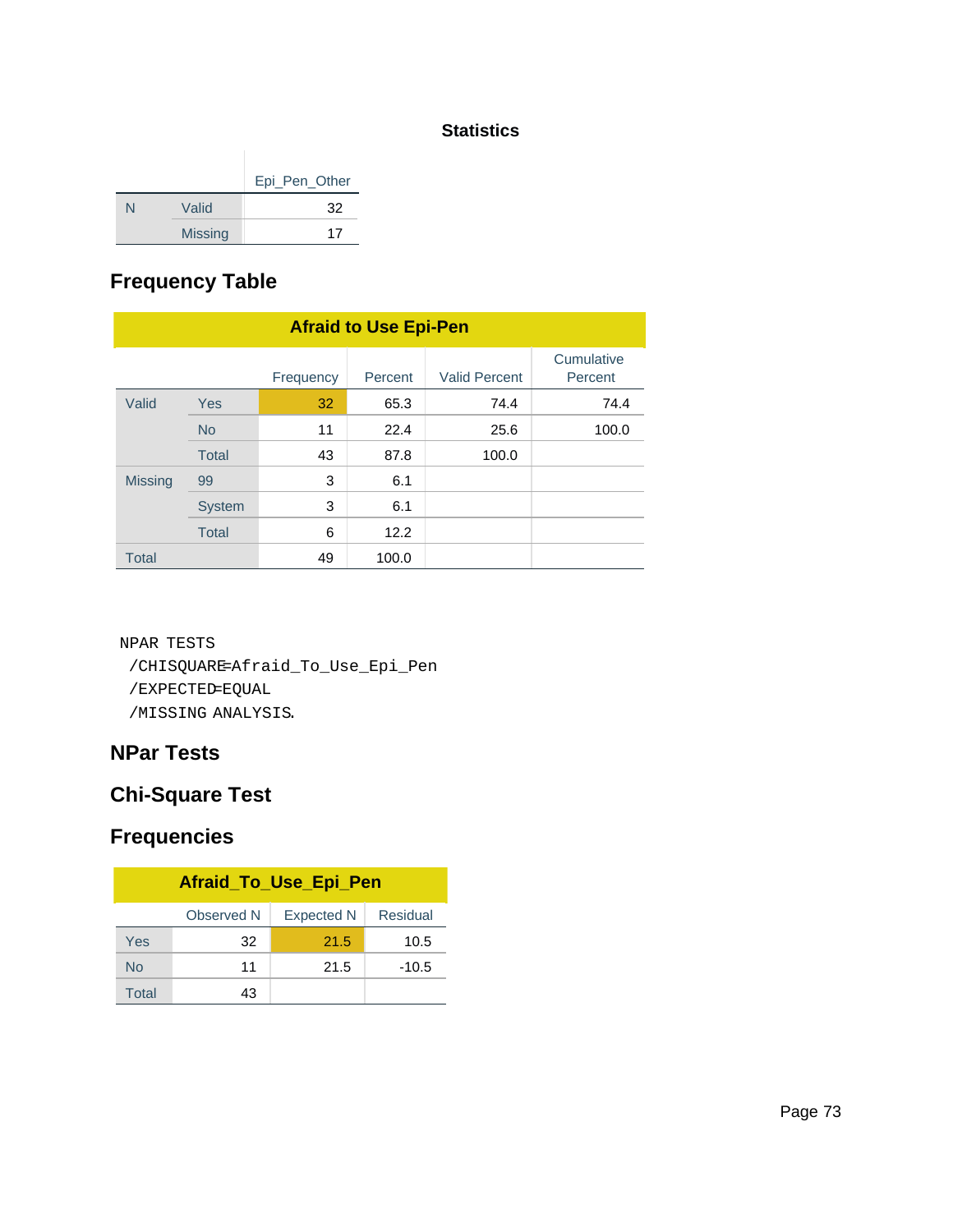| <b>Test Statistics</b> |                           |  |  |
|------------------------|---------------------------|--|--|
|                        | Afraid To Use E<br>pi Pen |  |  |
| Chi-Square             | $10.256^{a}$              |  |  |
| df                     | 1                         |  |  |
| Asymp. Sig.            |                           |  |  |

```
NPAR TESTS
 /CHISQUARE=Afraid_To_Use_Epi_Pen
 /EXPECTED=27 16
 /MISSING ANALYSIS.
```
## **NPar Tests**

## **Chi-Square Test**

| Afraid_To_Use_Epi_Pen                       |    |      |        |  |  |  |  |
|---------------------------------------------|----|------|--------|--|--|--|--|
| Residual<br>Observed N<br><b>Expected N</b> |    |      |        |  |  |  |  |
| Yes                                         | 32 | 27.0 | 5.0    |  |  |  |  |
| <b>No</b>                                   | 11 | 16.0 | $-5.0$ |  |  |  |  |
| Total                                       | 43 |      |        |  |  |  |  |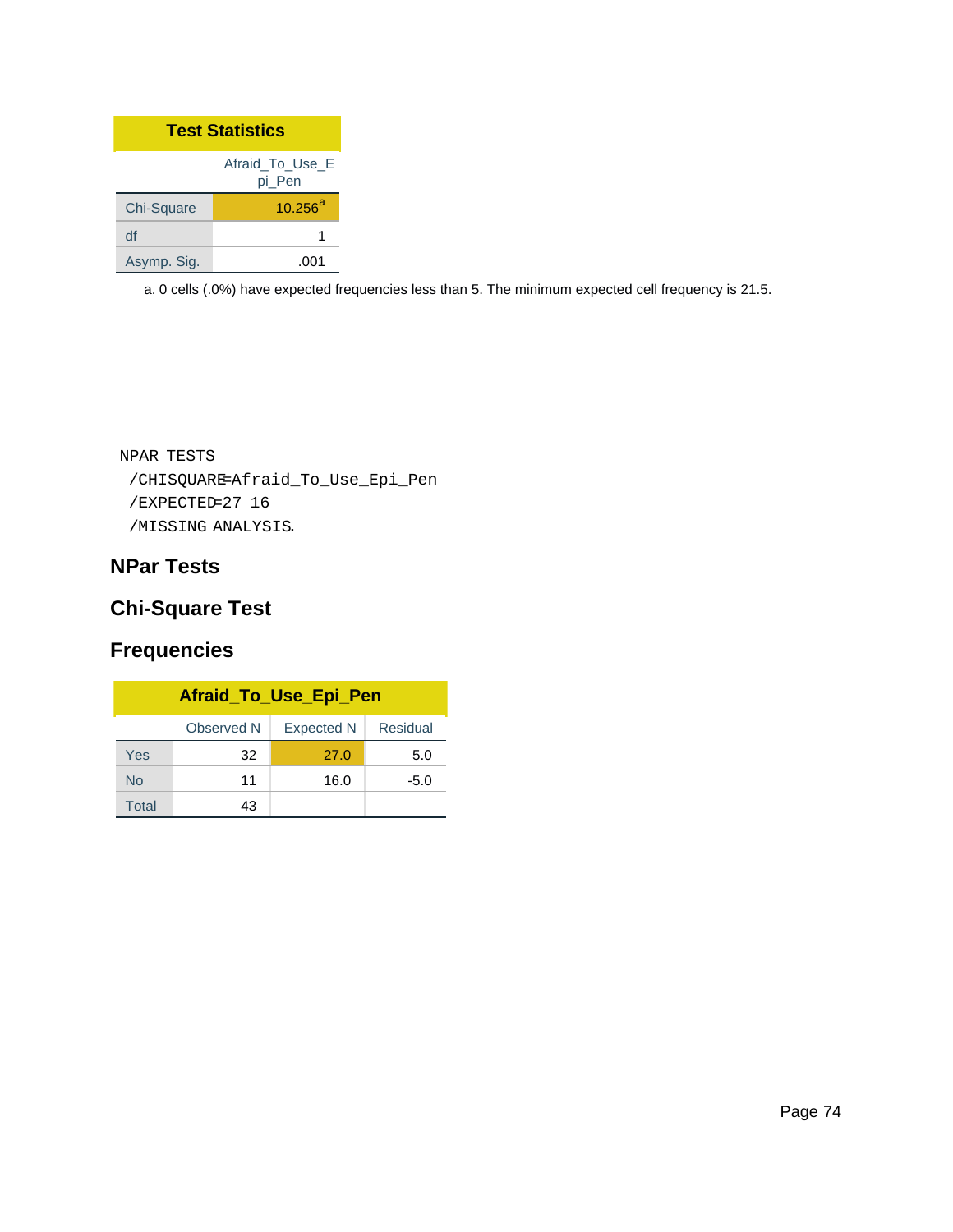| <b>Test Statistics</b>    |                      |  |  |  |
|---------------------------|----------------------|--|--|--|
| Afraid To Use E<br>pi Pen |                      |  |  |  |
| Chi-Square                | $2.488$ <sup>a</sup> |  |  |  |
| df                        |                      |  |  |  |
| Asymp. Sig.               | .115                 |  |  |  |

| It_Hurts       |                     |           |         |                      |                       |  |  |
|----------------|---------------------|-----------|---------|----------------------|-----------------------|--|--|
|                |                     | Frequency | Percent | <b>Valid Percent</b> | Cumulative<br>Percent |  |  |
| Valid          | <b>Not Selected</b> | 11        | 22.4    | 25.6                 | 25.6                  |  |  |
|                | It Hurts            | 21        | 42.9    | 48.8                 | 74.4                  |  |  |
|                | N/A                 | 11        | 22.4    | 25.6                 | 100.0                 |  |  |
|                | <b>Total</b>        | 43        | 87.8    | 100.0                |                       |  |  |
| <b>Missing</b> | 99                  | 4         | 8.2     |                      |                       |  |  |
|                | <b>System</b>       | 2         | 4.1     |                      |                       |  |  |
|                | <b>Total</b>        | 6         | 12.2    |                      |                       |  |  |
| <b>Total</b>   |                     | 49        | 100.0   |                      |                       |  |  |

|                | <b>Go_To_Hospital</b>          |           |         |                      |                       |  |  |
|----------------|--------------------------------|-----------|---------|----------------------|-----------------------|--|--|
|                |                                | Frequency | Percent | <b>Valid Percent</b> | Cumulative<br>Percent |  |  |
| Valid          | <b>Not Selected</b>            | 19        | 38.8    | 44.2                 | 44.2                  |  |  |
|                | <b>Means Going to Hospital</b> | 13        | 26.5    | 30.2                 | 74.4                  |  |  |
|                | N/A                            | 11        | 22.4    | 25.6                 | 100.0                 |  |  |
|                | Total                          | 43        | 87.8    | 100.0                |                       |  |  |
| <b>Missing</b> | 99                             | 4         | 8.2     |                      |                       |  |  |
|                | <b>System</b>                  | 2         | 4.1     |                      |                       |  |  |
|                | <b>Total</b>                   | 6         | 12.2    |                      |                       |  |  |
| <b>Total</b>   |                                | 49        | 100.0   |                      |                       |  |  |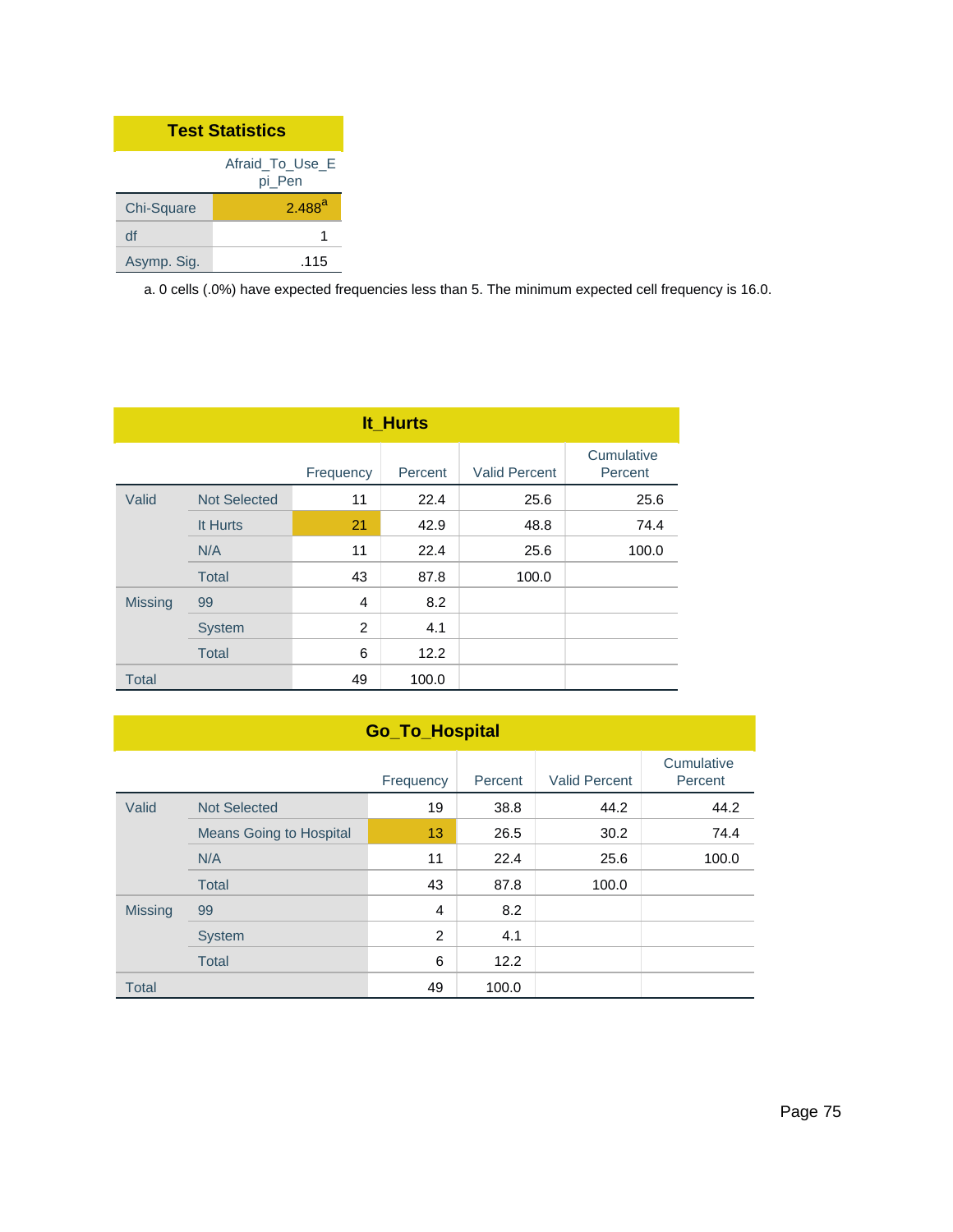| <b>Dont_Like_Needles</b> |                     |           |         |                      |                       |  |  |
|--------------------------|---------------------|-----------|---------|----------------------|-----------------------|--|--|
|                          |                     | Frequency | Percent | <b>Valid Percent</b> | Cumulative<br>Percent |  |  |
| Valid                    | <b>Not Selected</b> | 9         | 18.4    | 20.9                 | 20.9                  |  |  |
|                          | Don't Like Needles  | 23        | 46.9    | 53.5                 | 74.4                  |  |  |
|                          | N/A                 | 11        | 22.4    | 25.6                 | 100.0                 |  |  |
|                          | <b>Total</b>        | 43        | 87.8    | 100.0                |                       |  |  |
| <b>Missing</b>           | 99                  | 4         | 8.2     |                      |                       |  |  |
|                          | <b>System</b>       | 2         | 4.1     |                      |                       |  |  |
|                          | <b>Total</b>        | 6         | 12.2    |                      |                       |  |  |
| <b>Total</b>             |                     | 49        | 100.0   |                      |                       |  |  |

|                | <b>Makes_You_Sick</b>      |           |         |                      |                       |  |  |  |
|----------------|----------------------------|-----------|---------|----------------------|-----------------------|--|--|--|
|                |                            | Frequency | Percent | <b>Valid Percent</b> | Cumulative<br>Percent |  |  |  |
| Valid          | <b>Not Selected</b>        | 29        | 59.2    | 67.4                 | 67.4                  |  |  |  |
|                | <b>Makes You Feel Sick</b> | 3         | 6.1     | 7.0                  | 74.4                  |  |  |  |
|                | N/A                        | 11        | 22.4    | 25.6                 | 100.0                 |  |  |  |
|                | <b>Total</b>               | 43        | 87.8    | 100.0                |                       |  |  |  |
| <b>Missing</b> | 99                         | 4         | 8.2     |                      |                       |  |  |  |
|                | <b>System</b>              | 2         | 4.1     |                      |                       |  |  |  |
|                | <b>Total</b>               | 6         | 12.2    |                      |                       |  |  |  |
| <b>Total</b>   |                            | 49        | 100.0   |                      |                       |  |  |  |

| Epi_Pen_Other  |                     |           |         |                      |                       |  |  |
|----------------|---------------------|-----------|---------|----------------------|-----------------------|--|--|
|                |                     | Frequency | Percent | <b>Valid Percent</b> | Cumulative<br>Percent |  |  |
| Valid          | <b>Not Selected</b> | 30        | 61.2    | 93.8                 | 93.8                  |  |  |
|                | Yes_Don't Like      | 2         | 4.1     | 6.3                  | 100.0                 |  |  |
|                | Total               | 32        | 65.3    | 100.0                |                       |  |  |
| <b>Missing</b> | 99                  | 4         | 8.2     |                      |                       |  |  |
|                | <b>System</b>       | 13        | 26.5    |                      |                       |  |  |
|                | <b>Total</b>        | 17        | 34.7    |                      |                       |  |  |
| <b>Total</b>   |                     | 49        | 100.0   |                      |                       |  |  |

MULT RESPONSE GROUPS=\$Epi\_Pen (it\_hurts go\_to\_hospital dont\_like\_needlesmakes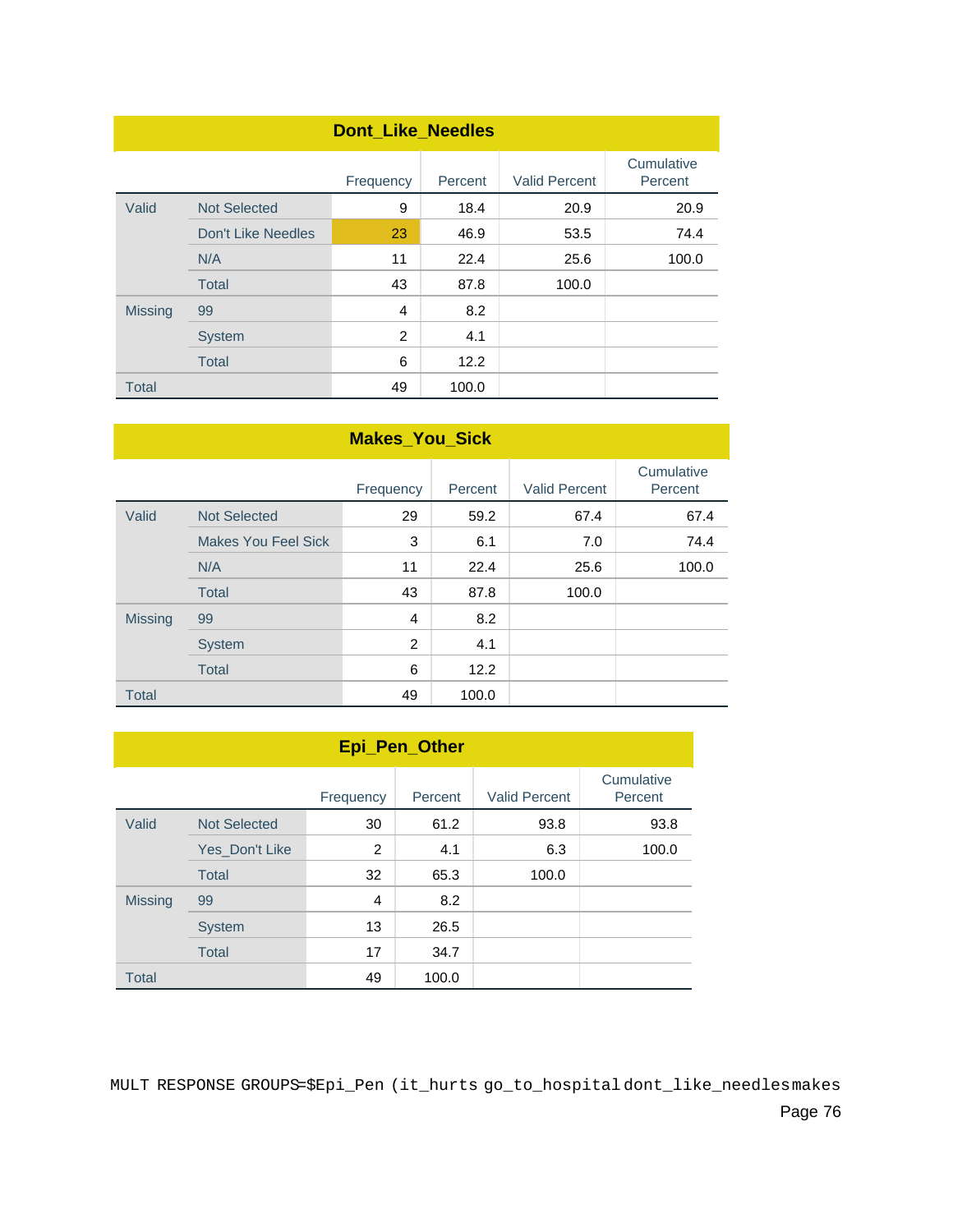```
_you_sick
    afraid_to_use_epi_pen(1))
  /FREQUENCIES=$Epi_Pen
  /MISSING=MDGROUP.
```
#### **Multiple Response**

#### **Case Summary**

|                        | Cases                            |       |   |         |    |         |
|------------------------|----------------------------------|-------|---|---------|----|---------|
|                        | Valid<br><b>Missing</b><br>Total |       |   |         |    |         |
| Percent                |                                  |       | N | Percent |    | Percent |
| \$Epi_Pen <sup>a</sup> | 40                               | 81.6% | 9 | 18.4%   | 49 | 100.0%  |

a. Dichotomy group tabulated at value 1.

| <b>\$Epi_Pen Frequencies</b> |                       |    |        |        |  |
|------------------------------|-----------------------|----|--------|--------|--|
|                              | Percent of<br>Cases   |    |        |        |  |
| \$Epi_Pen <sup>a</sup>       | It Hurts              | 21 | 29.6%  | 52.5%  |  |
|                              | Go To Hospital        | 13 | 18.3%  | 32.5%  |  |
|                              | Dont Like Needles     | 23 | 32.4%  | 57.5%  |  |
|                              | Makes You Sick        | 3  | 4.2%   | 7.5%   |  |
|                              | Afraid_To_Use_Epi_Pen | 11 | 15.5%  | 27.5%  |  |
| Total                        |                       | 71 | 100.0% | 177.5% |  |

a. Dichotomy group tabulated at value 1.

MULT RESPONSE GROUPS=\$Epi\_Pen (it\_hurts go\_to\_hospital dont\_like\_needlesmakes \_you\_sick (1))

/FREQUENCIES=\$Epi\_Pen

/MISSING=MDGROUP.

#### **Multiple Response**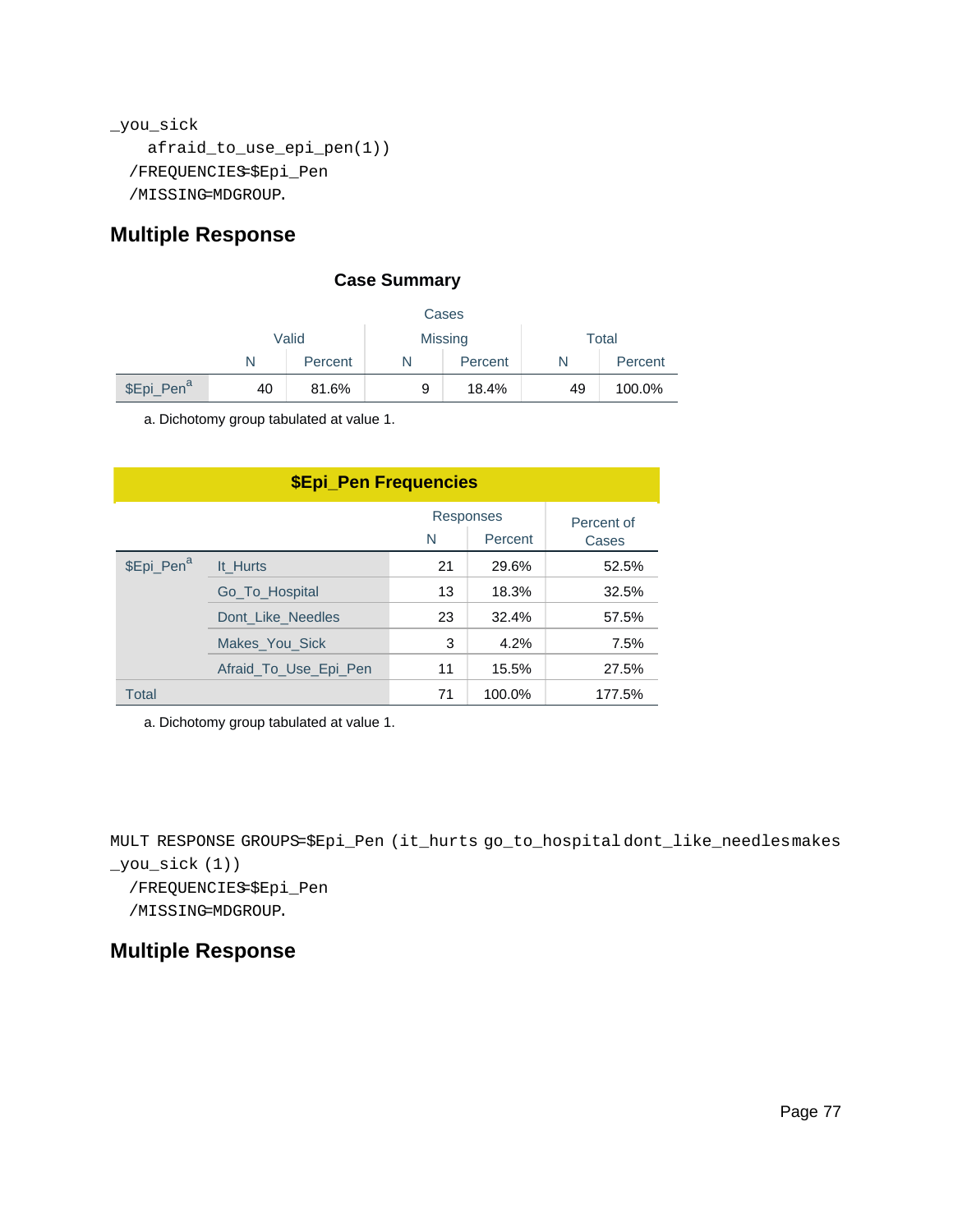#### **Case Summary**

|                        | Cases |                         |    |         |       |         |
|------------------------|-------|-------------------------|----|---------|-------|---------|
|                        |       | Valid<br><b>Missing</b> |    |         | Total |         |
|                        |       | Percent                 | N  | Percent | N     | Percent |
| \$Epi_Pen <sup>a</sup> | 29    | 59.2%                   | 20 | 40.8%   | 49    | 100.0%  |

a. Dichotomy group tabulated at value 1.

| <b>\$Epi_Pen Frequencies</b> |                   |    |         |        |  |  |
|------------------------------|-------------------|----|---------|--------|--|--|
|                              | Percent of        |    |         |        |  |  |
|                              |                   | N  | Percent | Cases  |  |  |
| \$Epi_Pen <sup>a</sup>       | It Hurts          | 21 | 35.0%   | 72.4%  |  |  |
|                              | Go_To_Hospital    | 13 | 21.7%   | 44.8%  |  |  |
|                              | Dont Like Needles | 23 | 38.3%   | 79.3%  |  |  |
|                              | Makes You Sick    | 3  | 5.0%    | 10.3%  |  |  |
| Total                        |                   | 60 | 100.0%  | 206.9% |  |  |

a. Dichotomy group tabulated at value 1.

```
PLUM Gender BY Carrying_Epi_pen
```
 /CRITERIA=CIN(95) DELTA(0) LCONVERGE(0) MXITER(100) MXSTEP(5) PCONVERGE(1.0E -6) SINGULAR(1.0E-8)

/LINK=LOGIT

/PRINT=FIT PARAMETER SUMMARY TPARALLEL

/SAVE=ESTPROB PREDCAT ACPROB.

### **PLUM - Ordinal Regression - Carrying Epi-Pen**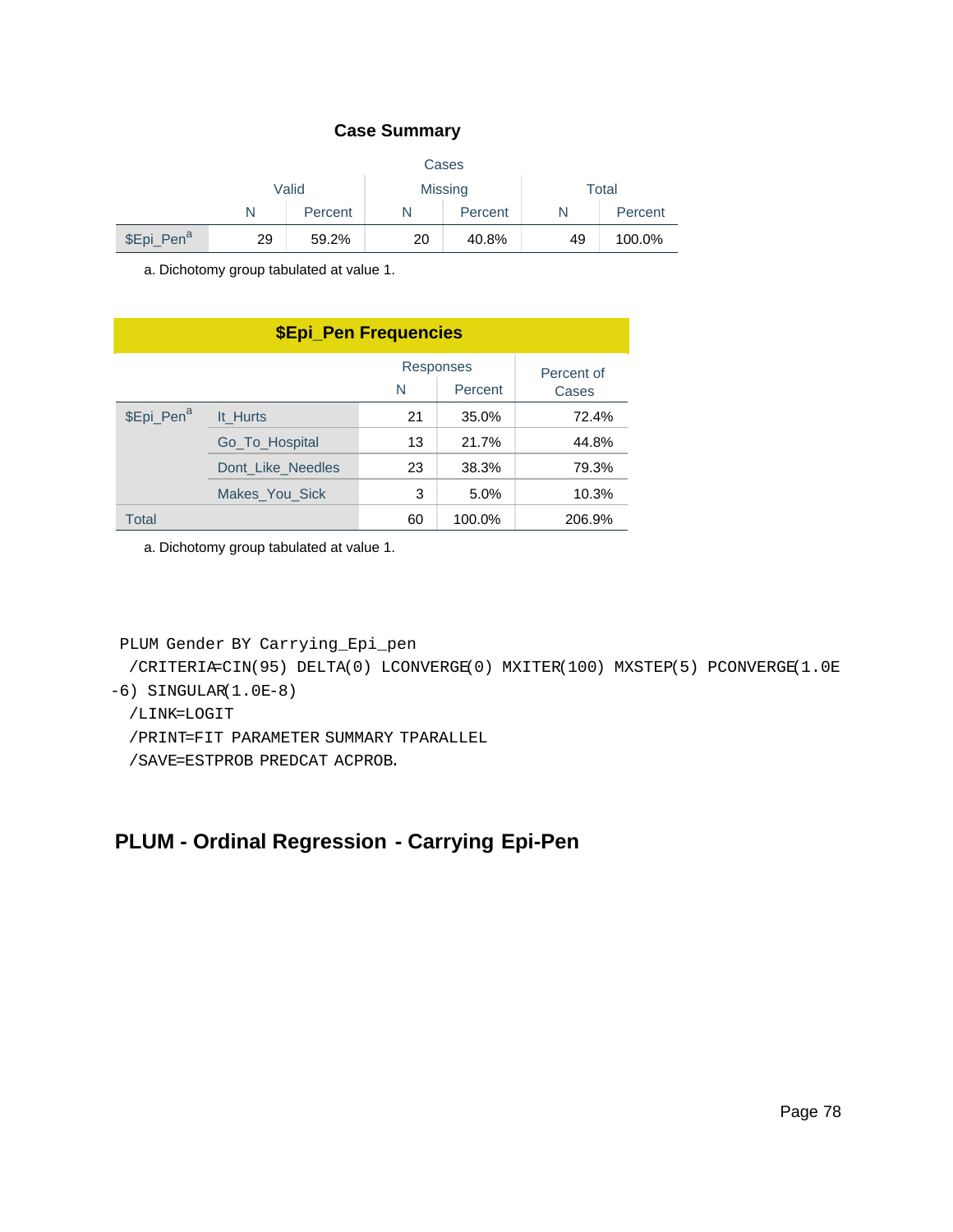| <b>Case Processing Summary</b> |                     |    |                        |  |  |
|--------------------------------|---------------------|----|------------------------|--|--|
|                                |                     | N  | Marginal<br>Percentage |  |  |
| Gender                         | Girl                | 13 | 28.9%                  |  |  |
|                                | Boy                 | 32 | 71.1%                  |  |  |
| Carrying Epi pen               | <b>Not Selected</b> | 33 | 73.3%                  |  |  |
|                                | Annoyed_Different   | 12 | 26.7%                  |  |  |
| Valid                          |                     | 45 | 100.0%                 |  |  |
| <b>Missing</b>                 |                     | 4  |                        |  |  |
| Total                          |                     | 49 |                        |  |  |

#### **Model Fitting Information**

| Model          | $-2$ Log<br>Likelihood | Chi-Square | df | Sig. |
|----------------|------------------------|------------|----|------|
| Intercept Only | 6.759                  |            |    |      |
| Final          | 6.604                  | .155       |    | .694 |

Link function: Logit.

### **Goodness-of-Fit**

|                 | Chi-Square | df | Sig. |
|-----------------|------------|----|------|
| Pearson         | .000       |    | ٠    |
| <b>Deviance</b> | .000       |    | ٠    |

Link function: Logit.

#### **Pseudo R-Square**

| Cox and Snell | .003 |
|---------------|------|
| Nagelkerke    | .005 |
| McFadden      | .003 |
|               |      |

Link function: Logit.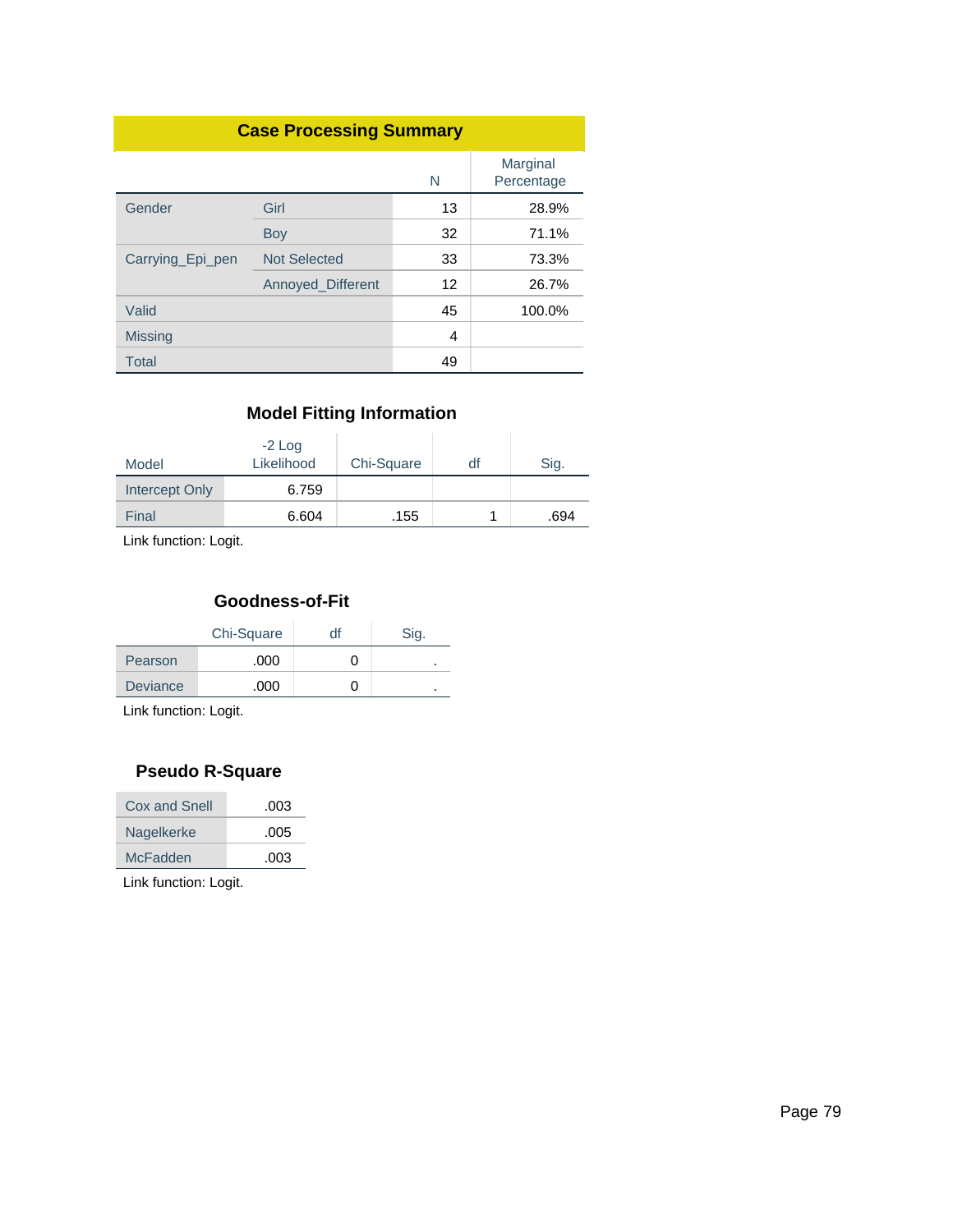#### **Parameter Estimates**

|                  |                      | Estimate | Std. Error | Wald  | df | Sig.      |
|------------------|----------------------|----------|------------|-------|----|-----------|
| <b>Threshold</b> | $[Gender = 0]$       | $-693$   | .612       | 1.281 |    | .258      |
| Location         | [Carrying_Epi_pen=0] | .288     | .726       | .157  |    | .692      |
|                  | [Carrying_Epi_pen=1] | $0^a$    |            | ٠     | 0  | $\bullet$ |

#### **Parameter Estimates**

|                  |                      | 95% Confidence Interval |                    |  |
|------------------|----------------------|-------------------------|--------------------|--|
|                  |                      | Lower Bound             | <b>Upper Bound</b> |  |
| <b>Threshold</b> | $[Gender = 0]$       | $-1.893$                | .507               |  |
| Location         | [Carrying_Epi_pen=0] | $-1.136$                | 1.712              |  |
|                  | [Carrying Epi pen=1] | ٠                       |                    |  |

Link function: Logit.

a. This parameter is set to zero because it is redundant.

### **Test of Parallel Lines<sup>a</sup>**

| Model                  | $-2$ Log<br>Likelihood | Chi-Square | df | Sig. |
|------------------------|------------------------|------------|----|------|
| <b>Null Hypothesis</b> | 6.604                  |            |    |      |
| General                | 6.604                  | .000       | O  |      |

The null hypothesis states that the location parameters (slope coefficients) are the same across response categories.

a. Link function: Logit.

#### GET

FILE='F:\FInal Versions\MASTER-Children8 to 12.sav'.

DATASET NAME DataSet1 WINDOW=FRONT.

FREQUENCIES VARIABLES=SPT Scared\_of\_SPT Food\_Challenge Scared\_of\_Food\_Challeng es

/ORDER=ANALYSIS.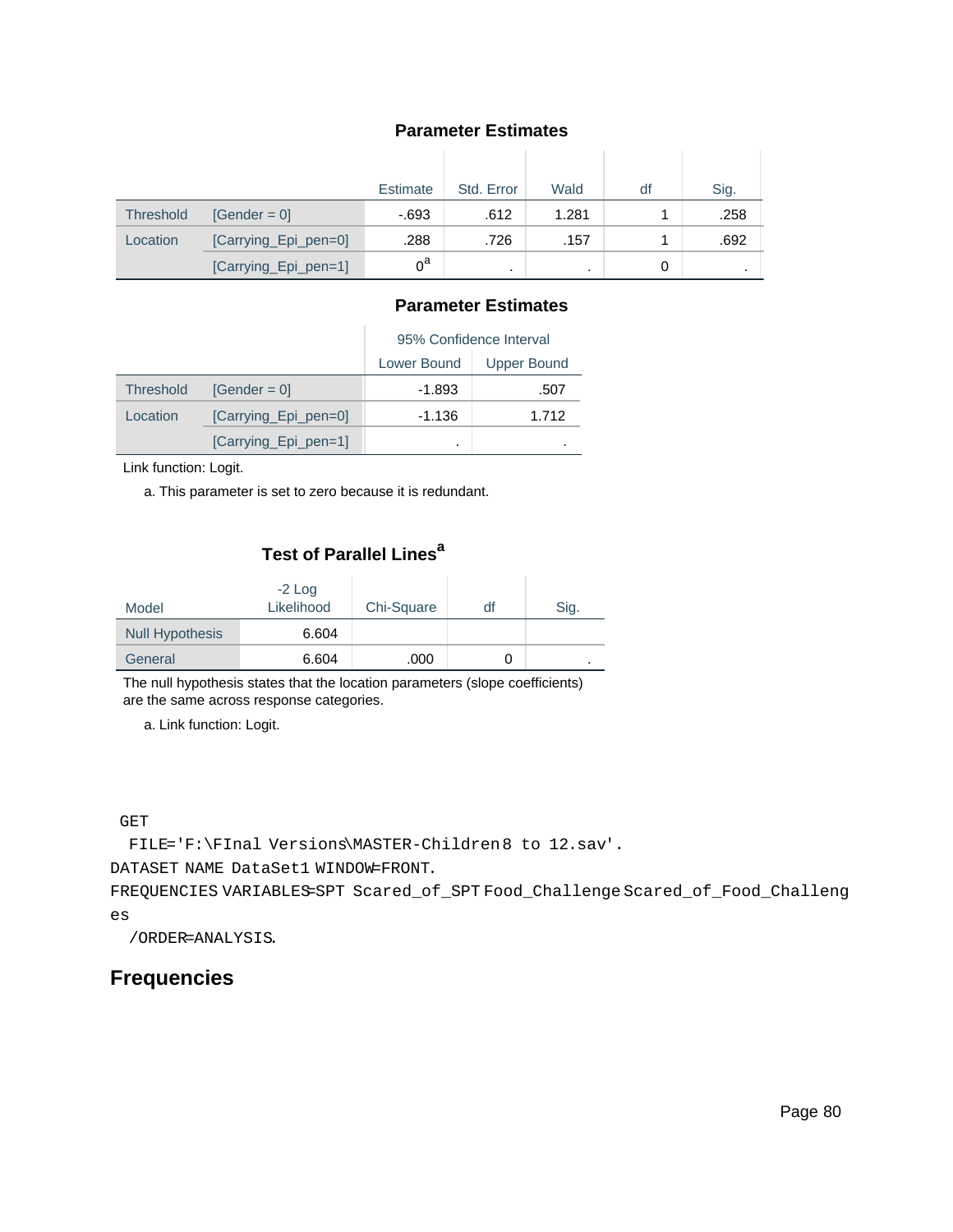#### **Statistics**

|                | <b>SPT</b> | Scared_of_SPT | е  | Food_Challeng Scared_of_Foo<br>d_Challenges |
|----------------|------------|---------------|----|---------------------------------------------|
| Valid          | 47         | 45            | 47 | 22                                          |
| <b>Missing</b> |            | 4             |    | 27                                          |

# **Frequency Table**

|                |                                 | <b>SPT</b>     |         |                      |                       |
|----------------|---------------------------------|----------------|---------|----------------------|-----------------------|
|                |                                 | Frequency      | Percent | <b>Valid Percent</b> | Cumulative<br>Percent |
| Valid          | Not Scared or Can't<br>Remember | 21             | 42.9    | 44.7                 | 44.7                  |
|                | <b>Scared or Nervous</b>        | 24             | 49.0    | 51.1                 | 95.7                  |
|                | 99                              | $\overline{2}$ | 4.1     | 4.3                  | 100.0                 |
|                | Total                           | 47             | 95.9    | 100.0                |                       |
| <b>Missing</b> | <b>System</b>                   | 2              | 4.1     |                      |                       |
| <b>Total</b>   |                                 | 49             | 100.0   |                      |                       |

| <b>Scared_of_SPT</b> |                    |                |         |                      |                       |
|----------------------|--------------------|----------------|---------|----------------------|-----------------------|
|                      |                    | Frequency      | Percent | <b>Valid Percent</b> | Cumulative<br>Percent |
| Valid                | <b>Scared</b>      | 8              | 16.3    | 17.8                 | 17.8                  |
|                      | <b>Nervous</b>     | 16             | 32.7    | 35.6                 | 53.3                  |
|                      | <b>Not Worried</b> | 14             | 28.6    | 31.1                 | 84.4                  |
|                      | Excited            | $\overline{2}$ | 4.1     | 4.4                  | 88.9                  |
|                      | Cant remember      | 5              | 10.2    | 11.1                 | 100.0                 |
|                      | Total              | 45             | 91.8    | 100.0                |                       |
| <b>Missing</b>       | 99                 | $\overline{2}$ | 4.1     |                      |                       |
|                      | <b>System</b>      | 2              | 4.1     |                      |                       |
|                      | <b>Total</b>       | 4              | 8.2     |                      |                       |
| <b>Total</b>         |                    | 49             | 100.0   |                      |                       |

NPAR TESTS /CHISQUARE=Scared\_of\_SPT /EXPECTED=EQUAL /MISSING ANALYSIS.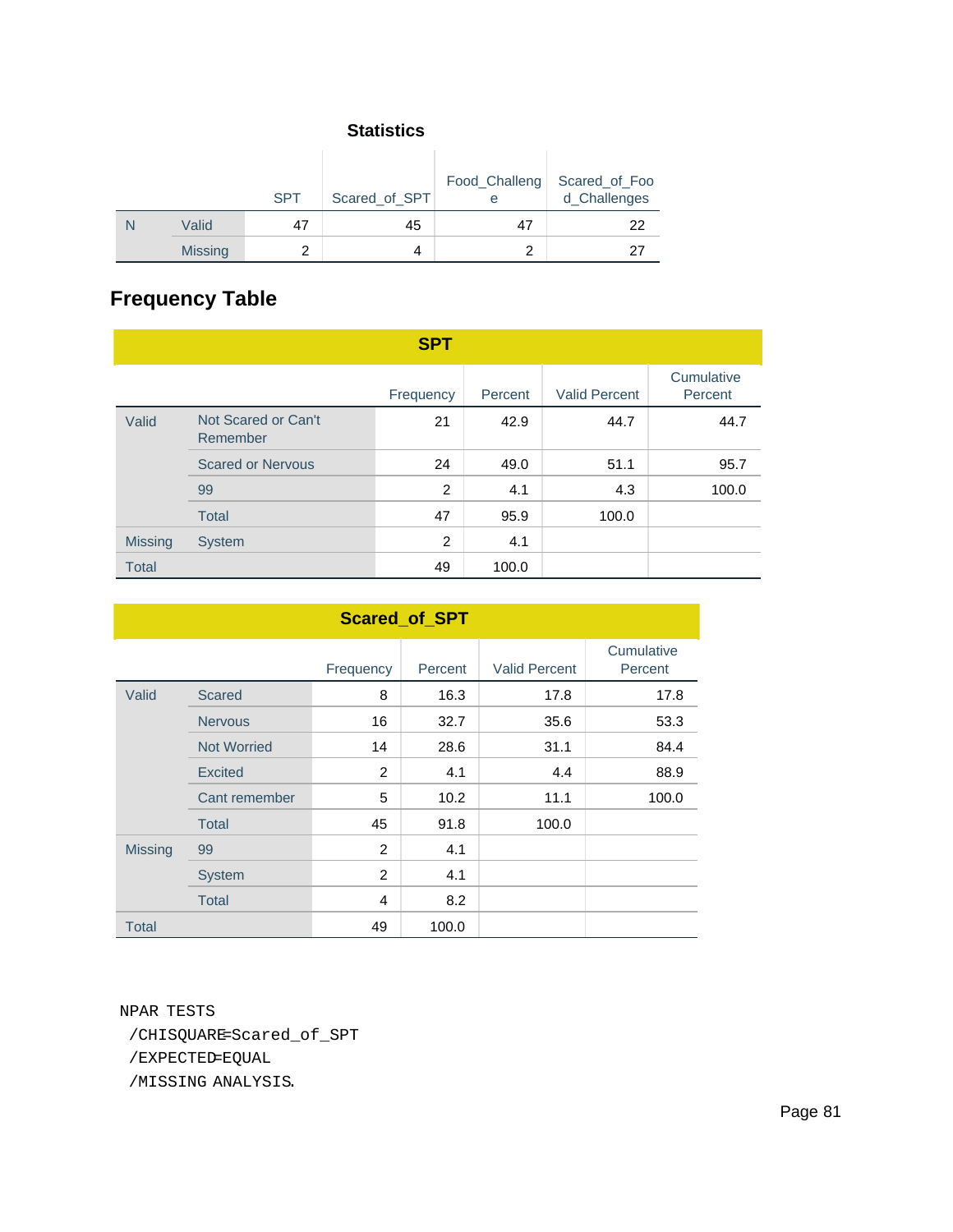| <b>Scared_of_SPT</b> |            |                   |          |
|----------------------|------------|-------------------|----------|
|                      | Observed N | <b>Expected N</b> | Residual |
| Scared               | 8          | 9.0               | $-1.0$   |
| <b>Nervous</b>       | 16         | 9.0               | 7.0      |
| <b>Not Worried</b>   | 14         | 9.0               | 5.0      |
| <b>Excited</b>       | 2          | 9.0               | $-7.0$   |
| Cant remember        | 5          | 9.0               | $-4.0$   |
| Total                | 45         |                   |          |

#### **Test Statistics**

|             | Scared of SPT |
|-------------|---------------|
| Chi-Square  | $15.556^{b}$  |
| df          |               |
| Asymp. Sig. | .004          |

b. 0 cells (.0%) have expected frequencies less than 5. The minimum expected cell frequency is 9.0.

\*Nonparametric Tests: One Sample.

#### NPTESTS

/ONESAMPLE TEST (Scared\_of\_SPT) CHISQUARE(EXPECTED=EQUAL)

/MISSING SCOPE=ANALYSIS USERMISSING=EXCLUDE

/CRITERIA ALPHA=0.05 CILEVEL=95.

#### **Nonparametric Tests**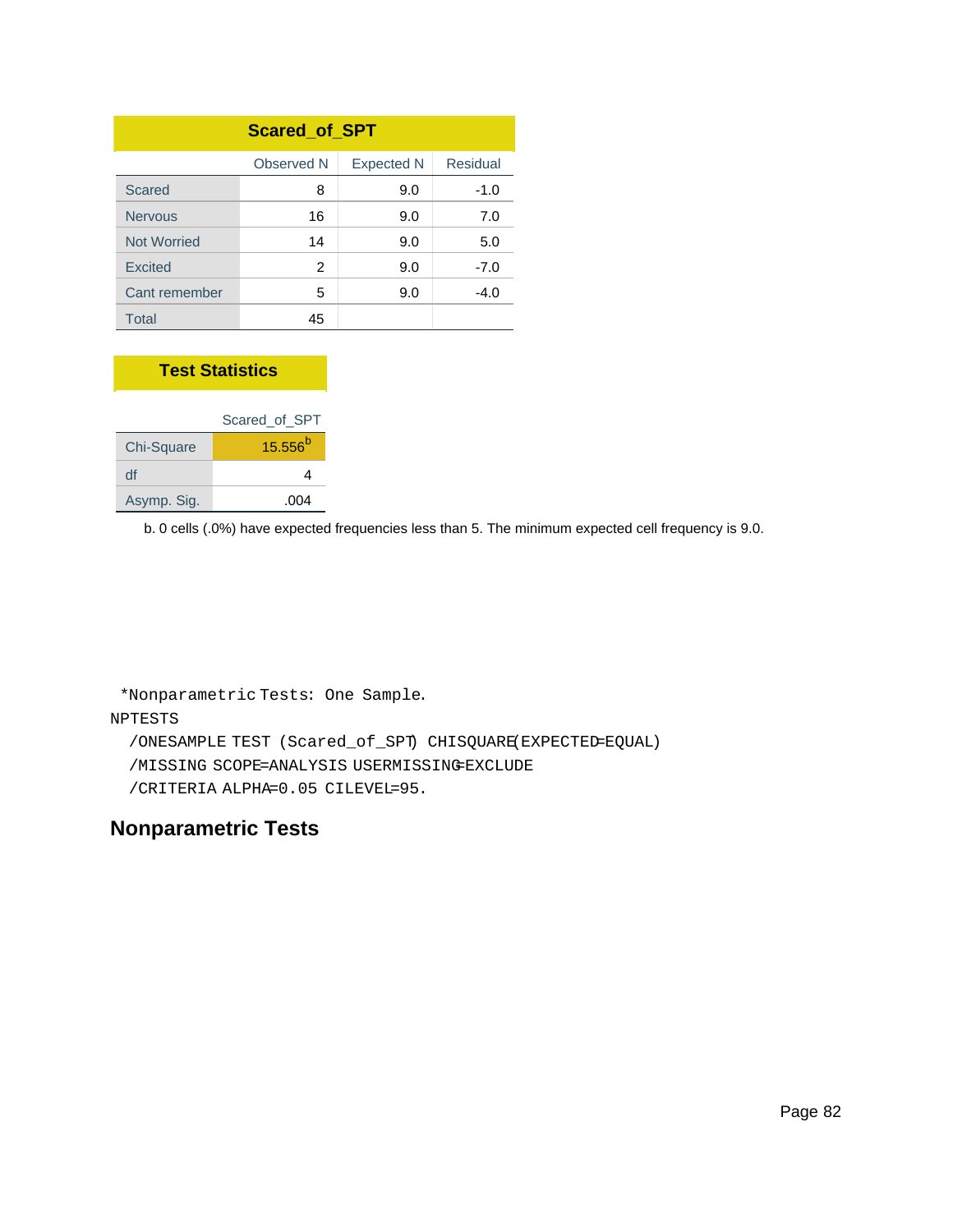

| <b>Test Statistic</b>     | 15.556 |
|---------------------------|--------|
| <b>Degrees of Freedom</b> |        |

| <b>Food_Challenge</b> |               |           |         |                      |                       |
|-----------------------|---------------|-----------|---------|----------------------|-----------------------|
|                       |               | Frequency | Percent | <b>Valid Percent</b> | Cumulative<br>Percent |
| Valid                 | <b>Yes</b>    | 22        | 44.9    | 46.8                 | 46.8                  |
|                       | <b>No</b>     | 25        | 51.0    | 53.2                 | 100.0                 |
|                       | Total         | 47        | 95.9    | 100.0                |                       |
| <b>Missing</b>        | <b>System</b> | 2         | 4.1     |                      |                       |
| <b>Total</b>          |               | 49        | 100.0   |                      |                       |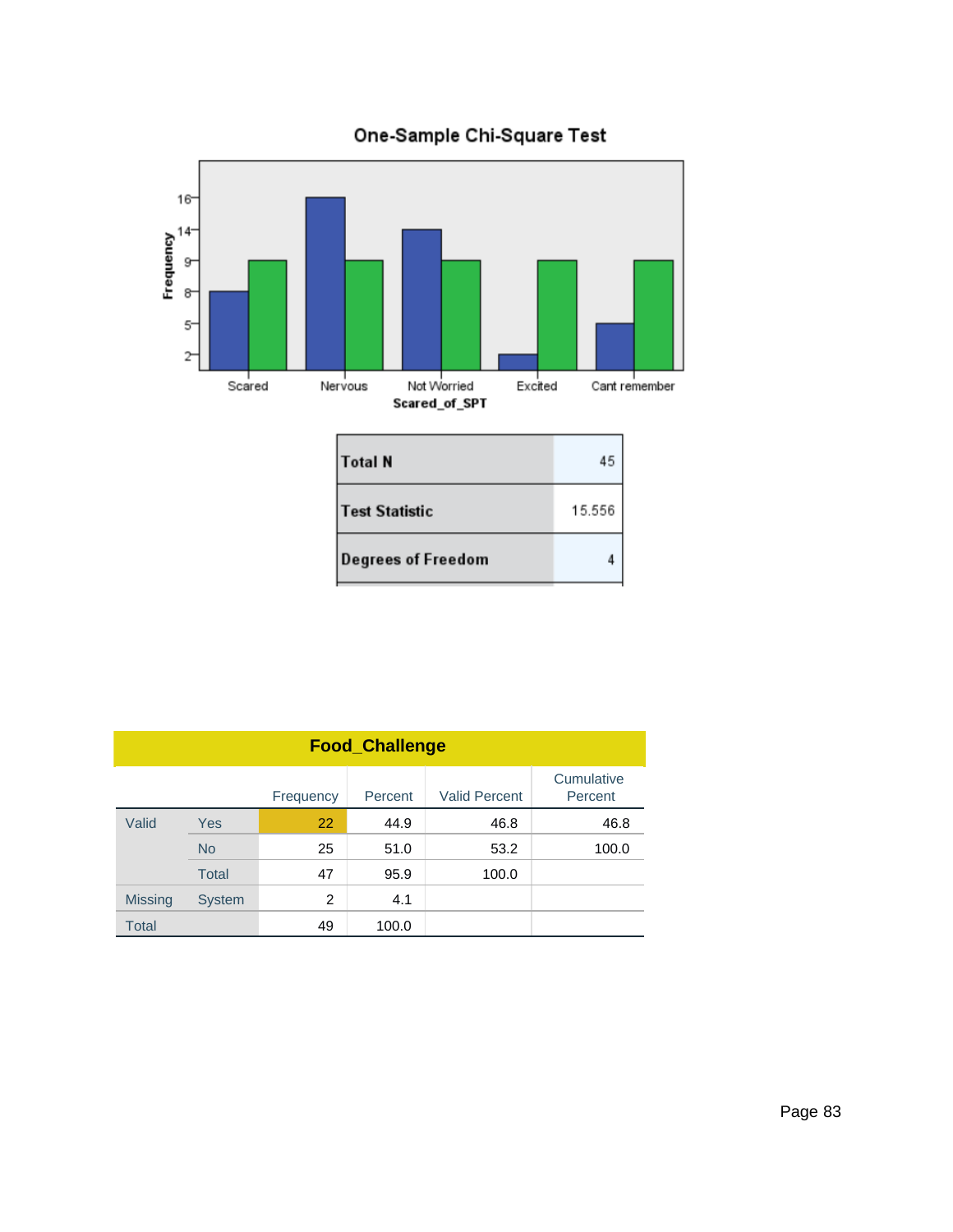| <b>Scared_of_Food_Challenges</b> |                     |                |         |                      |                       |
|----------------------------------|---------------------|----------------|---------|----------------------|-----------------------|
|                                  |                     | Frequency      | Percent | <b>Valid Percent</b> | Cumulative<br>Percent |
| Valid                            | <b>Scared</b>       | 5              | 10.2    | 22.7                 | 22.7                  |
|                                  | <b>Nervous</b>      | 11             | 22.4    | 50.0                 | 72.7                  |
|                                  | <b>Not Worried</b>  | 1              | 2.0     | 4.5                  | 77.3                  |
|                                  | <b>Excited</b>      | 3              | 6.1     | 13.6                 | 90.9                  |
|                                  | <b>Happy</b>        | 1              | 2.0     | 4.5                  | 95.5                  |
|                                  | <b>Not Answered</b> | 1              | 2.0     | 4.5                  | 100.0                 |
|                                  | <b>Total</b>        | 22             | 44.9    | 100.0                |                       |
| <b>Missing</b>                   | 99                  | 25             | 51.0    |                      |                       |
|                                  | <b>System</b>       | $\overline{2}$ | 4.1     |                      |                       |
|                                  | <b>Total</b>        | 27             | 55.1    |                      |                       |
| <b>Total</b>                     |                     | 49             | 100.0   |                      |                       |

# **NPar Tests**

# **Chi-Square Test**

| <b>Scared of Food Challenges</b>            |    |     |        |  |
|---------------------------------------------|----|-----|--------|--|
| Residual<br>Observed N<br><b>Expected N</b> |    |     |        |  |
| Scared                                      | 5  | 4.2 | .8     |  |
| <b>Nervous</b>                              | 11 | 4.2 | 6.8    |  |
| <b>Not Worried</b>                          | 1  | 4.2 | $-3.2$ |  |
| <b>Excited</b>                              | 3  | 4.2 | $-1.2$ |  |
| <b>Happy</b>                                | 1  | 4.2 | $-3.2$ |  |
| <b>Total</b>                                | 21 |     |        |  |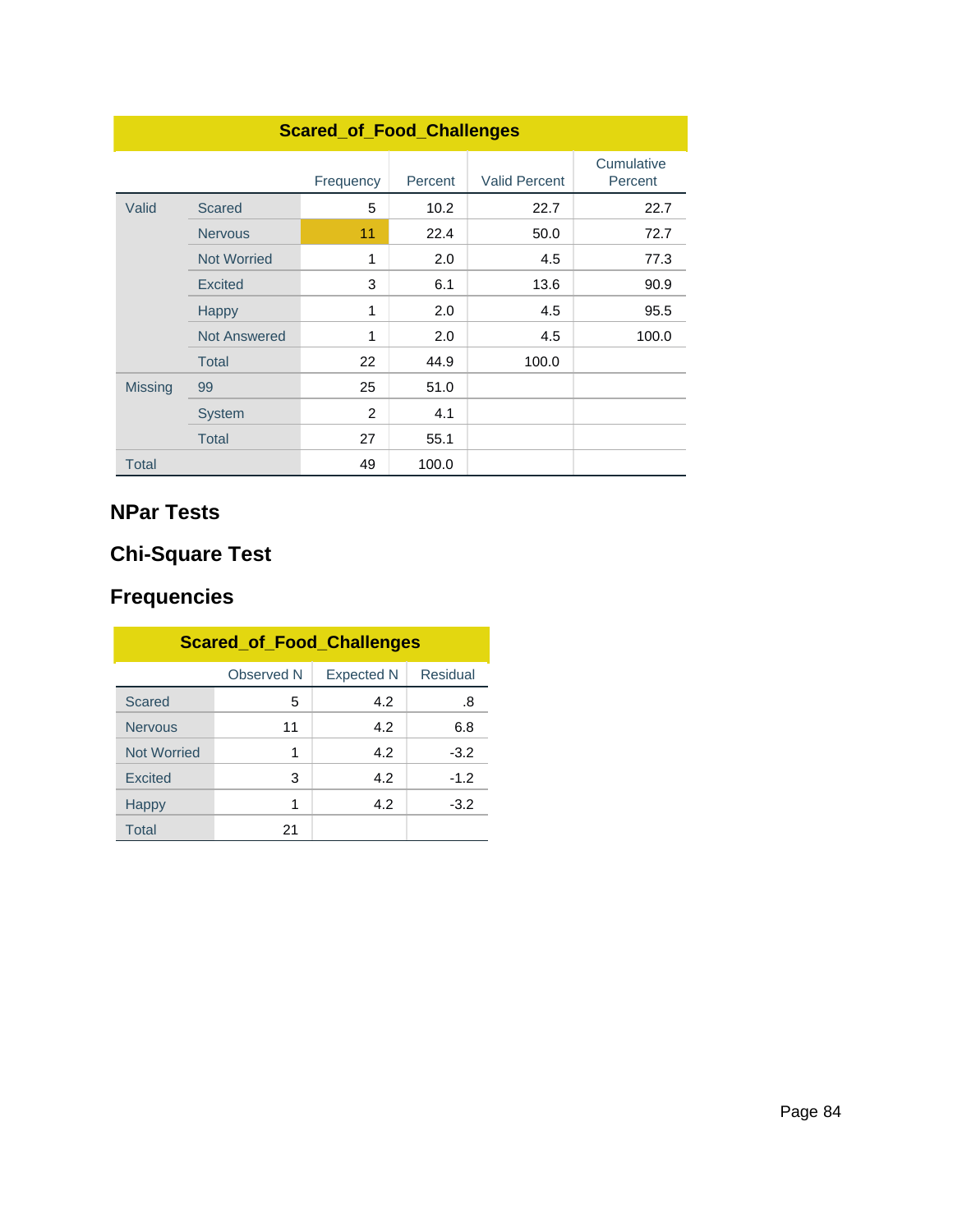| <b>Test Statistics</b>        |              |  |
|-------------------------------|--------------|--|
| Scared of Foo<br>d_Challenges |              |  |
| Chi-Square                    | $16.381^{a}$ |  |
| df                            | Δ            |  |
| Asymp. Sig.                   | .003         |  |

## **Nonparametric Tests**

\*Nonparametric Tests: One Sample.

#### NPTESTS

 /ONESAMPLE TEST (Scared\_of\_Food\_Challenges) CHISQUARE(EXPECTED=EQUAL) /MISSING SCOPE=ANALYSIS USERMISSING=EXCLUDE /CRITERIA ALPHA=0.05 CILEVEL=95.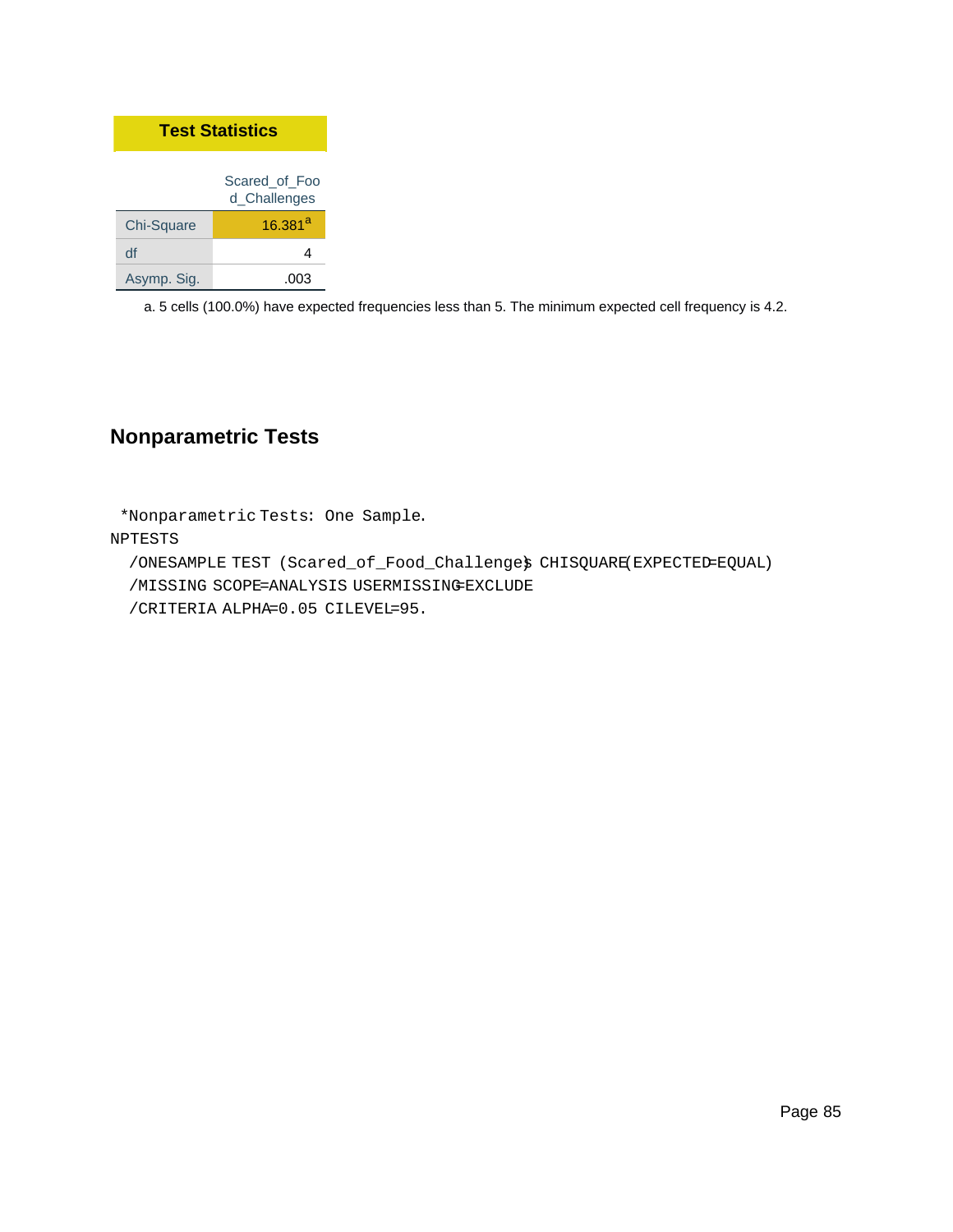

### One-Sample Chi-Square Test

```
NPAR TESTS
 /CHISQUARE=I_Feel_Itchy_Wait
 /EXPECTED=5 41
 /MISSING ANALYSIS.
```
## **NPar Tests - Expected Values based on min. cell count of 5**

# **Chi-Square Test**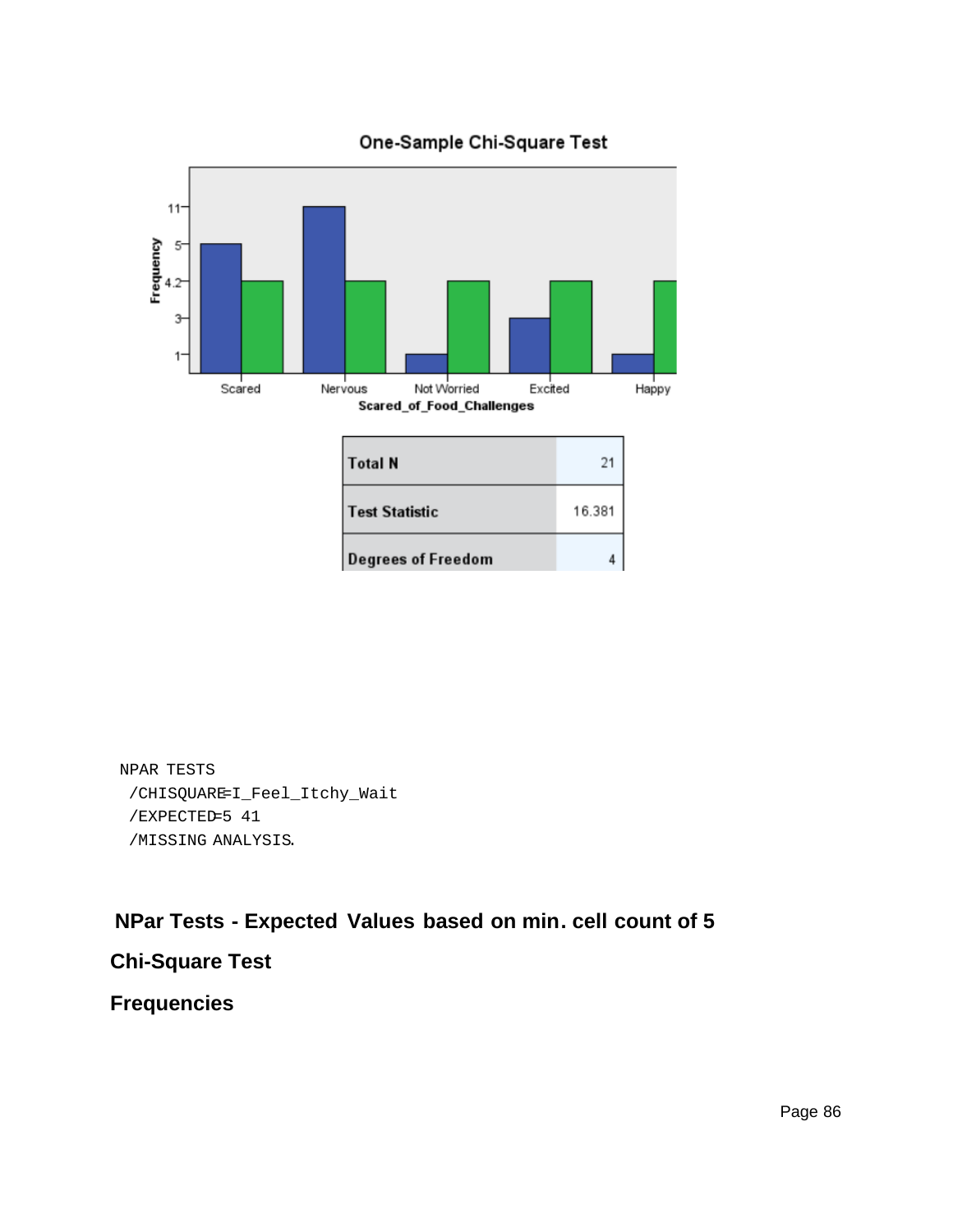| <b>I_Feel_Itchy_Wait</b>                    |    |      |        |  |
|---------------------------------------------|----|------|--------|--|
| Residual<br>Observed N<br><b>Expected N</b> |    |      |        |  |
| Yes                                         |    | 5.0  | 2.0    |  |
| <b>Not Selected</b>                         | 39 | 41.0 | $-2.0$ |  |
| Total                                       | 46 |      |        |  |

| <b>Test Statistics</b> |                     |  |
|------------------------|---------------------|--|
| I Feel Itchy W<br>ait  |                     |  |
| Chi-Square             | $.898$ <sup>a</sup> |  |
| df                     |                     |  |
| Asymp. Sig.            | -343                |  |

```
NPAR TESTS
 /CHISQUARE=I_Feel_Itchy_Tell_Adult
 /EXPECTED=41 5
 /MISSING ANALYSIS.
```
### **NPar Tests**

## **Chi-Square Test**

| I_Feel_Itchy_Tell_Adult                     |    |      |             |  |
|---------------------------------------------|----|------|-------------|--|
| Residual<br>Observed N<br><b>Expected N</b> |    |      |             |  |
| Yes                                         | 41 | 41.0 | .O          |  |
| <b>Not Selected</b>                         | 5  | 5.0  | $\cdot$ ( ) |  |
| Total                                       | 46 |      |             |  |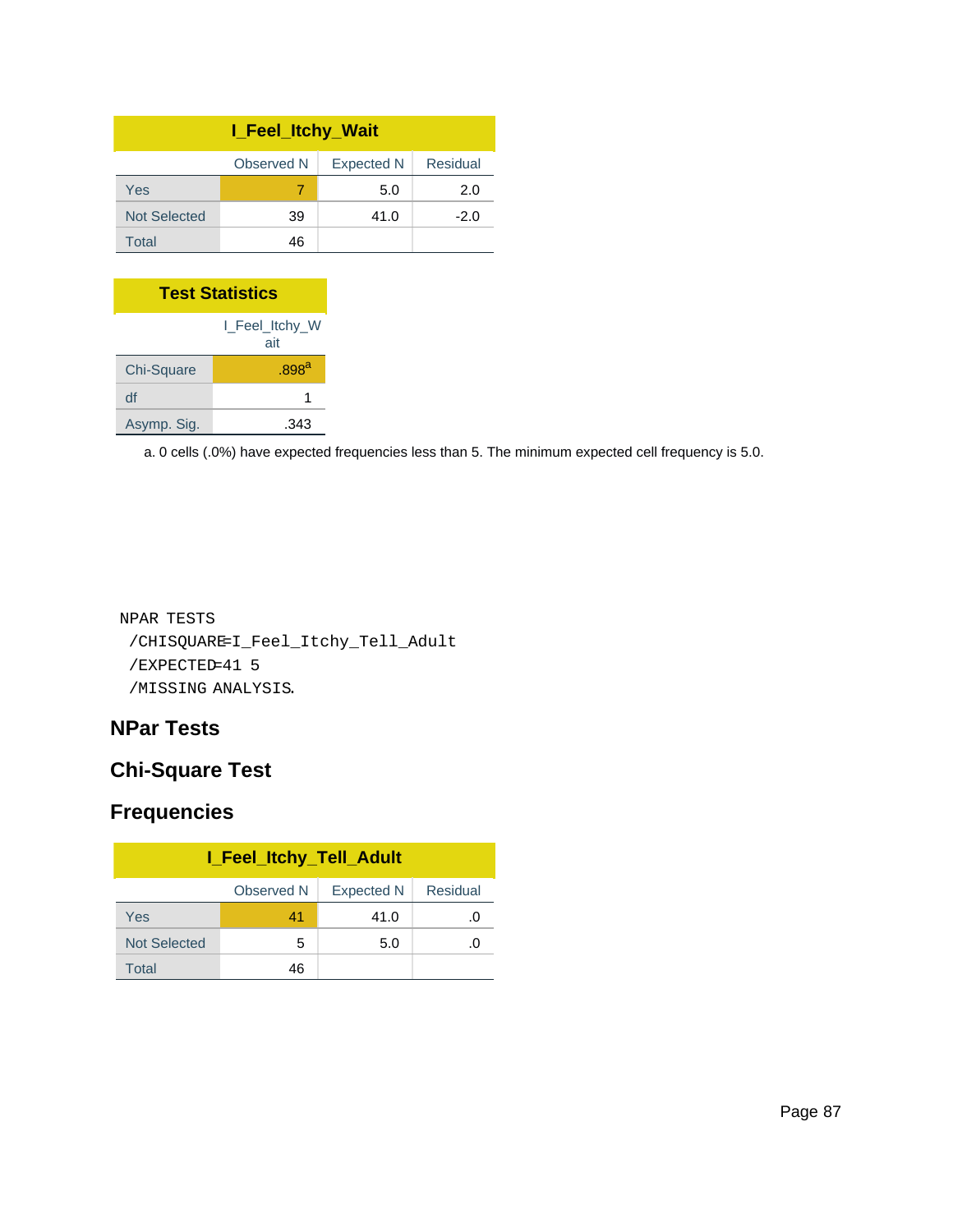| <b>Test Statistics</b>      |                   |  |
|-----------------------------|-------------------|--|
| I Feel Itchy T<br>ell Adult |                   |  |
| Chi-Square                  | .000 <sup>a</sup> |  |
| df                          |                   |  |
| Asymp. Sig.                 | 1.000             |  |

```
NPAR TESTS
 /CHISQUARE=I_Feel_Itchy_Lay_Person_Down
 /EXPECTED=5 41
 /MISSING ANALYSIS.
```
## **NPar Tests**

## **Chi-Square Test**

| <b>I_Feel_Itchy_Lay_Person_Down</b> |            |                   |             |
|-------------------------------------|------------|-------------------|-------------|
|                                     | Observed N | <b>Expected N</b> | Residual    |
| Yes                                 | 4          | 5.0               | $-1.0$      |
| <b>Not Selected</b>                 | 42         | 41.0              | 1. $\Omega$ |
| Total                               | 46         |                   |             |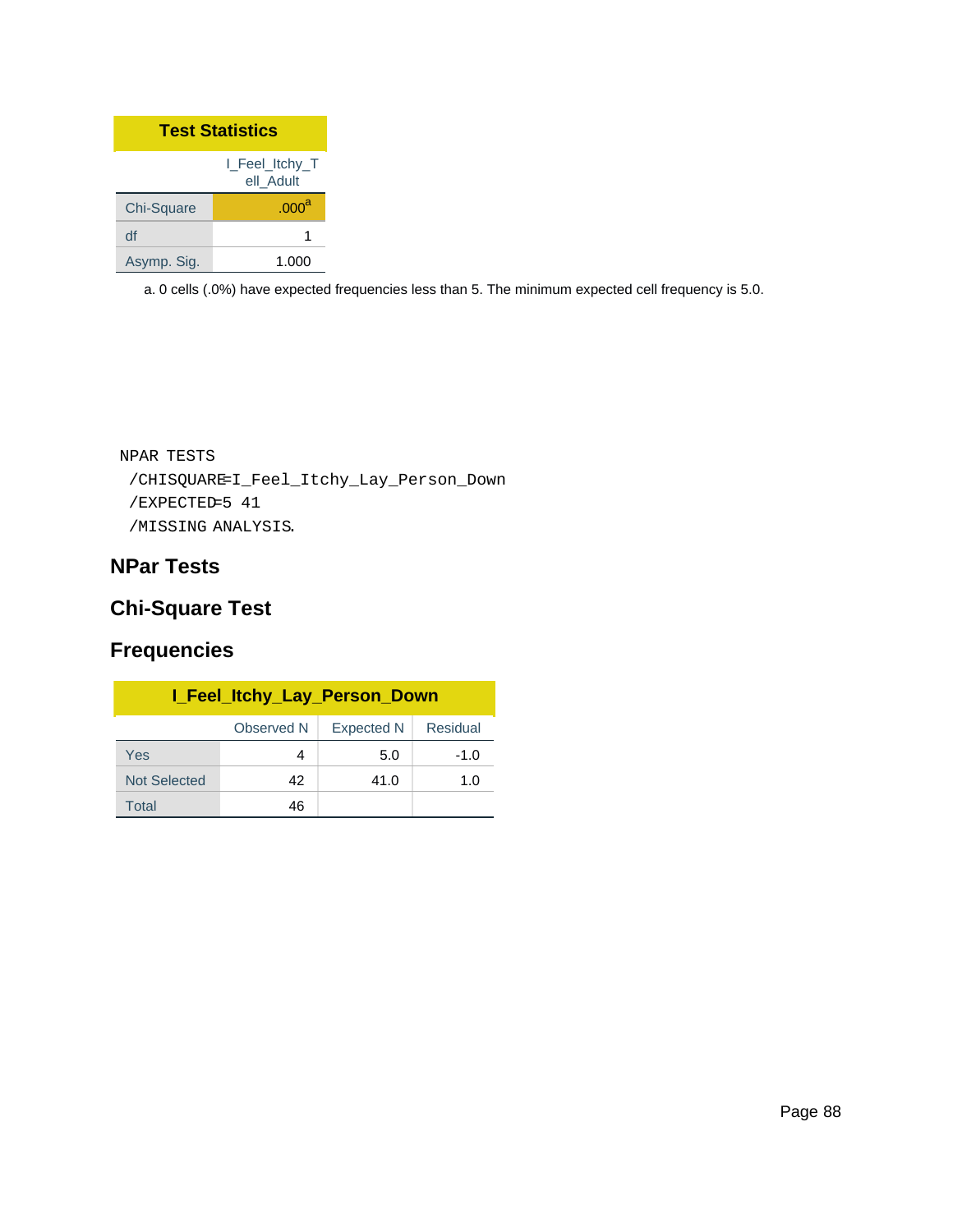| <b>Test Statistics</b> |                                      |  |
|------------------------|--------------------------------------|--|
|                        | I Feel Itchy La<br>y Person Dow<br>n |  |
| Chi-Square             | $.224$ <sup>a</sup>                  |  |
| df                     |                                      |  |
| Asymp. Sig.            |                                      |  |

```
NPAR TESTS
 /CHISQUARE=My_Stomach_Hurts_Wait
 /EXPECTED=5 41
 /MISSING ANALYSIS.
```
## **NPar Tests**

## **Chi-Square Test**

| <b>My_Stomach_Hurts_Wait</b> |            |                   |          |
|------------------------------|------------|-------------------|----------|
|                              | Observed N | <b>Expected N</b> | Residual |
| Yes                          | 2          | 5.0               | $-3.0$   |
| <b>Not Selected</b>          | 44         | 41.0              | 3.0      |
| Total                        | 46         |                   |          |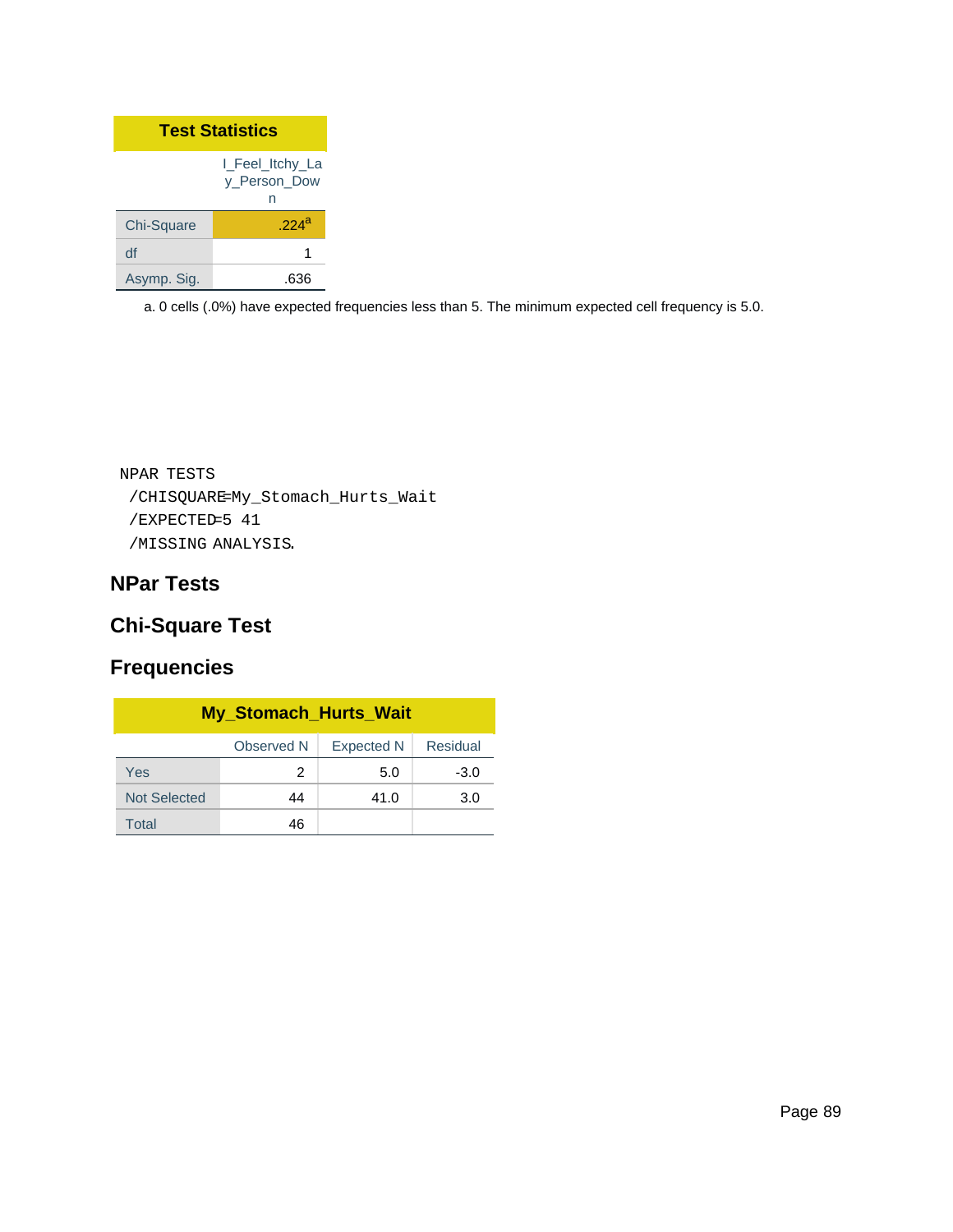| <b>Test Statistics</b>    |                    |  |
|---------------------------|--------------------|--|
| My Stomach H<br>urts Wait |                    |  |
| Chi-Square                | 2.020 <sup>a</sup> |  |
| df                        |                    |  |
| Asymp. Sig.               | .155               |  |

```
NPAR TESTS
 /CHISQUARE=My_Stomach_Hurts_Tell_Adult
 /EXPECTED=41 5
 /MISSING ANALYSIS.
```
## **NPar Tests**

## **Chi-Square Test**

| <b>My_Stomach_Hurts_Tell_Adult</b>          |    |      |             |
|---------------------------------------------|----|------|-------------|
| Residual<br>Observed N<br><b>Expected N</b> |    |      |             |
| Yes                                         | 40 | 41.0 | $-1.0$      |
| <b>Not Selected</b>                         | 6  | 5.0  | 1. $\Omega$ |
| Total                                       | 46 |      |             |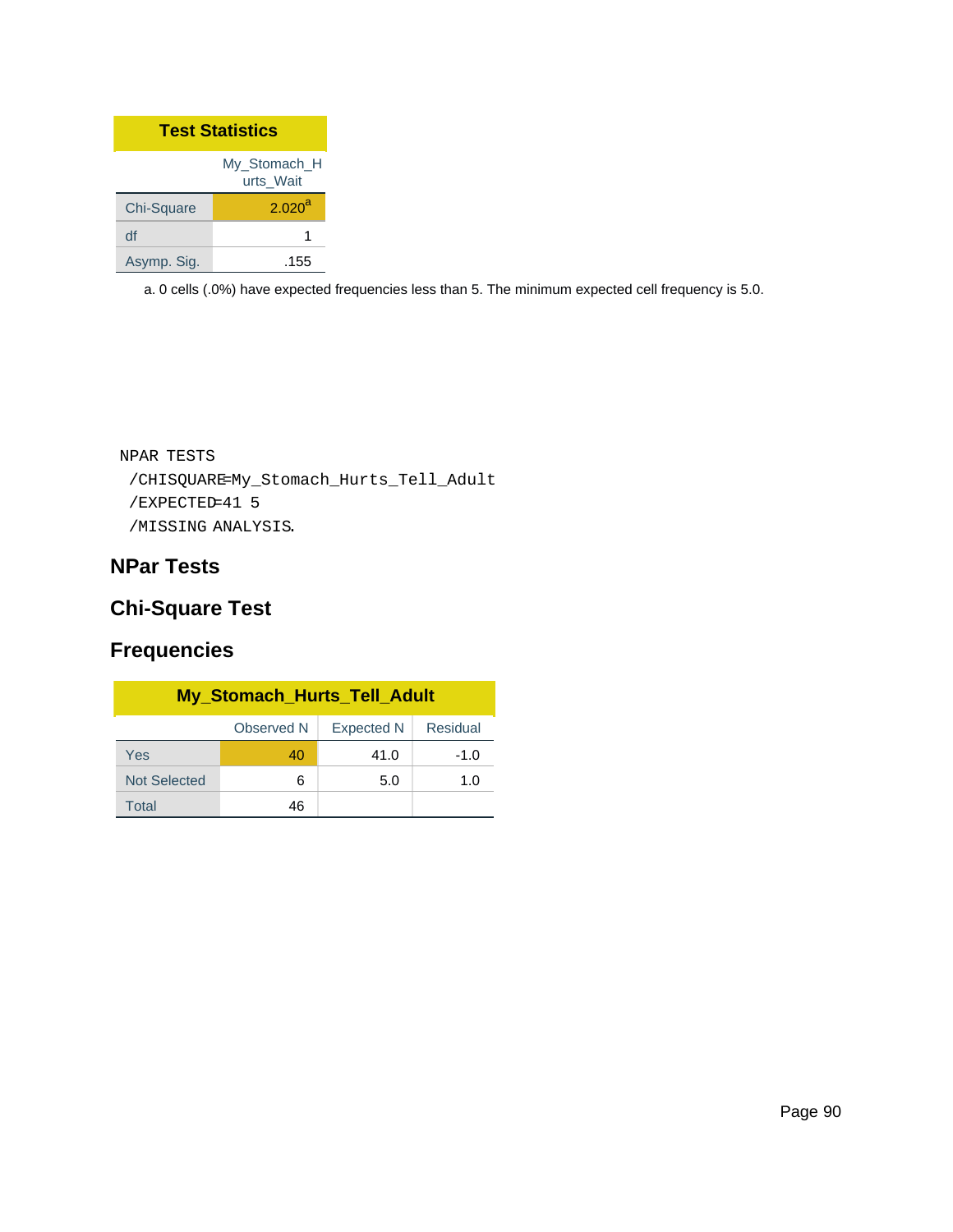| <b>Test Statistics</b> |                                 |
|------------------------|---------------------------------|
|                        | My Stomach H<br>urts Tell Adult |
| Chi-Square             | $224^a$                         |
| df                     | 1                               |
| Asymp. Sig.            | -636                            |

```
NPAR TESTS
 /CHISQUARE=My_Stomach_Hurts_Lay_Person_Down
 /EXPECTED=5 41
 /MISSING ANALYSIS.
```
## **NPar Tests**

## **Chi-Square Test**

| My_Stomach_Hurts_Lay_Person_Down |            |            |          |
|----------------------------------|------------|------------|----------|
|                                  | Observed N | Expected N | Residual |
| Yes                              | 12         | 5.0        | 7.0      |
| <b>Not Selected</b>              | 34         | 41.0       | $-7.0$   |
| Total                            | 46         |            |          |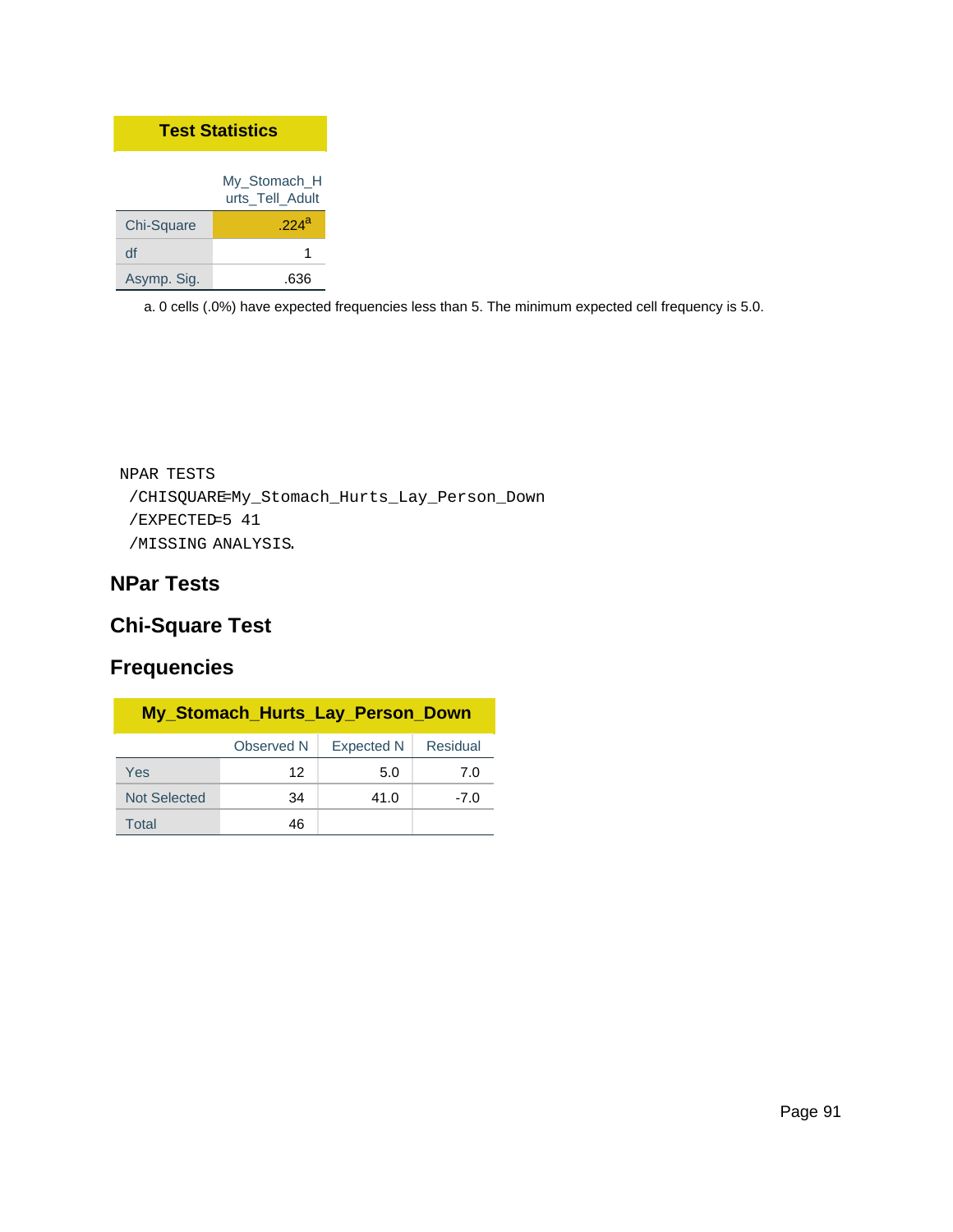| <b>Test Statistics</b> |                                          |
|------------------------|------------------------------------------|
|                        | My Stomach H<br>urts_Lay_Perso<br>n Down |
| Chi-Square             | $10.995^{a}$                             |
| df                     | 1                                        |
| Asymp. Sig.            |                                          |

```
NPAR TESTS
 /CHISQUARE=I_Cant_Breathe_Tell_Adult
 /EXPECTED=41 5
 /MISSING ANALYSIS.
```
## **NPar Tests**

## **Chi-Square Test**

| <b>I_Cant_Breathe_Tell_Adult</b> |            |                   |          |
|----------------------------------|------------|-------------------|----------|
|                                  | Observed N | <b>Expected N</b> | Residual |
| Yes                              | 28         | 41.0              | $-13.0$  |
| <b>Not Selected</b>              | 18         | 5.0               | 13.0     |
| Total                            | 46         |                   |          |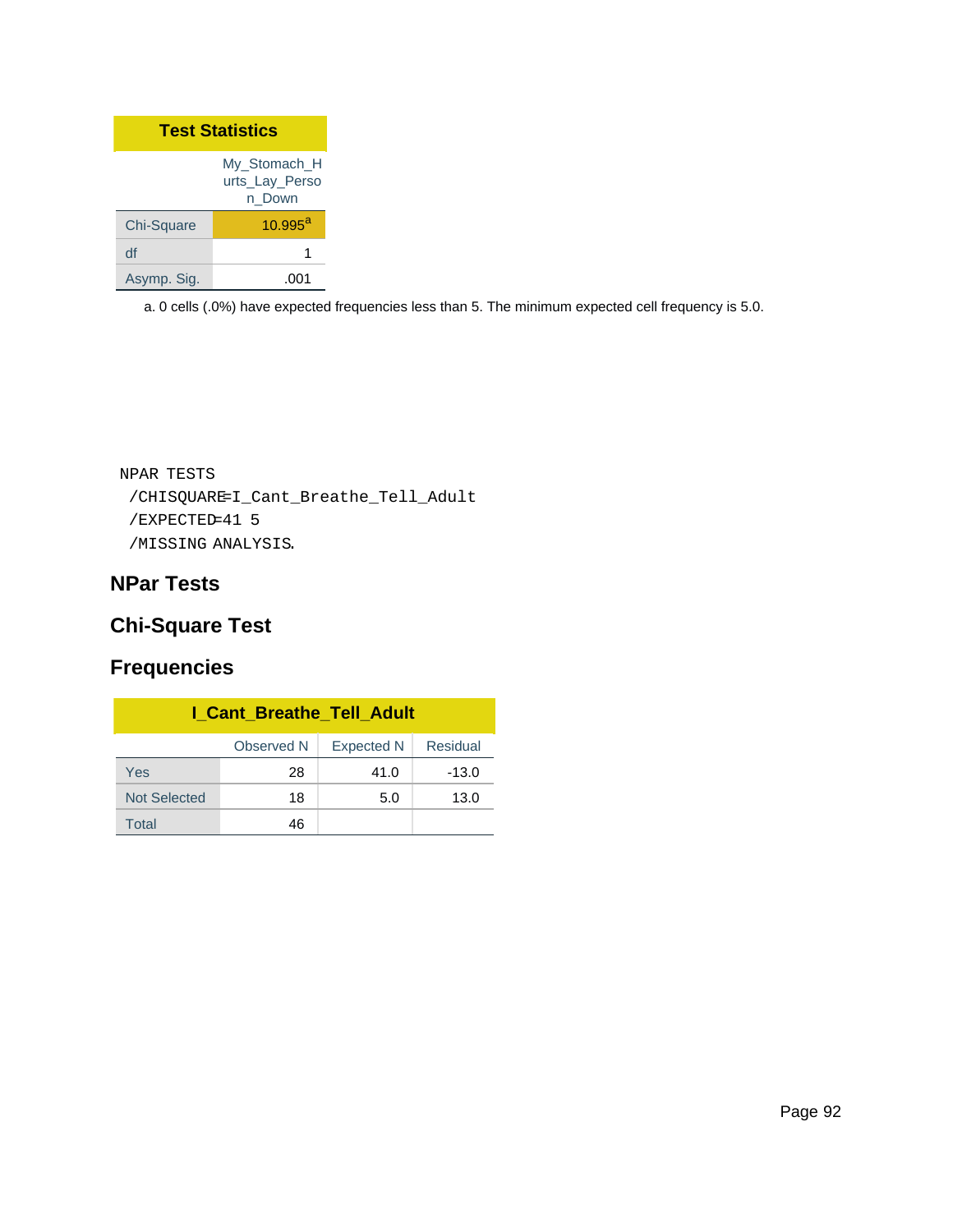| <b>Test Statistics</b>       |                  |
|------------------------------|------------------|
| I Cant Breathe<br>Tell Adult |                  |
| Chi-Square                   | $37.922^{\rm a}$ |
| df                           |                  |
| Asymp. Sig.                  |                  |

```
NPAR TESTS
 /CHISQUARE=I_Cant_Breathe_Call_000
 /EXPECTED=36 10
 /MISSING ANALYSIS.
```
## **NPar Tests**

## **Chi-Square Test**

| I Cant Breathe Call 000 |            |                   |          |
|-------------------------|------------|-------------------|----------|
|                         | Observed N | <b>Expected N</b> | Residual |
| Yes                     | 30         | 36.0              | $-6.0$   |
| <b>Not Selected</b>     | 16         | 10.0              | 6.0      |
| Total                   | 46         |                   |          |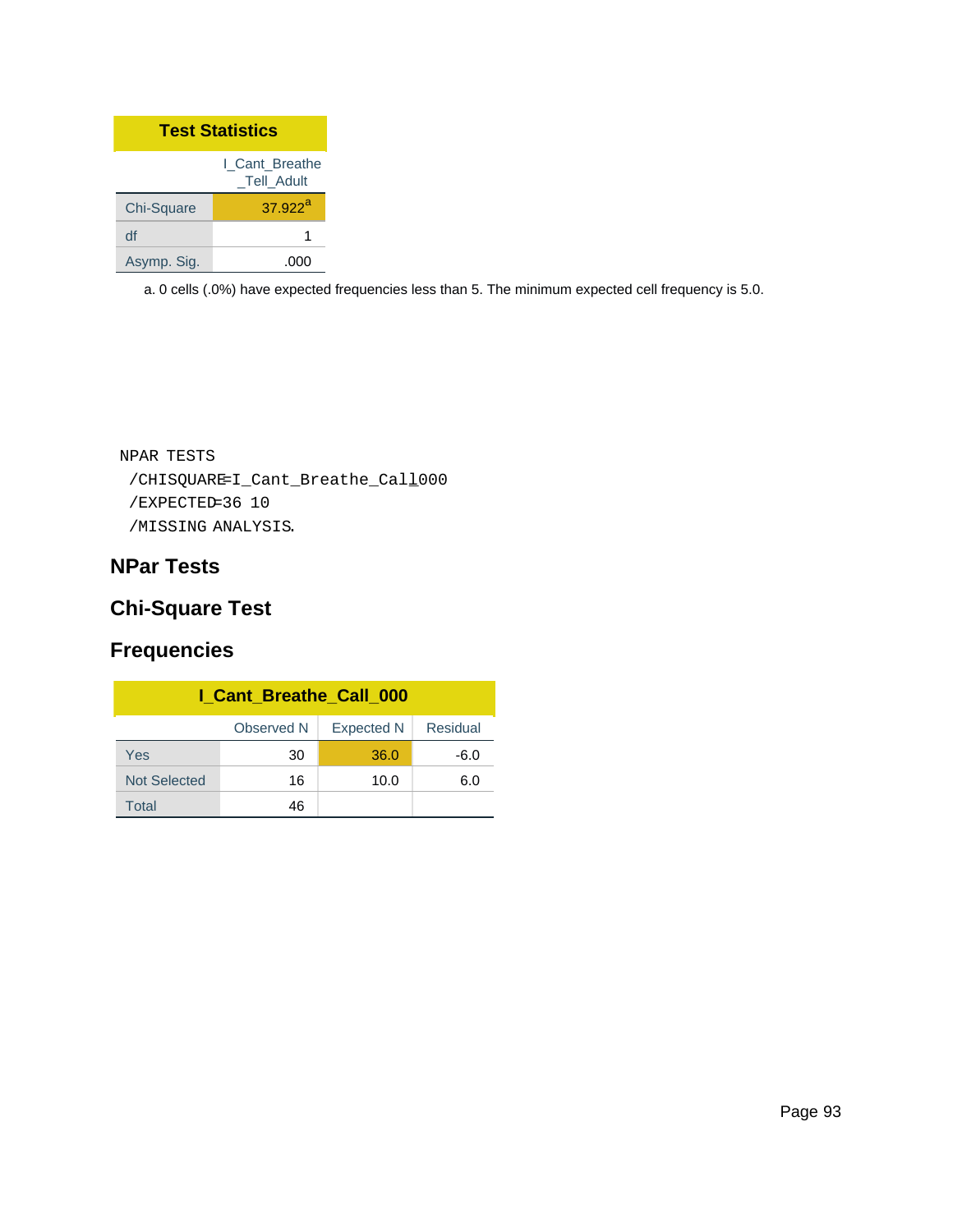| <b>Test Statistics</b>     |                    |  |
|----------------------------|--------------------|--|
| I Cant Breathe<br>Call 000 |                    |  |
| Chi-Square                 | 4.600 <sup>a</sup> |  |
| df                         |                    |  |
| Asymp. Sig.                | -032               |  |

```
NPAR TESTS
 /CHISQUARE=I_Cant_Breathe_Lay_Person_Down
 /EXPECTED=41 5
 /MISSING ANALYSIS.
```
## **NPar Tests**

## **Chi-Square Test**

| <b>I_Cant_Breathe_Lay_Person_Down</b>       |    |      |         |  |  |  |  |
|---------------------------------------------|----|------|---------|--|--|--|--|
| Observed N<br><b>Expected N</b><br>Residual |    |      |         |  |  |  |  |
| Yes                                         | 14 | 41.0 | $-27.0$ |  |  |  |  |
| <b>Not Selected</b>                         | 32 | 5.0  | 27.0    |  |  |  |  |
| Total                                       | 46 |      |         |  |  |  |  |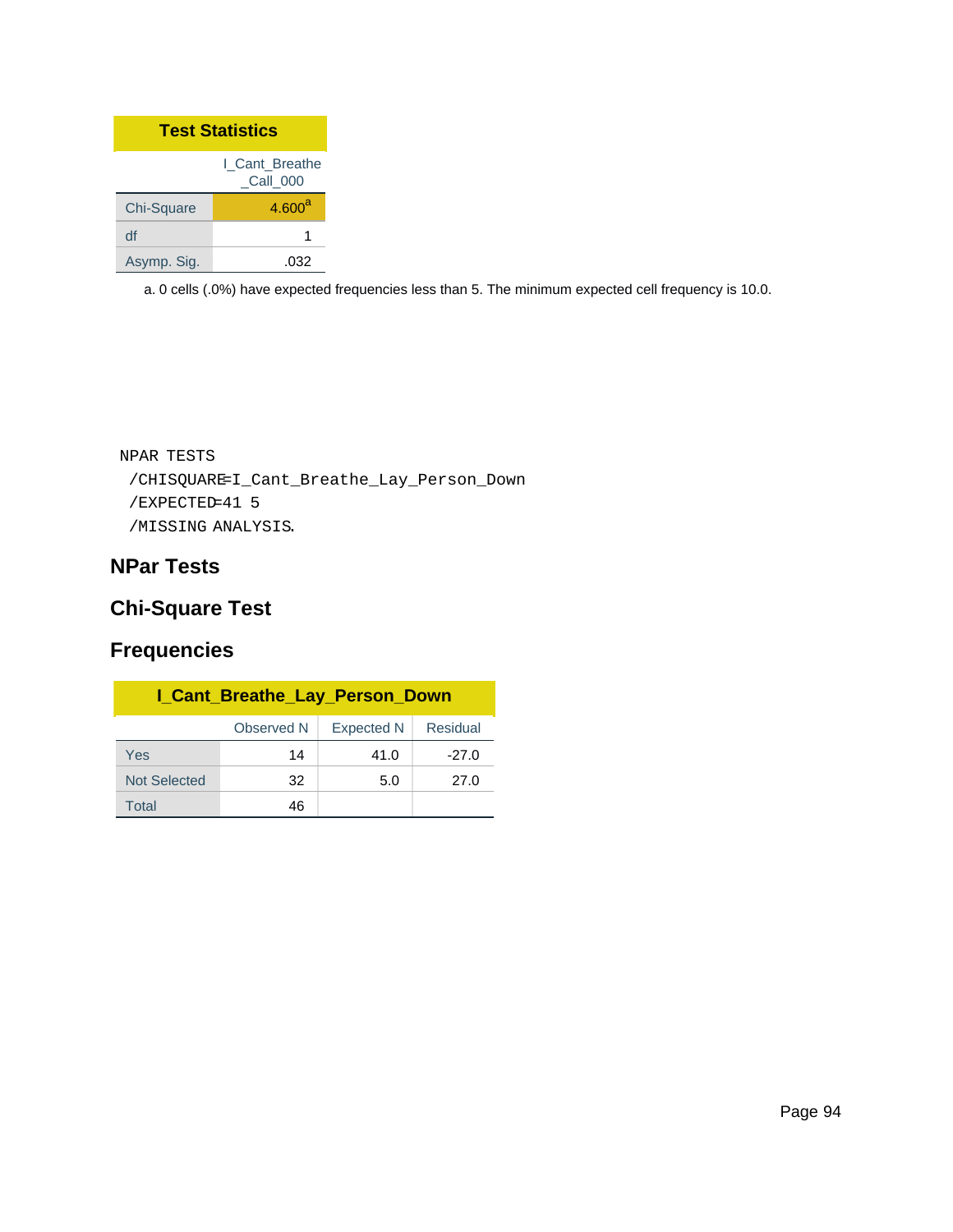| <b>Test Statistics</b> |                                        |  |  |  |
|------------------------|----------------------------------------|--|--|--|
|                        | I Cant Breathe<br>_Lay_Person_<br>Down |  |  |  |
| Chi-Square             | $163.580^{a}$                          |  |  |  |
| df                     | 1                                      |  |  |  |
| Asymp. Sig.            |                                        |  |  |  |

### FREQUENCIES VARIABLES=I\_Cant\_Breathe\_Epi\_Pen

/ORDER=ANALYSIS.

### **Frequencies**

| <b>Statistics</b> |                        |   |  |  |  |  |  |
|-------------------|------------------------|---|--|--|--|--|--|
|                   | I_Cant_Breathe_Epi_Pen |   |  |  |  |  |  |
| N                 | Valid                  |   |  |  |  |  |  |
|                   | <b>Missing</b>         | ว |  |  |  |  |  |

| <b>I_Cant_Breathe_Epi_Pen</b>                                         |                     |    |       |       |       |  |  |  |
|-----------------------------------------------------------------------|---------------------|----|-------|-------|-------|--|--|--|
| Cumulative<br><b>Valid Percent</b><br>Percent<br>Frequency<br>Percent |                     |    |       |       |       |  |  |  |
| Valid                                                                 | <b>Yes</b>          | 18 | 36.7  | 39.1  | 39.1  |  |  |  |
|                                                                       | <b>Not Selected</b> | 28 | 57.1  | 60.9  | 100.0 |  |  |  |
|                                                                       | Total               | 46 | 93.9  | 100.0 |       |  |  |  |
| <b>Missing</b>                                                        | <b>System</b>       | 3  | 6.1   |       |       |  |  |  |
| <b>Total</b>                                                          |                     | 49 | 100.0 |       |       |  |  |  |

NPAR TESTS /CHISQUARE=I\_Cant\_Breathe\_Epi\_Pen /EXPECTED=21 25 /MISSING ANALYSIS.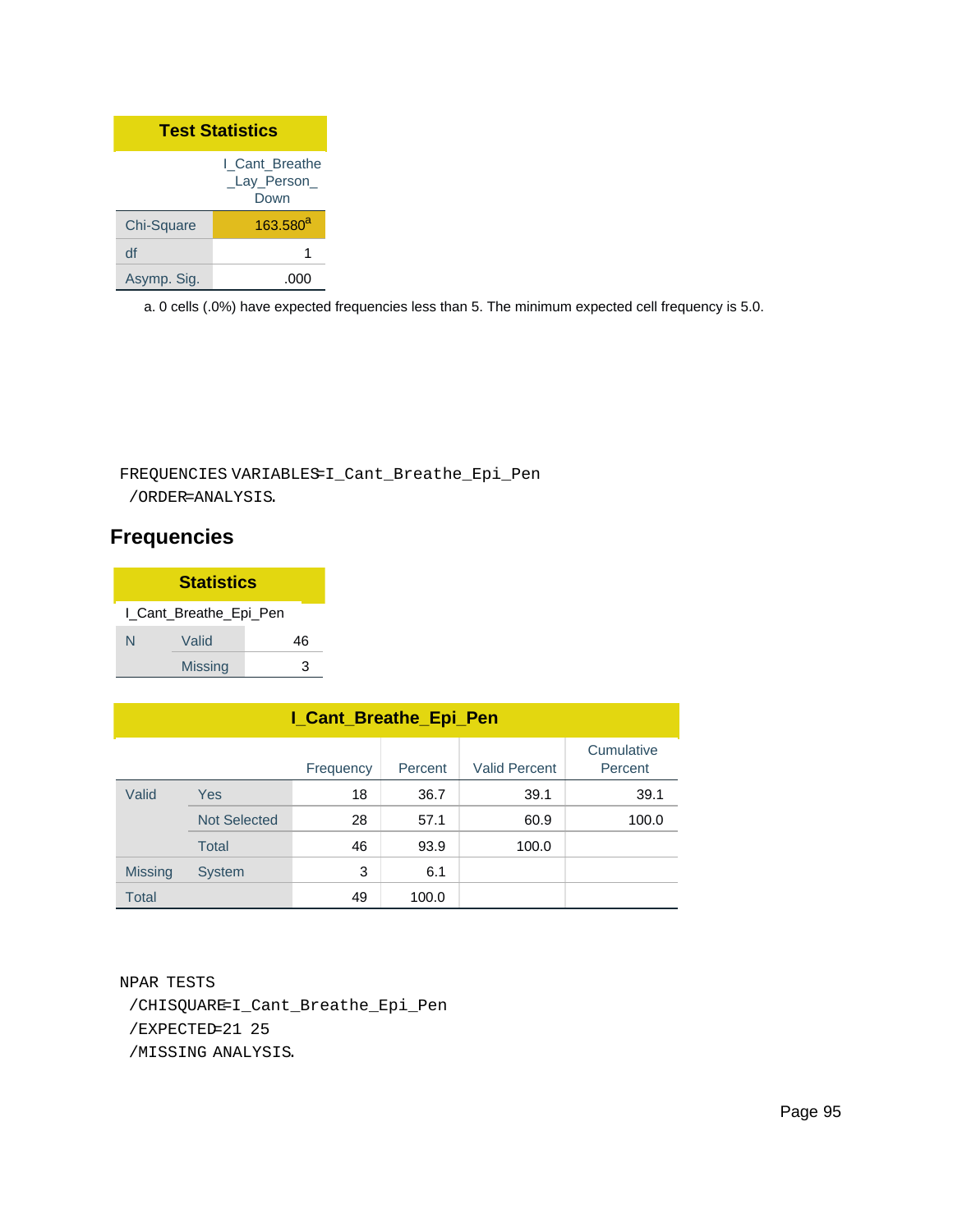#### **NPar Tests**

#### **Chi-Square Test**

### **Frequencies**

| <b>I_Cant_Breathe_Epi_Pen</b>               |    |      |        |  |  |  |  |
|---------------------------------------------|----|------|--------|--|--|--|--|
| Residual<br>Observed N<br><b>Expected N</b> |    |      |        |  |  |  |  |
| Yes                                         | 18 | 21.0 | $-3.0$ |  |  |  |  |
| <b>Not Selected</b>                         | 28 | 25.0 | 3.0    |  |  |  |  |
| Total                                       | 46 |      |        |  |  |  |  |

| <b>Test Statistics</b>    |                     |  |  |  |
|---------------------------|---------------------|--|--|--|
| I Cant Breathe<br>Epi Pen |                     |  |  |  |
| Chi-Square                | $.789$ <sup>a</sup> |  |  |  |
| df                        | 1                   |  |  |  |
| Asymp. Sig.               | .375                |  |  |  |

a. 0 cells (.0%) have expected frequencies less than 5. The minimum expected cell frequency is 21.0.

#### CROSSTABS

/TABLES=I\_Feel\_Itchy\_WaitI\_Feel\_Itchy\_Tell\_AdultI\_Feel\_Itchy\_Call\_000

 I\_Feel\_Itchy\_Lay\_Person\_DownI\_Feel\_Itchy\_Epi\_PenI\_Cant\_Breathe\_WaitI\_Ca nt\_Breathe\_Tell\_Adult

 I\_Cant\_Breathe\_Call\_000 I\_Cant\_Breathe\_Lay\_Person\_DownI\_Cant\_Breathe\_Epi\_ Pen My\_Stomach\_Hurts\_Wait

 My\_Stomach\_Hurts\_Tell\_AdultMy\_Stomach\_Hurts\_Call\_000 My\_Stomach\_Hurts\_Lay \_Person\_Down

My\_Stomach\_Hurts\_Epi\_PenBY School

/FORMAT=AVALUE TABLES

/STATISTICS=CHISQ

/CELLS=COUNT COLUMN

/COUNT ROUND CELL.

#### **Crosstabs**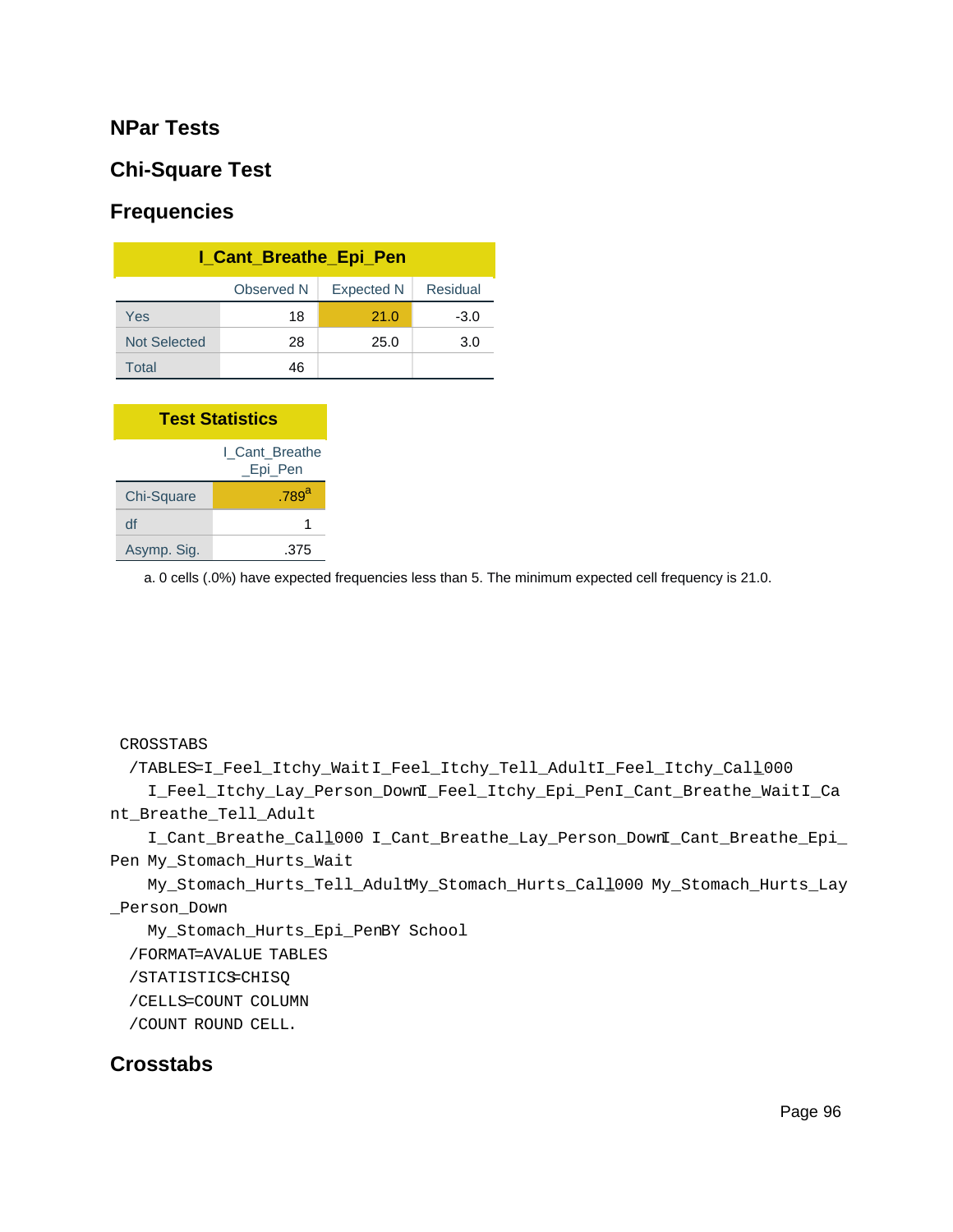## **I Feel Itchy - Wait by School Group**

| <b>Crosstab</b>          |                     |                 |                                           |                                        |        |  |
|--------------------------|---------------------|-----------------|-------------------------------------------|----------------------------------------|--------|--|
|                          |                     |                 |                                           | School                                 |        |  |
|                          |                     |                 | Lower Primary -<br>4th grade and<br>below | <b>Upper Primary</b><br>or High School | Total  |  |
| I_Feel_Itchy_Wait<br>Yes |                     | Count           | 2                                         | 4                                      | 6      |  |
|                          |                     | % within School | 8.3%                                      | 19.0%                                  | 13.3%  |  |
|                          | <b>Not Selected</b> | Count           | 22                                        | 17                                     | 39     |  |
|                          |                     | % within School | 91.7%                                     | 81.0%                                  | 86.7%  |  |
| <b>Total</b>             |                     | Count           | 24                                        | 21                                     | 45     |  |
|                          |                     | % within School | 100.0%                                    | 100.0%                                 | 100.0% |  |

#### **Chi-Square Tests**

|                                    | Value       | df | Asymptotic<br>Significance (2-<br>sided) | Exact Sig. (2-<br>sided) | Exact Sig. (1-<br>sided) |
|------------------------------------|-------------|----|------------------------------------------|--------------------------|--------------------------|
| Pearson Chi-Square                 | $1.113^{a}$ | 4  | .292                                     |                          |                          |
| Continuity Correction <sup>b</sup> | .379        | 1  | .538                                     |                          |                          |
| Likelihood Ratio                   | 1.122       | 1  | .289                                     |                          |                          |
| <b>Fisher's Exact Test</b>         |             |    |                                          | .396                     | .269                     |
| Linear-by-Linear<br>Association    | 1.088       |    | .297                                     |                          |                          |
| N of Valid Cases                   | 45          |    |                                          |                          |                          |

a. 2 cells (50.0%) have expected count less than 5. The minimum expected count is 2.80.

b. Computed only for a 2x2 table

# **I Feel Itchy - Tell an Adult by School**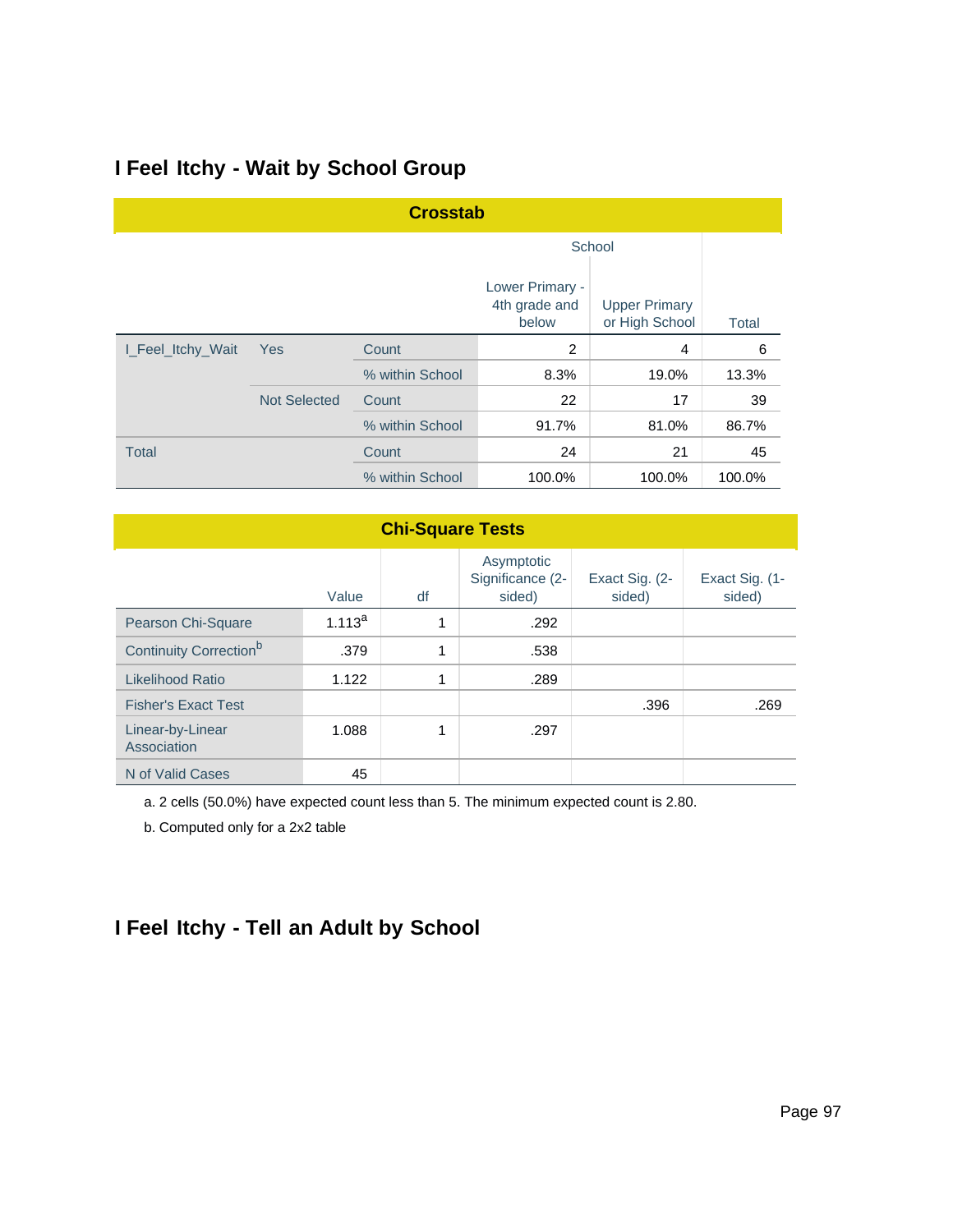| <b>Crosstab</b>         |                     |                 |                                           |                                        |        |  |  |
|-------------------------|---------------------|-----------------|-------------------------------------------|----------------------------------------|--------|--|--|
|                         |                     |                 |                                           | School                                 |        |  |  |
|                         |                     |                 | Lower Primary -<br>4th grade and<br>below | <b>Upper Primary</b><br>or High School | Total  |  |  |
| I_Feel_Itchy_Tell_Adult | Yes                 | Count           | 23                                        | 17                                     | 40     |  |  |
|                         |                     | % within School | 95.8%                                     | 81.0%                                  | 88.9%  |  |  |
|                         | <b>Not Selected</b> | Count           | 1                                         | $\overline{4}$                         | 5      |  |  |
|                         |                     | % within School | 4.2%                                      | 19.0%                                  | 11.1%  |  |  |
| <b>Total</b>            |                     | Count           | 24                                        | 21                                     | 45     |  |  |
|                         |                     | % within School | 100.0%                                    | 100.0%                                 | 100.0% |  |  |

|                                    | Value     | df | Asymptotic<br>Significance (2-<br>sided) | Exact Sig. (2-<br>sided) | Exact Sig. (1-<br>sided) |
|------------------------------------|-----------|----|------------------------------------------|--------------------------|--------------------------|
| Pearson Chi-Square                 | $2.511^a$ | 4  | .113                                     |                          |                          |
| Continuity Correction <sup>b</sup> | 1.230     | 1  | .267                                     |                          |                          |
| Likelihood Ratio                   | 2.631     | 1  | .105                                     |                          |                          |
| <b>Fisher's Exact Test</b>         |           |    |                                          | .169                     | .134                     |
| Linear-by-Linear<br>Association    | 2.455     |    | .117                                     |                          |                          |
| N of Valid Cases                   | 45        |    |                                          |                          |                          |

a. 2 cells (50.0%) have expected count less than 5. The minimum expected count is 2.33.

b. Computed only for a 2x2 table

# **I Feel Itchy - Lay Person Down by School**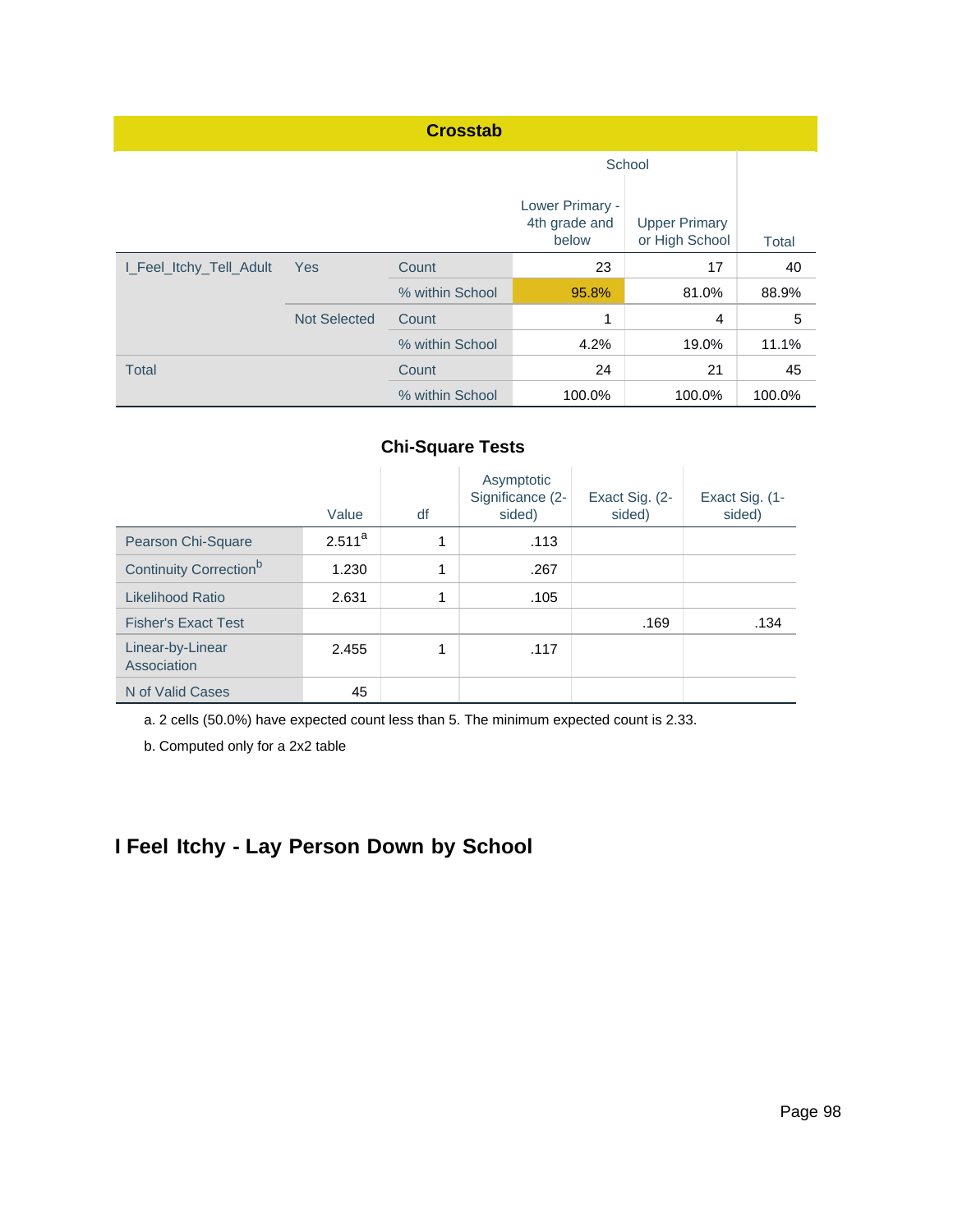#### **Crosstab**

|                          |                     |                 | Lower Primary -<br>4th grade and<br>below | <b>Upper Primary</b><br>or High School | <b>Total</b> |
|--------------------------|---------------------|-----------------|-------------------------------------------|----------------------------------------|--------------|
| I_Feel_Itchy_Lay_Person_ | Yes                 | Count           | 2                                         | 2                                      | 4            |
| Down                     |                     | % within School | 8.3%                                      | 9.5%                                   | 8.9%         |
|                          | <b>Not Selected</b> | Count           | 22                                        | 19                                     | 41           |
|                          |                     | % within School | 91.7%                                     | 90.5%                                  | 91.1%        |
| <b>Total</b>             |                     | Count           | 24                                        | 21                                     | 45           |
|                          |                     | % within School | 100.0%                                    | 100.0%                                 | 100.0%       |

#### **Chi-Square Tests**

|                                    | Value             | df | Asymptotic<br>Significance (2-<br>sided) | Exact Sig. (2-<br>sided) | Exact Sig. (1-<br>sided) |
|------------------------------------|-------------------|----|------------------------------------------|--------------------------|--------------------------|
| Pearson Chi-Square                 | .020 <sup>a</sup> | 4  | .889                                     |                          |                          |
| Continuity Correction <sup>b</sup> | .000              | 1  | 1.000                                    |                          |                          |
| Likelihood Ratio                   | .020              | 1  | .889                                     |                          |                          |
| <b>Fisher's Exact Test</b>         |                   |    |                                          | 1.000                    | .643                     |
| Linear-by-Linear<br>Association    | .019              | 4  | .890                                     |                          |                          |
| N of Valid Cases                   | 45                |    |                                          |                          |                          |

a. 2 cells (50.0%) have expected count less than 5. The minimum expected count is 1.87.

b. Computed only for a 2x2 table

# **I Can't Breathe - Tell an Adult by School**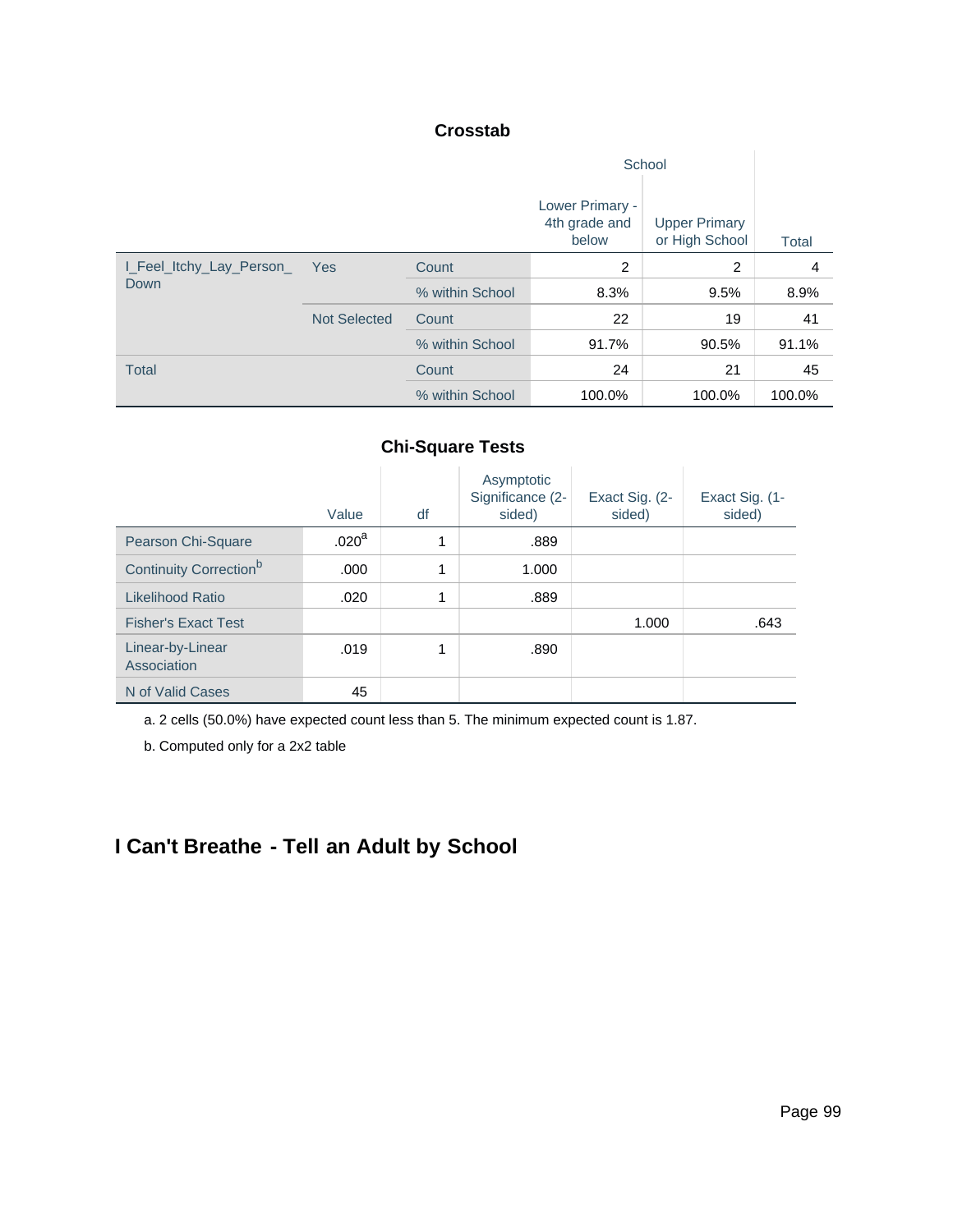|                           |                     | <b>Crosstab</b> |                                           |                                        |              |
|---------------------------|---------------------|-----------------|-------------------------------------------|----------------------------------------|--------------|
|                           |                     |                 |                                           |                                        |              |
|                           |                     |                 | Lower Primary -<br>4th grade and<br>below | <b>Upper Primary</b><br>or High School | <b>Total</b> |
| I_Cant_Breathe_Tell_Adult | <b>Yes</b>          | Count           | 15                                        | 12                                     | 27           |
|                           |                     | % within School | 62.5%                                     | 57.1%                                  | 60.0%        |
|                           | <b>Not Selected</b> | Count           | 9                                         | 9                                      | 18           |
|                           |                     | % within School | 37.5%                                     | 42.9%                                  | 40.0%        |
| <b>Total</b>              |                     | Count           | 24                                        | 21                                     | 45           |
|                           |                     | % within School | 100.0%                                    | 100.0%                                 | 100.0%       |

|                                    | Value             | df | Asymptotic<br>Significance (2-<br>sided) | Exact Sig. (2-<br>sided) | Exact Sig. (1-<br>sided) |
|------------------------------------|-------------------|----|------------------------------------------|--------------------------|--------------------------|
| Pearson Chi-Square                 | .134 <sup>a</sup> | 4  | .714                                     |                          |                          |
| Continuity Correction <sup>b</sup> | .004              | 1  | .951                                     |                          |                          |
| Likelihood Ratio                   | .134              | 1  | .714                                     |                          |                          |
| <b>Fisher's Exact Test</b>         |                   |    |                                          | .767                     | .475                     |
| Linear-by-Linear<br>Association    | .131              | 1  | .717                                     |                          |                          |
| N of Valid Cases                   | 45                |    |                                          |                          |                          |

a. 0 cells (.0%) have expected count less than 5. The minimum expected count is 8.40.

b. Computed only for a 2x2 table

# **I Can't Breathe - Call 000 by School**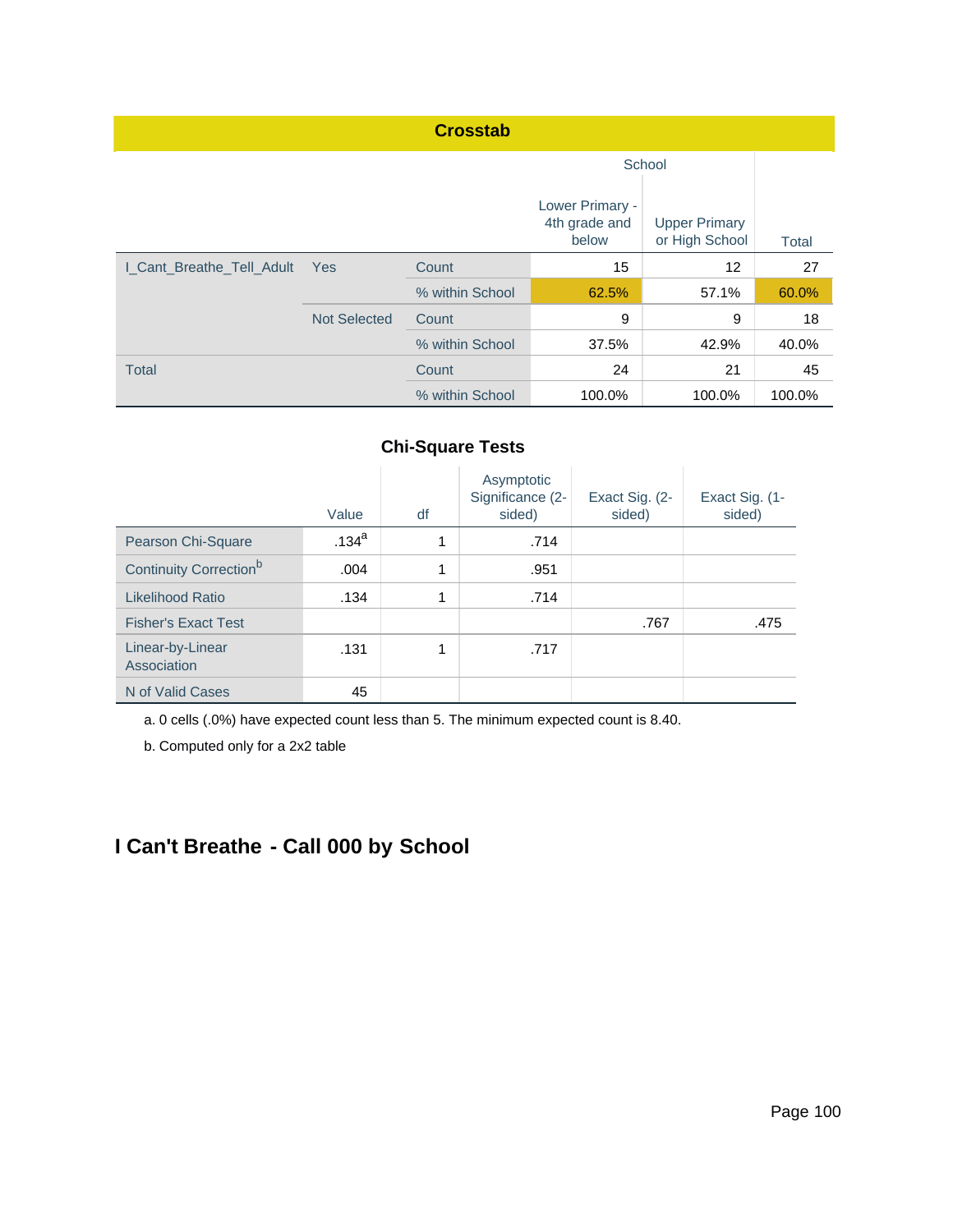| <b>Crosstab</b>         |                     |                 |                                           |                                        |  |  |  |  |
|-------------------------|---------------------|-----------------|-------------------------------------------|----------------------------------------|--|--|--|--|
|                         |                     |                 | School                                    |                                        |  |  |  |  |
|                         |                     |                 | Lower Primary -<br>4th grade and<br>below | <b>Upper Primary</b><br>or High School |  |  |  |  |
| I Cant Breathe Call 000 | <b>Yes</b>          |                 | 15                                        | 14                                     |  |  |  |  |
|                         |                     | % within School | 62.5%                                     | 66.7%                                  |  |  |  |  |
|                         | <b>Not Selected</b> | Count           | 9                                         | 7                                      |  |  |  |  |
|                         |                     | % within School | 37.5%                                     | 33.3%                                  |  |  |  |  |
| <b>Total</b>            |                     | Count           | 24                                        | 21                                     |  |  |  |  |
|                         |                     | % within School | 100.0%                                    | 100.0%                                 |  |  |  |  |

#### **Crosstab**

|                         |                     |                 | <b>Total</b> |
|-------------------------|---------------------|-----------------|--------------|
| I_Cant_Breathe_Call_000 | Yes                 | Count           | 29           |
|                         |                     | % within School | 64.4%        |
|                         | <b>Not Selected</b> | Count           | 16           |
|                         |                     | % within School | 35.6%        |
| <b>Total</b>            |                     | Count           | 45           |
|                         |                     | % within School | 100.0%       |

## **Chi-Square Tests**

|                                    | Value             | df | Asymptotic<br>Significance (2-<br>sided) | Exact Sig. (2-<br>sided) | Exact Sig. (1-<br>sided) |
|------------------------------------|-------------------|----|------------------------------------------|--------------------------|--------------------------|
| Pearson Chi-Square                 | .085 <sup>a</sup> | 4  | .771                                     |                          |                          |
| Continuity Correction <sup>b</sup> | .000              | 1  | 1.000                                    |                          |                          |
| Likelihood Ratio                   | .085              | 4  | .771                                     |                          |                          |
| <b>Fisher's Exact Test</b>         |                   |    |                                          | 1.000                    | .509                     |
| Linear-by-Linear<br>Association    | .083              | 4  | .773                                     |                          |                          |
| N of Valid Cases                   | 45                |    |                                          |                          |                          |

a. 0 cells (.0%) have expected count less than 5. The minimum expected count is 7.47.

b. Computed only for a 2x2 table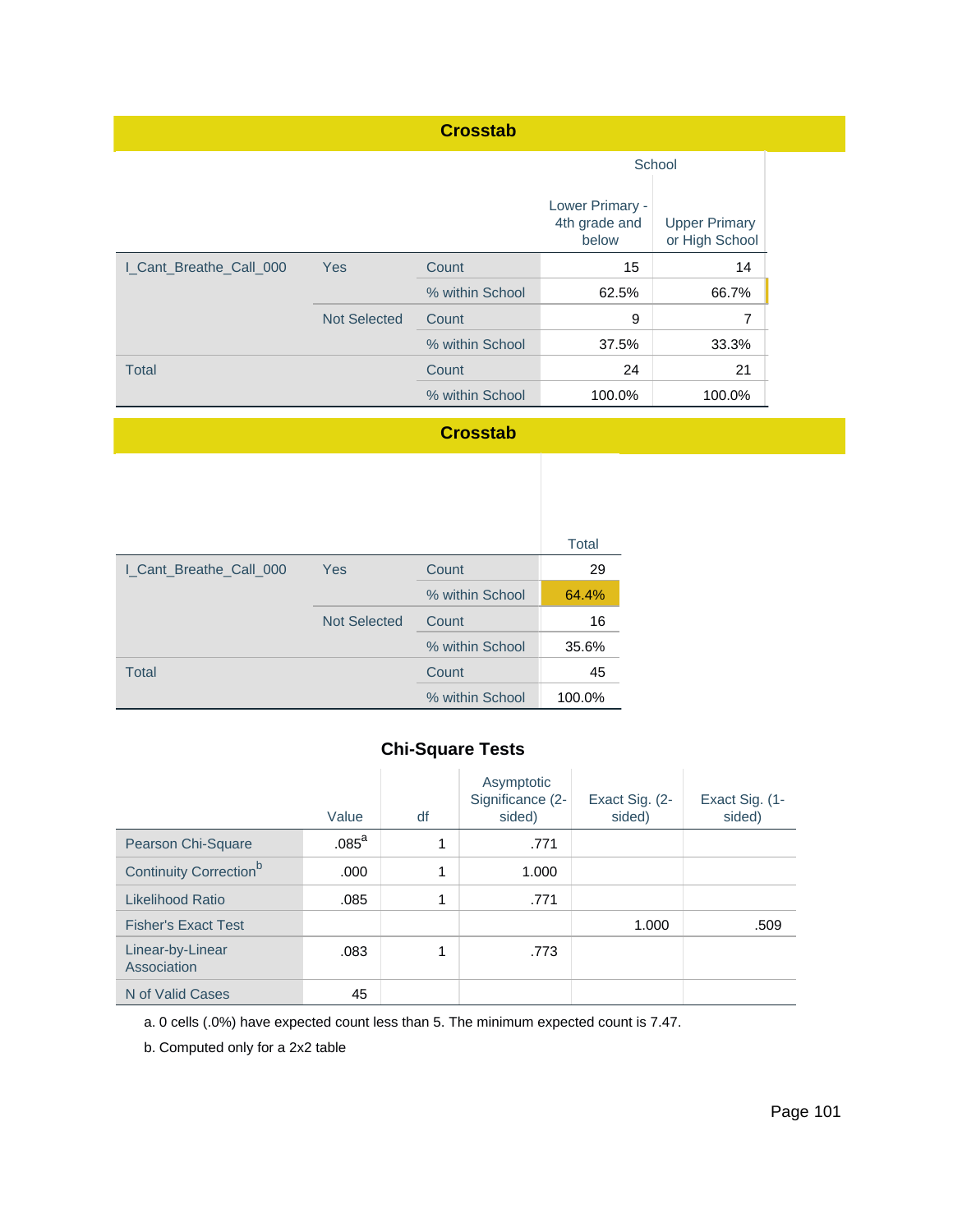## **I Can't Breathe - Lay Person Down by School**

| <b>Crosstab</b>          |                     |                 |                                           |                                        |        |  |  |  |
|--------------------------|---------------------|-----------------|-------------------------------------------|----------------------------------------|--------|--|--|--|
|                          |                     |                 | School                                    |                                        |        |  |  |  |
|                          |                     |                 | Lower Primary -<br>4th grade and<br>below | <b>Upper Primary</b><br>or High School | Total  |  |  |  |
| I_Cant_Breathe_Lay_P Yes |                     | Count           | 7                                         | 7                                      | 14     |  |  |  |
| erson Down               |                     | % within School | 29.2%                                     | 33.3%                                  | 31.1%  |  |  |  |
|                          | <b>Not Selected</b> | Count           | 17                                        | 14                                     | 31     |  |  |  |
|                          |                     | % within School | 70.8%                                     | 66.7%                                  | 68.9%  |  |  |  |
| <b>Total</b>             |                     | Count           | 24                                        | 21                                     | 45     |  |  |  |
|                          |                     | % within School | 100.0%                                    | 100.0%                                 | 100.0% |  |  |  |

#### **Chi-Square Tests**

|                                    | Value             | df | Asymptotic<br>Significance (2-<br>sided) | Exact Sig. (2-<br>sided) | Exact Sig. (1-<br>sided) |
|------------------------------------|-------------------|----|------------------------------------------|--------------------------|--------------------------|
| Pearson Chi-Square                 | .091 <sup>a</sup> | 1  | .763                                     |                          |                          |
| Continuity Correction <sup>b</sup> | .000              | 1  | 1.000                                    |                          |                          |
| Likelihood Ratio                   | .091              | 1  | .763                                     |                          |                          |
| <b>Fisher's Exact Test</b>         |                   |    |                                          | 1.000                    | .507                     |
| Linear-by-Linear<br>Association    | .089              |    | .766                                     |                          |                          |
| N of Valid Cases                   | 45                |    |                                          |                          |                          |

a. 0 cells (.0%) have expected count less than 5. The minimum expected count is 6.53.

b. Computed only for a 2x2 table

# **I\_Can't\_Breathe\_Epi\_Pen by School**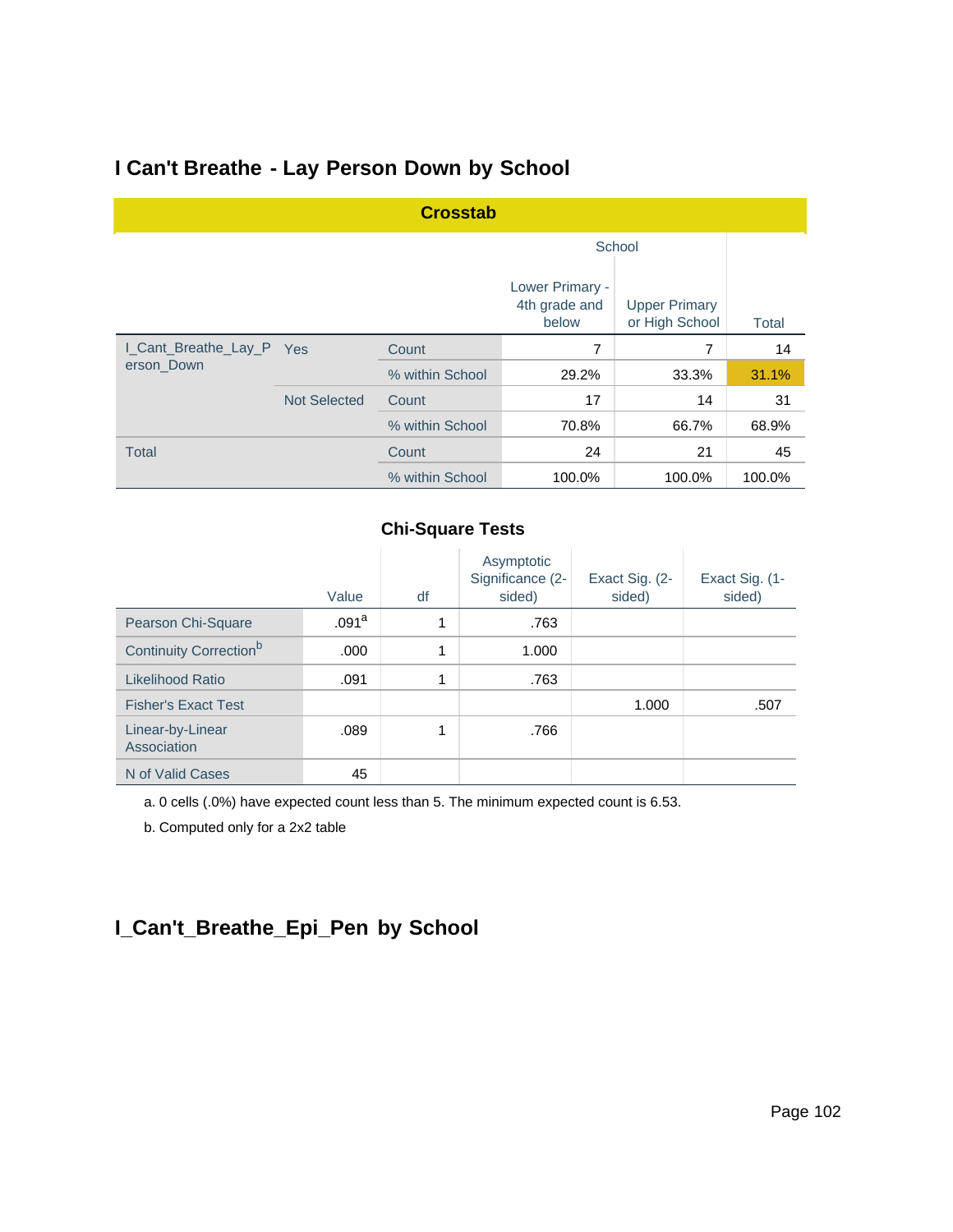| <b>Crosstab</b>        |                     |                 |                                           |                                        |        |  |  |  |
|------------------------|---------------------|-----------------|-------------------------------------------|----------------------------------------|--------|--|--|--|
|                        |                     |                 | School                                    |                                        |        |  |  |  |
|                        |                     |                 | Lower Primary -<br>4th grade and<br>below | <b>Upper Primary</b><br>or High School | Total  |  |  |  |
| I_Cant_Breathe_Epi_Pen | Yes                 |                 | 9                                         | 8                                      | 17     |  |  |  |
|                        |                     | % within School | 37.5%                                     | 38.1%                                  | 37.8%  |  |  |  |
|                        | <b>Not Selected</b> | Count           | 15                                        | 13                                     | 28     |  |  |  |
|                        |                     | % within School | 62.5%                                     | 61.9%                                  | 62.2%  |  |  |  |
| <b>Total</b>           |                     | Count           | 24                                        | 21                                     | 45     |  |  |  |
|                        |                     | % within School | 100.0%                                    | 100.0%                                 | 100.0% |  |  |  |

|                                    | Value             | df | Asymptotic<br>Significance (2-<br>sided) | Exact Sig. (2-<br>sided) | Exact Sig. (1-<br>sided) |
|------------------------------------|-------------------|----|------------------------------------------|--------------------------|--------------------------|
| Pearson Chi-Square                 | .002 <sup>a</sup> | 4  | .967                                     |                          |                          |
| Continuity Correction <sup>b</sup> | .000              | 1  | 1.000                                    |                          |                          |
| Likelihood Ratio                   | .002              | 1  | .967                                     |                          |                          |
| <b>Fisher's Exact Test</b>         |                   |    |                                          | 1.000                    | .604                     |
| Linear-by-Linear<br>Association    | .002              | 4  | .968                                     |                          |                          |
| N of Valid Cases                   | 45                |    |                                          |                          |                          |

a. 0 cells (.0%) have expected count less than 5. The minimum expected count is 7.93.

b. Computed only for a 2x2 table

# **My Stomach Hurts - Wait by School**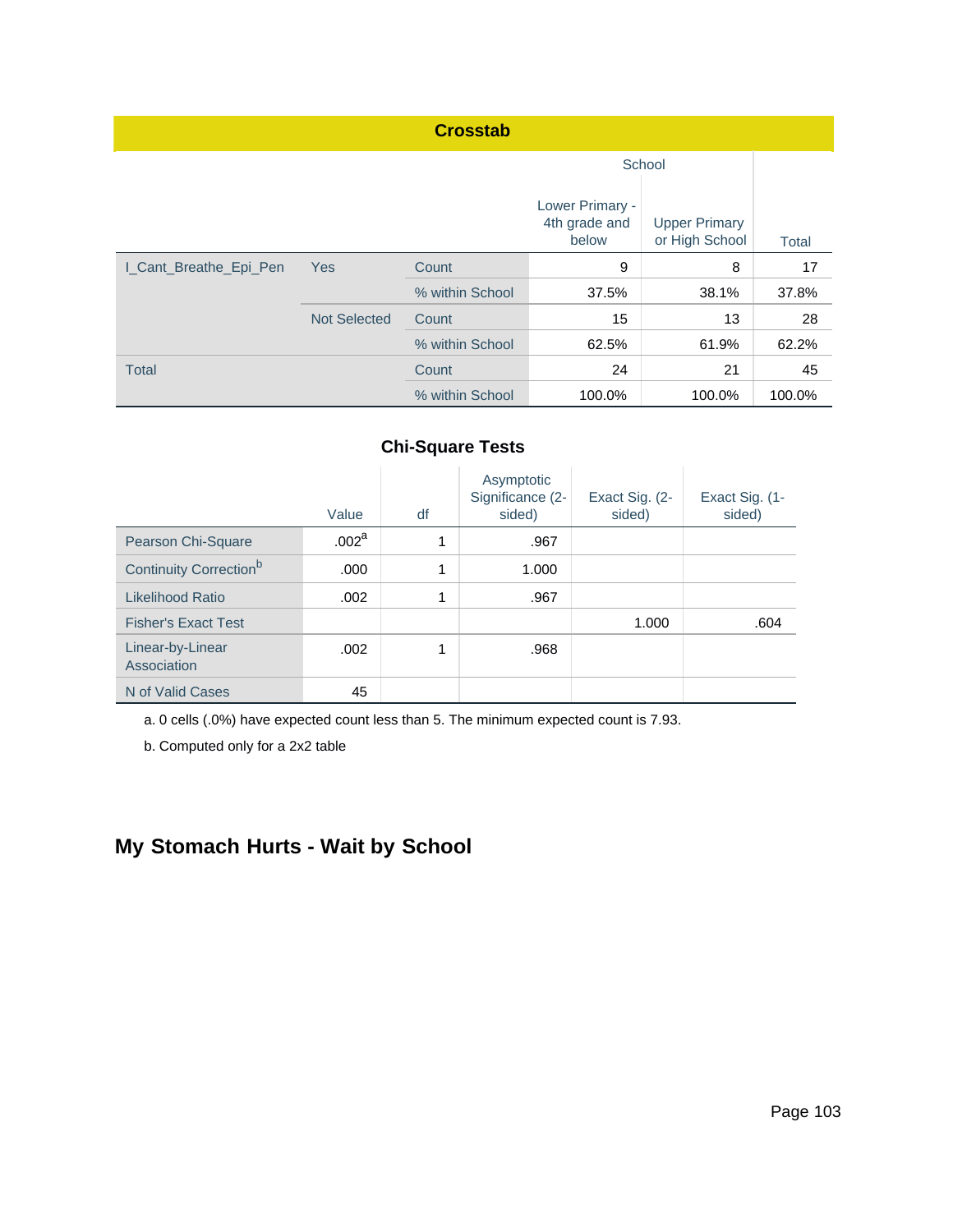|                       |                     | <b>Crosstab</b> |                                           |                                        |        |
|-----------------------|---------------------|-----------------|-------------------------------------------|----------------------------------------|--------|
|                       |                     |                 | School                                    |                                        |        |
|                       |                     |                 | Lower Primary -<br>4th grade and<br>below | <b>Upper Primary</b><br>or High School | Total  |
| My_Stomach_Hurts_Wait | <b>Yes</b>          | Count           | $\mathbf 0$                               | 2                                      | 2      |
|                       |                     | % within School | $0.0\%$                                   | 9.5%                                   | 4.4%   |
|                       | <b>Not Selected</b> | Count           | 24                                        | 19                                     | 43     |
|                       |                     | % within School | 100.0%                                    | 90.5%                                  | 95.6%  |
| <b>Total</b>          |                     | Count           | 24                                        | 21                                     | 45     |
|                       |                     | % within School | 100.0%                                    | 100.0%                                 | 100.0% |

|                                    | Value       | df | Asymptotic<br>Significance (2-<br>sided) | Exact Sig. (2-<br>sided) | Exact Sig. (1-<br>sided) |
|------------------------------------|-------------|----|------------------------------------------|--------------------------|--------------------------|
| Pearson Chi-Square                 | $2.392^{a}$ | 4  | .122                                     |                          |                          |
| Continuity Correction <sup>b</sup> | .675        | 1  | .411                                     |                          |                          |
| Likelihood Ratio                   | 3.155       | 1  | .076                                     |                          |                          |
| <b>Fisher's Exact Test</b>         |             |    |                                          | .212                     | .212                     |
| Linear-by-Linear<br>Association    | 2.339       | 1  | .126                                     |                          |                          |
| N of Valid Cases                   | 45          |    |                                          |                          |                          |

a. 2 cells (50.0%) have expected count less than 5. The minimum expected count is .93.

b. Computed only for a 2x2 table

# **My Stomach Hurts - Tell an Adult by School**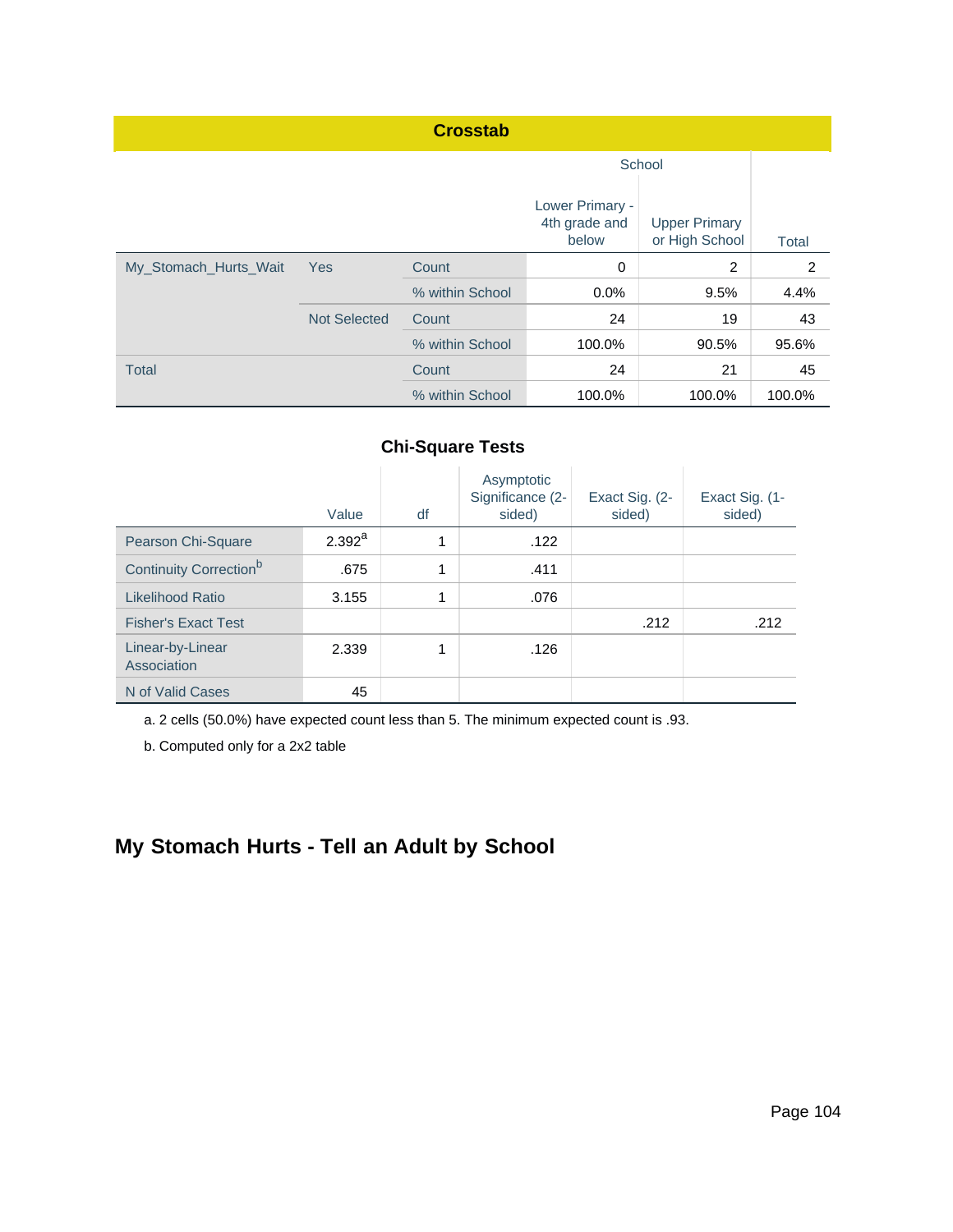|                             |                     | <b>Crosstab</b> |                                           |                                        |              |
|-----------------------------|---------------------|-----------------|-------------------------------------------|----------------------------------------|--------------|
|                             |                     | School          |                                           |                                        |              |
|                             |                     |                 | Lower Primary -<br>4th grade and<br>below | <b>Upper Primary</b><br>or High School | <b>Total</b> |
| My_Stomach_Hurts_Tell_A Yes |                     | Count           | 24                                        | 15                                     | 39           |
| dult                        |                     | % within School | 100.0%                                    | 71.4%                                  | 86.7%        |
|                             | <b>Not Selected</b> | Count           | 0                                         | 6                                      | 6            |
|                             |                     | % within School | 0.0%                                      | 28.6%                                  | 13.3%        |
| <b>Total</b>                |                     | Count           | 24                                        | 21                                     | 45           |
|                             |                     | % within School | 100.0%                                    | 100.0%                                 | 100.0%       |

|                                    | Value     | df | Asymptotic<br>Significance (2-<br>sided) | Exact Sig. (2-<br>sided) | Exact Sig. (1-<br>sided) |
|------------------------------------|-----------|----|------------------------------------------|--------------------------|--------------------------|
| Pearson Chi-Square                 | $7.912^a$ | 4  | .005                                     |                          |                          |
| Continuity Correction <sup>b</sup> | 5.633     | 1  | .018                                     |                          |                          |
| Likelihood Ratio                   | 10.213    | 1  | .001                                     |                          |                          |
| <b>Fisher's Exact Test</b>         |           |    |                                          | .007                     | .007                     |
| Linear-by-Linear<br>Association    | 7.736     |    | .005                                     |                          |                          |
| N of Valid Cases                   | 45        |    |                                          |                          |                          |

a. 2 cells (50.0%) have expected count less than 5. The minimum expected count is 2.80.

b. Computed only for a 2x2 table

# **My Stomach Hurts - Lay Person Down by School**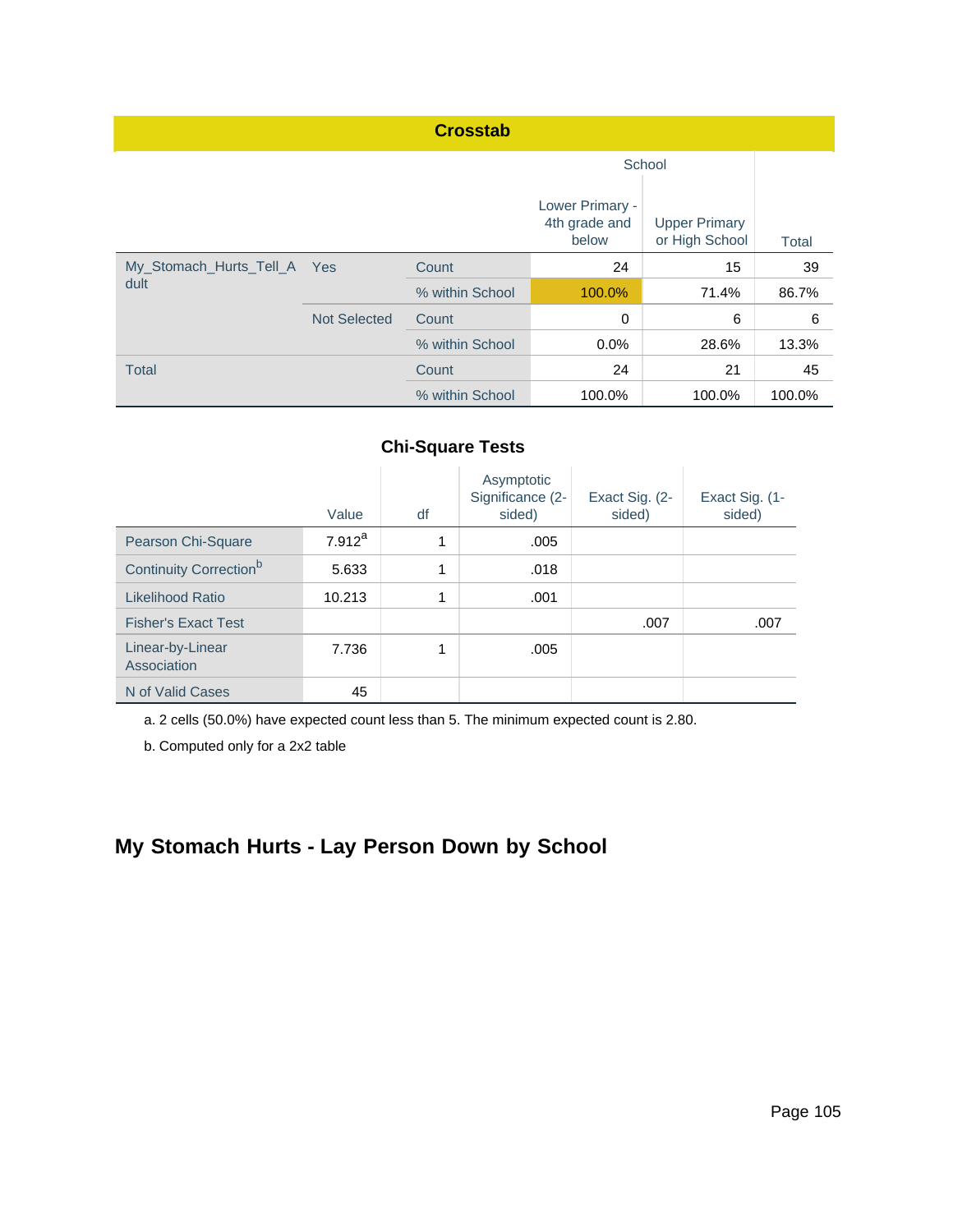| <b>Crosstab</b>                      |                     |                 |                                           |                                        |        |  |  |
|--------------------------------------|---------------------|-----------------|-------------------------------------------|----------------------------------------|--------|--|--|
|                                      |                     |                 | School                                    |                                        |        |  |  |
|                                      |                     |                 | Lower Primary -<br>4th grade and<br>below | <b>Upper Primary</b><br>or High School | Total  |  |  |
| My_Stomach_Hurts_Lay_P<br>erson_Down | <b>Yes</b>          | Count           | 3                                         | 9                                      | 12     |  |  |
|                                      |                     | % within School | 12.5%                                     | 42.9%                                  | 26.7%  |  |  |
|                                      | <b>Not Selected</b> | Count           | 21                                        | $12 \overline{ }$                      | 33     |  |  |
|                                      |                     | % within School | 87.5%                                     | 57.1%                                  | 73.3%  |  |  |
| <b>Total</b>                         |                     | Count           | 24                                        | 21                                     | 45     |  |  |
|                                      |                     | % within School | 100.0%                                    | 100.0%                                 | 100.0% |  |  |

|                                    | Value       | df | Asymptotic<br>Significance (2-<br>sided) | Exact Sig. (2-<br>sided) | Exact Sig. (1-<br>sided) |
|------------------------------------|-------------|----|------------------------------------------|--------------------------|--------------------------|
| Pearson Chi-Square                 | $5.278^{a}$ | 1  | .022                                     |                          |                          |
| Continuity Correction <sup>b</sup> | 3.840       | 1  | .050                                     |                          |                          |
| Likelihood Ratio                   | 5.425       | 1  | .020                                     |                          |                          |
| <b>Fisher's Exact Test</b>         |             |    |                                          | .041                     | .024                     |
| Linear-by-Linear<br>Association    | 5.161       | 4  | .023                                     |                          |                          |
| N of Valid Cases                   | 45          |    |                                          |                          |                          |

a. 0 cells (.0%) have expected count less than 5. The minimum expected count is 5.60.

b. Computed only for a 2x2 table

CROSSTABS

 /TABLES=I\_Feel\_Itchy\_WaitI\_Feel\_Itchy\_Tell\_AdultI\_Feel\_Itchy\_Call\_000 I\_Feel\_Itchy\_Lay\_Person\_DownI\_Feel\_Itchy\_Epi\_PenI\_Cant\_Breathe\_WaitI\_Ca nt\_Breathe\_Tell\_Adult

 I\_Cant\_Breathe\_Call\_000 I\_Cant\_Breathe\_Lay\_Person\_DownI\_Cant\_Breathe\_Epi\_ Pen My\_Stomach\_Hurts\_Wait

 My\_Stomach\_Hurts\_Tell\_AdultMy\_Stomach\_Hurts\_Call\_000 My\_Stomach\_Hurts\_Lay \_Person\_Down

My\_Stomach\_Hurts\_Epi\_PenBY Gender

/FORMAT=AVALUE TABLES

/STATISTICS=CHISQ CORR D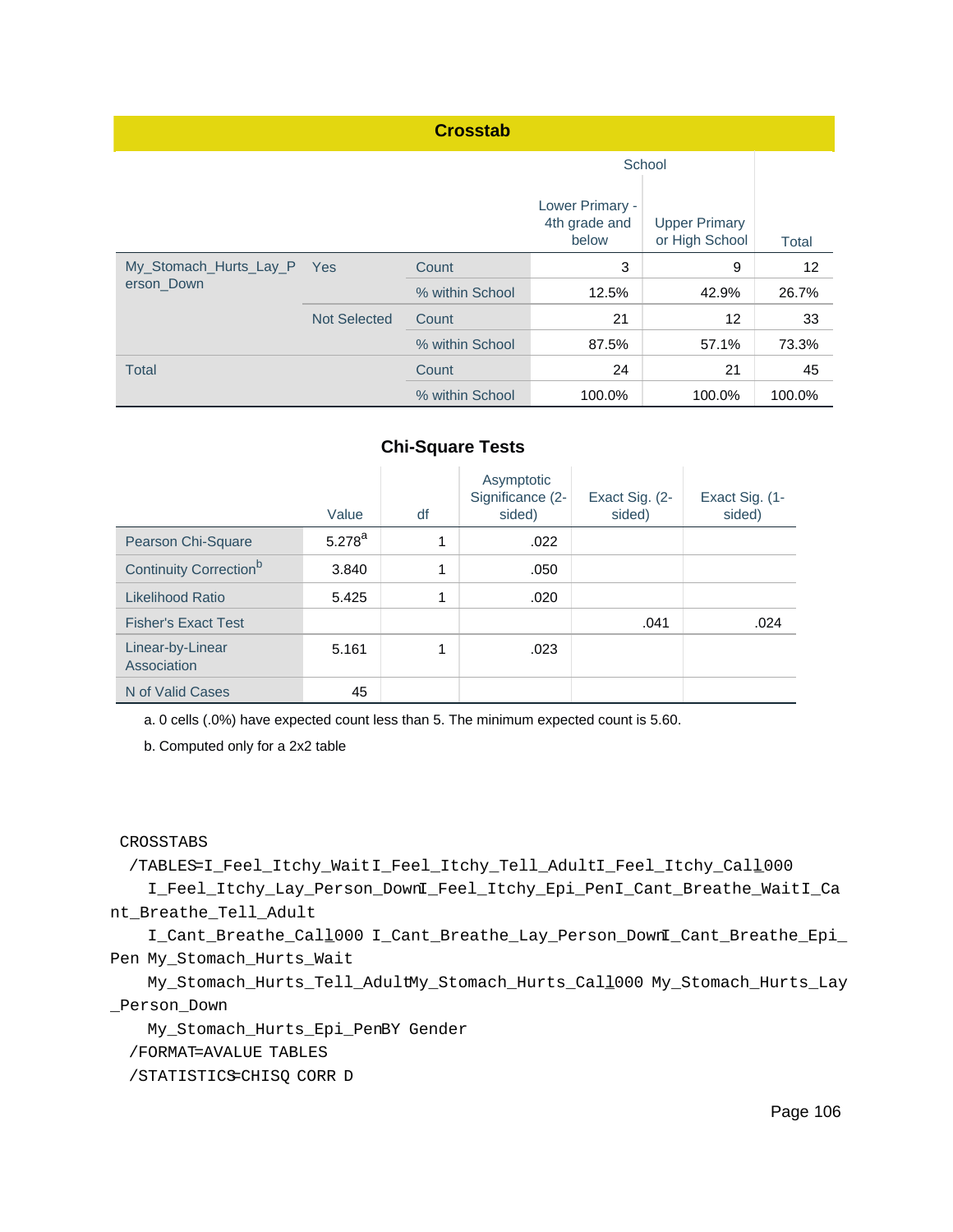```
 /CELLS=COUNT EXPECTED ROW TOTAL
/COUNT ROUND CELL
/BARCHART.
```
## **Crosstabs**

# **I Feel Itchy - Wait by Gender**

| <b>Crosstab</b>   |                     |                            |       |               |              |  |  |
|-------------------|---------------------|----------------------------|-------|---------------|--------------|--|--|
|                   |                     |                            |       |               |              |  |  |
|                   |                     |                            | Girl  | <b>Boy</b>    | <b>Total</b> |  |  |
| I_Feel_Itchy_Wait | Yes                 | Count                      | 4     | $\mathcal{P}$ | 6            |  |  |
|                   |                     | <b>Expected Count</b>      | 1.7   | 4.3           | 6.0          |  |  |
|                   |                     | % within I_Feel_Itchy_Wait | 66.7% | 33.3%         | 100.0%       |  |  |
|                   |                     | % of Total                 | 8.9%  | 4.4%          | 13.3%        |  |  |
|                   | <b>Not Selected</b> | Count                      | 9     | 30            | 39           |  |  |
|                   |                     | <b>Expected Count</b>      | 11.3  | 27.7          | 39.0         |  |  |
|                   |                     | % within I_Feel_Itchy_Wait | 23.1% | 76.9%         | 100.0%       |  |  |
|                   |                     | % of Total                 | 20.0% | 66.7%         | 86.7%        |  |  |
| <b>Total</b>      |                     | Count                      | 13    | 32            | 45           |  |  |
|                   |                     | <b>Expected Count</b>      | 13.0  | 32.0          | 45.0         |  |  |
|                   |                     | % within I_Feel_Itchy_Wait | 28.9% | 71.1%         | 100.0%       |  |  |
|                   |                     | % of Total                 | 28.9% | 71.1%         | 100.0%       |  |  |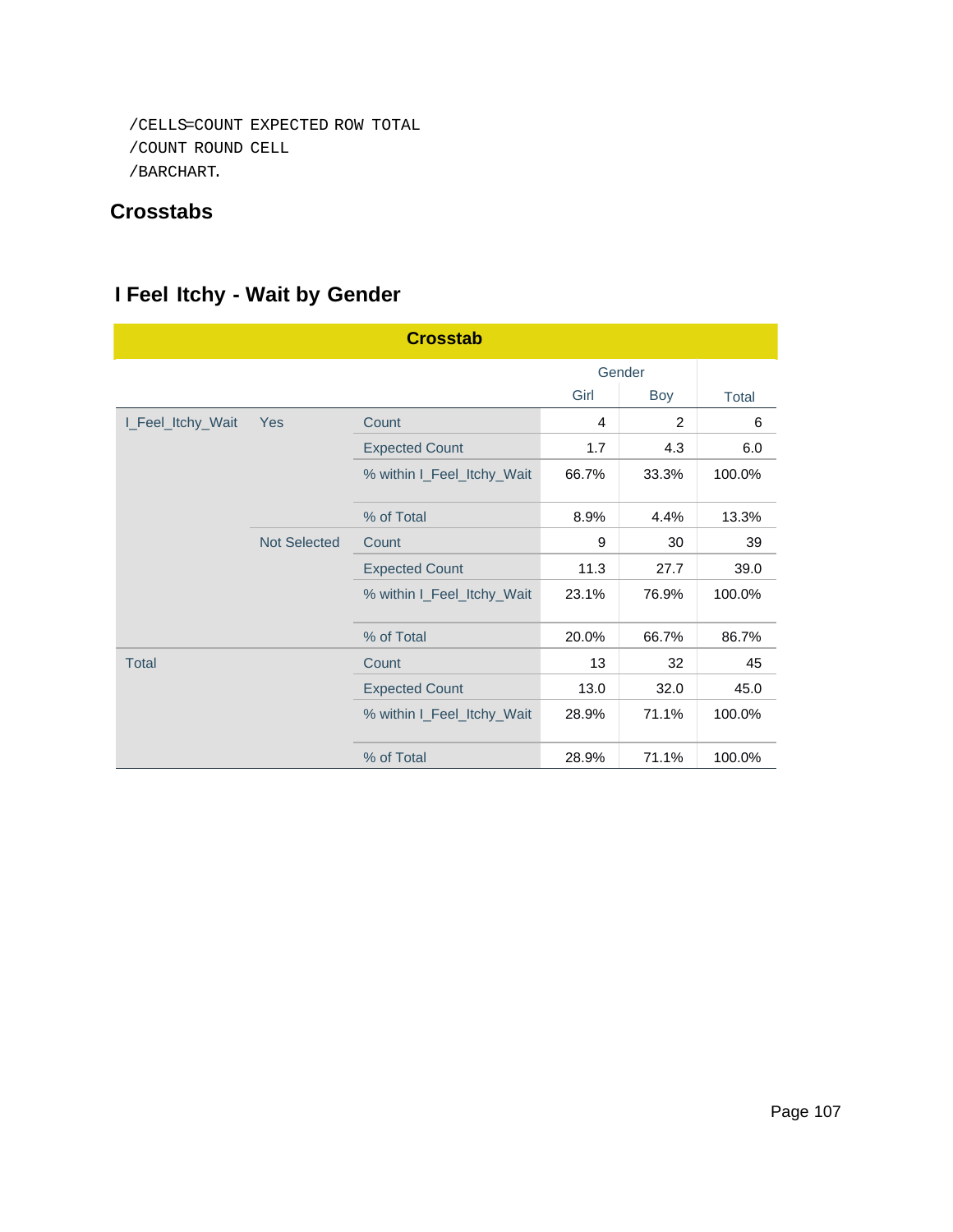| <b>Chi-Square Tests</b>            |             |    |                                          |                          |                          |  |  |
|------------------------------------|-------------|----|------------------------------------------|--------------------------|--------------------------|--|--|
|                                    | Value       | df | Asymptotic<br>Significance (2-<br>sided) | Exact Sig. (2-<br>sided) | Exact Sig. (1-<br>sided) |  |  |
| Pearson Chi-Square                 | $4.810^{a}$ | 1  | .028                                     |                          |                          |  |  |
| Continuity Correction <sup>b</sup> | 2.922       | 1  | .087                                     |                          |                          |  |  |
| Likelihood Ratio                   | 4.330       | 1  | .037                                     |                          |                          |  |  |
| <b>Fisher's Exact Test</b>         |             |    |                                          | .049                     | .049                     |  |  |
| Linear-by-Linear<br>Association    | 4.703       | 1  | .030                                     |                          |                          |  |  |
| N of Valid Cases                   | 45          |    |                                          |                          |                          |  |  |

a. 2 cells (50.0%) have expected count less than 5. The minimum expected count is 1.73.

b. Computed only for a 2x2 table



# **I Feel Itchy - Tell an Adult by Gender**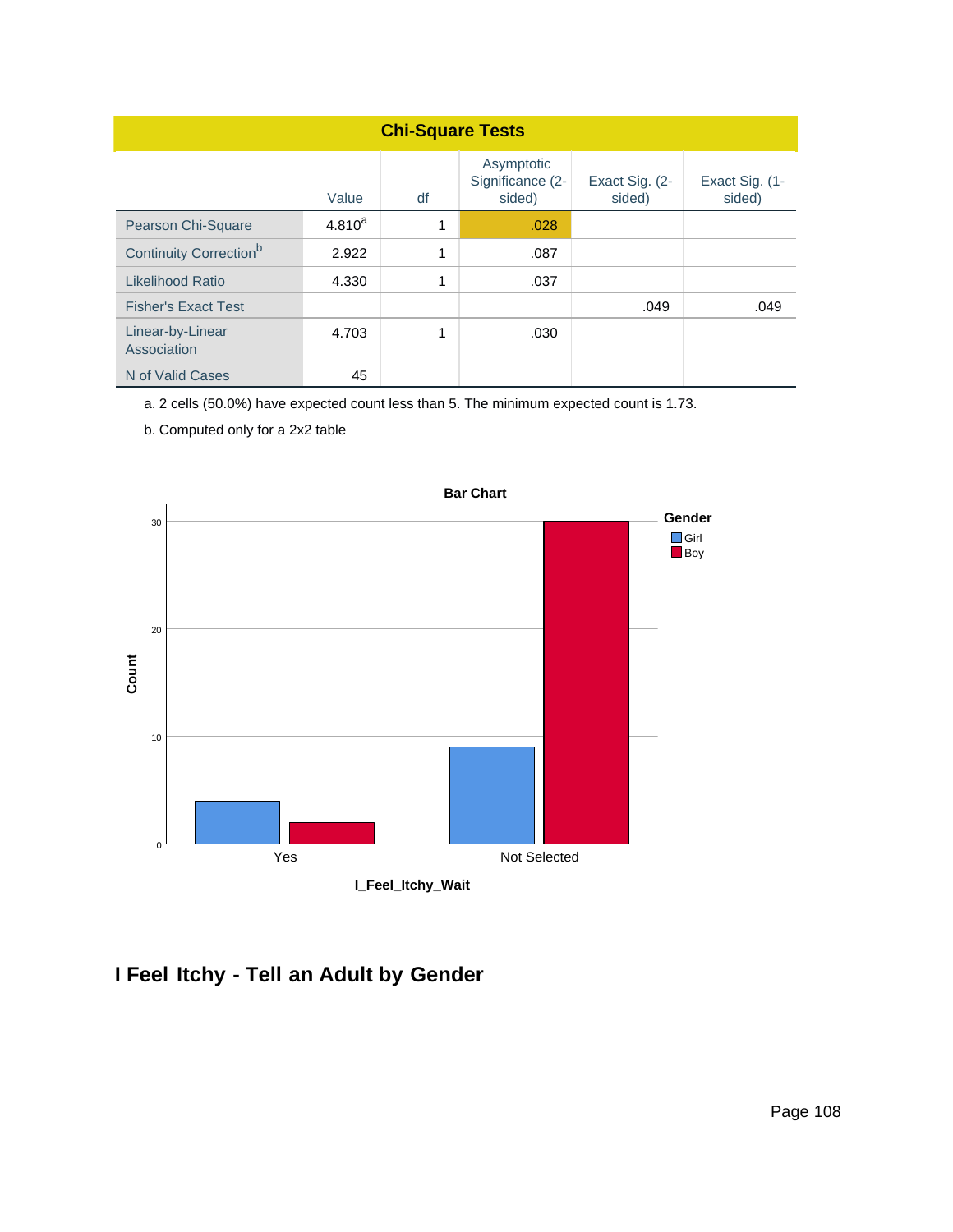| <b>Crosstab</b>         |                     |                                     |       |                |        |  |  |
|-------------------------|---------------------|-------------------------------------|-------|----------------|--------|--|--|
|                         |                     |                                     |       | Gender         |        |  |  |
|                         |                     |                                     | Girl  | Boy            | Total  |  |  |
| I_Feel_Itchy_Tell_Adult | <b>Yes</b>          | Count                               | 10    | 30             | 40     |  |  |
|                         |                     | <b>Expected Count</b>               | 11.6  | 28.4           | 40.0   |  |  |
|                         |                     | % within<br>I_Feel_Itchy_Tell_Adult | 25.0% | 75.0%          | 100.0% |  |  |
|                         |                     | % of Total                          | 22.2% | 66.7%          | 88.9%  |  |  |
|                         | <b>Not Selected</b> | Count                               | 3     | $\overline{2}$ | 5      |  |  |
|                         |                     | <b>Expected Count</b>               | 1.4   | 3.6            | 5.0    |  |  |
|                         |                     | % within<br>I_Feel_Itchy_Tell_Adult | 60.0% | 40.0%          | 100.0% |  |  |
|                         |                     | % of Total                          | 6.7%  | 4.4%           | 11.1%  |  |  |
| <b>Total</b>            |                     | Count                               | 13    | 32             | 45     |  |  |
|                         |                     | <b>Expected Count</b>               | 13.0  | 32.0           | 45.0   |  |  |
|                         |                     | % within<br>I_Feel_Itchy_Tell_Adult | 28.9% | 71.1%          | 100.0% |  |  |
|                         |                     | % of Total                          | 28.9% | 71.1%          | 100.0% |  |  |

|                                    | Value       | df | Asymptotic<br>Significance (2-<br>sided) | Exact Sig. (2-<br>sided) | Exact Sig. (1-<br>sided) |
|------------------------------------|-------------|----|------------------------------------------|--------------------------|--------------------------|
| Pearson Chi-Square                 | $2.650^{a}$ | 1  | .104                                     |                          |                          |
| Continuity Correction <sup>b</sup> | 1.220       | 1  | .269                                     |                          |                          |
| Likelihood Ratio                   | 2.387       | 1  | .122                                     |                          |                          |
| <b>Fisher's Exact Test</b>         |             |    |                                          | .136                     | .136                     |
| Linear-by-Linear<br>Association    | 2.591       |    | .107                                     |                          |                          |
| N of Valid Cases                   | 45          |    |                                          |                          |                          |

a. 2 cells (50.0%) have expected count less than 5. The minimum expected count is 1.44.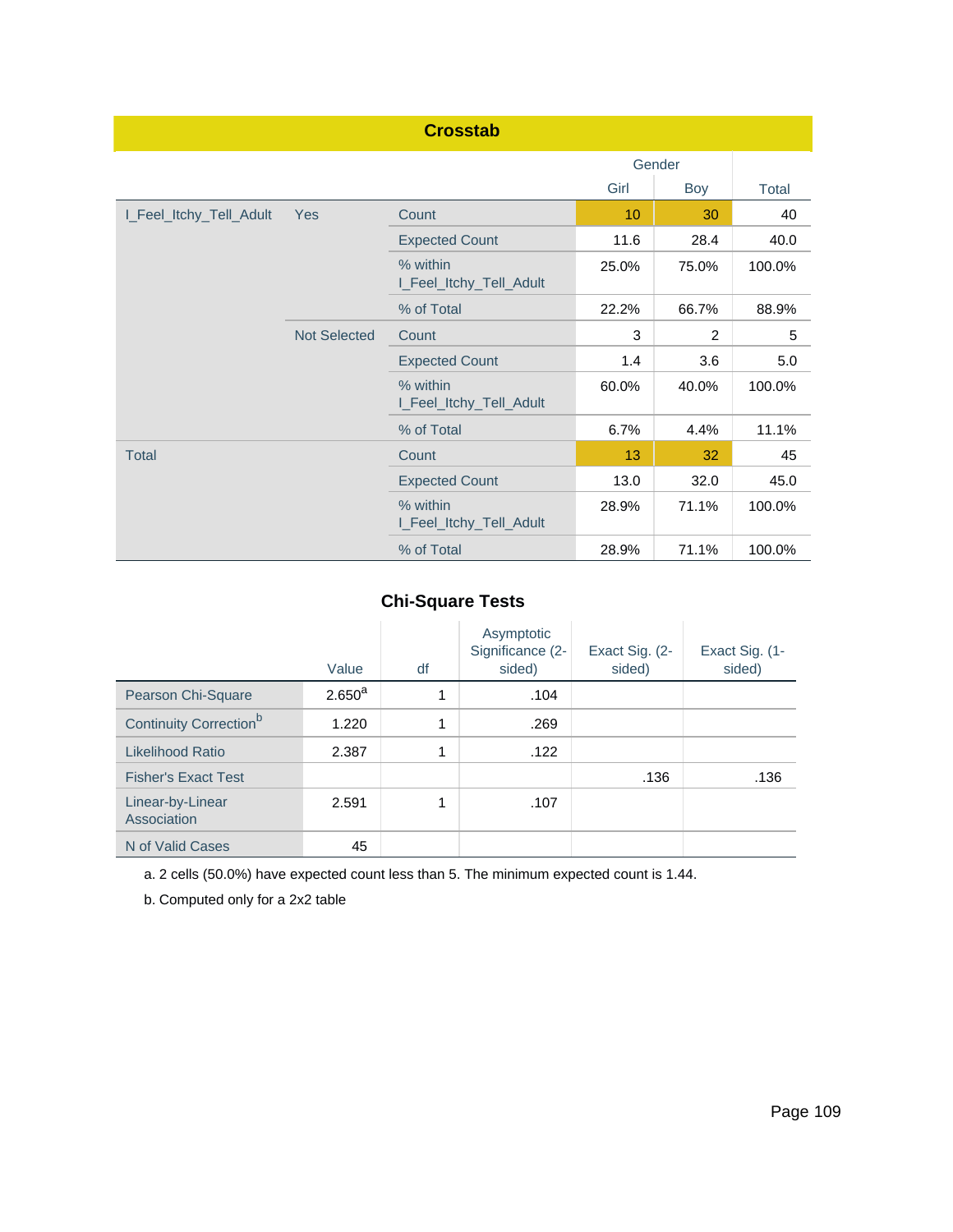

## **I Feel Itchy - Call 000 by Gender**

| <b>Crosstab</b>       |                     |                                   |       |        |        |  |  |  |  |
|-----------------------|---------------------|-----------------------------------|-------|--------|--------|--|--|--|--|
|                       |                     |                                   |       | Gender |        |  |  |  |  |
|                       |                     |                                   | Girl  | Boy    | Total  |  |  |  |  |
| I_Feel_Itchy_Call_000 | <b>Not Selected</b> | Count                             | 13    | 32     | 45     |  |  |  |  |
|                       |                     | <b>Expected Count</b>             | 13.0  | 32.0   | 45.0   |  |  |  |  |
|                       |                     | % within<br>I_Feel_Itchy_Call_000 | 28.9% | 71.1%  | 100.0% |  |  |  |  |
|                       |                     | % of Total                        | 28.9% | 71.1%  | 100.0% |  |  |  |  |
| Total                 |                     | Count                             | 13    | 32     | 45     |  |  |  |  |
|                       |                     | <b>Expected Count</b>             | 13.0  | 32.0   | 45.0   |  |  |  |  |
|                       |                     | % within<br>I_Feel_Itchy_Call_000 | 28.9% | 71.1%  | 100.0% |  |  |  |  |
|                       |                     | % of Total                        | 28.9% | 71.1%  | 100.0% |  |  |  |  |

## **I Feel Itchy - Lay Person Down by Gender**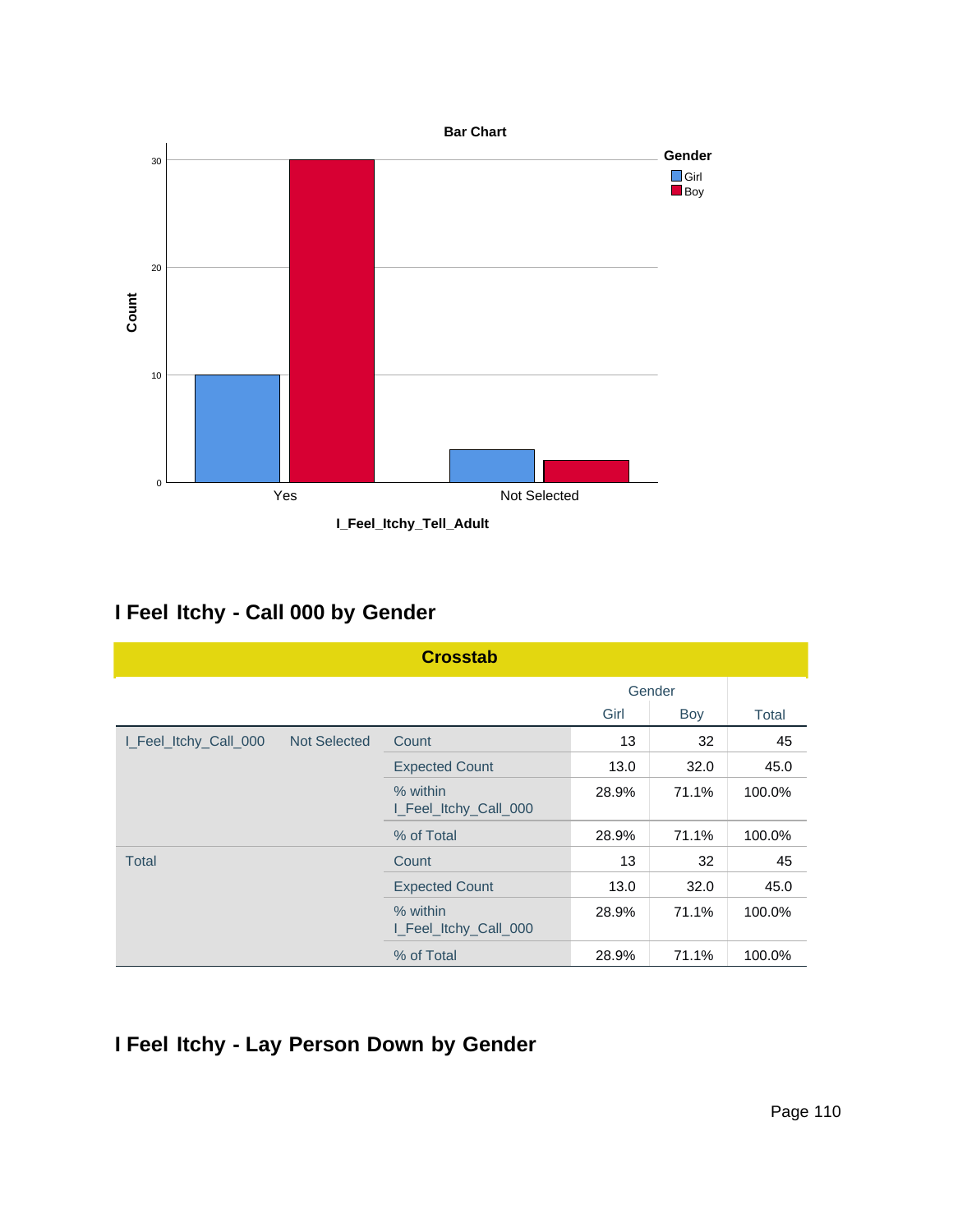|                          |              | <b>Crosstab</b>                              |       |        |        |
|--------------------------|--------------|----------------------------------------------|-------|--------|--------|
|                          |              |                                              |       | Gender |        |
|                          |              |                                              | Girl  | Boy    | Total  |
| I_Feel_Itchy_Lay_Person_ | Yes          | Count                                        | 1     | 3      | 4      |
| Down                     |              | <b>Expected Count</b>                        | 1.2   | 2.8    | 4.0    |
|                          |              | % within<br>I_Feel_Itchy_Lay_Person_<br>Down | 25.0% | 75.0%  | 100.0% |
|                          |              | % of Total                                   | 2.2%  | 6.7%   | 8.9%   |
|                          | Not Selected | Count                                        | 12    | 29     | 41     |
|                          |              | <b>Expected Count</b>                        | 11.8  | 29.2   | 41.0   |
|                          |              | % within<br>I_Feel_Itchy_Lay_Person_<br>Down | 29.3% | 70.7%  | 100.0% |
|                          |              | % of Total                                   | 26.7% | 64.4%  | 91.1%  |
| <b>Total</b>             |              | Count                                        | 13    | 32     | 45     |
|                          |              | <b>Expected Count</b>                        | 13.0  | 32.0   | 45.0   |
|                          |              | % within<br>I_Feel_Itchy_Lay_Person_<br>Down | 28.9% | 71.1%  | 100.0% |
|                          |              | % of Total                                   | 28.9% | 71.1%  | 100.0% |

|                                    | Value             | df | Asymptotic<br>Significance (2-<br>sided) | Exact Sig. (2-<br>sided) | Exact Sig. (1-<br>sided) |
|------------------------------------|-------------------|----|------------------------------------------|--------------------------|--------------------------|
| Pearson Chi-Square                 | .032 <sup>a</sup> | 1  | .857                                     |                          |                          |
| Continuity Correction <sup>b</sup> | .000              | 1  | 1.000                                    |                          |                          |
| Likelihood Ratio                   | .033              | 1  | .855                                     |                          |                          |
| <b>Fisher's Exact Test</b>         |                   |    |                                          | 1.000                    | .674                     |
| Linear-by-Linear<br>Association    | .032              | 1  | .859                                     |                          |                          |
| N of Valid Cases                   | 45                |    |                                          |                          |                          |

a. 2 cells (50.0%) have expected count less than 5. The minimum expected count is 1.16.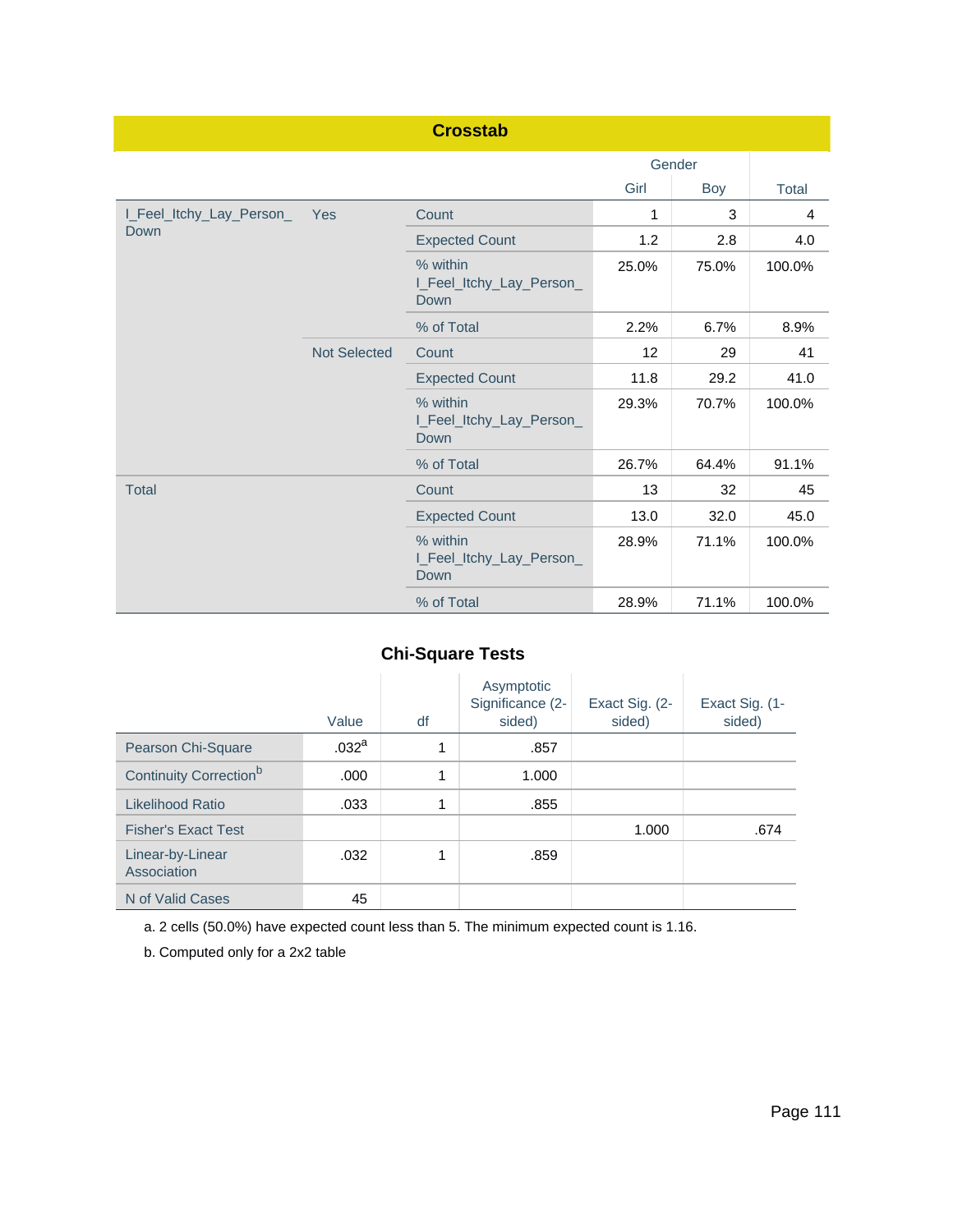

**I\_Feel\_Itchy\_Lay\_Person\_Down**

## **I Feel Itchy - Use Epi-Pen by Gender**

|                      |                     | <b>Crosstab</b>                  |       |        |        |
|----------------------|---------------------|----------------------------------|-------|--------|--------|
|                      |                     |                                  |       | Gender |        |
|                      |                     |                                  | Girl  | Boy    | Total  |
| I_Feel_Itchy_Epi_Pen | <b>Not Selected</b> | Count                            | 13    | 32     | 45     |
|                      |                     | <b>Expected Count</b>            | 13.0  | 32.0   | 45.0   |
|                      |                     | % within<br>I_Feel_Itchy_Epi_Pen | 28.9% | 71.1%  | 100.0% |
|                      |                     | % of Total                       | 28.9% | 71.1%  | 100.0% |
| Total                |                     | Count                            | 13    | 32     | 45     |
|                      |                     | <b>Expected Count</b>            | 13.0  | 32.0   | 45.0   |
|                      |                     | % within<br>I_Feel_Itchy_Epi_Pen | 28.9% | 71.1%  | 100.0% |
|                      |                     | % of Total                       | 28.9% | 71.1%  | 100.0% |

## **I Can't Breathe - Wait by Gender**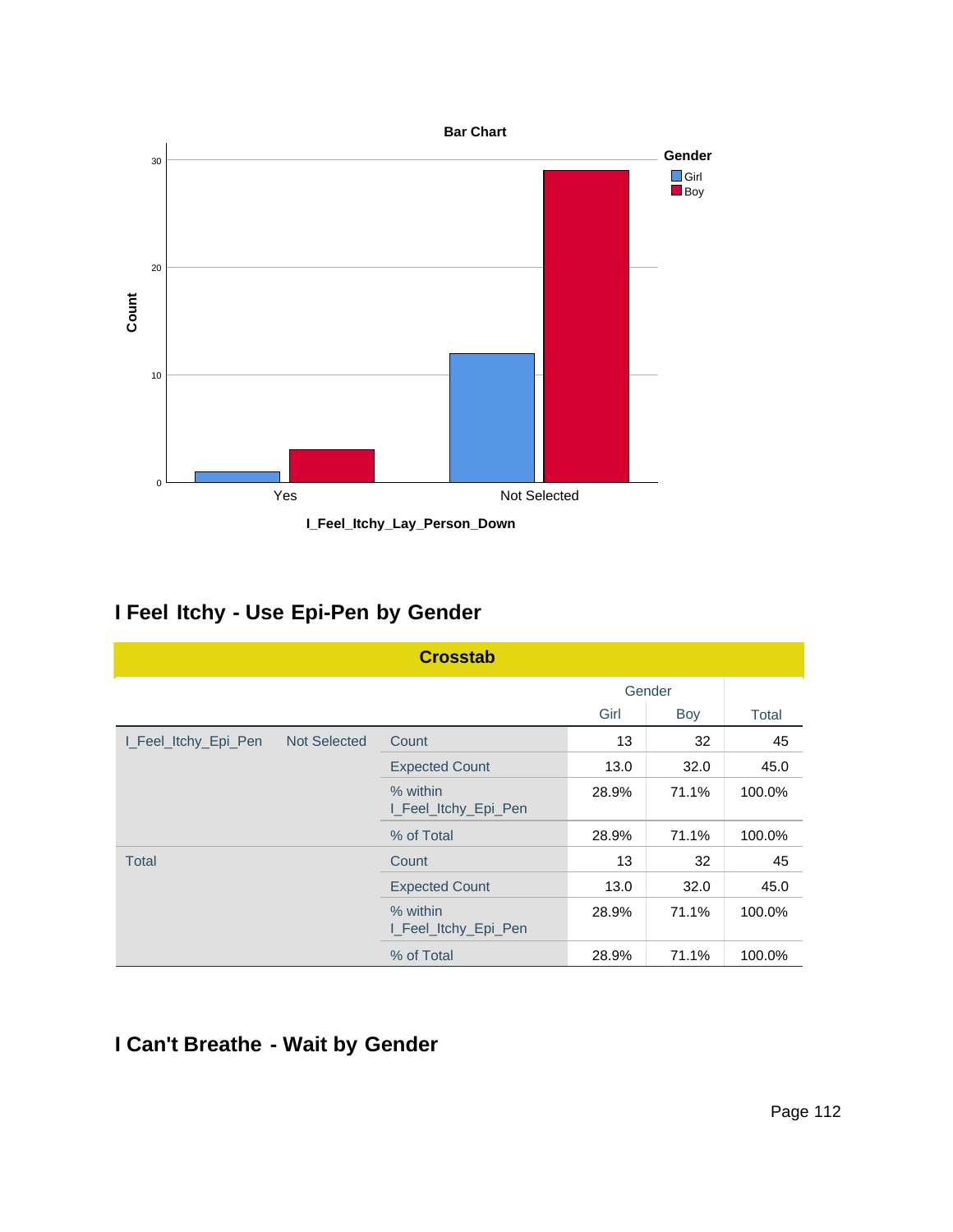|                     |                     | <b>Crosstab</b>                 |        |       |        |
|---------------------|---------------------|---------------------------------|--------|-------|--------|
|                     |                     |                                 | Gender |       |        |
|                     |                     |                                 | Girl   | Boy   | Total  |
| I Cant Breathe Wait | <b>Not Selected</b> | Count                           | 13     | 32    | 45     |
|                     |                     | <b>Expected Count</b>           | 13.0   | 32.0  | 45.0   |
|                     |                     | % within<br>I_Cant_Breathe_Wait | 28.9%  | 71.1% | 100.0% |
|                     |                     | % of Total                      | 28.9%  | 71.1% | 100.0% |
| <b>Total</b>        |                     | Count                           | 13     | 32    | 45     |
|                     |                     | <b>Expected Count</b>           | 13.0   | 32.0  | 45.0   |
|                     |                     | % within<br>I_Cant_Breathe_Wait | 28.9%  | 71.1% | 100.0% |
|                     |                     | % of Total                      | 28.9%  | 71.1% | 100.0% |

# **I Can't Breathe - Tell an Adult by Gender**

|                           |                     | <b>Crosstab</b>                       |                |       |        |
|---------------------------|---------------------|---------------------------------------|----------------|-------|--------|
|                           |                     |                                       | Gender         |       |        |
|                           |                     |                                       | Girl           | Boy   | Total  |
| I_Cant_Breathe_Tell_Adult | Yes                 | Count                                 | $\overline{7}$ | 20    | 27     |
|                           |                     | <b>Expected Count</b>                 | 7.8            | 19.2  | 27.0   |
|                           |                     | % within<br>I_Cant_Breathe_Tell_Adult | 25.9%          | 74.1% | 100.0% |
|                           |                     | % of Total                            | 15.6%          | 44.4% | 60.0%  |
|                           | <b>Not Selected</b> | Count                                 | 6              | 12    | 18     |
|                           |                     | <b>Expected Count</b>                 | 5.2            | 12.8  | 18.0   |
|                           |                     | % within<br>I_Cant_Breathe_Tell_Adult | 33.3%          | 66.7% | 100.0% |
|                           |                     | % of Total                            | 13.3%          | 26.7% | 40.0%  |
| <b>Total</b>              |                     | Count                                 | 13             | 32    | 45     |
|                           |                     | <b>Expected Count</b>                 | 13.0           | 32.0  | 45.0   |
|                           |                     | % within<br>I_Cant_Breathe_Tell_Adult | 28.9%          | 71.1% | 100.0% |
|                           |                     | % of Total                            | 28.9%          | 71.1% | 100.0% |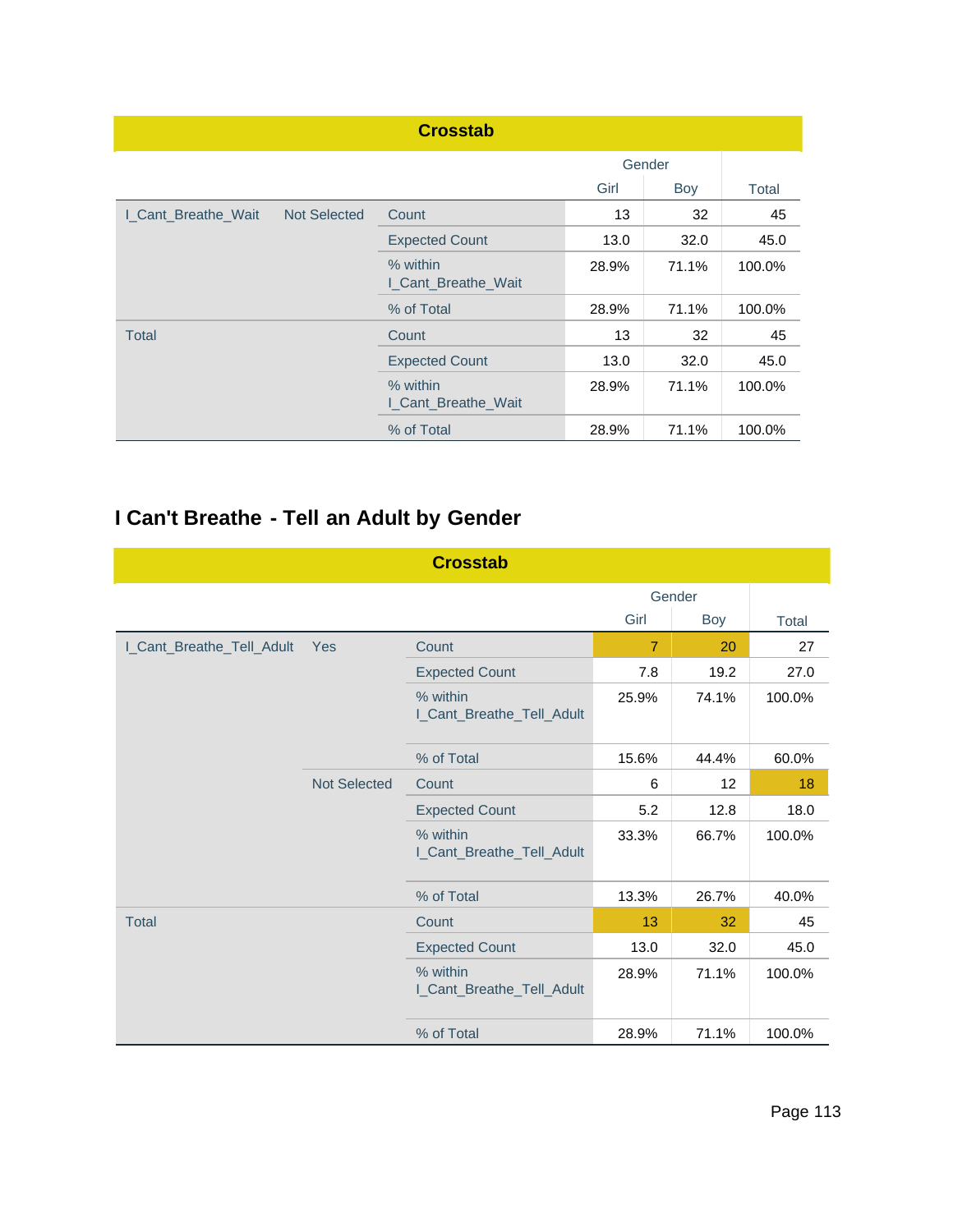|                                    | Value             | df | Asymptotic<br>Significance (2-<br>sided) | Exact Sig. (2-<br>sided) | Exact Sig. (1-<br>sided) |
|------------------------------------|-------------------|----|------------------------------------------|--------------------------|--------------------------|
| Pearson Chi-Square                 | .288 <sup>a</sup> | 1  | .591                                     |                          |                          |
| Continuity Correction <sup>b</sup> | .041              | 1  | .840                                     |                          |                          |
| Likelihood Ratio                   | .286              | 1  | .593                                     |                          |                          |
| <b>Fisher's Exact Test</b>         |                   |    |                                          | .739                     | .417                     |
| Linear-by-Linear<br>Association    | .282              |    | .595                                     |                          |                          |
| N of Valid Cases                   | 45                |    |                                          |                          |                          |

a. 0 cells (.0%) have expected count less than 5. The minimum expected count is 5.20.

b. Computed only for a 2x2 table



## **I Can't Breathe - Call 000 by Gender**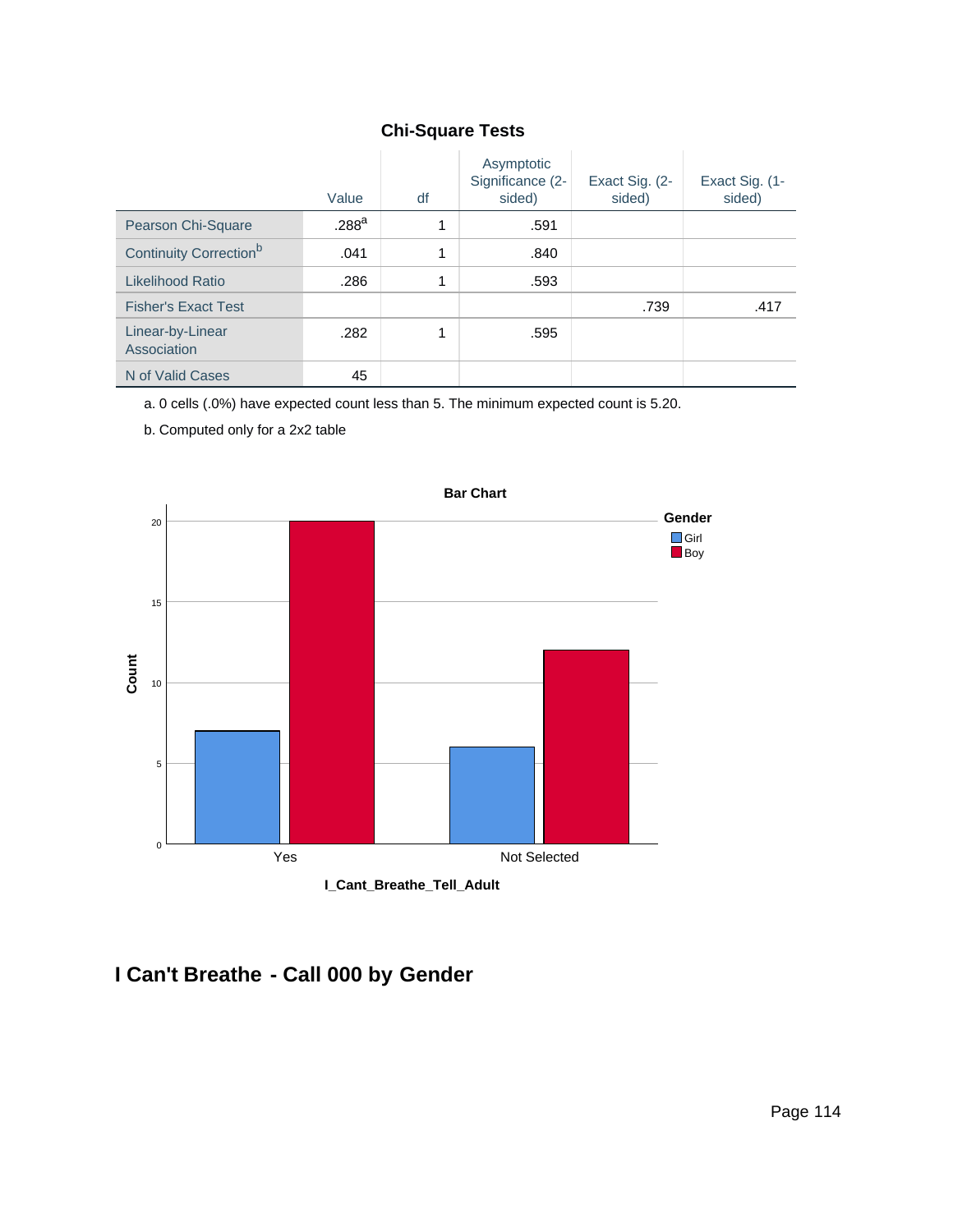|                         |                     | <b>Crosstab</b>                     |        |       |        |
|-------------------------|---------------------|-------------------------------------|--------|-------|--------|
|                         |                     |                                     | Gender |       |        |
|                         |                     |                                     | Girl   | Boy   | Total  |
| I_Cant_Breathe_Call_000 | Yes                 | Count                               | 8      | 21    | 29     |
|                         |                     | <b>Expected Count</b>               | 8.4    | 20.6  | 29.0   |
|                         |                     | % within<br>I_Cant_Breathe_Call_000 | 27.6%  | 72.4% | 100.0% |
|                         |                     | % of Total                          | 17.8%  | 46.7% | 64.4%  |
|                         | <b>Not Selected</b> | Count                               | 5      | 11    | 16     |
|                         |                     | <b>Expected Count</b>               | 4.6    | 11.4  | 16.0   |
|                         |                     | % within<br>I_Cant_Breathe_Call_000 | 31.3%  | 68.8% | 100.0% |
|                         |                     | % of Total                          | 11.1%  | 24.4% | 35.6%  |
| <b>Total</b>            |                     | Count                               | 13     | 32    | 45     |
|                         |                     | <b>Expected Count</b>               | 13.0   | 32.0  | 45.0   |
|                         |                     | % within<br>I_Cant_Breathe_Call_000 | 28.9%  | 71.1% | 100.0% |
|                         |                     | % of Total                          | 28.9%  | 71.1% | 100.0% |

|                                    | Value             | df | Asymptotic<br>Significance (2-<br>sided) | Exact Sig. (2-<br>sided) | Exact Sig. (1-<br>sided) |
|------------------------------------|-------------------|----|------------------------------------------|--------------------------|--------------------------|
| Pearson Chi-Square                 | .067 <sup>a</sup> | 1  | .795                                     |                          |                          |
| Continuity Correction <sup>b</sup> | .000              | 1  | 1.000                                    |                          |                          |
| Likelihood Ratio                   | .067              | 1  | .796                                     |                          |                          |
| <b>Fisher's Exact Test</b>         |                   |    |                                          | 1.000                    | .528                     |
| Linear-by-Linear<br>Association    | .066              | 1  | .797                                     |                          |                          |
| N of Valid Cases                   | 45                |    |                                          |                          |                          |

a. 1 cells (25.0%) have expected count less than 5. The minimum expected count is 4.62.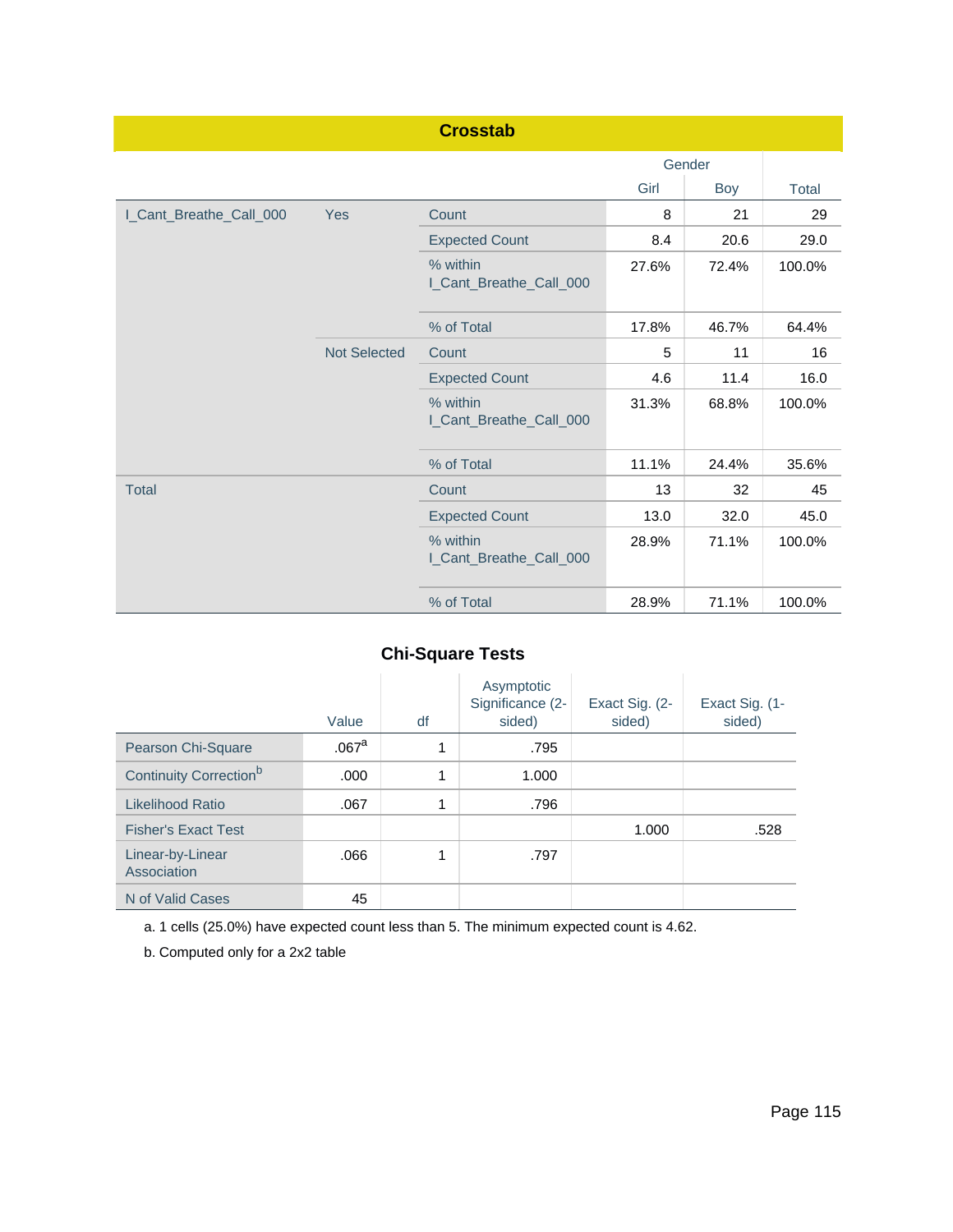

**I\_Cant\_Breathe\_Call\_000**

#### CROSSTABS

```
 /TABLES=I_Cant_Breathe_Call_000 BY I_Cant_Breathe_Tell_Adult
/FORMAT=AVALUE TABLES
/CELLS=COUNT
/COUNT ROUND CELL.
```
### **Crosstabs**

| I_Cant_Breathe_Call_000 * I_Cant_Breathe_Tell_Adult<br><b>Crosstabulation</b> |                           |            |                     |       |  |  |
|-------------------------------------------------------------------------------|---------------------------|------------|---------------------|-------|--|--|
| Count                                                                         |                           |            |                     |       |  |  |
|                                                                               | I_Cant_Breathe_Tell_Adult |            |                     |       |  |  |
|                                                                               |                           | <b>Yes</b> | <b>Not Selected</b> | Total |  |  |
| I Cant Breathe Call 000                                                       | <b>Yes</b>                | 16         | 14                  | 30    |  |  |
|                                                                               | <b>Not Selected</b>       | 12         | 4                   | 16    |  |  |
| Total                                                                         |                           | 28         | 18                  | 46    |  |  |

## **I Can't Breathe - Lay Person Down by Gender**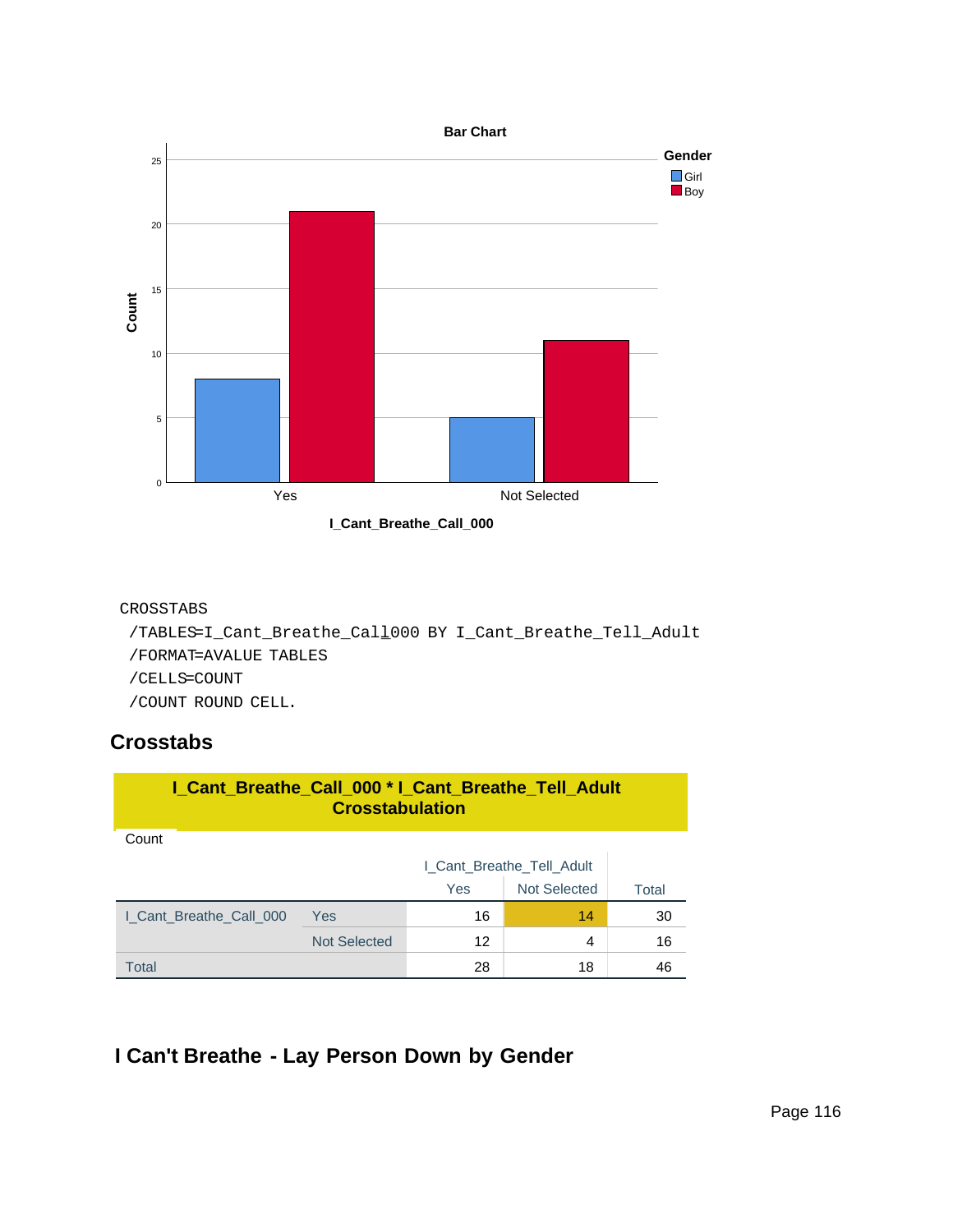|                     |                     | <b>Crosstab</b>                                |                |       |        |
|---------------------|---------------------|------------------------------------------------|----------------|-------|--------|
|                     | Gender              |                                                |                |       |        |
|                     |                     |                                                | Girl           | Boy   | Total  |
| I_Cant_Breathe_Lay_ | Yes                 | Count                                          | $\overline{2}$ | 12    | 14     |
| Person_Down         |                     | <b>Expected Count</b>                          | 4.0            | 10.0  | 14.0   |
|                     |                     | % within<br>I_Cant_Breathe_Lay_Perso<br>n Down | 14.3%          | 85.7% | 100.0% |
|                     |                     | % of Total                                     | 4.4%           | 26.7% | 31.1%  |
|                     | <b>Not Selected</b> | Count                                          | 11             | 20    | 31     |
|                     |                     | <b>Expected Count</b>                          | 9.0            | 22.0  | 31.0   |
|                     |                     | % within<br>I_Cant_Breathe_Lay_Perso<br>n_Down | 35.5%          | 64.5% | 100.0% |
|                     |                     | % of Total                                     | 24.4%          | 44.4% | 68.9%  |
| <b>Total</b>        |                     | Count                                          | 13             | 32    | 45     |
|                     |                     | <b>Expected Count</b>                          | 13.0           | 32.0  | 45.0   |
|                     |                     | % within<br>I_Cant_Breathe_Lay_Perso<br>n_Down | 28.9%          | 71.1% | 100.0% |
|                     |                     | % of Total                                     | 28.9%          | 71.1% | 100.0% |

|                                    | Value       | df | Asymptotic<br>Significance (2-<br>sided) | Exact Sig. (2-<br>sided) | Exact Sig. (1-<br>sided) |
|------------------------------------|-------------|----|------------------------------------------|--------------------------|--------------------------|
| Pearson Chi-Square                 | $2.110^{a}$ | 1  | .146                                     |                          |                          |
| Continuity Correction <sup>b</sup> | 1.204       | 1  | .273                                     |                          |                          |
| Likelihood Ratio                   | 2.296       | 1  | .130                                     |                          |                          |
| <b>Fisher's Exact Test</b>         |             |    |                                          | .178                     | .135                     |
| Linear-by-Linear<br>Association    | 2.063       | 1  | .151                                     |                          |                          |
| N of Valid Cases                   | 45          |    |                                          |                          |                          |

a. 1 cells (25.0%) have expected count less than 5. The minimum expected count is 4.04.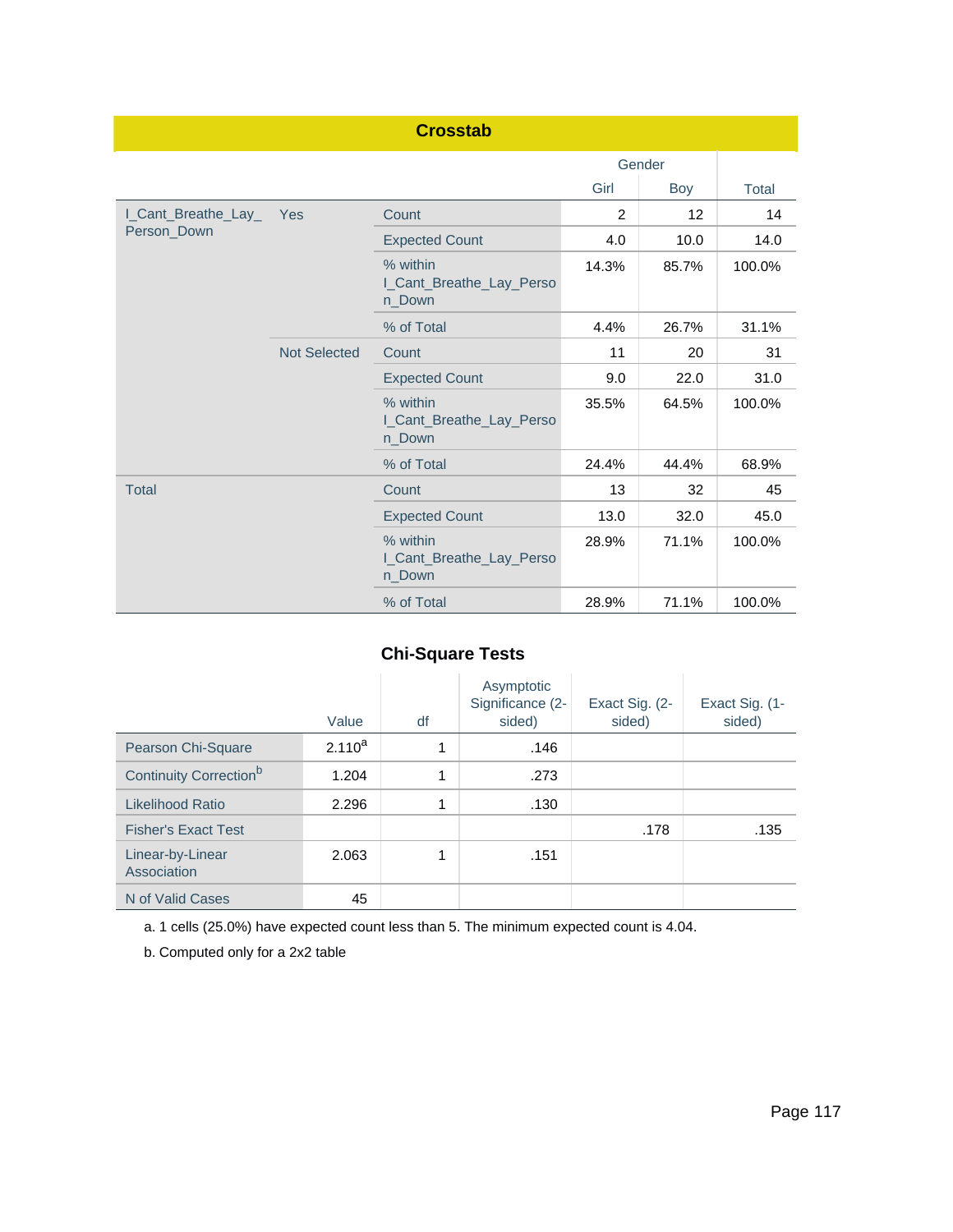

**I\_Cant\_Breathe\_Lay\_Person\_Down**

## **I Can't Breathe - Use Epi-Pen by Gender**

|                        |                     | <b>Crosstab</b>                    |                |        |              |
|------------------------|---------------------|------------------------------------|----------------|--------|--------------|
|                        |                     |                                    |                | Gender |              |
|                        |                     |                                    | Girl           | Boy    | <b>Total</b> |
| I_Cant_Breathe_Epi_Pen | <b>Yes</b>          | Count                              | 6              | 11     | 17           |
|                        |                     | <b>Expected Count</b>              | 4.9            | 12.1   | 17.0         |
|                        |                     | % within<br>I_Cant_Breathe_Epi_Pen | 35.3%          | 64.7%  | 100.0%       |
|                        |                     | % of Total                         | 13.3%          | 24.4%  | 37.8%        |
|                        | <b>Not Selected</b> | Count                              | $\overline{7}$ | 21     | 28           |
|                        |                     | <b>Expected Count</b>              | 8.1            | 19.9   | 28.0         |
|                        |                     | % within<br>I_Cant_Breathe_Epi_Pen | 25.0%          | 75.0%  | 100.0%       |
|                        |                     | % of Total                         | 15.6%          | 46.7%  | 62.2%        |
| <b>Total</b>           |                     | Count                              | 13             | 32     | 45           |
|                        |                     | <b>Expected Count</b>              | 13.0           | 32.0   | 45.0         |
|                        |                     | % within<br>I_Cant_Breathe_Epi_Pen | 28.9%          | 71.1%  | 100.0%       |
|                        |                     | % of Total                         | 28.9%          | 71.1%  | 100.0%       |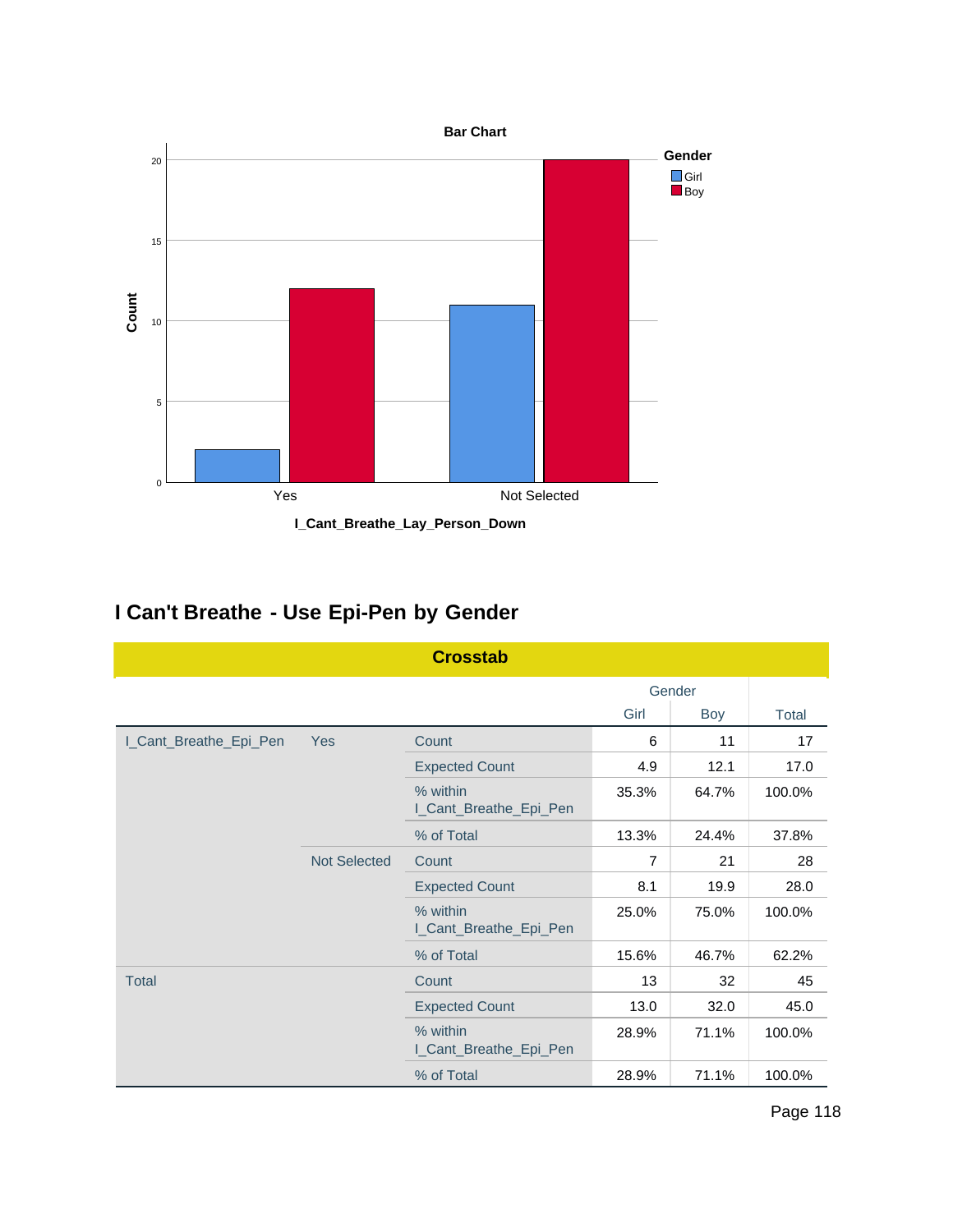|                                    | Value             | df | Asymptotic<br>Significance (2-<br>sided) | Exact Sig. (2-<br>sided) | Exact Sig. (1-<br>sided) |
|------------------------------------|-------------------|----|------------------------------------------|--------------------------|--------------------------|
| Pearson Chi-Square                 | .546 <sup>a</sup> | 4  | .460                                     |                          |                          |
| Continuity Correction <sup>b</sup> | .160              | 4  | .690                                     |                          |                          |
| Likelihood Ratio                   | .539              | 4  | .463                                     |                          |                          |
| <b>Fisher's Exact Test</b>         |                   |    |                                          | .511                     | .342                     |
| Linear-by-Linear<br>Association    | .534              |    | .465                                     |                          |                          |
| N of Valid Cases                   | 45                |    |                                          |                          |                          |

a. 1 cells (25.0%) have expected count less than 5. The minimum expected count is 4.91.

b. Computed only for a 2x2 table



## **My Stomach Hurts - Wait by Gender**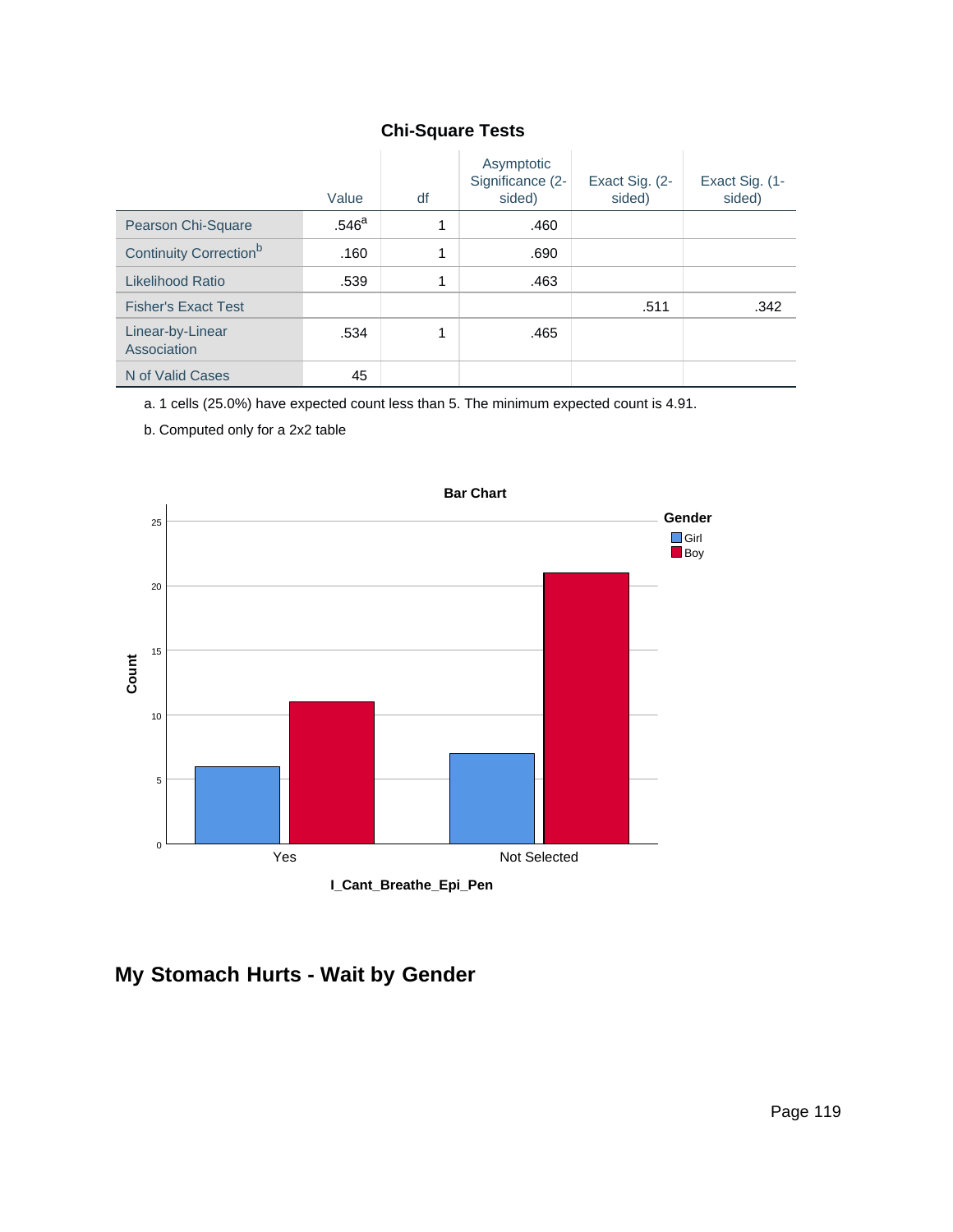|                       |                     | <b>Crosstab</b>                   |       |        |                |
|-----------------------|---------------------|-----------------------------------|-------|--------|----------------|
|                       |                     |                                   |       | Gender |                |
|                       |                     |                                   | Girl  | Boy    | Total          |
| My_Stomach_Hurts_Wait | Yes                 | Count                             | 0     | 2      | $\overline{2}$ |
|                       |                     | <b>Expected Count</b>             | .6    | 1.4    | 2.0            |
|                       |                     | % within<br>My_Stomach_Hurts_Wait | 0.0%  | 100.0% | 100.0%         |
|                       |                     | % of Total                        | 0.0%  | 4.4%   | 4.4%           |
|                       | <b>Not Selected</b> | Count                             | 13    | 30     | 43             |
|                       |                     | <b>Expected Count</b>             | 12.4  | 30.6   | 43.0           |
|                       |                     | % within<br>My_Stomach_Hurts_Wait | 30.2% | 69.8%  | 100.0%         |
|                       |                     | % of Total                        | 28.9% | 66.7%  | 95.6%          |
| <b>Total</b>          |                     | Count                             | 13    | 32     | 45             |
|                       |                     | <b>Expected Count</b>             | 13.0  | 32.0   | 45.0           |
|                       |                     | % within<br>My_Stomach_Hurts_Wait | 28.9% | 71.1%  | 100.0%         |
|                       |                     | % of Total                        | 28.9% | 71.1%  | 100.0%         |

|                                    | Value             | df | Asymptotic<br>Significance (2-<br>sided) | Exact Sig. (2-<br>sided) | Exact Sig. (1-<br>sided) |
|------------------------------------|-------------------|----|------------------------------------------|--------------------------|--------------------------|
| Pearson Chi-Square                 | .850 <sup>a</sup> | 1  | .356                                     |                          |                          |
| Continuity Correction <sup>b</sup> | .015              | 1  | .901                                     |                          |                          |
| Likelihood Ratio                   | 1.401             | 1  | .237                                     |                          |                          |
| <b>Fisher's Exact Test</b>         |                   |    |                                          | 1.000                    | .501                     |
| Linear-by-Linear<br>Association    | .831              | 1  | .362                                     |                          |                          |
| N of Valid Cases                   | 45                |    |                                          |                          |                          |

a. 2 cells (50.0%) have expected count less than 5. The minimum expected count is .58.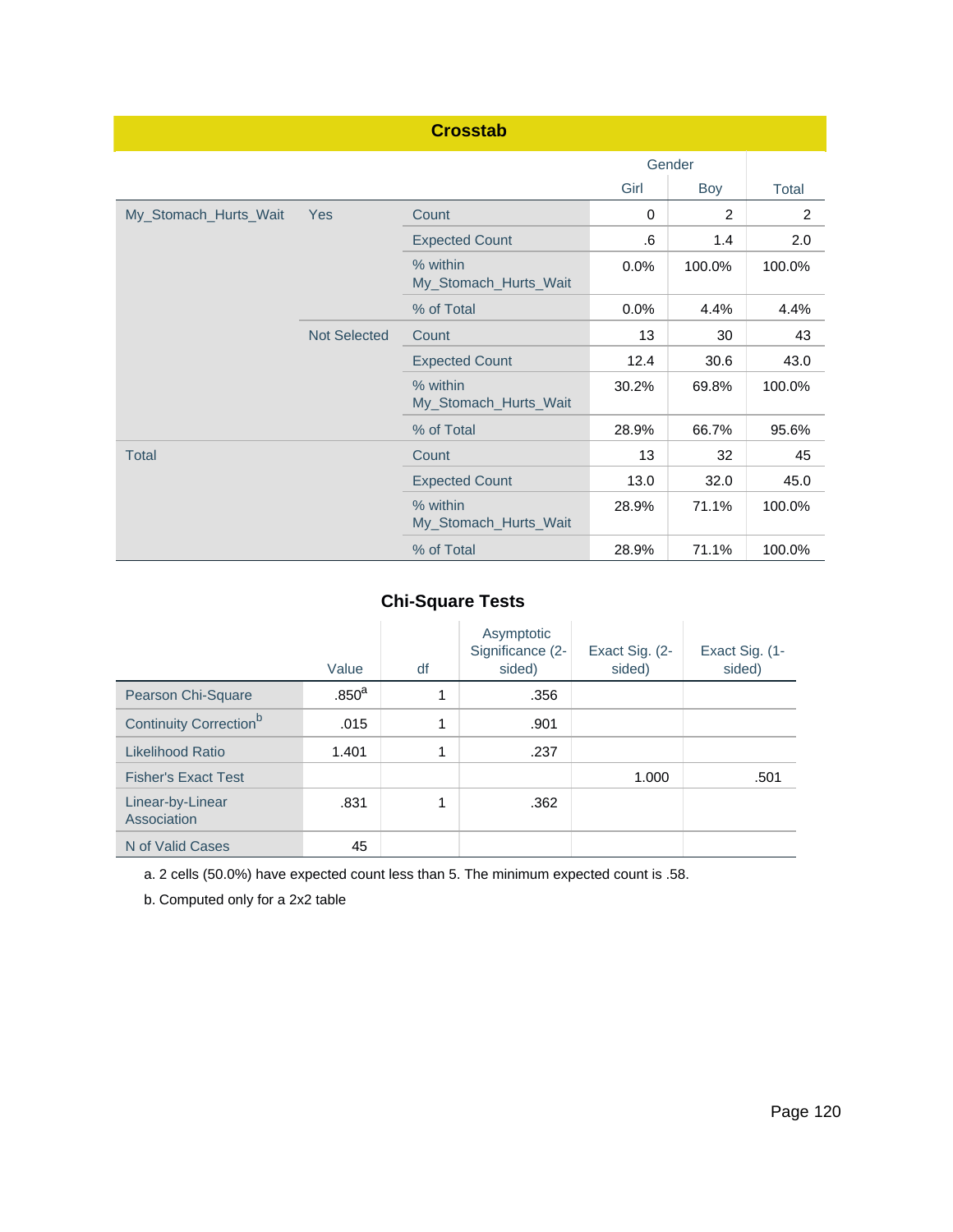

**My Stomach Hurts - Tell an Adult by Gender**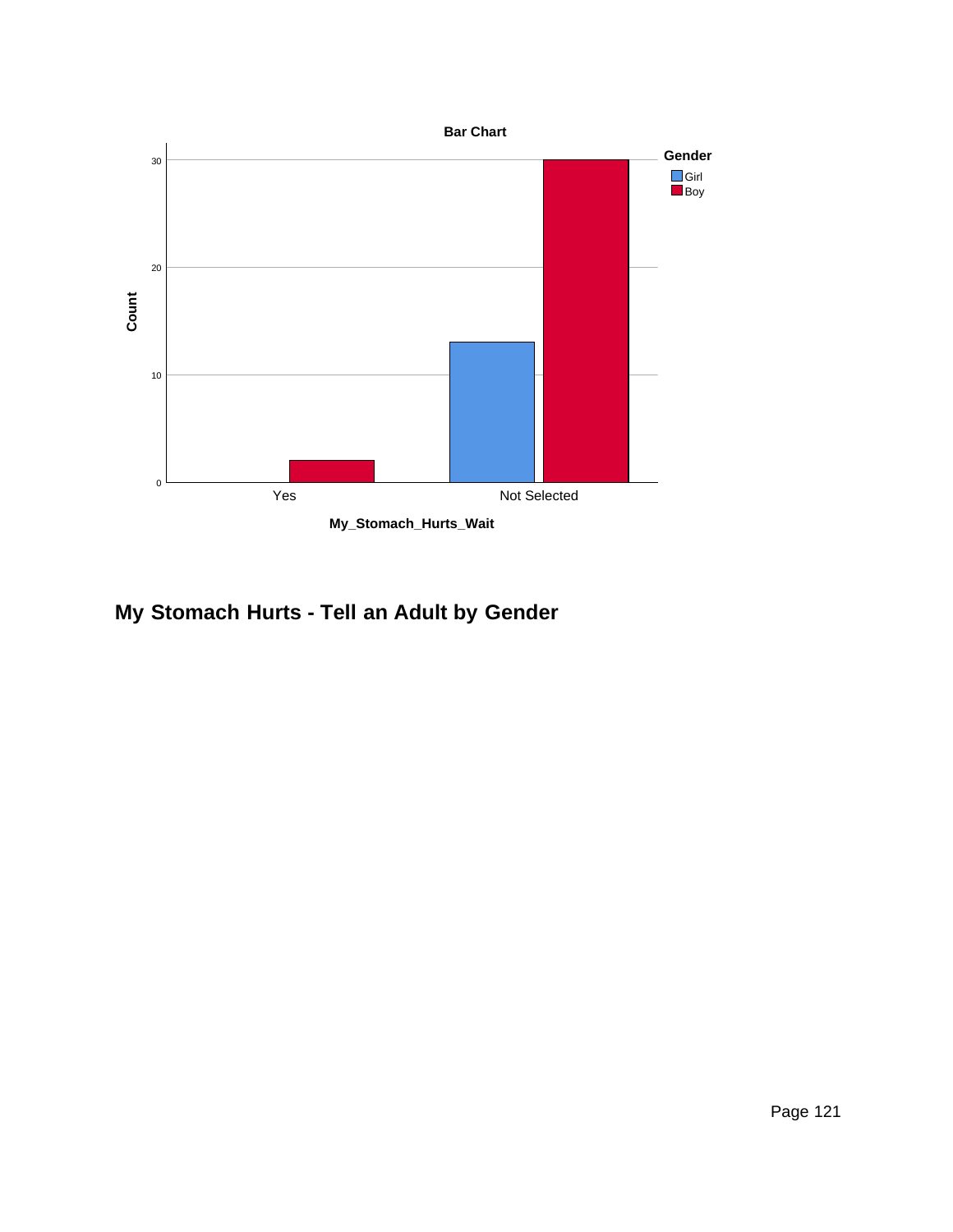|                             |                     | <b>Crosstab</b>                             |       |        |        |
|-----------------------------|---------------------|---------------------------------------------|-------|--------|--------|
|                             |                     |                                             |       | Gender |        |
|                             |                     |                                             | Girl  | Boy    | Total  |
| My_Stomach_Hurts_Tell_A Yes |                     | Count                                       | 12    | 27     | 39     |
| dult                        |                     | <b>Expected Count</b>                       | 11.3  | 27.7   | 39.0   |
|                             |                     | % within<br>My_Stomach_Hurts_Tell_A<br>dult | 30.8% | 69.2%  | 100.0% |
|                             |                     | % of Total                                  | 26.7% | 60.0%  | 86.7%  |
|                             | <b>Not Selected</b> | Count                                       | 1     | 5      | 6      |
|                             |                     | <b>Expected Count</b>                       | 1.7   | 4.3    | 6.0    |
|                             |                     | % within<br>My_Stomach_Hurts_Tell_A<br>dult | 16.7% | 83.3%  | 100.0% |
|                             |                     | % of Total                                  | 2.2%  | 11.1%  | 13.3%  |
| <b>Total</b>                |                     | Count                                       | 13    | 32     | 45     |
|                             |                     | <b>Expected Count</b>                       | 13.0  | 32.0   | 45.0   |
|                             |                     | % within<br>My_Stomach_Hurts_Tell_A<br>dult | 28.9% | 71.1%  | 100.0% |
|                             |                     | % of Total                                  | 28.9% | 71.1%  | 100.0% |

|                                    | Value             | df | Asymptotic<br>Significance (2-<br>sided) | Exact Sig. (2-<br>sided) | Exact Sig. (1-<br>sided) |
|------------------------------------|-------------------|----|------------------------------------------|--------------------------|--------------------------|
| Pearson Chi-Square                 | .503 <sup>a</sup> | 1  | .478                                     |                          |                          |
| Continuity Correction <sup>b</sup> | .051              | 1  | .821                                     |                          |                          |
| Likelihood Ratio                   | .552              | 1  | .457                                     |                          |                          |
| <b>Fisher's Exact Test</b>         |                   |    |                                          | .656                     | .433                     |
| Linear-by-Linear<br>Association    | .492              | 1  | .483                                     |                          |                          |
| N of Valid Cases                   | 45                |    |                                          |                          |                          |

a. 2 cells (50.0%) have expected count less than 5. The minimum expected count is 1.73.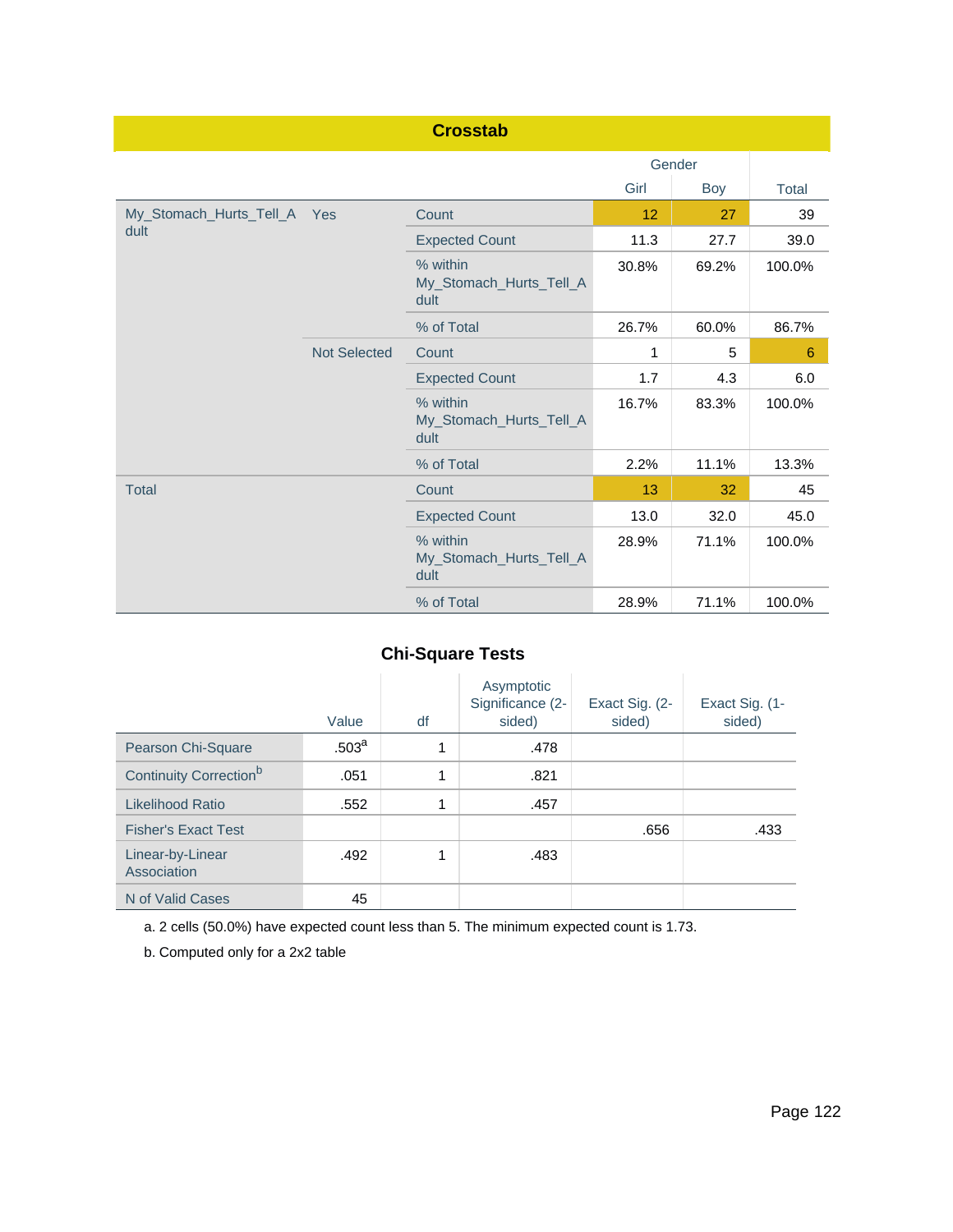

**My Stomach Hurts - Call 000 by Gender**

|                                                | <b>Crosstab</b>                               |       |        |        |
|------------------------------------------------|-----------------------------------------------|-------|--------|--------|
|                                                |                                               |       | Gender |        |
|                                                |                                               | Girl  | Boy    | Total  |
| My_Stomach_Hurts_Call_0<br><b>Not Selected</b> | Count                                         | 13    | 32     | 45     |
| 00                                             | <b>Expected Count</b>                         | 13.0  | 32.0   | 45.0   |
|                                                | % within<br>My_Stomach_Hurts_Call_0<br>$00\,$ | 28.9% | 71.1%  | 100.0% |
|                                                | % of Total                                    | 28.9% | 71.1%  | 100.0% |
| <b>Total</b>                                   | Count                                         | 13    | 32     | 45     |
|                                                | <b>Expected Count</b>                         | 13.0  | 32.0   | 45.0   |
|                                                | % within<br>My_Stomach_Hurts_Call_0<br>$00\,$ | 28.9% | 71.1%  | 100.0% |
|                                                | % of Total                                    | 28.9% | 71.1%  | 100.0% |

**My Stomach Hurts - Lay Person Down by Gender**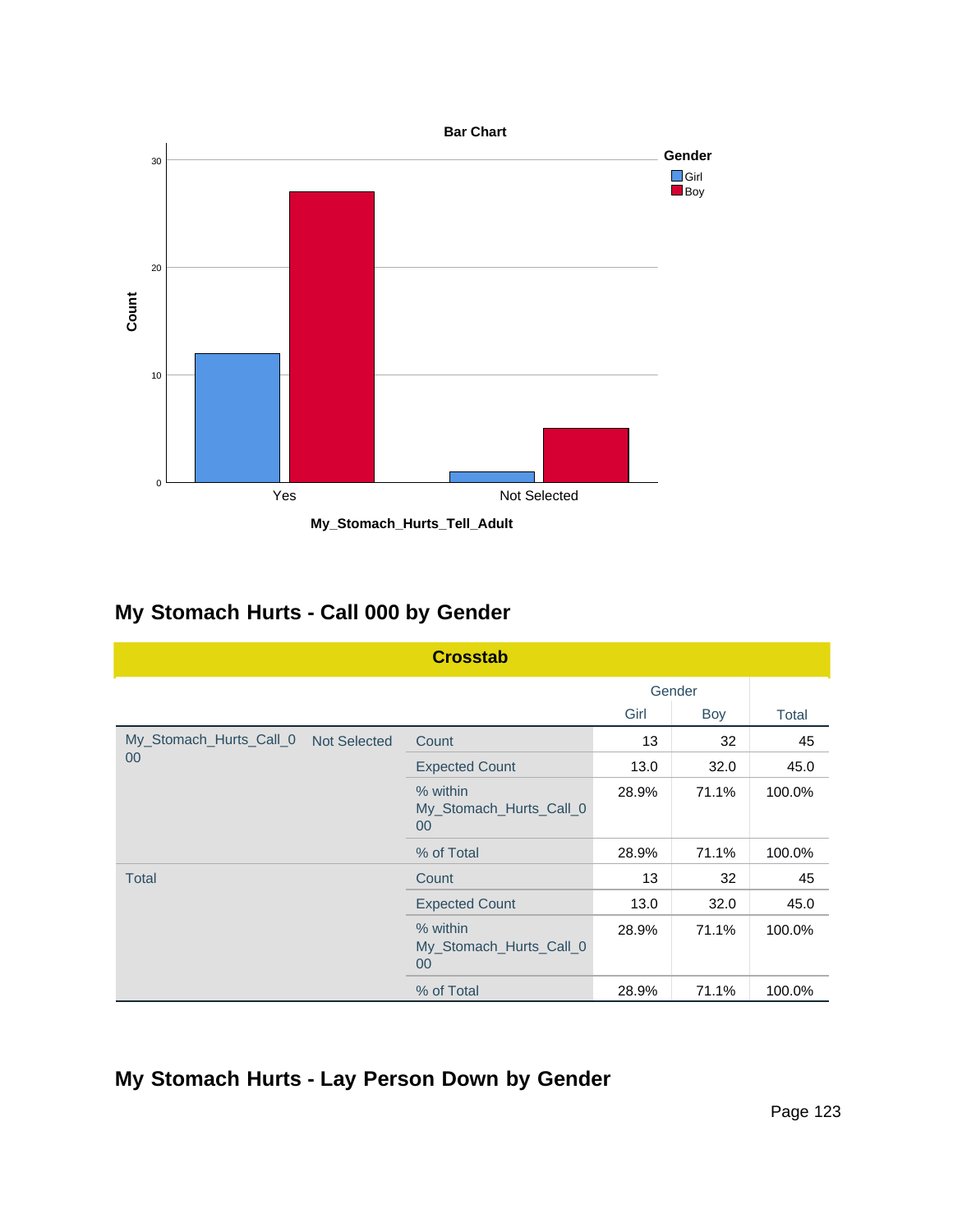|                        |                     | <b>Crosstab</b>                                  |       |        |        |
|------------------------|---------------------|--------------------------------------------------|-------|--------|--------|
|                        |                     |                                                  |       | Gender |        |
|                        |                     |                                                  | Girl  | Boy    | Total  |
| My_Stomach_Hurts_Lay_P | Yes                 | Count                                            | 3     | 9      | 12     |
| erson_Down             |                     | <b>Expected Count</b>                            | 3.5   | 8.5    | 12.0   |
|                        |                     | % within<br>My_Stomach_Hurts_Lay_P<br>erson Down | 25.0% | 75.0%  | 100.0% |
|                        |                     | % of Total                                       | 6.7%  | 20.0%  | 26.7%  |
|                        | <b>Not Selected</b> | Count                                            | 10    | 23     | 33     |
|                        |                     | <b>Expected Count</b>                            | 9.5   | 23.5   | 33.0   |
|                        |                     | % within<br>My_Stomach_Hurts_Lay_P<br>erson_Down | 30.3% | 69.7%  | 100.0% |
|                        |                     | % of Total                                       | 22.2% | 51.1%  | 73.3%  |
| <b>Total</b>           |                     | Count                                            | 13    | 32     | 45     |
|                        |                     | <b>Expected Count</b>                            | 13.0  | 32.0   | 45.0   |
|                        |                     | % within<br>My_Stomach_Hurts_Lay_P<br>erson_Down | 28.9% | 71.1%  | 100.0% |
|                        |                     | % of Total                                       | 28.9% | 71.1%  | 100.0% |

|                                    | Value             | df | Asymptotic<br>Significance (2-<br>sided) | Exact Sig. (2-<br>sided) | Exact Sig. (1-<br>sided) |
|------------------------------------|-------------------|----|------------------------------------------|--------------------------|--------------------------|
| Pearson Chi-Square                 | .120 <sup>a</sup> | 1  | .729                                     |                          |                          |
| Continuity Correction <sup>b</sup> | .000              | 1  | 1.000                                    |                          |                          |
| Likelihood Ratio                   | .123              | 1  | .726                                     |                          |                          |
| <b>Fisher's Exact Test</b>         |                   |    |                                          | 1.000                    | .520                     |
| Linear-by-Linear<br>Association    | .118              | 1  | .731                                     |                          |                          |
| N of Valid Cases                   | 45                |    |                                          |                          |                          |

a. 1 cells (25.0%) have expected count less than 5. The minimum expected count is 3.47.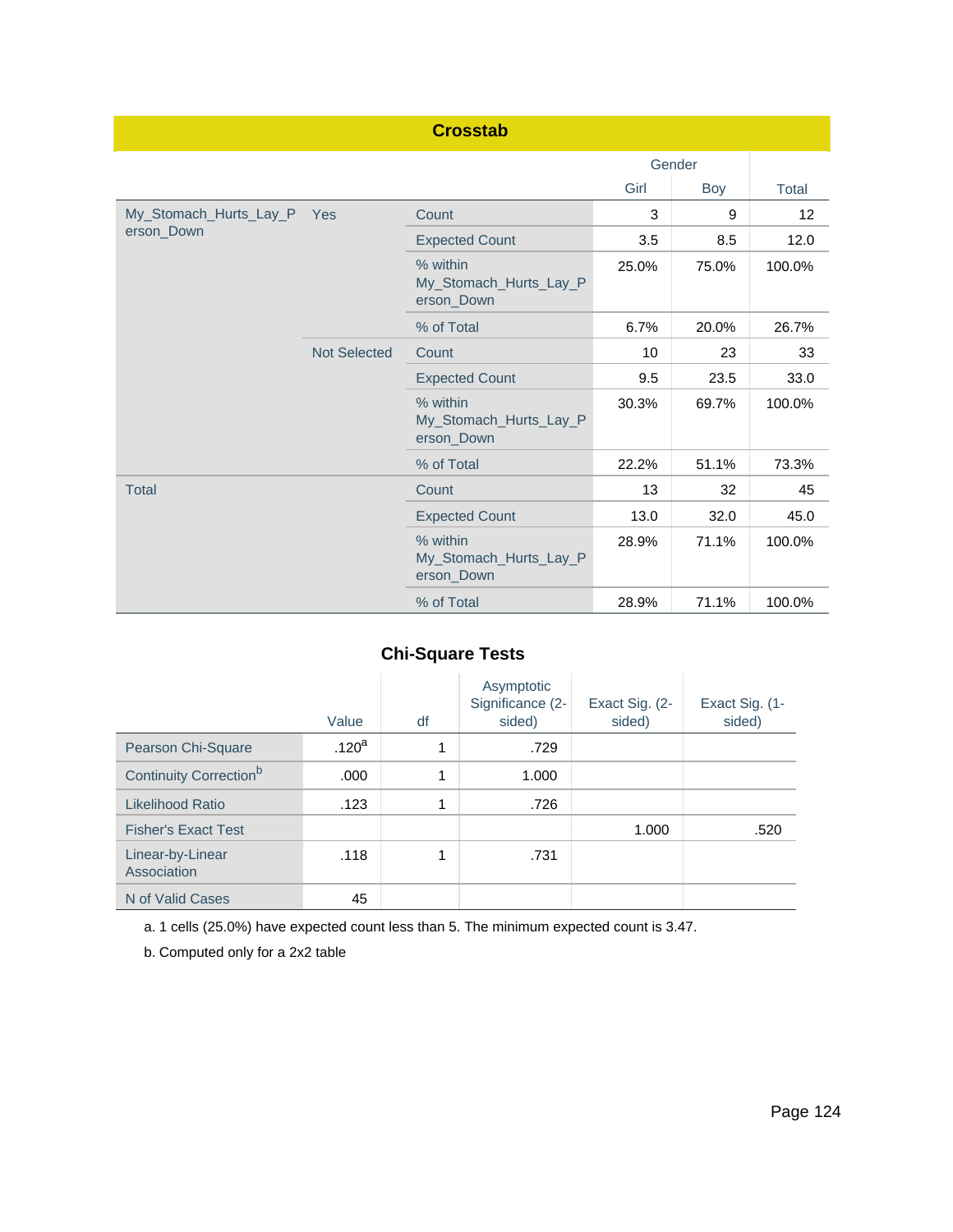



## **My Stomach Hurts - Use Epi-Pen by Gender**

|                                               | <b>Crosstab</b>                          |       |        |        |
|-----------------------------------------------|------------------------------------------|-------|--------|--------|
|                                               |                                          |       | Gender |        |
|                                               |                                          | Girl  | Boy    | Total  |
| My_Stomach_Hurts_Epi_P<br><b>Not Selected</b> | Count                                    | 13    | 32     | 45     |
| en                                            | <b>Expected Count</b>                    | 13.0  | 32.0   | 45.0   |
|                                               | % within<br>My_Stomach_Hurts_Epi_P<br>en | 28.9% | 71.1%  | 100.0% |
|                                               | % of Total                               | 28.9% | 71.1%  | 100.0% |
| <b>Total</b>                                  | Count                                    | 13    | 32     | 45     |
|                                               | <b>Expected Count</b>                    | 13.0  | 32.0   | 45.0   |
|                                               | % within<br>My_Stomach_Hurts_Epi_P<br>en | 28.9% | 71.1%  | 100.0% |
|                                               | % of Total                               | 28.9% | 71.1%  | 100.0% |